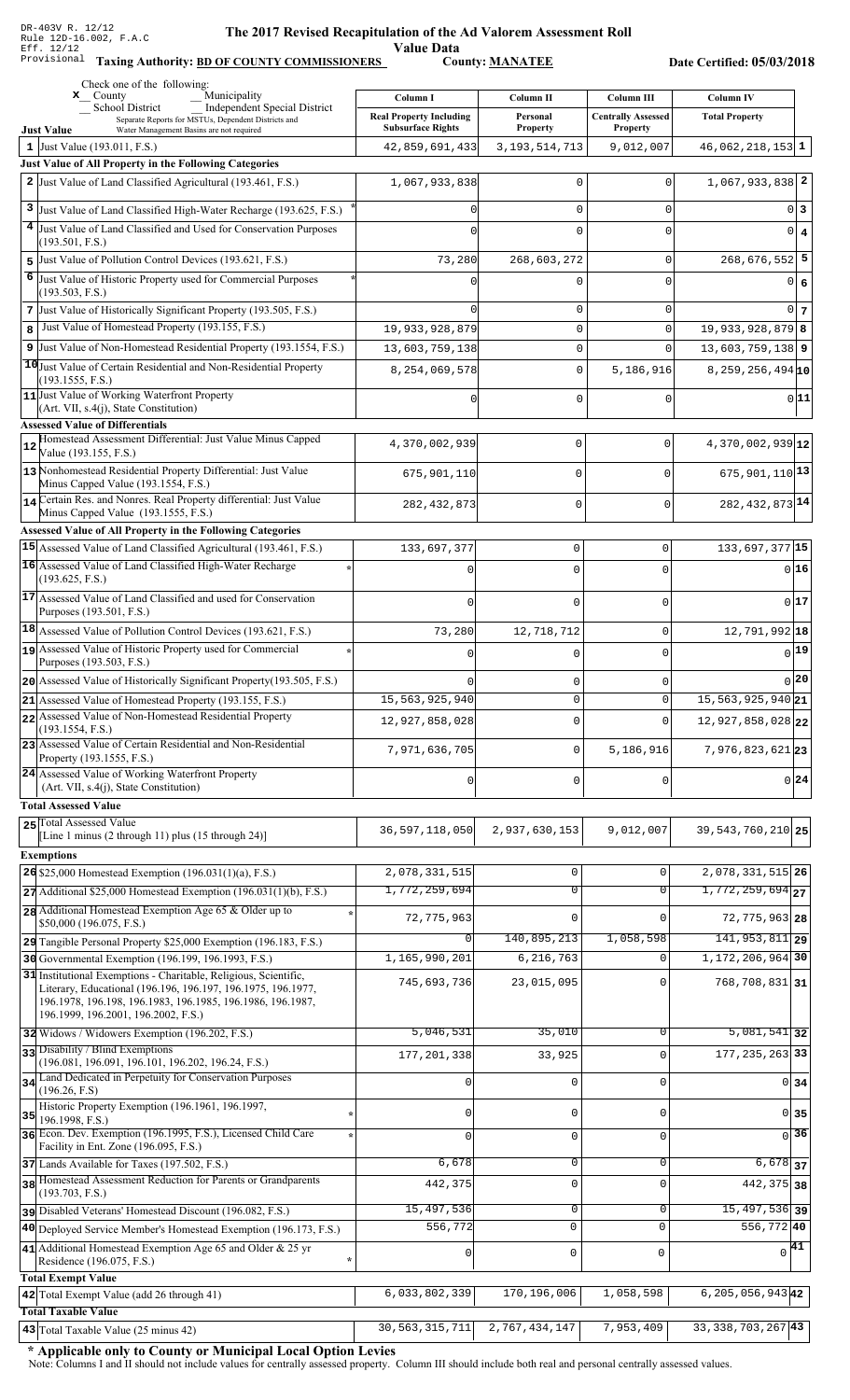#### County: **MANATEE**

#### Taxing Authority: **BD OF COUNTY COMMISSIONERS**

#### Reconciliation of Preliminary and Final Tax Roll

| conciliation of Preliminary and Final Tax Roll |                                                                             | <b>Taxable Value</b> |
|------------------------------------------------|-----------------------------------------------------------------------------|----------------------|
|                                                | Operating Taxable Value as Shown on Preliminary Tax Roll                    | 33, 177, 910, 240    |
| $\mathbf{2}$                                   | Additions to Operating Taxable Value Resulting from Petitions to the VAB    | $\Omega$             |
| 3                                              | Deductions from Operating Taxable Value Resulting from Petitions to the VAB | 686,164              |
| 4                                              | Subtotal $(1 + 2 - 3 = 4)$                                                  | 33, 177, 224, 076    |
| 5                                              | Other Additions to Operating Taxable Value                                  | 417,705,743          |
| 6                                              | Other Deductions from Operating Taxable Value                               | 256, 226, 552        |
| 7                                              | Operating Taxable Value Shown on Final Tax Roll $(4 + 5 - 6 = 7)$           | 33, 338, 703, 267    |

### **Selected Just Values**

|    | Just Value of Subsurface Rights (this amount included in Line 1, Column I, Page One) 193.481, F.S. | 995,133   |
|----|----------------------------------------------------------------------------------------------------|-----------|
|    | Just Value of Centrally Assessed Railroad Property Value                                           | 6,545,621 |
| 10 | Just Value of Centrally Assessed Private Car Line Property Value                                   | 2,466,386 |

Note: Sum of items 9 and 10 should equal centrally assessed just value on page 1, line 1, column III.

#### Homestead Portability

|    | 11   # of Parcels Receiving Transfer of Homestead Differential | 2,223       |
|----|----------------------------------------------------------------|-------------|
| 12 | Value of Transferred Homestead Differential                    | 101,718,957 |

|                                  |    |                                  | Column 1             | Column 2          |  |
|----------------------------------|----|----------------------------------|----------------------|-------------------|--|
|                                  |    |                                  | <b>Real Property</b> | Personal Property |  |
| <b>Total Parcels or Accounts</b> |    |                                  | Parcels              | Accounts          |  |
|                                  | 13 | <b>Total Parcels or Accounts</b> | 184,615              | 27,421            |  |

#### **Property with Reduced Assessed Value**

| 14 | Land Classified Agricultural (193.461, F.S.)                                                    | 2,313    |          |
|----|-------------------------------------------------------------------------------------------------|----------|----------|
| 15 | $\ast$<br>Land Classified High-Water Recharge (193.625, F.S.)                                   | 0        | 0        |
| 16 | Land Classified and Used for Conservation Purposes (193.501, F.S.)                              | $\Omega$ | 0        |
| 17 | Pollution Control Devices (193.621, F.S.)                                                       |          | 23       |
| 18 | Historic Property used for Commercial Purposes (193.503, F.S.) *                                | 0        | $\Omega$ |
| 19 | Historically Significant Property (193.505, F.S.)                                               | $\Omega$ | $\Omega$ |
| 20 | Homestead Property; Parcels with Capped Value (193.155, F.S.)                                   | 76,223   | 0        |
| 21 | Non-Homestead Residential Property; Parcels with Capped Value (193.1554, F.S.)                  | 36,513   |          |
| 22 | Certain Residential and Non-Residential Property; Parcels with Capped Value<br>(193.1555, F.S.) | 4,142    | $\Omega$ |
| 23 | Working Waterfront Property (Art. VII, s.4(j), State Constitution)                              | $\Omega$ | 0        |

#### **Other Reductions in Assessed Value**

| 24 | Lands Available for Taxes (197.502, F.S.)                                  |     |  |
|----|----------------------------------------------------------------------------|-----|--|
| 25 | Homestead Assessment Reduction for Parents or Grandparents (193.703, F.S.) | 10  |  |
| 26 | Disabled Veterans' Homestead Discount (196.082, F.S.)                      | 163 |  |

#### \* Applicable only to County or Municipal Local Option Levies

Date Certified: 05/03/2018

## **Just Value**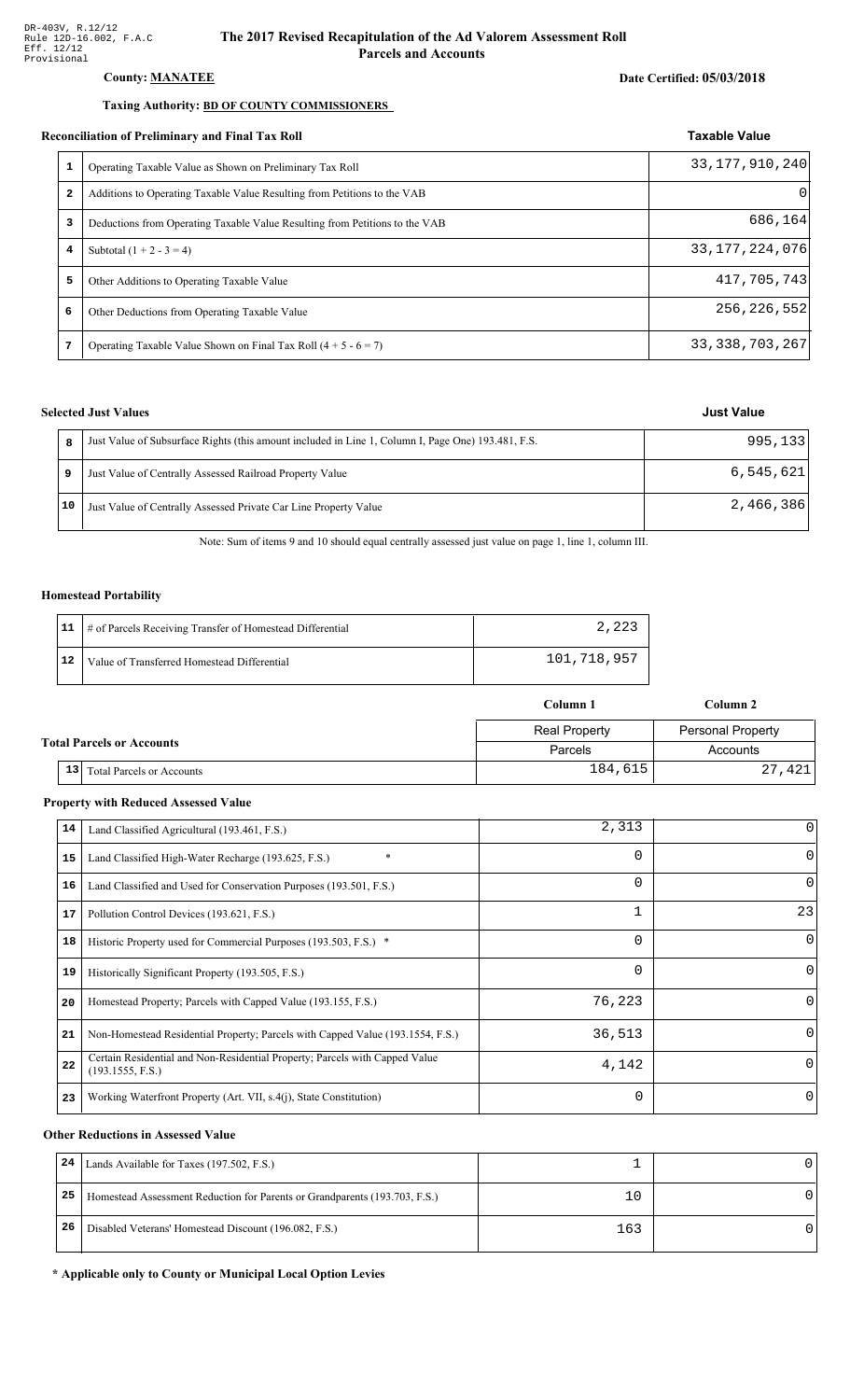Value Data<br>County: MANATEE

Taxing Authority: **BD OF COUNTY COMM-UNINCORP** County: **MANATEE** 

Date Certified: 05/03/2018

| Independent Special District<br><b>School District</b><br><b>Real Property Including</b><br><b>Centrally Assessed</b><br><b>Total Property</b><br>Personal<br>Separate Reports for MSTUs, Dependent Districts and<br><b>Subsurface Rights</b><br>Property<br><b>Property</b><br>Water Management Basins are not required<br><b>Just Value</b><br>2,800,202,946<br>7,814,855<br>$33,867,523,463$ 1<br>1 Just Value $(193.011, F.S.)$<br>31,059,505,662<br><b>Just Value of All Property in the Following Categories</b><br>2 Just Value of Land Classified Agricultural (193.461, F.S.)<br>$1,061,090,505$ <sup>2</sup><br>1,061,090,505<br>0<br>0<br>3<br>Just Value of Land Classified High-Water Recharge (193.625, F.S.)<br>0<br>0 3<br>0<br>4 Just Value of Land Classified and Used for Conservation Purposes<br>$0 \mid 4$<br>0<br>0<br>(193.501, F.S.)<br>Just Value of Pollution Control Devices (193.621, F.S.)<br>$264, 306, 363$ 5<br>73,280<br>264, 233, 083<br>0<br>5<br>6<br>Just Value of Historic Property used for Commercial Purposes<br>0<br>0 6<br>0<br>(193.503, F.S.)<br>7 Just Value of Historically Significant Property (193.505, F.S.)<br>0<br>0<br>$0\vert 7$<br>Just Value of Homestead Property (193.155, F.S.)<br>$16, 113, 942, 139$ 8<br>8<br>16, 113, 942, 139<br>0<br>$\Omega$<br>9 Just Value of Non-Homestead Residential Property (193.1554, F.S.)<br>$\mathbf 0$<br>$8,064,693,369$ 9<br>8,064,693,369<br>$\Omega$<br>10 Just Value of Certain Residential and Non-Residential Property<br>0<br>5,819,779,649<br>4,480,074<br>$5,824,259,723$ <sub>10</sub><br>(193.1555, F.S.)<br>11 Just Value of Working Waterfront Property<br>0 11<br>0<br>0<br>U<br>(Art. VII, s.4(j), State Constitution)<br><b>Assessed Value of Differentials</b><br>Homestead Assessment Differential: Just Value Minus Capped<br>$3,335,752,889$ <sup>12</sup><br>3, 335, 752, 889<br>0<br>$\mathbf 0$<br>12<br>Value (193.155, F.S.)<br>13 Nonhomestead Residential Property Differential: Just Value<br>$355,603,642$ <sup>13</sup><br>355,603,642<br>$\mathbf 0$<br>$\Omega$<br>Minus Capped Value (193.1554, F.S.)<br>14 Certain Res. and Nonres. Real Property differential: Just Value<br>148, 705, 252 14<br>$\mathbf 0$<br>$\mathbf 0$<br>148,705,252<br>Minus Capped Value (193.1555, F.S.)<br>Assessed Value of All Property in the Following Categories<br>15 Assessed Value of Land Classified Agricultural (193.461, F.S.)<br>133, 489, 515 15<br>$\mathsf 0$<br>133, 489, 515<br>0<br>16 Assessed Value of Land Classified High-Water Recharge<br>0 16<br>$\Omega$<br>(193.625, F.S.)<br>17 Assessed Value of Land Classified and used for Conservation<br>017<br>$\Omega$<br>$\Omega$<br>Purposes (193.501, F.S.)<br>$ 18 $ Assessed Value of Pollution Control Devices (193.621, F.S.)<br>12, 354, 974 18<br>$\mathbf 0$<br>73,280<br>12,281,694<br>19 Assessed Value of Historic Property used for Commercial<br>0 19 <br>$\Omega$<br>$\Omega$<br>Purposes (193.503, F.S.)<br>0 20 <br>20 Assessed Value of Historically Significant Property (193.505, F.S.)<br>$\mathbf{0}$<br>0<br>12,778,189,250 21<br>12,778,189,250<br>$\Omega$<br>$21$ Assessed Value of Homestead Property (193.155, F.S.)<br>$\cap$<br>22 Assessed Value of Non-Homestead Residential Property<br>7,709,089,727 22<br>7,709,089,727<br>$\Omega$<br>$\cap$<br>(193.1554, F.S.)<br>23 Assessed Value of Certain Residential and Non-Residential<br>4,480,074<br>$5,675,554,471$ 23<br>5,671,074,397<br>$\mathbf 0$<br>Property (193.1555, F.S.)<br>24 Assessed Value of Working Waterfront Property<br>$0\vert 24$<br>$\mathbf 0$<br>$\Omega$<br>$\Omega$<br>(Art. VII, s.4(j), State Constitution)<br><b>Total Assessed Value</b><br>25 Total Assessed Value<br>28,847,909,301 25<br>26, 291, 842, 889<br>2,548,251,557<br>7,814,855<br>[Line 1 minus (2 through 11) plus (15 through 24)]<br><b>Exemptions</b><br>1,702,109,844 26<br>26 \$25,000 Homestead Exemption $(196.031(1)(a), F.S.)$<br>1,702,109,844<br>$\mathbf 0$<br>$\mathbf 0$<br>$1,466,878,605$ <sub>27</sub><br>1,466,878,605<br>$\overline{0}$<br>$27$ Additional \$25,000 Homestead Exemption (196.031(1)(b), F.S.)<br>$\overline{0}$<br>28 Additional Homestead Exemption Age 65 & Older up to<br>55,035,269<br>$\mathbf 0$<br>55,035,269 28<br>$\Omega$<br>\$50,000 (196.075, F.S.)<br>107, 187, 726<br>$108,088,821$ 29<br>901,095<br>N<br>29 Tangible Personal Property \$25,000 Exemption (196.183, F.S.)<br>768, 629, 411 30<br>763,854,462<br>30 Governmental Exemption (196.199, 196.1993, F.S.)<br>4,774,949<br>31 Institutional Exemptions - Charitable, Religious, Scientific,<br>462,520,448<br>16, 327, 529<br>478, 847, 977 31<br>Literary, Educational (196.196, 196.197, 196.1975, 196.1977,<br>196.1978, 196.198, 196.1983, 196.1985, 196.1986, 196.1987,<br>196.1999, 196.2001, 196.2002, F.S.)<br>3,840,636<br>$3,872,696$ 32<br>32,060<br>0<br>32 Widows / Widowers Exemption (196.202, F.S.)<br>33 Disability / Blind Exemptions<br>149,930,205 33<br>149,897,200<br>33,005<br>$\cap$<br>(196.081, 196.091, 196.101, 196.202, 196.24, F.S.)<br>34 Land Dedicated in Perpetuity for Conservation Purposes<br>$\mathbf 0$<br>$0 \overline{\smash{34}}$<br>$\Omega$<br>(196.26, F.S)<br>Historic Property Exemption (196.1961, 196.1997,<br>$\mathsf 0$<br>0 35<br>U<br><sup>0</sup><br>35<br>196.1998, F.S.)<br>36 Econ. Dev. Exemption (196.1995, F.S.), Licensed Child Care<br>36<br>$\mathbf 0$<br>$\Omega$<br>$\Omega$<br>Facility in Ent. Zone (196.095, F.S.)<br>6,678<br>$\mathbf 0$<br>$6,678$ 37<br>37 Lands Available for Taxes (197.502, F.S.)<br>0<br>38 Homestead Assessment Reduction for Parents or Grandparents<br>424,444<br>$\mathbf 0$<br>$\Omega$<br>424, 444 38<br>(193.703, F.S.)<br>13,023,731<br>$\mathbf 0$<br>$\overline{13,023,731}$ 39<br>0<br>pisabled Veterans' Homestead Discount (196.082, F.S.)<br>495,978 40<br>495,978<br>$\mathbf 0$<br>$\mathbf 0$<br>40 Deployed Service Member's Homestead Exemption (196.173, F.S.)<br>41 Additional Homestead Exemption Age 65 and Older & 25 yr<br>$\sqrt{41}$<br>$\mathsf{O}\xspace$<br>$\mathbf 0$<br>0<br>Residence (196.075, F.S.)<br><b>Total Exempt Value</b><br>128, 355, 269<br>4, 747, 343, 659 42<br>4,618,087,295<br>901,095<br>42 Total Exempt Value (add 26 through 41)<br><b>Total Taxable Value</b><br>$24, 100, 565, 642$ 43<br>43 Total Taxable Value (25 minus 42)<br>21,673,755,594<br>2,419,896,288<br>6,913,760 | Check one of the following:<br>Municipality<br>$\mathbf{x}$ County | Column I | Column II | <b>Column III</b> | Column IV |
|-----------------------------------------------------------------------------------------------------------------------------------------------------------------------------------------------------------------------------------------------------------------------------------------------------------------------------------------------------------------------------------------------------------------------------------------------------------------------------------------------------------------------------------------------------------------------------------------------------------------------------------------------------------------------------------------------------------------------------------------------------------------------------------------------------------------------------------------------------------------------------------------------------------------------------------------------------------------------------------------------------------------------------------------------------------------------------------------------------------------------------------------------------------------------------------------------------------------------------------------------------------------------------------------------------------------------------------------------------------------------------------------------------------------------------------------------------------------------------------------------------------------------------------------------------------------------------------------------------------------------------------------------------------------------------------------------------------------------------------------------------------------------------------------------------------------------------------------------------------------------------------------------------------------------------------------------------------------------------------------------------------------------------------------------------------------------------------------------------------------------------------------------------------------------------------------------------------------------------------------------------------------------------------------------------------------------------------------------------------------------------------------------------------------------------------------------------------------------------------------------------------------------------------------------------------------------------------------------------------------------------------------------------------------------------------------------------------------------------------------------------------------------------------------------------------------------------------------------------------------------------------------------------------------------------------------------------------------------------------------------------------------------------------------------------------------------------------------------------------------------------------------------------------------------------------------------------------------------------------------------------------------------------------------------------------------------------------------------------------------------------------------------------------------------------------------------------------------------------------------------------------------------------------------------------------------------------------------------------------------------------------------------------------------------------------------------------------------------------------------------------------------------------------------------------------------------------------------------------------------------------------------------------------------------------------------------------------------------------------------------------------------------------------------------------------------------------------------------------------------------------------------------------------------------------------------------------------------------------------------------------------------------------------------------------------------------------------------------------------------------------------------------------------------------------------------------------------------------------------------------------------------------------------------------------------------------------------------------------------------------------------------------------------------------------------------------------------------------------------------------------------------------------------------------------------------------------------------------------------------------------------------------------------------------------------------------------------------------------------------------------------------------------------------------------------------------------------------------------------------------------------------------------------------------------------------------------------------------------------------------------------------------------------------------------------------------------------------------------------------------------------------------------------------------------------------------------------------------------------------------------------------------------------------------------------------------------------------------------------------------------------------------------------------------------------------------------------------------------------------------------------------------------------------------------------------------------------------------------------------------------------------------------------------------------------------------------------------------------------------------------------------------------------------------------------------------------------------------------------------------------------------------------------------------------------------------------------------------------------------------------------------------------------------------------------------------------------------------------------------------------------------------------------------------------------------------------------------------------------------------------------------|--------------------------------------------------------------------|----------|-----------|-------------------|-----------|
|                                                                                                                                                                                                                                                                                                                                                                                                                                                                                                                                                                                                                                                                                                                                                                                                                                                                                                                                                                                                                                                                                                                                                                                                                                                                                                                                                                                                                                                                                                                                                                                                                                                                                                                                                                                                                                                                                                                                                                                                                                                                                                                                                                                                                                                                                                                                                                                                                                                                                                                                                                                                                                                                                                                                                                                                                                                                                                                                                                                                                                                                                                                                                                                                                                                                                                                                                                                                                                                                                                                                                                                                                                                                                                                                                                                                                                                                                                                                                                                                                                                                                                                                                                                                                                                                                                                                                                                                                                                                                                                                                                                                                                                                                                                                                                                                                                                                                                                                                                                                                                                                                                                                                                                                                                                                                                                                                                                                                                                                                                                                                                                                                                                                                                                                                                                                                                                                                                                                                                                                                                                                                                                                                                                                                                                                                                                                                                                                                                                                                                                 |                                                                    |          |           |                   |           |
|                                                                                                                                                                                                                                                                                                                                                                                                                                                                                                                                                                                                                                                                                                                                                                                                                                                                                                                                                                                                                                                                                                                                                                                                                                                                                                                                                                                                                                                                                                                                                                                                                                                                                                                                                                                                                                                                                                                                                                                                                                                                                                                                                                                                                                                                                                                                                                                                                                                                                                                                                                                                                                                                                                                                                                                                                                                                                                                                                                                                                                                                                                                                                                                                                                                                                                                                                                                                                                                                                                                                                                                                                                                                                                                                                                                                                                                                                                                                                                                                                                                                                                                                                                                                                                                                                                                                                                                                                                                                                                                                                                                                                                                                                                                                                                                                                                                                                                                                                                                                                                                                                                                                                                                                                                                                                                                                                                                                                                                                                                                                                                                                                                                                                                                                                                                                                                                                                                                                                                                                                                                                                                                                                                                                                                                                                                                                                                                                                                                                                                                 |                                                                    |          |           |                   |           |
|                                                                                                                                                                                                                                                                                                                                                                                                                                                                                                                                                                                                                                                                                                                                                                                                                                                                                                                                                                                                                                                                                                                                                                                                                                                                                                                                                                                                                                                                                                                                                                                                                                                                                                                                                                                                                                                                                                                                                                                                                                                                                                                                                                                                                                                                                                                                                                                                                                                                                                                                                                                                                                                                                                                                                                                                                                                                                                                                                                                                                                                                                                                                                                                                                                                                                                                                                                                                                                                                                                                                                                                                                                                                                                                                                                                                                                                                                                                                                                                                                                                                                                                                                                                                                                                                                                                                                                                                                                                                                                                                                                                                                                                                                                                                                                                                                                                                                                                                                                                                                                                                                                                                                                                                                                                                                                                                                                                                                                                                                                                                                                                                                                                                                                                                                                                                                                                                                                                                                                                                                                                                                                                                                                                                                                                                                                                                                                                                                                                                                                                 |                                                                    |          |           |                   |           |
|                                                                                                                                                                                                                                                                                                                                                                                                                                                                                                                                                                                                                                                                                                                                                                                                                                                                                                                                                                                                                                                                                                                                                                                                                                                                                                                                                                                                                                                                                                                                                                                                                                                                                                                                                                                                                                                                                                                                                                                                                                                                                                                                                                                                                                                                                                                                                                                                                                                                                                                                                                                                                                                                                                                                                                                                                                                                                                                                                                                                                                                                                                                                                                                                                                                                                                                                                                                                                                                                                                                                                                                                                                                                                                                                                                                                                                                                                                                                                                                                                                                                                                                                                                                                                                                                                                                                                                                                                                                                                                                                                                                                                                                                                                                                                                                                                                                                                                                                                                                                                                                                                                                                                                                                                                                                                                                                                                                                                                                                                                                                                                                                                                                                                                                                                                                                                                                                                                                                                                                                                                                                                                                                                                                                                                                                                                                                                                                                                                                                                                                 |                                                                    |          |           |                   |           |
|                                                                                                                                                                                                                                                                                                                                                                                                                                                                                                                                                                                                                                                                                                                                                                                                                                                                                                                                                                                                                                                                                                                                                                                                                                                                                                                                                                                                                                                                                                                                                                                                                                                                                                                                                                                                                                                                                                                                                                                                                                                                                                                                                                                                                                                                                                                                                                                                                                                                                                                                                                                                                                                                                                                                                                                                                                                                                                                                                                                                                                                                                                                                                                                                                                                                                                                                                                                                                                                                                                                                                                                                                                                                                                                                                                                                                                                                                                                                                                                                                                                                                                                                                                                                                                                                                                                                                                                                                                                                                                                                                                                                                                                                                                                                                                                                                                                                                                                                                                                                                                                                                                                                                                                                                                                                                                                                                                                                                                                                                                                                                                                                                                                                                                                                                                                                                                                                                                                                                                                                                                                                                                                                                                                                                                                                                                                                                                                                                                                                                                                 |                                                                    |          |           |                   |           |
|                                                                                                                                                                                                                                                                                                                                                                                                                                                                                                                                                                                                                                                                                                                                                                                                                                                                                                                                                                                                                                                                                                                                                                                                                                                                                                                                                                                                                                                                                                                                                                                                                                                                                                                                                                                                                                                                                                                                                                                                                                                                                                                                                                                                                                                                                                                                                                                                                                                                                                                                                                                                                                                                                                                                                                                                                                                                                                                                                                                                                                                                                                                                                                                                                                                                                                                                                                                                                                                                                                                                                                                                                                                                                                                                                                                                                                                                                                                                                                                                                                                                                                                                                                                                                                                                                                                                                                                                                                                                                                                                                                                                                                                                                                                                                                                                                                                                                                                                                                                                                                                                                                                                                                                                                                                                                                                                                                                                                                                                                                                                                                                                                                                                                                                                                                                                                                                                                                                                                                                                                                                                                                                                                                                                                                                                                                                                                                                                                                                                                                                 |                                                                    |          |           |                   |           |
|                                                                                                                                                                                                                                                                                                                                                                                                                                                                                                                                                                                                                                                                                                                                                                                                                                                                                                                                                                                                                                                                                                                                                                                                                                                                                                                                                                                                                                                                                                                                                                                                                                                                                                                                                                                                                                                                                                                                                                                                                                                                                                                                                                                                                                                                                                                                                                                                                                                                                                                                                                                                                                                                                                                                                                                                                                                                                                                                                                                                                                                                                                                                                                                                                                                                                                                                                                                                                                                                                                                                                                                                                                                                                                                                                                                                                                                                                                                                                                                                                                                                                                                                                                                                                                                                                                                                                                                                                                                                                                                                                                                                                                                                                                                                                                                                                                                                                                                                                                                                                                                                                                                                                                                                                                                                                                                                                                                                                                                                                                                                                                                                                                                                                                                                                                                                                                                                                                                                                                                                                                                                                                                                                                                                                                                                                                                                                                                                                                                                                                                 |                                                                    |          |           |                   |           |
|                                                                                                                                                                                                                                                                                                                                                                                                                                                                                                                                                                                                                                                                                                                                                                                                                                                                                                                                                                                                                                                                                                                                                                                                                                                                                                                                                                                                                                                                                                                                                                                                                                                                                                                                                                                                                                                                                                                                                                                                                                                                                                                                                                                                                                                                                                                                                                                                                                                                                                                                                                                                                                                                                                                                                                                                                                                                                                                                                                                                                                                                                                                                                                                                                                                                                                                                                                                                                                                                                                                                                                                                                                                                                                                                                                                                                                                                                                                                                                                                                                                                                                                                                                                                                                                                                                                                                                                                                                                                                                                                                                                                                                                                                                                                                                                                                                                                                                                                                                                                                                                                                                                                                                                                                                                                                                                                                                                                                                                                                                                                                                                                                                                                                                                                                                                                                                                                                                                                                                                                                                                                                                                                                                                                                                                                                                                                                                                                                                                                                                                 |                                                                    |          |           |                   |           |
|                                                                                                                                                                                                                                                                                                                                                                                                                                                                                                                                                                                                                                                                                                                                                                                                                                                                                                                                                                                                                                                                                                                                                                                                                                                                                                                                                                                                                                                                                                                                                                                                                                                                                                                                                                                                                                                                                                                                                                                                                                                                                                                                                                                                                                                                                                                                                                                                                                                                                                                                                                                                                                                                                                                                                                                                                                                                                                                                                                                                                                                                                                                                                                                                                                                                                                                                                                                                                                                                                                                                                                                                                                                                                                                                                                                                                                                                                                                                                                                                                                                                                                                                                                                                                                                                                                                                                                                                                                                                                                                                                                                                                                                                                                                                                                                                                                                                                                                                                                                                                                                                                                                                                                                                                                                                                                                                                                                                                                                                                                                                                                                                                                                                                                                                                                                                                                                                                                                                                                                                                                                                                                                                                                                                                                                                                                                                                                                                                                                                                                                 |                                                                    |          |           |                   |           |
|                                                                                                                                                                                                                                                                                                                                                                                                                                                                                                                                                                                                                                                                                                                                                                                                                                                                                                                                                                                                                                                                                                                                                                                                                                                                                                                                                                                                                                                                                                                                                                                                                                                                                                                                                                                                                                                                                                                                                                                                                                                                                                                                                                                                                                                                                                                                                                                                                                                                                                                                                                                                                                                                                                                                                                                                                                                                                                                                                                                                                                                                                                                                                                                                                                                                                                                                                                                                                                                                                                                                                                                                                                                                                                                                                                                                                                                                                                                                                                                                                                                                                                                                                                                                                                                                                                                                                                                                                                                                                                                                                                                                                                                                                                                                                                                                                                                                                                                                                                                                                                                                                                                                                                                                                                                                                                                                                                                                                                                                                                                                                                                                                                                                                                                                                                                                                                                                                                                                                                                                                                                                                                                                                                                                                                                                                                                                                                                                                                                                                                                 |                                                                    |          |           |                   |           |
|                                                                                                                                                                                                                                                                                                                                                                                                                                                                                                                                                                                                                                                                                                                                                                                                                                                                                                                                                                                                                                                                                                                                                                                                                                                                                                                                                                                                                                                                                                                                                                                                                                                                                                                                                                                                                                                                                                                                                                                                                                                                                                                                                                                                                                                                                                                                                                                                                                                                                                                                                                                                                                                                                                                                                                                                                                                                                                                                                                                                                                                                                                                                                                                                                                                                                                                                                                                                                                                                                                                                                                                                                                                                                                                                                                                                                                                                                                                                                                                                                                                                                                                                                                                                                                                                                                                                                                                                                                                                                                                                                                                                                                                                                                                                                                                                                                                                                                                                                                                                                                                                                                                                                                                                                                                                                                                                                                                                                                                                                                                                                                                                                                                                                                                                                                                                                                                                                                                                                                                                                                                                                                                                                                                                                                                                                                                                                                                                                                                                                                                 |                                                                    |          |           |                   |           |
|                                                                                                                                                                                                                                                                                                                                                                                                                                                                                                                                                                                                                                                                                                                                                                                                                                                                                                                                                                                                                                                                                                                                                                                                                                                                                                                                                                                                                                                                                                                                                                                                                                                                                                                                                                                                                                                                                                                                                                                                                                                                                                                                                                                                                                                                                                                                                                                                                                                                                                                                                                                                                                                                                                                                                                                                                                                                                                                                                                                                                                                                                                                                                                                                                                                                                                                                                                                                                                                                                                                                                                                                                                                                                                                                                                                                                                                                                                                                                                                                                                                                                                                                                                                                                                                                                                                                                                                                                                                                                                                                                                                                                                                                                                                                                                                                                                                                                                                                                                                                                                                                                                                                                                                                                                                                                                                                                                                                                                                                                                                                                                                                                                                                                                                                                                                                                                                                                                                                                                                                                                                                                                                                                                                                                                                                                                                                                                                                                                                                                                                 |                                                                    |          |           |                   |           |
|                                                                                                                                                                                                                                                                                                                                                                                                                                                                                                                                                                                                                                                                                                                                                                                                                                                                                                                                                                                                                                                                                                                                                                                                                                                                                                                                                                                                                                                                                                                                                                                                                                                                                                                                                                                                                                                                                                                                                                                                                                                                                                                                                                                                                                                                                                                                                                                                                                                                                                                                                                                                                                                                                                                                                                                                                                                                                                                                                                                                                                                                                                                                                                                                                                                                                                                                                                                                                                                                                                                                                                                                                                                                                                                                                                                                                                                                                                                                                                                                                                                                                                                                                                                                                                                                                                                                                                                                                                                                                                                                                                                                                                                                                                                                                                                                                                                                                                                                                                                                                                                                                                                                                                                                                                                                                                                                                                                                                                                                                                                                                                                                                                                                                                                                                                                                                                                                                                                                                                                                                                                                                                                                                                                                                                                                                                                                                                                                                                                                                                                 |                                                                    |          |           |                   |           |
|                                                                                                                                                                                                                                                                                                                                                                                                                                                                                                                                                                                                                                                                                                                                                                                                                                                                                                                                                                                                                                                                                                                                                                                                                                                                                                                                                                                                                                                                                                                                                                                                                                                                                                                                                                                                                                                                                                                                                                                                                                                                                                                                                                                                                                                                                                                                                                                                                                                                                                                                                                                                                                                                                                                                                                                                                                                                                                                                                                                                                                                                                                                                                                                                                                                                                                                                                                                                                                                                                                                                                                                                                                                                                                                                                                                                                                                                                                                                                                                                                                                                                                                                                                                                                                                                                                                                                                                                                                                                                                                                                                                                                                                                                                                                                                                                                                                                                                                                                                                                                                                                                                                                                                                                                                                                                                                                                                                                                                                                                                                                                                                                                                                                                                                                                                                                                                                                                                                                                                                                                                                                                                                                                                                                                                                                                                                                                                                                                                                                                                                 |                                                                    |          |           |                   |           |
|                                                                                                                                                                                                                                                                                                                                                                                                                                                                                                                                                                                                                                                                                                                                                                                                                                                                                                                                                                                                                                                                                                                                                                                                                                                                                                                                                                                                                                                                                                                                                                                                                                                                                                                                                                                                                                                                                                                                                                                                                                                                                                                                                                                                                                                                                                                                                                                                                                                                                                                                                                                                                                                                                                                                                                                                                                                                                                                                                                                                                                                                                                                                                                                                                                                                                                                                                                                                                                                                                                                                                                                                                                                                                                                                                                                                                                                                                                                                                                                                                                                                                                                                                                                                                                                                                                                                                                                                                                                                                                                                                                                                                                                                                                                                                                                                                                                                                                                                                                                                                                                                                                                                                                                                                                                                                                                                                                                                                                                                                                                                                                                                                                                                                                                                                                                                                                                                                                                                                                                                                                                                                                                                                                                                                                                                                                                                                                                                                                                                                                                 |                                                                    |          |           |                   |           |
|                                                                                                                                                                                                                                                                                                                                                                                                                                                                                                                                                                                                                                                                                                                                                                                                                                                                                                                                                                                                                                                                                                                                                                                                                                                                                                                                                                                                                                                                                                                                                                                                                                                                                                                                                                                                                                                                                                                                                                                                                                                                                                                                                                                                                                                                                                                                                                                                                                                                                                                                                                                                                                                                                                                                                                                                                                                                                                                                                                                                                                                                                                                                                                                                                                                                                                                                                                                                                                                                                                                                                                                                                                                                                                                                                                                                                                                                                                                                                                                                                                                                                                                                                                                                                                                                                                                                                                                                                                                                                                                                                                                                                                                                                                                                                                                                                                                                                                                                                                                                                                                                                                                                                                                                                                                                                                                                                                                                                                                                                                                                                                                                                                                                                                                                                                                                                                                                                                                                                                                                                                                                                                                                                                                                                                                                                                                                                                                                                                                                                                                 |                                                                    |          |           |                   |           |
|                                                                                                                                                                                                                                                                                                                                                                                                                                                                                                                                                                                                                                                                                                                                                                                                                                                                                                                                                                                                                                                                                                                                                                                                                                                                                                                                                                                                                                                                                                                                                                                                                                                                                                                                                                                                                                                                                                                                                                                                                                                                                                                                                                                                                                                                                                                                                                                                                                                                                                                                                                                                                                                                                                                                                                                                                                                                                                                                                                                                                                                                                                                                                                                                                                                                                                                                                                                                                                                                                                                                                                                                                                                                                                                                                                                                                                                                                                                                                                                                                                                                                                                                                                                                                                                                                                                                                                                                                                                                                                                                                                                                                                                                                                                                                                                                                                                                                                                                                                                                                                                                                                                                                                                                                                                                                                                                                                                                                                                                                                                                                                                                                                                                                                                                                                                                                                                                                                                                                                                                                                                                                                                                                                                                                                                                                                                                                                                                                                                                                                                 |                                                                    |          |           |                   |           |
|                                                                                                                                                                                                                                                                                                                                                                                                                                                                                                                                                                                                                                                                                                                                                                                                                                                                                                                                                                                                                                                                                                                                                                                                                                                                                                                                                                                                                                                                                                                                                                                                                                                                                                                                                                                                                                                                                                                                                                                                                                                                                                                                                                                                                                                                                                                                                                                                                                                                                                                                                                                                                                                                                                                                                                                                                                                                                                                                                                                                                                                                                                                                                                                                                                                                                                                                                                                                                                                                                                                                                                                                                                                                                                                                                                                                                                                                                                                                                                                                                                                                                                                                                                                                                                                                                                                                                                                                                                                                                                                                                                                                                                                                                                                                                                                                                                                                                                                                                                                                                                                                                                                                                                                                                                                                                                                                                                                                                                                                                                                                                                                                                                                                                                                                                                                                                                                                                                                                                                                                                                                                                                                                                                                                                                                                                                                                                                                                                                                                                                                 |                                                                    |          |           |                   |           |
|                                                                                                                                                                                                                                                                                                                                                                                                                                                                                                                                                                                                                                                                                                                                                                                                                                                                                                                                                                                                                                                                                                                                                                                                                                                                                                                                                                                                                                                                                                                                                                                                                                                                                                                                                                                                                                                                                                                                                                                                                                                                                                                                                                                                                                                                                                                                                                                                                                                                                                                                                                                                                                                                                                                                                                                                                                                                                                                                                                                                                                                                                                                                                                                                                                                                                                                                                                                                                                                                                                                                                                                                                                                                                                                                                                                                                                                                                                                                                                                                                                                                                                                                                                                                                                                                                                                                                                                                                                                                                                                                                                                                                                                                                                                                                                                                                                                                                                                                                                                                                                                                                                                                                                                                                                                                                                                                                                                                                                                                                                                                                                                                                                                                                                                                                                                                                                                                                                                                                                                                                                                                                                                                                                                                                                                                                                                                                                                                                                                                                                                 |                                                                    |          |           |                   |           |
|                                                                                                                                                                                                                                                                                                                                                                                                                                                                                                                                                                                                                                                                                                                                                                                                                                                                                                                                                                                                                                                                                                                                                                                                                                                                                                                                                                                                                                                                                                                                                                                                                                                                                                                                                                                                                                                                                                                                                                                                                                                                                                                                                                                                                                                                                                                                                                                                                                                                                                                                                                                                                                                                                                                                                                                                                                                                                                                                                                                                                                                                                                                                                                                                                                                                                                                                                                                                                                                                                                                                                                                                                                                                                                                                                                                                                                                                                                                                                                                                                                                                                                                                                                                                                                                                                                                                                                                                                                                                                                                                                                                                                                                                                                                                                                                                                                                                                                                                                                                                                                                                                                                                                                                                                                                                                                                                                                                                                                                                                                                                                                                                                                                                                                                                                                                                                                                                                                                                                                                                                                                                                                                                                                                                                                                                                                                                                                                                                                                                                                                 |                                                                    |          |           |                   |           |
|                                                                                                                                                                                                                                                                                                                                                                                                                                                                                                                                                                                                                                                                                                                                                                                                                                                                                                                                                                                                                                                                                                                                                                                                                                                                                                                                                                                                                                                                                                                                                                                                                                                                                                                                                                                                                                                                                                                                                                                                                                                                                                                                                                                                                                                                                                                                                                                                                                                                                                                                                                                                                                                                                                                                                                                                                                                                                                                                                                                                                                                                                                                                                                                                                                                                                                                                                                                                                                                                                                                                                                                                                                                                                                                                                                                                                                                                                                                                                                                                                                                                                                                                                                                                                                                                                                                                                                                                                                                                                                                                                                                                                                                                                                                                                                                                                                                                                                                                                                                                                                                                                                                                                                                                                                                                                                                                                                                                                                                                                                                                                                                                                                                                                                                                                                                                                                                                                                                                                                                                                                                                                                                                                                                                                                                                                                                                                                                                                                                                                                                 |                                                                    |          |           |                   |           |
|                                                                                                                                                                                                                                                                                                                                                                                                                                                                                                                                                                                                                                                                                                                                                                                                                                                                                                                                                                                                                                                                                                                                                                                                                                                                                                                                                                                                                                                                                                                                                                                                                                                                                                                                                                                                                                                                                                                                                                                                                                                                                                                                                                                                                                                                                                                                                                                                                                                                                                                                                                                                                                                                                                                                                                                                                                                                                                                                                                                                                                                                                                                                                                                                                                                                                                                                                                                                                                                                                                                                                                                                                                                                                                                                                                                                                                                                                                                                                                                                                                                                                                                                                                                                                                                                                                                                                                                                                                                                                                                                                                                                                                                                                                                                                                                                                                                                                                                                                                                                                                                                                                                                                                                                                                                                                                                                                                                                                                                                                                                                                                                                                                                                                                                                                                                                                                                                                                                                                                                                                                                                                                                                                                                                                                                                                                                                                                                                                                                                                                                 |                                                                    |          |           |                   |           |
|                                                                                                                                                                                                                                                                                                                                                                                                                                                                                                                                                                                                                                                                                                                                                                                                                                                                                                                                                                                                                                                                                                                                                                                                                                                                                                                                                                                                                                                                                                                                                                                                                                                                                                                                                                                                                                                                                                                                                                                                                                                                                                                                                                                                                                                                                                                                                                                                                                                                                                                                                                                                                                                                                                                                                                                                                                                                                                                                                                                                                                                                                                                                                                                                                                                                                                                                                                                                                                                                                                                                                                                                                                                                                                                                                                                                                                                                                                                                                                                                                                                                                                                                                                                                                                                                                                                                                                                                                                                                                                                                                                                                                                                                                                                                                                                                                                                                                                                                                                                                                                                                                                                                                                                                                                                                                                                                                                                                                                                                                                                                                                                                                                                                                                                                                                                                                                                                                                                                                                                                                                                                                                                                                                                                                                                                                                                                                                                                                                                                                                                 |                                                                    |          |           |                   |           |
|                                                                                                                                                                                                                                                                                                                                                                                                                                                                                                                                                                                                                                                                                                                                                                                                                                                                                                                                                                                                                                                                                                                                                                                                                                                                                                                                                                                                                                                                                                                                                                                                                                                                                                                                                                                                                                                                                                                                                                                                                                                                                                                                                                                                                                                                                                                                                                                                                                                                                                                                                                                                                                                                                                                                                                                                                                                                                                                                                                                                                                                                                                                                                                                                                                                                                                                                                                                                                                                                                                                                                                                                                                                                                                                                                                                                                                                                                                                                                                                                                                                                                                                                                                                                                                                                                                                                                                                                                                                                                                                                                                                                                                                                                                                                                                                                                                                                                                                                                                                                                                                                                                                                                                                                                                                                                                                                                                                                                                                                                                                                                                                                                                                                                                                                                                                                                                                                                                                                                                                                                                                                                                                                                                                                                                                                                                                                                                                                                                                                                                                 |                                                                    |          |           |                   |           |
|                                                                                                                                                                                                                                                                                                                                                                                                                                                                                                                                                                                                                                                                                                                                                                                                                                                                                                                                                                                                                                                                                                                                                                                                                                                                                                                                                                                                                                                                                                                                                                                                                                                                                                                                                                                                                                                                                                                                                                                                                                                                                                                                                                                                                                                                                                                                                                                                                                                                                                                                                                                                                                                                                                                                                                                                                                                                                                                                                                                                                                                                                                                                                                                                                                                                                                                                                                                                                                                                                                                                                                                                                                                                                                                                                                                                                                                                                                                                                                                                                                                                                                                                                                                                                                                                                                                                                                                                                                                                                                                                                                                                                                                                                                                                                                                                                                                                                                                                                                                                                                                                                                                                                                                                                                                                                                                                                                                                                                                                                                                                                                                                                                                                                                                                                                                                                                                                                                                                                                                                                                                                                                                                                                                                                                                                                                                                                                                                                                                                                                                 |                                                                    |          |           |                   |           |
|                                                                                                                                                                                                                                                                                                                                                                                                                                                                                                                                                                                                                                                                                                                                                                                                                                                                                                                                                                                                                                                                                                                                                                                                                                                                                                                                                                                                                                                                                                                                                                                                                                                                                                                                                                                                                                                                                                                                                                                                                                                                                                                                                                                                                                                                                                                                                                                                                                                                                                                                                                                                                                                                                                                                                                                                                                                                                                                                                                                                                                                                                                                                                                                                                                                                                                                                                                                                                                                                                                                                                                                                                                                                                                                                                                                                                                                                                                                                                                                                                                                                                                                                                                                                                                                                                                                                                                                                                                                                                                                                                                                                                                                                                                                                                                                                                                                                                                                                                                                                                                                                                                                                                                                                                                                                                                                                                                                                                                                                                                                                                                                                                                                                                                                                                                                                                                                                                                                                                                                                                                                                                                                                                                                                                                                                                                                                                                                                                                                                                                                 |                                                                    |          |           |                   |           |
|                                                                                                                                                                                                                                                                                                                                                                                                                                                                                                                                                                                                                                                                                                                                                                                                                                                                                                                                                                                                                                                                                                                                                                                                                                                                                                                                                                                                                                                                                                                                                                                                                                                                                                                                                                                                                                                                                                                                                                                                                                                                                                                                                                                                                                                                                                                                                                                                                                                                                                                                                                                                                                                                                                                                                                                                                                                                                                                                                                                                                                                                                                                                                                                                                                                                                                                                                                                                                                                                                                                                                                                                                                                                                                                                                                                                                                                                                                                                                                                                                                                                                                                                                                                                                                                                                                                                                                                                                                                                                                                                                                                                                                                                                                                                                                                                                                                                                                                                                                                                                                                                                                                                                                                                                                                                                                                                                                                                                                                                                                                                                                                                                                                                                                                                                                                                                                                                                                                                                                                                                                                                                                                                                                                                                                                                                                                                                                                                                                                                                                                 |                                                                    |          |           |                   |           |
|                                                                                                                                                                                                                                                                                                                                                                                                                                                                                                                                                                                                                                                                                                                                                                                                                                                                                                                                                                                                                                                                                                                                                                                                                                                                                                                                                                                                                                                                                                                                                                                                                                                                                                                                                                                                                                                                                                                                                                                                                                                                                                                                                                                                                                                                                                                                                                                                                                                                                                                                                                                                                                                                                                                                                                                                                                                                                                                                                                                                                                                                                                                                                                                                                                                                                                                                                                                                                                                                                                                                                                                                                                                                                                                                                                                                                                                                                                                                                                                                                                                                                                                                                                                                                                                                                                                                                                                                                                                                                                                                                                                                                                                                                                                                                                                                                                                                                                                                                                                                                                                                                                                                                                                                                                                                                                                                                                                                                                                                                                                                                                                                                                                                                                                                                                                                                                                                                                                                                                                                                                                                                                                                                                                                                                                                                                                                                                                                                                                                                                                 |                                                                    |          |           |                   |           |
|                                                                                                                                                                                                                                                                                                                                                                                                                                                                                                                                                                                                                                                                                                                                                                                                                                                                                                                                                                                                                                                                                                                                                                                                                                                                                                                                                                                                                                                                                                                                                                                                                                                                                                                                                                                                                                                                                                                                                                                                                                                                                                                                                                                                                                                                                                                                                                                                                                                                                                                                                                                                                                                                                                                                                                                                                                                                                                                                                                                                                                                                                                                                                                                                                                                                                                                                                                                                                                                                                                                                                                                                                                                                                                                                                                                                                                                                                                                                                                                                                                                                                                                                                                                                                                                                                                                                                                                                                                                                                                                                                                                                                                                                                                                                                                                                                                                                                                                                                                                                                                                                                                                                                                                                                                                                                                                                                                                                                                                                                                                                                                                                                                                                                                                                                                                                                                                                                                                                                                                                                                                                                                                                                                                                                                                                                                                                                                                                                                                                                                                 |                                                                    |          |           |                   |           |
|                                                                                                                                                                                                                                                                                                                                                                                                                                                                                                                                                                                                                                                                                                                                                                                                                                                                                                                                                                                                                                                                                                                                                                                                                                                                                                                                                                                                                                                                                                                                                                                                                                                                                                                                                                                                                                                                                                                                                                                                                                                                                                                                                                                                                                                                                                                                                                                                                                                                                                                                                                                                                                                                                                                                                                                                                                                                                                                                                                                                                                                                                                                                                                                                                                                                                                                                                                                                                                                                                                                                                                                                                                                                                                                                                                                                                                                                                                                                                                                                                                                                                                                                                                                                                                                                                                                                                                                                                                                                                                                                                                                                                                                                                                                                                                                                                                                                                                                                                                                                                                                                                                                                                                                                                                                                                                                                                                                                                                                                                                                                                                                                                                                                                                                                                                                                                                                                                                                                                                                                                                                                                                                                                                                                                                                                                                                                                                                                                                                                                                                 |                                                                    |          |           |                   |           |
|                                                                                                                                                                                                                                                                                                                                                                                                                                                                                                                                                                                                                                                                                                                                                                                                                                                                                                                                                                                                                                                                                                                                                                                                                                                                                                                                                                                                                                                                                                                                                                                                                                                                                                                                                                                                                                                                                                                                                                                                                                                                                                                                                                                                                                                                                                                                                                                                                                                                                                                                                                                                                                                                                                                                                                                                                                                                                                                                                                                                                                                                                                                                                                                                                                                                                                                                                                                                                                                                                                                                                                                                                                                                                                                                                                                                                                                                                                                                                                                                                                                                                                                                                                                                                                                                                                                                                                                                                                                                                                                                                                                                                                                                                                                                                                                                                                                                                                                                                                                                                                                                                                                                                                                                                                                                                                                                                                                                                                                                                                                                                                                                                                                                                                                                                                                                                                                                                                                                                                                                                                                                                                                                                                                                                                                                                                                                                                                                                                                                                                                 |                                                                    |          |           |                   |           |
|                                                                                                                                                                                                                                                                                                                                                                                                                                                                                                                                                                                                                                                                                                                                                                                                                                                                                                                                                                                                                                                                                                                                                                                                                                                                                                                                                                                                                                                                                                                                                                                                                                                                                                                                                                                                                                                                                                                                                                                                                                                                                                                                                                                                                                                                                                                                                                                                                                                                                                                                                                                                                                                                                                                                                                                                                                                                                                                                                                                                                                                                                                                                                                                                                                                                                                                                                                                                                                                                                                                                                                                                                                                                                                                                                                                                                                                                                                                                                                                                                                                                                                                                                                                                                                                                                                                                                                                                                                                                                                                                                                                                                                                                                                                                                                                                                                                                                                                                                                                                                                                                                                                                                                                                                                                                                                                                                                                                                                                                                                                                                                                                                                                                                                                                                                                                                                                                                                                                                                                                                                                                                                                                                                                                                                                                                                                                                                                                                                                                                                                 |                                                                    |          |           |                   |           |
|                                                                                                                                                                                                                                                                                                                                                                                                                                                                                                                                                                                                                                                                                                                                                                                                                                                                                                                                                                                                                                                                                                                                                                                                                                                                                                                                                                                                                                                                                                                                                                                                                                                                                                                                                                                                                                                                                                                                                                                                                                                                                                                                                                                                                                                                                                                                                                                                                                                                                                                                                                                                                                                                                                                                                                                                                                                                                                                                                                                                                                                                                                                                                                                                                                                                                                                                                                                                                                                                                                                                                                                                                                                                                                                                                                                                                                                                                                                                                                                                                                                                                                                                                                                                                                                                                                                                                                                                                                                                                                                                                                                                                                                                                                                                                                                                                                                                                                                                                                                                                                                                                                                                                                                                                                                                                                                                                                                                                                                                                                                                                                                                                                                                                                                                                                                                                                                                                                                                                                                                                                                                                                                                                                                                                                                                                                                                                                                                                                                                                                                 |                                                                    |          |           |                   |           |
|                                                                                                                                                                                                                                                                                                                                                                                                                                                                                                                                                                                                                                                                                                                                                                                                                                                                                                                                                                                                                                                                                                                                                                                                                                                                                                                                                                                                                                                                                                                                                                                                                                                                                                                                                                                                                                                                                                                                                                                                                                                                                                                                                                                                                                                                                                                                                                                                                                                                                                                                                                                                                                                                                                                                                                                                                                                                                                                                                                                                                                                                                                                                                                                                                                                                                                                                                                                                                                                                                                                                                                                                                                                                                                                                                                                                                                                                                                                                                                                                                                                                                                                                                                                                                                                                                                                                                                                                                                                                                                                                                                                                                                                                                                                                                                                                                                                                                                                                                                                                                                                                                                                                                                                                                                                                                                                                                                                                                                                                                                                                                                                                                                                                                                                                                                                                                                                                                                                                                                                                                                                                                                                                                                                                                                                                                                                                                                                                                                                                                                                 |                                                                    |          |           |                   |           |
|                                                                                                                                                                                                                                                                                                                                                                                                                                                                                                                                                                                                                                                                                                                                                                                                                                                                                                                                                                                                                                                                                                                                                                                                                                                                                                                                                                                                                                                                                                                                                                                                                                                                                                                                                                                                                                                                                                                                                                                                                                                                                                                                                                                                                                                                                                                                                                                                                                                                                                                                                                                                                                                                                                                                                                                                                                                                                                                                                                                                                                                                                                                                                                                                                                                                                                                                                                                                                                                                                                                                                                                                                                                                                                                                                                                                                                                                                                                                                                                                                                                                                                                                                                                                                                                                                                                                                                                                                                                                                                                                                                                                                                                                                                                                                                                                                                                                                                                                                                                                                                                                                                                                                                                                                                                                                                                                                                                                                                                                                                                                                                                                                                                                                                                                                                                                                                                                                                                                                                                                                                                                                                                                                                                                                                                                                                                                                                                                                                                                                                                 |                                                                    |          |           |                   |           |
|                                                                                                                                                                                                                                                                                                                                                                                                                                                                                                                                                                                                                                                                                                                                                                                                                                                                                                                                                                                                                                                                                                                                                                                                                                                                                                                                                                                                                                                                                                                                                                                                                                                                                                                                                                                                                                                                                                                                                                                                                                                                                                                                                                                                                                                                                                                                                                                                                                                                                                                                                                                                                                                                                                                                                                                                                                                                                                                                                                                                                                                                                                                                                                                                                                                                                                                                                                                                                                                                                                                                                                                                                                                                                                                                                                                                                                                                                                                                                                                                                                                                                                                                                                                                                                                                                                                                                                                                                                                                                                                                                                                                                                                                                                                                                                                                                                                                                                                                                                                                                                                                                                                                                                                                                                                                                                                                                                                                                                                                                                                                                                                                                                                                                                                                                                                                                                                                                                                                                                                                                                                                                                                                                                                                                                                                                                                                                                                                                                                                                                                 |                                                                    |          |           |                   |           |
|                                                                                                                                                                                                                                                                                                                                                                                                                                                                                                                                                                                                                                                                                                                                                                                                                                                                                                                                                                                                                                                                                                                                                                                                                                                                                                                                                                                                                                                                                                                                                                                                                                                                                                                                                                                                                                                                                                                                                                                                                                                                                                                                                                                                                                                                                                                                                                                                                                                                                                                                                                                                                                                                                                                                                                                                                                                                                                                                                                                                                                                                                                                                                                                                                                                                                                                                                                                                                                                                                                                                                                                                                                                                                                                                                                                                                                                                                                                                                                                                                                                                                                                                                                                                                                                                                                                                                                                                                                                                                                                                                                                                                                                                                                                                                                                                                                                                                                                                                                                                                                                                                                                                                                                                                                                                                                                                                                                                                                                                                                                                                                                                                                                                                                                                                                                                                                                                                                                                                                                                                                                                                                                                                                                                                                                                                                                                                                                                                                                                                                                 |                                                                    |          |           |                   |           |
|                                                                                                                                                                                                                                                                                                                                                                                                                                                                                                                                                                                                                                                                                                                                                                                                                                                                                                                                                                                                                                                                                                                                                                                                                                                                                                                                                                                                                                                                                                                                                                                                                                                                                                                                                                                                                                                                                                                                                                                                                                                                                                                                                                                                                                                                                                                                                                                                                                                                                                                                                                                                                                                                                                                                                                                                                                                                                                                                                                                                                                                                                                                                                                                                                                                                                                                                                                                                                                                                                                                                                                                                                                                                                                                                                                                                                                                                                                                                                                                                                                                                                                                                                                                                                                                                                                                                                                                                                                                                                                                                                                                                                                                                                                                                                                                                                                                                                                                                                                                                                                                                                                                                                                                                                                                                                                                                                                                                                                                                                                                                                                                                                                                                                                                                                                                                                                                                                                                                                                                                                                                                                                                                                                                                                                                                                                                                                                                                                                                                                                                 |                                                                    |          |           |                   |           |
|                                                                                                                                                                                                                                                                                                                                                                                                                                                                                                                                                                                                                                                                                                                                                                                                                                                                                                                                                                                                                                                                                                                                                                                                                                                                                                                                                                                                                                                                                                                                                                                                                                                                                                                                                                                                                                                                                                                                                                                                                                                                                                                                                                                                                                                                                                                                                                                                                                                                                                                                                                                                                                                                                                                                                                                                                                                                                                                                                                                                                                                                                                                                                                                                                                                                                                                                                                                                                                                                                                                                                                                                                                                                                                                                                                                                                                                                                                                                                                                                                                                                                                                                                                                                                                                                                                                                                                                                                                                                                                                                                                                                                                                                                                                                                                                                                                                                                                                                                                                                                                                                                                                                                                                                                                                                                                                                                                                                                                                                                                                                                                                                                                                                                                                                                                                                                                                                                                                                                                                                                                                                                                                                                                                                                                                                                                                                                                                                                                                                                                                 |                                                                    |          |           |                   |           |
|                                                                                                                                                                                                                                                                                                                                                                                                                                                                                                                                                                                                                                                                                                                                                                                                                                                                                                                                                                                                                                                                                                                                                                                                                                                                                                                                                                                                                                                                                                                                                                                                                                                                                                                                                                                                                                                                                                                                                                                                                                                                                                                                                                                                                                                                                                                                                                                                                                                                                                                                                                                                                                                                                                                                                                                                                                                                                                                                                                                                                                                                                                                                                                                                                                                                                                                                                                                                                                                                                                                                                                                                                                                                                                                                                                                                                                                                                                                                                                                                                                                                                                                                                                                                                                                                                                                                                                                                                                                                                                                                                                                                                                                                                                                                                                                                                                                                                                                                                                                                                                                                                                                                                                                                                                                                                                                                                                                                                                                                                                                                                                                                                                                                                                                                                                                                                                                                                                                                                                                                                                                                                                                                                                                                                                                                                                                                                                                                                                                                                                                 |                                                                    |          |           |                   |           |
|                                                                                                                                                                                                                                                                                                                                                                                                                                                                                                                                                                                                                                                                                                                                                                                                                                                                                                                                                                                                                                                                                                                                                                                                                                                                                                                                                                                                                                                                                                                                                                                                                                                                                                                                                                                                                                                                                                                                                                                                                                                                                                                                                                                                                                                                                                                                                                                                                                                                                                                                                                                                                                                                                                                                                                                                                                                                                                                                                                                                                                                                                                                                                                                                                                                                                                                                                                                                                                                                                                                                                                                                                                                                                                                                                                                                                                                                                                                                                                                                                                                                                                                                                                                                                                                                                                                                                                                                                                                                                                                                                                                                                                                                                                                                                                                                                                                                                                                                                                                                                                                                                                                                                                                                                                                                                                                                                                                                                                                                                                                                                                                                                                                                                                                                                                                                                                                                                                                                                                                                                                                                                                                                                                                                                                                                                                                                                                                                                                                                                                                 |                                                                    |          |           |                   |           |
|                                                                                                                                                                                                                                                                                                                                                                                                                                                                                                                                                                                                                                                                                                                                                                                                                                                                                                                                                                                                                                                                                                                                                                                                                                                                                                                                                                                                                                                                                                                                                                                                                                                                                                                                                                                                                                                                                                                                                                                                                                                                                                                                                                                                                                                                                                                                                                                                                                                                                                                                                                                                                                                                                                                                                                                                                                                                                                                                                                                                                                                                                                                                                                                                                                                                                                                                                                                                                                                                                                                                                                                                                                                                                                                                                                                                                                                                                                                                                                                                                                                                                                                                                                                                                                                                                                                                                                                                                                                                                                                                                                                                                                                                                                                                                                                                                                                                                                                                                                                                                                                                                                                                                                                                                                                                                                                                                                                                                                                                                                                                                                                                                                                                                                                                                                                                                                                                                                                                                                                                                                                                                                                                                                                                                                                                                                                                                                                                                                                                                                                 |                                                                    |          |           |                   |           |
|                                                                                                                                                                                                                                                                                                                                                                                                                                                                                                                                                                                                                                                                                                                                                                                                                                                                                                                                                                                                                                                                                                                                                                                                                                                                                                                                                                                                                                                                                                                                                                                                                                                                                                                                                                                                                                                                                                                                                                                                                                                                                                                                                                                                                                                                                                                                                                                                                                                                                                                                                                                                                                                                                                                                                                                                                                                                                                                                                                                                                                                                                                                                                                                                                                                                                                                                                                                                                                                                                                                                                                                                                                                                                                                                                                                                                                                                                                                                                                                                                                                                                                                                                                                                                                                                                                                                                                                                                                                                                                                                                                                                                                                                                                                                                                                                                                                                                                                                                                                                                                                                                                                                                                                                                                                                                                                                                                                                                                                                                                                                                                                                                                                                                                                                                                                                                                                                                                                                                                                                                                                                                                                                                                                                                                                                                                                                                                                                                                                                                                                 |                                                                    |          |           |                   |           |
|                                                                                                                                                                                                                                                                                                                                                                                                                                                                                                                                                                                                                                                                                                                                                                                                                                                                                                                                                                                                                                                                                                                                                                                                                                                                                                                                                                                                                                                                                                                                                                                                                                                                                                                                                                                                                                                                                                                                                                                                                                                                                                                                                                                                                                                                                                                                                                                                                                                                                                                                                                                                                                                                                                                                                                                                                                                                                                                                                                                                                                                                                                                                                                                                                                                                                                                                                                                                                                                                                                                                                                                                                                                                                                                                                                                                                                                                                                                                                                                                                                                                                                                                                                                                                                                                                                                                                                                                                                                                                                                                                                                                                                                                                                                                                                                                                                                                                                                                                                                                                                                                                                                                                                                                                                                                                                                                                                                                                                                                                                                                                                                                                                                                                                                                                                                                                                                                                                                                                                                                                                                                                                                                                                                                                                                                                                                                                                                                                                                                                                                 |                                                                    |          |           |                   |           |
|                                                                                                                                                                                                                                                                                                                                                                                                                                                                                                                                                                                                                                                                                                                                                                                                                                                                                                                                                                                                                                                                                                                                                                                                                                                                                                                                                                                                                                                                                                                                                                                                                                                                                                                                                                                                                                                                                                                                                                                                                                                                                                                                                                                                                                                                                                                                                                                                                                                                                                                                                                                                                                                                                                                                                                                                                                                                                                                                                                                                                                                                                                                                                                                                                                                                                                                                                                                                                                                                                                                                                                                                                                                                                                                                                                                                                                                                                                                                                                                                                                                                                                                                                                                                                                                                                                                                                                                                                                                                                                                                                                                                                                                                                                                                                                                                                                                                                                                                                                                                                                                                                                                                                                                                                                                                                                                                                                                                                                                                                                                                                                                                                                                                                                                                                                                                                                                                                                                                                                                                                                                                                                                                                                                                                                                                                                                                                                                                                                                                                                                 |                                                                    |          |           |                   |           |
|                                                                                                                                                                                                                                                                                                                                                                                                                                                                                                                                                                                                                                                                                                                                                                                                                                                                                                                                                                                                                                                                                                                                                                                                                                                                                                                                                                                                                                                                                                                                                                                                                                                                                                                                                                                                                                                                                                                                                                                                                                                                                                                                                                                                                                                                                                                                                                                                                                                                                                                                                                                                                                                                                                                                                                                                                                                                                                                                                                                                                                                                                                                                                                                                                                                                                                                                                                                                                                                                                                                                                                                                                                                                                                                                                                                                                                                                                                                                                                                                                                                                                                                                                                                                                                                                                                                                                                                                                                                                                                                                                                                                                                                                                                                                                                                                                                                                                                                                                                                                                                                                                                                                                                                                                                                                                                                                                                                                                                                                                                                                                                                                                                                                                                                                                                                                                                                                                                                                                                                                                                                                                                                                                                                                                                                                                                                                                                                                                                                                                                                 |                                                                    |          |           |                   |           |
|                                                                                                                                                                                                                                                                                                                                                                                                                                                                                                                                                                                                                                                                                                                                                                                                                                                                                                                                                                                                                                                                                                                                                                                                                                                                                                                                                                                                                                                                                                                                                                                                                                                                                                                                                                                                                                                                                                                                                                                                                                                                                                                                                                                                                                                                                                                                                                                                                                                                                                                                                                                                                                                                                                                                                                                                                                                                                                                                                                                                                                                                                                                                                                                                                                                                                                                                                                                                                                                                                                                                                                                                                                                                                                                                                                                                                                                                                                                                                                                                                                                                                                                                                                                                                                                                                                                                                                                                                                                                                                                                                                                                                                                                                                                                                                                                                                                                                                                                                                                                                                                                                                                                                                                                                                                                                                                                                                                                                                                                                                                                                                                                                                                                                                                                                                                                                                                                                                                                                                                                                                                                                                                                                                                                                                                                                                                                                                                                                                                                                                                 |                                                                    |          |           |                   |           |
|                                                                                                                                                                                                                                                                                                                                                                                                                                                                                                                                                                                                                                                                                                                                                                                                                                                                                                                                                                                                                                                                                                                                                                                                                                                                                                                                                                                                                                                                                                                                                                                                                                                                                                                                                                                                                                                                                                                                                                                                                                                                                                                                                                                                                                                                                                                                                                                                                                                                                                                                                                                                                                                                                                                                                                                                                                                                                                                                                                                                                                                                                                                                                                                                                                                                                                                                                                                                                                                                                                                                                                                                                                                                                                                                                                                                                                                                                                                                                                                                                                                                                                                                                                                                                                                                                                                                                                                                                                                                                                                                                                                                                                                                                                                                                                                                                                                                                                                                                                                                                                                                                                                                                                                                                                                                                                                                                                                                                                                                                                                                                                                                                                                                                                                                                                                                                                                                                                                                                                                                                                                                                                                                                                                                                                                                                                                                                                                                                                                                                                                 |                                                                    |          |           |                   |           |
|                                                                                                                                                                                                                                                                                                                                                                                                                                                                                                                                                                                                                                                                                                                                                                                                                                                                                                                                                                                                                                                                                                                                                                                                                                                                                                                                                                                                                                                                                                                                                                                                                                                                                                                                                                                                                                                                                                                                                                                                                                                                                                                                                                                                                                                                                                                                                                                                                                                                                                                                                                                                                                                                                                                                                                                                                                                                                                                                                                                                                                                                                                                                                                                                                                                                                                                                                                                                                                                                                                                                                                                                                                                                                                                                                                                                                                                                                                                                                                                                                                                                                                                                                                                                                                                                                                                                                                                                                                                                                                                                                                                                                                                                                                                                                                                                                                                                                                                                                                                                                                                                                                                                                                                                                                                                                                                                                                                                                                                                                                                                                                                                                                                                                                                                                                                                                                                                                                                                                                                                                                                                                                                                                                                                                                                                                                                                                                                                                                                                                                                 |                                                                    |          |           |                   |           |
|                                                                                                                                                                                                                                                                                                                                                                                                                                                                                                                                                                                                                                                                                                                                                                                                                                                                                                                                                                                                                                                                                                                                                                                                                                                                                                                                                                                                                                                                                                                                                                                                                                                                                                                                                                                                                                                                                                                                                                                                                                                                                                                                                                                                                                                                                                                                                                                                                                                                                                                                                                                                                                                                                                                                                                                                                                                                                                                                                                                                                                                                                                                                                                                                                                                                                                                                                                                                                                                                                                                                                                                                                                                                                                                                                                                                                                                                                                                                                                                                                                                                                                                                                                                                                                                                                                                                                                                                                                                                                                                                                                                                                                                                                                                                                                                                                                                                                                                                                                                                                                                                                                                                                                                                                                                                                                                                                                                                                                                                                                                                                                                                                                                                                                                                                                                                                                                                                                                                                                                                                                                                                                                                                                                                                                                                                                                                                                                                                                                                                                                 |                                                                    |          |           |                   |           |
|                                                                                                                                                                                                                                                                                                                                                                                                                                                                                                                                                                                                                                                                                                                                                                                                                                                                                                                                                                                                                                                                                                                                                                                                                                                                                                                                                                                                                                                                                                                                                                                                                                                                                                                                                                                                                                                                                                                                                                                                                                                                                                                                                                                                                                                                                                                                                                                                                                                                                                                                                                                                                                                                                                                                                                                                                                                                                                                                                                                                                                                                                                                                                                                                                                                                                                                                                                                                                                                                                                                                                                                                                                                                                                                                                                                                                                                                                                                                                                                                                                                                                                                                                                                                                                                                                                                                                                                                                                                                                                                                                                                                                                                                                                                                                                                                                                                                                                                                                                                                                                                                                                                                                                                                                                                                                                                                                                                                                                                                                                                                                                                                                                                                                                                                                                                                                                                                                                                                                                                                                                                                                                                                                                                                                                                                                                                                                                                                                                                                                                                 |                                                                    |          |           |                   |           |
|                                                                                                                                                                                                                                                                                                                                                                                                                                                                                                                                                                                                                                                                                                                                                                                                                                                                                                                                                                                                                                                                                                                                                                                                                                                                                                                                                                                                                                                                                                                                                                                                                                                                                                                                                                                                                                                                                                                                                                                                                                                                                                                                                                                                                                                                                                                                                                                                                                                                                                                                                                                                                                                                                                                                                                                                                                                                                                                                                                                                                                                                                                                                                                                                                                                                                                                                                                                                                                                                                                                                                                                                                                                                                                                                                                                                                                                                                                                                                                                                                                                                                                                                                                                                                                                                                                                                                                                                                                                                                                                                                                                                                                                                                                                                                                                                                                                                                                                                                                                                                                                                                                                                                                                                                                                                                                                                                                                                                                                                                                                                                                                                                                                                                                                                                                                                                                                                                                                                                                                                                                                                                                                                                                                                                                                                                                                                                                                                                                                                                                                 |                                                                    |          |           |                   |           |
|                                                                                                                                                                                                                                                                                                                                                                                                                                                                                                                                                                                                                                                                                                                                                                                                                                                                                                                                                                                                                                                                                                                                                                                                                                                                                                                                                                                                                                                                                                                                                                                                                                                                                                                                                                                                                                                                                                                                                                                                                                                                                                                                                                                                                                                                                                                                                                                                                                                                                                                                                                                                                                                                                                                                                                                                                                                                                                                                                                                                                                                                                                                                                                                                                                                                                                                                                                                                                                                                                                                                                                                                                                                                                                                                                                                                                                                                                                                                                                                                                                                                                                                                                                                                                                                                                                                                                                                                                                                                                                                                                                                                                                                                                                                                                                                                                                                                                                                                                                                                                                                                                                                                                                                                                                                                                                                                                                                                                                                                                                                                                                                                                                                                                                                                                                                                                                                                                                                                                                                                                                                                                                                                                                                                                                                                                                                                                                                                                                                                                                                 |                                                                    |          |           |                   |           |
|                                                                                                                                                                                                                                                                                                                                                                                                                                                                                                                                                                                                                                                                                                                                                                                                                                                                                                                                                                                                                                                                                                                                                                                                                                                                                                                                                                                                                                                                                                                                                                                                                                                                                                                                                                                                                                                                                                                                                                                                                                                                                                                                                                                                                                                                                                                                                                                                                                                                                                                                                                                                                                                                                                                                                                                                                                                                                                                                                                                                                                                                                                                                                                                                                                                                                                                                                                                                                                                                                                                                                                                                                                                                                                                                                                                                                                                                                                                                                                                                                                                                                                                                                                                                                                                                                                                                                                                                                                                                                                                                                                                                                                                                                                                                                                                                                                                                                                                                                                                                                                                                                                                                                                                                                                                                                                                                                                                                                                                                                                                                                                                                                                                                                                                                                                                                                                                                                                                                                                                                                                                                                                                                                                                                                                                                                                                                                                                                                                                                                                                 |                                                                    |          |           |                   |           |
|                                                                                                                                                                                                                                                                                                                                                                                                                                                                                                                                                                                                                                                                                                                                                                                                                                                                                                                                                                                                                                                                                                                                                                                                                                                                                                                                                                                                                                                                                                                                                                                                                                                                                                                                                                                                                                                                                                                                                                                                                                                                                                                                                                                                                                                                                                                                                                                                                                                                                                                                                                                                                                                                                                                                                                                                                                                                                                                                                                                                                                                                                                                                                                                                                                                                                                                                                                                                                                                                                                                                                                                                                                                                                                                                                                                                                                                                                                                                                                                                                                                                                                                                                                                                                                                                                                                                                                                                                                                                                                                                                                                                                                                                                                                                                                                                                                                                                                                                                                                                                                                                                                                                                                                                                                                                                                                                                                                                                                                                                                                                                                                                                                                                                                                                                                                                                                                                                                                                                                                                                                                                                                                                                                                                                                                                                                                                                                                                                                                                                                                 |                                                                    |          |           |                   |           |
|                                                                                                                                                                                                                                                                                                                                                                                                                                                                                                                                                                                                                                                                                                                                                                                                                                                                                                                                                                                                                                                                                                                                                                                                                                                                                                                                                                                                                                                                                                                                                                                                                                                                                                                                                                                                                                                                                                                                                                                                                                                                                                                                                                                                                                                                                                                                                                                                                                                                                                                                                                                                                                                                                                                                                                                                                                                                                                                                                                                                                                                                                                                                                                                                                                                                                                                                                                                                                                                                                                                                                                                                                                                                                                                                                                                                                                                                                                                                                                                                                                                                                                                                                                                                                                                                                                                                                                                                                                                                                                                                                                                                                                                                                                                                                                                                                                                                                                                                                                                                                                                                                                                                                                                                                                                                                                                                                                                                                                                                                                                                                                                                                                                                                                                                                                                                                                                                                                                                                                                                                                                                                                                                                                                                                                                                                                                                                                                                                                                                                                                 |                                                                    |          |           |                   |           |
|                                                                                                                                                                                                                                                                                                                                                                                                                                                                                                                                                                                                                                                                                                                                                                                                                                                                                                                                                                                                                                                                                                                                                                                                                                                                                                                                                                                                                                                                                                                                                                                                                                                                                                                                                                                                                                                                                                                                                                                                                                                                                                                                                                                                                                                                                                                                                                                                                                                                                                                                                                                                                                                                                                                                                                                                                                                                                                                                                                                                                                                                                                                                                                                                                                                                                                                                                                                                                                                                                                                                                                                                                                                                                                                                                                                                                                                                                                                                                                                                                                                                                                                                                                                                                                                                                                                                                                                                                                                                                                                                                                                                                                                                                                                                                                                                                                                                                                                                                                                                                                                                                                                                                                                                                                                                                                                                                                                                                                                                                                                                                                                                                                                                                                                                                                                                                                                                                                                                                                                                                                                                                                                                                                                                                                                                                                                                                                                                                                                                                                                 |                                                                    |          |           |                   |           |
|                                                                                                                                                                                                                                                                                                                                                                                                                                                                                                                                                                                                                                                                                                                                                                                                                                                                                                                                                                                                                                                                                                                                                                                                                                                                                                                                                                                                                                                                                                                                                                                                                                                                                                                                                                                                                                                                                                                                                                                                                                                                                                                                                                                                                                                                                                                                                                                                                                                                                                                                                                                                                                                                                                                                                                                                                                                                                                                                                                                                                                                                                                                                                                                                                                                                                                                                                                                                                                                                                                                                                                                                                                                                                                                                                                                                                                                                                                                                                                                                                                                                                                                                                                                                                                                                                                                                                                                                                                                                                                                                                                                                                                                                                                                                                                                                                                                                                                                                                                                                                                                                                                                                                                                                                                                                                                                                                                                                                                                                                                                                                                                                                                                                                                                                                                                                                                                                                                                                                                                                                                                                                                                                                                                                                                                                                                                                                                                                                                                                                                                 |                                                                    |          |           |                   |           |
|                                                                                                                                                                                                                                                                                                                                                                                                                                                                                                                                                                                                                                                                                                                                                                                                                                                                                                                                                                                                                                                                                                                                                                                                                                                                                                                                                                                                                                                                                                                                                                                                                                                                                                                                                                                                                                                                                                                                                                                                                                                                                                                                                                                                                                                                                                                                                                                                                                                                                                                                                                                                                                                                                                                                                                                                                                                                                                                                                                                                                                                                                                                                                                                                                                                                                                                                                                                                                                                                                                                                                                                                                                                                                                                                                                                                                                                                                                                                                                                                                                                                                                                                                                                                                                                                                                                                                                                                                                                                                                                                                                                                                                                                                                                                                                                                                                                                                                                                                                                                                                                                                                                                                                                                                                                                                                                                                                                                                                                                                                                                                                                                                                                                                                                                                                                                                                                                                                                                                                                                                                                                                                                                                                                                                                                                                                                                                                                                                                                                                                                 |                                                                    |          |           |                   |           |
|                                                                                                                                                                                                                                                                                                                                                                                                                                                                                                                                                                                                                                                                                                                                                                                                                                                                                                                                                                                                                                                                                                                                                                                                                                                                                                                                                                                                                                                                                                                                                                                                                                                                                                                                                                                                                                                                                                                                                                                                                                                                                                                                                                                                                                                                                                                                                                                                                                                                                                                                                                                                                                                                                                                                                                                                                                                                                                                                                                                                                                                                                                                                                                                                                                                                                                                                                                                                                                                                                                                                                                                                                                                                                                                                                                                                                                                                                                                                                                                                                                                                                                                                                                                                                                                                                                                                                                                                                                                                                                                                                                                                                                                                                                                                                                                                                                                                                                                                                                                                                                                                                                                                                                                                                                                                                                                                                                                                                                                                                                                                                                                                                                                                                                                                                                                                                                                                                                                                                                                                                                                                                                                                                                                                                                                                                                                                                                                                                                                                                                                 |                                                                    |          |           |                   |           |

\* Applicable only to County or Municipal Local Option Levies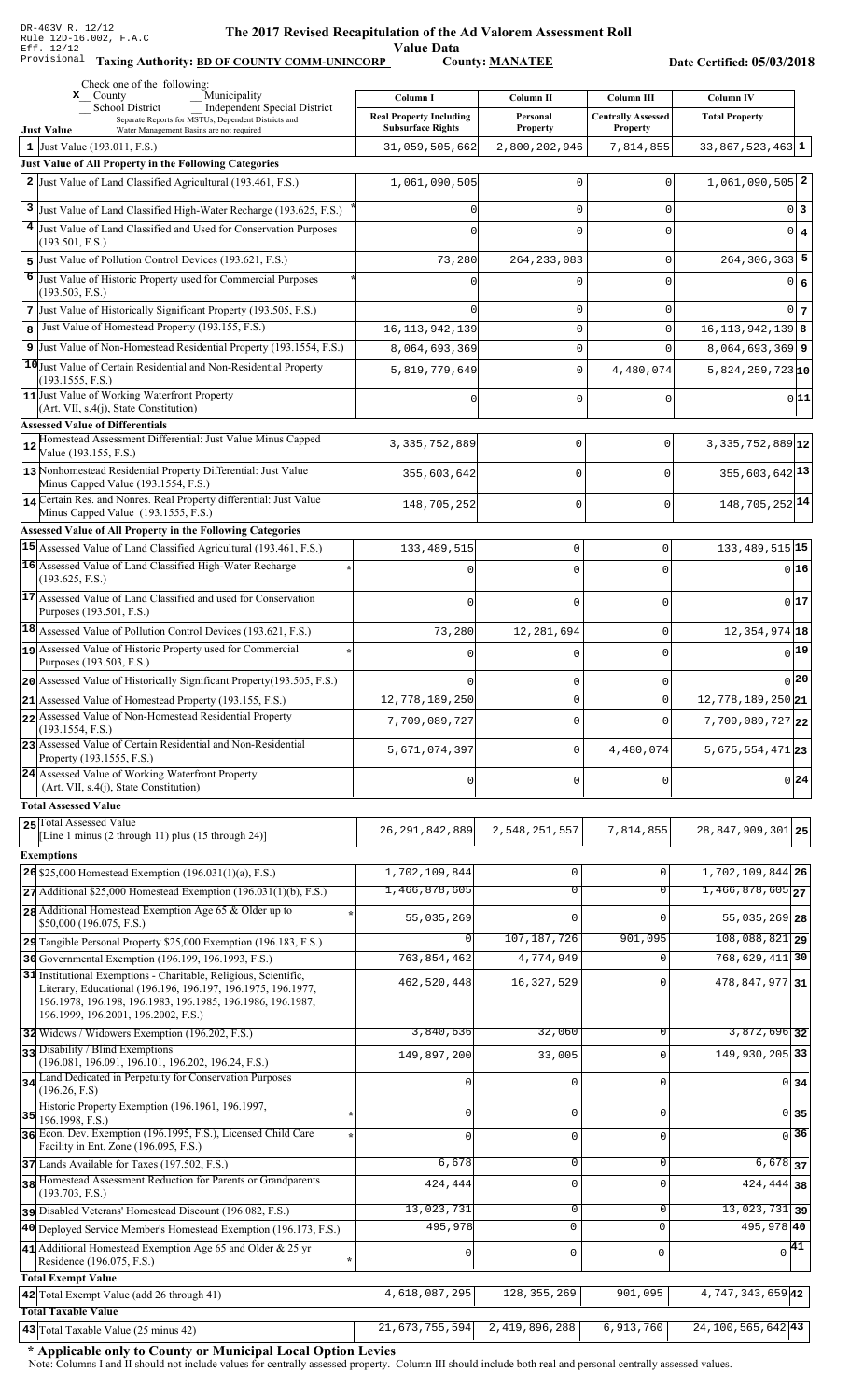#### County: **MANATEE**

#### Taxing Authority: **BD OF COUNTY COMM-UNINCORP**

#### Reconciliation of Preliminary and Final Tax Roll

|   | conciliation of Preliminary and Final Tax Roll                              | <b>Taxable Value</b> |
|---|-----------------------------------------------------------------------------|----------------------|
|   | Operating Taxable Value as Shown on Preliminary Tax Roll                    | 23, 947, 753, 522    |
| 2 | Additions to Operating Taxable Value Resulting from Petitions to the VAB    | 0                    |
| з | Deductions from Operating Taxable Value Resulting from Petitions to the VAB | 661,973              |
| 4 | Subtotal $(1 + 2 - 3 = 4)$                                                  | 23, 947, 091, 549    |
| 5 | Other Additions to Operating Taxable Value                                  | 330, 386, 811        |
| 6 | Other Deductions from Operating Taxable Value                               | 176,912,718          |
| 7 | Operating Taxable Value Shown on Final Tax Roll $(4 + 5 - 6 = 7)$           | 24, 100, 565, 642    |

### **Selected Just Values**

|    | Just Value of Subsurface Rights (this amount included in Line 1, Column I, Page One) 193.481, F.S. | 994, 321  |
|----|----------------------------------------------------------------------------------------------------|-----------|
|    | Just Value of Centrally Assessed Railroad Property Value                                           | 5,694,386 |
| 10 | Just Value of Centrally Assessed Private Car Line Property Value                                   | 2,120,469 |

Note: Sum of items 9 and 10 should equal centrally assessed just value on page 1, line 1, column III.

#### **Homestead Portability**

|    | 11   # of Parcels Receiving Transfer of Homestead Differential | 1,885      |
|----|----------------------------------------------------------------|------------|
| 12 | Value of Transferred Homestead Differential                    | 85,989,341 |

|                                  |    |                                  | Column 1             | Column 2                 |  |
|----------------------------------|----|----------------------------------|----------------------|--------------------------|--|
|                                  |    |                                  | <b>Real Property</b> | <b>Personal Property</b> |  |
| <b>Total Parcels or Accounts</b> |    |                                  | Parcels              | Accounts                 |  |
|                                  | 13 | <b>Total Parcels or Accounts</b> | 143,899              | 21,072                   |  |

#### **Property with Reduced Assessed Value**

| 14 | Land Classified Agricultural (193.461, F.S.)                                                    | 2,292    |          |
|----|-------------------------------------------------------------------------------------------------|----------|----------|
| 15 | $\ast$<br>Land Classified High-Water Recharge (193.625, F.S.)                                   | 0        | $\Omega$ |
| 16 | Land Classified and Used for Conservation Purposes (193.501, F.S.)                              | 0        | $\Omega$ |
| 17 | Pollution Control Devices (193.621, F.S.)                                                       |          | 20       |
| 18 | Historic Property used for Commercial Purposes (193.503, F.S.) *                                | 0        | $\Omega$ |
| 19 | Historically Significant Property (193.505, F.S.)                                               | 0        | $\Omega$ |
| 20 | Homestead Property; Parcels with Capped Value (193.155, F.S.)                                   | 62,176   | $\Omega$ |
| 21 | Non-Homestead Residential Property; Parcels with Capped Value (193.1554, F.S.)                  | 24,931   | $\Omega$ |
| 22 | Certain Residential and Non-Residential Property; Parcels with Capped Value<br>(193.1555, F.S.) | 3,080    | $\Omega$ |
| 23 | Working Waterfront Property (Art. VII, s.4(j), State Constitution)                              | $\Omega$ | 0        |

#### **Other Reductions in Assessed Value**

| 24 | Lands Available for Taxes (197.502, F.S.)                                  |     |  |
|----|----------------------------------------------------------------------------|-----|--|
| 25 | Homestead Assessment Reduction for Parents or Grandparents (193.703, F.S.) |     |  |
| 26 | Disabled Veterans' Homestead Discount (196.082, F.S.)                      | 135 |  |

#### \* Applicable only to County or Municipal Local Option Levies

Date Certified: 05/03/2018

### **Just Value**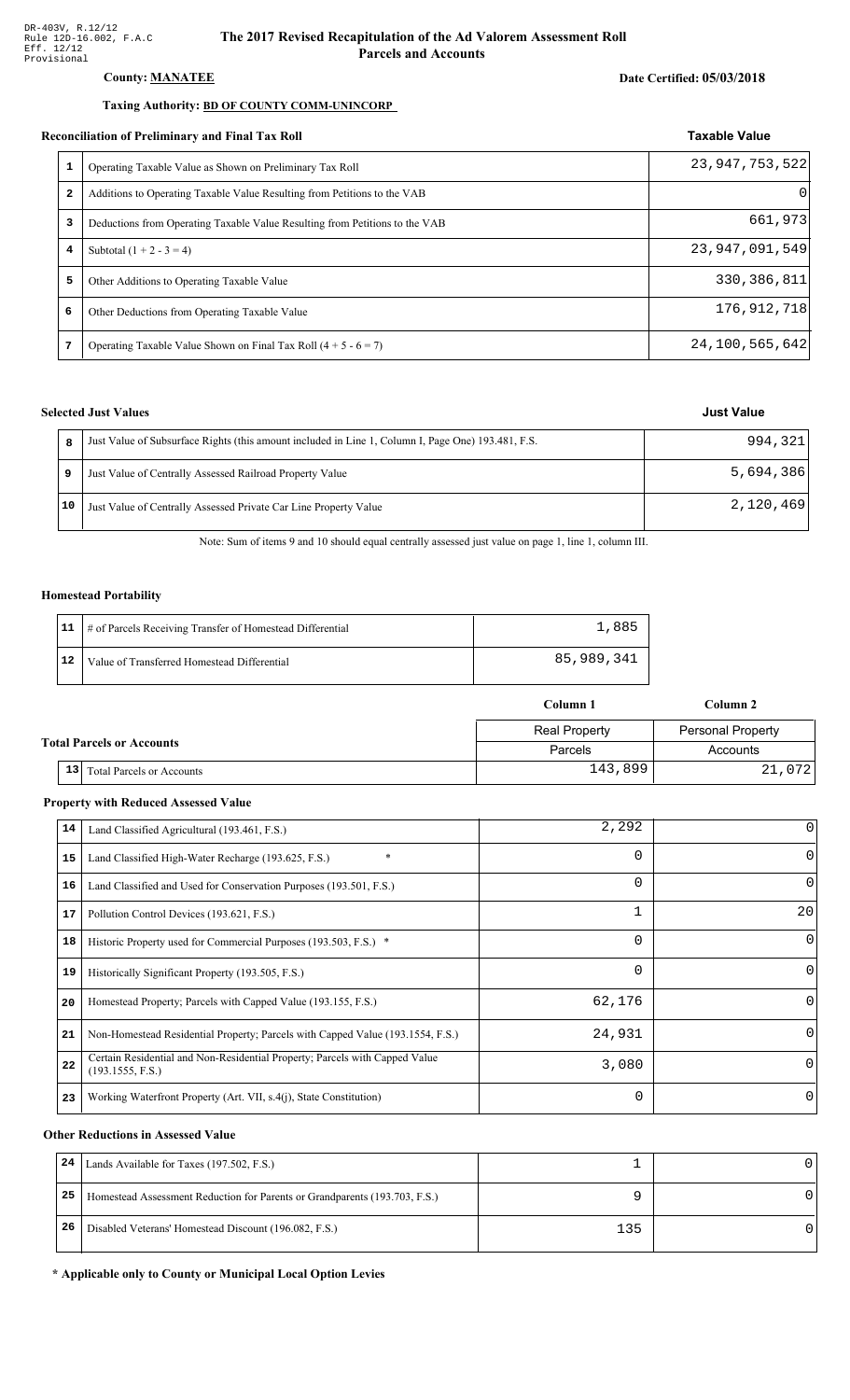**Taxing Auth** 

#### **Th** e 2017 Revised Recapitulation of the Ad Valorem Assessment Roll **Value Data**

,%\$ \*\$ 2 ",\$3\*\*

Date Certified: 05/03/2018

|    | Check one of the following:<br>Municipality<br>$\mathbf{x}$ County                                                                        | Column I                       | Column II       | <b>Column III</b>         | <b>Column IV</b>           |  |
|----|-------------------------------------------------------------------------------------------------------------------------------------------|--------------------------------|-----------------|---------------------------|----------------------------|--|
|    | <b>Independent Special District</b><br><b>School District</b><br>Separate Reports for MSTUs, Dependent Districts and                      | <b>Real Property Including</b> | Personal        | <b>Centrally Assessed</b> | <b>Total Property</b>      |  |
|    | Water Management Basins are not required<br><b>Just Value</b>                                                                             | <b>Subsurface Rights</b>       | <b>Property</b> | <b>Property</b>           |                            |  |
|    | 1 Just Value (193.011, F.S.)<br>Just Value of All Property in the Following Categories                                                    | 586, 335, 142                  | $\mathbf 0$     | O                         | 586, 335, 142 $1$          |  |
|    | 2 Just Value of Land Classified Agricultural (193.461, F.S.)                                                                              | 0                              | 0               | 0                         | $0\vert 2$                 |  |
|    |                                                                                                                                           |                                |                 |                           |                            |  |
|    | 3 Just Value of Land Classified High-Water Recharge (193.625, F.S.)<br>4 Just Value of Land Classified and Used for Conservation Purposes | O                              | $\mathsf 0$     | 0                         | $0\vert 3$                 |  |
|    | (193.501, F.S.)                                                                                                                           |                                | $\mathbf 0$     | 0                         | $0 \mid 4$                 |  |
|    | 5 Just Value of Pollution Control Devices (193.621, F.S.)                                                                                 | O                              | $\mathbf 0$     | 0                         | $0\overline{5}$            |  |
|    | 6 Just Value of Historic Property used for Commercial Purposes                                                                            |                                | $\mathbf 0$     | $\mathbf 0$               | 0 6                        |  |
|    | (193.503, F.S.)<br>7 Just Value of Historically Significant Property (193.505, F.S.)                                                      |                                | 0               | 0                         | 0 <sub>7</sub>             |  |
| 8  | Just Value of Homestead Property (193.155, F.S.)                                                                                          | 327,999,172                    | $\mathsf 0$     | $\mathbf 0$               | $327,999,172$ 8            |  |
|    | 9 Just Value of Non-Homestead Residential Property (193.1554, F.S.)                                                                       | 201, 513, 368                  | $\mathsf 0$     | $\mathbf 0$               | $201, 513, 368$ 9          |  |
|    | 10 Just Value of Certain Residential and Non-Residential Property                                                                         | 56,822,602                     | $\mathbf 0$     | 0                         | $56,822,602$ <sub>10</sub> |  |
|    | (193.1555, F.S.)                                                                                                                          |                                |                 |                           |                            |  |
|    | 11 Just Value of Working Waterfront Property<br>$(Art. VII, s.4(j), State Constitution)$                                                  | U                              | $\mathbf 0$     | 0                         | 0 11                       |  |
|    | <b>Assessed Value of Differentials</b>                                                                                                    |                                |                 |                           |                            |  |
| 12 | Homestead Assessment Differential: Just Value Minus Capped<br>Value (193.155, F.S.)                                                       | 73, 734, 424                   | 0               | $\Omega$                  | 73, 734, 424 12            |  |
|    | 13 Nonhomestead Residential Property Differential: Just Value                                                                             | 14,604,470                     |                 | $\Omega$                  | 14,604,470 13              |  |
|    | Minus Capped Value (193.1554, F.S.)                                                                                                       |                                | 0               |                           |                            |  |
|    | 14 Certain Res. and Nonres. Real Property differential: Just Value<br>Minus Capped Value (193.1555, F.S.)                                 | 404,788                        | 0               | $\mathbf 0$               | 404,788 14                 |  |
|    | <b>Assessed Value of All Property in the Following Categories</b>                                                                         |                                |                 |                           |                            |  |
|    | 15 Assessed Value of Land Classified Agricultural (193.461, F.S.)                                                                         | $\mathbf 0$                    | $\mathbf 0$     | 0                         | 015                        |  |
|    | 16 Assessed Value of Land Classified High-Water Recharge                                                                                  | $\cap$                         | $\Omega$        | $\Omega$                  | $0$ 16                     |  |
|    | (193.625, F.S.)                                                                                                                           |                                |                 |                           |                            |  |
|    | 17 Assessed Value of Land Classified and used for Conservation<br>Purposes (193.501, F.S.)                                                | $\Omega$                       | $\mathbf 0$     | 0                         | 017                        |  |
|    | 18 Assessed Value of Pollution Control Devices (193.621, F.S.)                                                                            | $\mathbf 0$                    | $\mathbf 0$     | 0                         | $0$ 18                     |  |
|    | 19 Assessed Value of Historic Property used for Commercial                                                                                | 0                              | $\mathbf 0$     | 0                         | 19                         |  |
|    | Purposes (193.503, F.S.)                                                                                                                  |                                |                 |                           |                            |  |
|    | 20 Assessed Value of Historically Significant Property (193.505, F.S.)                                                                    |                                | $\mathbf 0$     | 0                         | $0$  20                    |  |
|    | 21 Assessed Value of Homestead Property (193.155, F.S.)                                                                                   | 254, 264, 748                  | $\mathbf 0$     | 0                         | $254, 264, 748$ 21         |  |
|    | 22 Assessed Value of Non-Homestead Residential Property<br>(193.1554, F.S.)                                                               | 186,908,898                    | $\mathbf 0$     | 0                         | 186,908,898 22             |  |
|    | 23 Assessed Value of Certain Residential and Non-Residential<br>Property (193.1555, F.S.)                                                 | 56, 417, 814                   | $\mathbf 0$     | O                         | 56, 417, 814 23            |  |
|    | 24 Assessed Value of Working Waterfront Property<br>(Art. VII, s.4(j), State Constitution)                                                | 0                              | $\mathbf 0$     | 0                         | $0\,$ 24                   |  |
|    | <b>Total Assessed Value</b>                                                                                                               |                                |                 |                           |                            |  |
|    | 25 Total Assessed Value                                                                                                                   | 497,591,460                    | 0               | $\mathbf 0$               | 497,591,460 25             |  |
|    | [Line 1 minus (2 through 11) plus (15 through 24)]                                                                                        |                                |                 |                           |                            |  |
|    | <b>Exemptions</b><br>26 \$25,000 Homestead Exemption (196.031(1)(a), F.S.)                                                                | 36,075,000                     | $\mathsf 0$     | 0                         | 36,075,000 26              |  |
|    | $27$ Additional \$25,000 Homestead Exemption (196.031(1)(b), F.S.)                                                                        | 34,531,798                     | $\overline{0}$  | $\overline{0}$            | 34, 531, 798 27            |  |
|    | 28 Additional Homestead Exemption Age 65 & Older up to                                                                                    |                                |                 |                           |                            |  |
|    | \$50,000 (196.075, F.S.)                                                                                                                  | 1,517,500                      | $\mathsf 0$     | 0                         | 1,517,500 28               |  |
|    | 29 Tangible Personal Property \$25,000 Exemption (196.183, F.S.)                                                                          |                                | $\mathbf 0$     | 0                         | $\overline{0 29}$          |  |
|    | 30 Governmental Exemption (196.199, 196.1993, F.S.)<br>31 Institutional Exemptions - Charitable, Religious, Scientific,                   | 100                            | $\mathbf 0$     | $\mathbf 0$               | 100 30                     |  |
|    | Literary, Educational (196.196, 196.197, 196.1975, 196.1977,                                                                              |                                | $\mathbf 0$     | O                         | $0\overline{31}$           |  |
|    | 196.1978, 196.198, 196.1983, 196.1985, 196.1986, 196.1987,<br>196.1999, 196.2001, 196.2002, F.S.)                                         |                                |                 |                           |                            |  |
|    | 32 Widows / Widowers Exemption (196.202, F.S.)                                                                                            | 141,500                        | 0               | $\Omega$                  | $141,500$ 32               |  |
|    | 33 Disability / Blind Exemptions                                                                                                          |                                | $\mathbf 0$     | 0                         | $3,017,204$ 33             |  |
|    | (196.081, 196.091, 196.101, 196.202, 196.24, F.S.)                                                                                        | 3,017,204                      |                 |                           |                            |  |
|    | 34 Land Dedicated in Perpetuity for Conservation Purposes<br>(196.26, F.S)                                                                | 0                              | $\mathsf 0$     | 0                         | $0 \overline{\smash{34}}$  |  |
|    | Historic Property Exemption (196.1961, 196.1997,                                                                                          | $\mathbf 0$                    | $\mathbf 0$     | 0                         | 0 35                       |  |
| 35 | 196.1998, F.S.)<br>36 Econ. Dev. Exemption (196.1995, F.S.), Licensed Child Care                                                          |                                |                 |                           | $\overline{0}$ 36          |  |
|    | Facility in Ent. Zone (196.095, F.S.)                                                                                                     | $\mathbf{0}$                   | $\mathsf 0$     | 0                         |                            |  |
|    | 37 Lands Available for Taxes (197.502, F.S.)                                                                                              | $\Omega$                       | $\mathbf 0$     | 0                         | $\overline{0}$<br>37       |  |
|    | 38 Homestead Assessment Reduction for Parents or Grandparents<br>(193.703, F.S.)                                                          | 52,392                         | $\mathsf 0$     | 0                         | $52,392$ 38                |  |
|    | pisabled Veterans' Homestead Discount (196.082, F.S.)                                                                                     | 433,726                        | $\overline{0}$  | 0                         | $433,726$ 39               |  |
|    | 40 Deployed Service Member's Homestead Exemption (196.173, F.S.)                                                                          | $\cap$                         | $\mathbf{0}$    | $\mathbf 0$               | $0\vert 40$                |  |
|    | 41 Additional Homestead Exemption Age 65 and Older & 25 yr                                                                                | $\mathsf 0$                    | 0               | $\mathbf 0$               | $\sqrt{41}$                |  |
|    | Residence (196.075, F.S.)                                                                                                                 |                                |                 |                           |                            |  |
|    | <b>Total Exempt Value</b><br>42 Total Exempt Value (add 26 through 41)                                                                    | 75,769,220                     | $\mathsf 0$     | $\mathsf 0$               | 75, 769, 220 42            |  |
|    | <b>Total Taxable Value</b>                                                                                                                |                                |                 |                           |                            |  |
|    | 43 Total Taxable Value (25 minus 42)                                                                                                      | 421,822,240                    | $\mathbf 0$     | 0                         | $421,822,240$ 43           |  |

\* Applicable only to County or Municipal Local Option Levies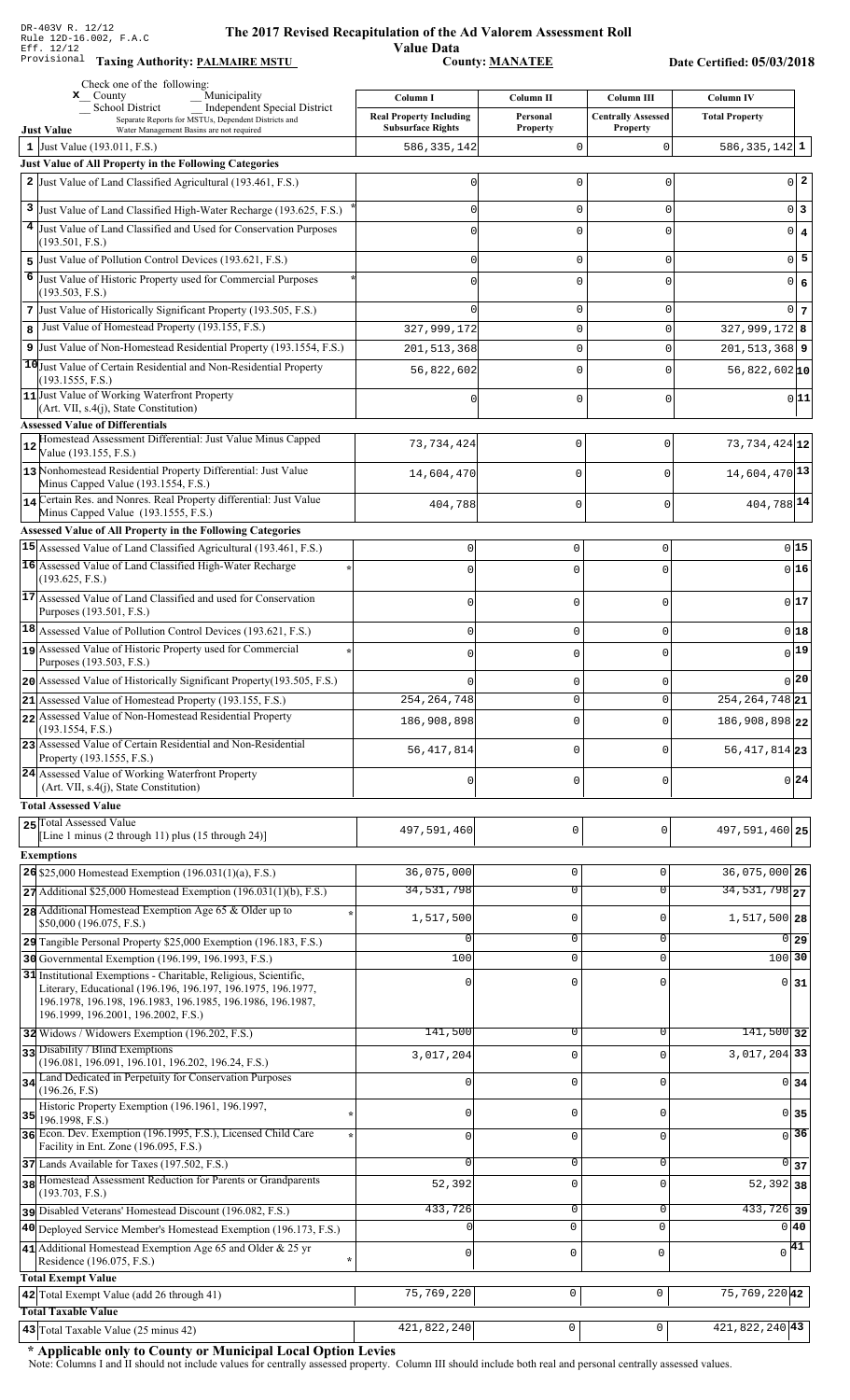### **County: MANATEE**

#### Taxing Authority: PALMAIRE MSTU

#### **Reconciliation of Preliminary and Final Tax Roll**

|              | опениион от гтенинин у ини т пин тил теон                                   |             |  |
|--------------|-----------------------------------------------------------------------------|-------------|--|
| 1            | Operating Taxable Value as Shown on Preliminary Tax Roll                    | 422,781,475 |  |
| $\mathbf{2}$ | Additions to Operating Taxable Value Resulting from Petitions to the VAB    |             |  |
| 3            | Deductions from Operating Taxable Value Resulting from Petitions to the VAB |             |  |
| 4            | Subtotal $(1 + 2 - 3 = 4)$                                                  | 422,781,475 |  |
| 5            | Other Additions to Operating Taxable Value                                  | 650,291     |  |
| 6            | Other Deductions from Operating Taxable Value                               | 1,609,526   |  |
| 7            | Operating Taxable Value Shown on Final Tax Roll $(4 + 5 - 6 = 7)$           | 421,822,240 |  |

#### **Selected Just Values**

|    | Just Value of Subsurface Rights (this amount included in Line 1, Column I, Page One) 193.481, F.S. |   |
|----|----------------------------------------------------------------------------------------------------|---|
| 9  | Just Value of Centrally Assessed Railroad Property Value                                           | ∩ |
| 10 | Just Value of Centrally Assessed Private Car Line Property Value                                   | n |

Note: Sum of items 9 and 10 should equal centrally assessed just value on page 1, line 1, column III.

#### **Homestead Portability**

|    | 11   # of Parcels Receiving Transfer of Homestead Differential |           |
|----|----------------------------------------------------------------|-----------|
| 12 | Value of Transferred Homestead Differential                    | 1,033,258 |

|                                        | Column 1             | Column 2                 |
|----------------------------------------|----------------------|--------------------------|
|                                        | <b>Real Property</b> | <b>Personal Property</b> |
| <b>Total Parcels or Accounts</b>       | Parcels              | Accounts                 |
| 13<br><b>Total Parcels or Accounts</b> | 2,903                |                          |

#### **Property with Reduced Assessed Value**

| 14 | Land Classified Agricultural (193.461, F.S.)                                                    | 0        | 0        |
|----|-------------------------------------------------------------------------------------------------|----------|----------|
| 15 | $\ast$<br>Land Classified High-Water Recharge (193.625, F.S.)                                   | $\Omega$ |          |
| 16 | Land Classified and Used for Conservation Purposes (193.501, F.S.)                              | $\Omega$ |          |
| 17 | Pollution Control Devices (193.621, F.S.)                                                       | 0        | 0        |
| 18 | Historic Property used for Commercial Purposes (193.503, F.S.) *                                | $\Omega$ | O        |
| 19 | Historically Significant Property (193.505, F.S.)                                               | $\Omega$ | $\Omega$ |
| 20 | Homestead Property; Parcels with Capped Value (193.155, F.S.)                                   | 1,338    | 0        |
| 21 | Non-Homestead Residential Property; Parcels with Capped Value (193.1554, F.S.)                  | 844      | 0        |
| 22 | Certain Residential and Non-Residential Property; Parcels with Capped Value<br>(193.1555, F.S.) | 4        | $\Omega$ |
| 23 | Working Waterfront Property (Art. VII, s.4(j), State Constitution)                              | $\Omega$ | 0        |

#### **Other Reductions in Assessed Value**

| 24 | Lands Available for Taxes (197.502, F.S.)                                  |  |
|----|----------------------------------------------------------------------------|--|
| 25 | Homestead Assessment Reduction for Parents or Grandparents (193.703, F.S.) |  |
| 26 | Disabled Veterans' Homestead Discount (196.082, F.S.)                      |  |

#### \* Applicable only to County or Municipal Local Option Levies

## **Just Value**

**Taxable Value**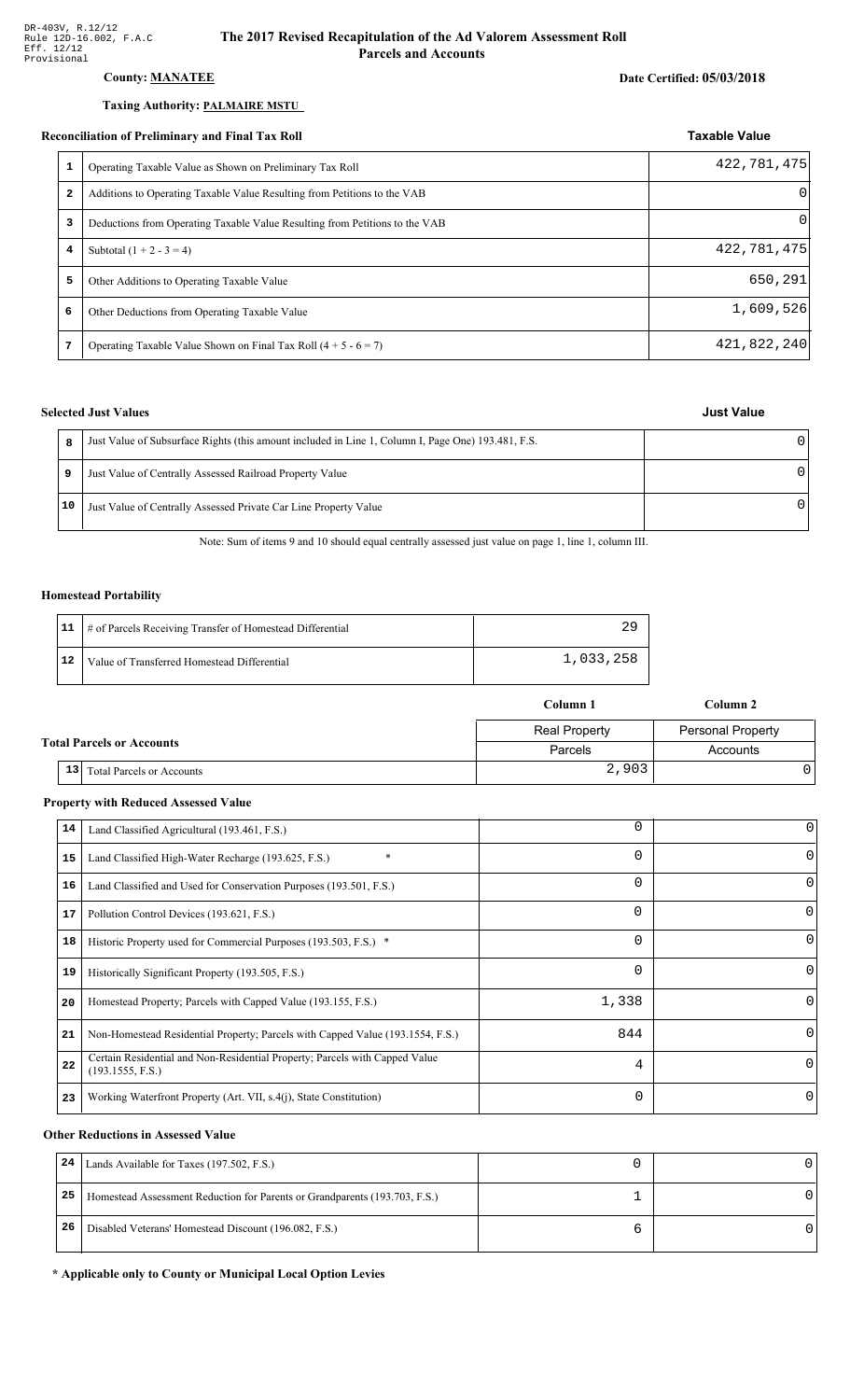Value Data<br>County: <u>MANATEE</u> Taxing Authority: CITY OF ANNA MARIA County: MANATEE

Date Certified: 05/03/2018

|    | Check one of the following:<br>$\mathbf x$ Municipality<br>County                                                                                                                              | Column I                       | Column II           | Column III                    | <b>Column IV</b>                            |
|----|------------------------------------------------------------------------------------------------------------------------------------------------------------------------------------------------|--------------------------------|---------------------|-------------------------------|---------------------------------------------|
|    | School District<br><b>Independent Special District</b><br>Separate Reports for MSTUs, Dependent Districts and                                                                                  | <b>Real Property Including</b> | Personal            | <b>Centrally Assessed</b>     | <b>Total Property</b>                       |
|    | <b>Just Value</b><br>Water Management Basins are not required                                                                                                                                  | <b>Subsurface Rights</b>       | <b>Property</b>     | <b>Property</b>               |                                             |
|    | 1 Just Value (193.011, F.S.)<br>Just Value of All Property in the Following Categories                                                                                                         | 1, 257, 744, 557               | 5,743,706           | 0                             | $1,263,488,263$ 1                           |
|    | 2 Just Value of Land Classified Agricultural (193.461, F.S.)                                                                                                                                   |                                | 0                   | $\mathbf 0$                   | $0\vert 2$                                  |
|    |                                                                                                                                                                                                |                                |                     |                               | 0 3                                         |
|    | 3 Just Value of Land Classified High-Water Recharge (193.625, F.S.)<br>4 Just Value of Land Classified and Used for Conservation Purposes                                                      |                                | 0<br>0              | $\mathbf 0$<br>0              |                                             |
|    | (193.501, F.S.)                                                                                                                                                                                |                                |                     |                               | $0 \mid 4$                                  |
| 5  | Just Value of Pollution Control Devices (193.621, F.S.)                                                                                                                                        |                                | 0                   | $\mathbf 0$                   | $\overline{0}$ 5                            |
| 6  | Just Value of Historic Property used for Commercial Purposes<br>(193.503, F.S.)                                                                                                                |                                | 0                   | $\Omega$                      | 0 6                                         |
|    | 7 Just Value of Historically Significant Property (193.505, F.S.)                                                                                                                              |                                | 0                   | $\mathbf 0$                   | $0\vert 7$                                  |
| 8  | Just Value of Homestead Property (193.155, F.S.)                                                                                                                                               | 379, 381, 739                  | 0                   | $\mathbf 0$                   | $379, 381, 739$ 8                           |
|    | 9 Just Value of Non-Homestead Residential Property (193.1554, F.S.)                                                                                                                            | 799,000,070                    | 0                   | $\Omega$                      | $799,000,070$  9                            |
|    | 10 Just Value of Certain Residential and Non-Residential Property<br>(193.1555, F.S.)                                                                                                          | 79,362,748                     | 0                   | $\mathbf 0$                   | $79,362,748$ <sub>10</sub>                  |
|    | 11 Just Value of Working Waterfront Property                                                                                                                                                   |                                | 0                   | $\mathbf 0$                   | 0 11                                        |
|    | $(Art. VII, s.4(i), State Constitution)$<br><b>Assessed Value of Differentials</b>                                                                                                             |                                |                     |                               |                                             |
|    | Homestead Assessment Differential: Just Value Minus Capped                                                                                                                                     | 149, 368, 428                  | 0                   | 0                             | $149,368,428$ <sub>12</sub>                 |
| 12 | Value (193.155, F.S.)                                                                                                                                                                          |                                |                     |                               |                                             |
|    | 13 Nonhomestead Residential Property Differential: Just Value<br>Minus Capped Value (193.1554, F.S.)                                                                                           | 49,055,189                     | $\mathbf 0$         | $\Omega$                      | 49,055,189 13                               |
|    | 14 Certain Res. and Nonres. Real Property differential: Just Value                                                                                                                             | 11,222,053                     | $\mathbf 0$         | 0                             | 11, 222, 053 14                             |
|    | Minus Capped Value (193.1555, F.S.)                                                                                                                                                            |                                |                     |                               |                                             |
|    | <b>Assessed Value of All Property in the Following Categories</b><br>15 Assessed Value of Land Classified Agricultural (193.461, F.S.)                                                         | 0                              | 0                   | 0                             | 0 15                                        |
|    | 16 Assessed Value of Land Classified High-Water Recharge                                                                                                                                       | $\cap$                         | $\Omega$            |                               | $0$ 16                                      |
|    | (193.625, F.S.)                                                                                                                                                                                |                                |                     |                               |                                             |
|    | 17 Assessed Value of Land Classified and used for Conservation<br>Purposes (193.501, F.S.)                                                                                                     | $\Omega$                       | $\mathbf 0$         | O                             | 0 17                                        |
|    | 18 Assessed Value of Pollution Control Devices (193.621, F.S.)                                                                                                                                 | 0                              | $\mathsf{O}\xspace$ | 0                             | 0 18                                        |
|    | 19 Assessed Value of Historic Property used for Commercial                                                                                                                                     | $\cap$                         | $\mathbf 0$         | 0                             | 0 19                                        |
|    | Purposes (193.503, F.S.)                                                                                                                                                                       |                                |                     |                               |                                             |
|    | 20 Assessed Value of Historically Significant Property (193.505, F.S.)                                                                                                                         | 230,013,311                    | 0<br>$\mathbf 0$    | $\Omega$<br>0                 | 0 20<br>$\overline{230,013,311}$ 21         |
|    | 21 Assessed Value of Homestead Property (193.155, F.S.)<br>22 Assessed Value of Non-Homestead Residential Property                                                                             |                                |                     |                               |                                             |
|    | (193.1554, F.S.)                                                                                                                                                                               | 749,944,881                    | $\mathbf 0$         | $\Omega$                      | 749, 944, 881 22                            |
|    | 23 Assessed Value of Certain Residential and Non-Residential<br>Property (193.1555, F.S.)                                                                                                      | 68,140,695                     | 0                   | $\Omega$                      | 68, 140, 695 23                             |
|    | 24 Assessed Value of Working Waterfront Property                                                                                                                                               | $\Omega$                       | $\mathbf 0$         | $\Omega$                      | 0 24                                        |
|    | (Art. VII, s.4(j), State Constitution)<br><b>Total Assessed Value</b>                                                                                                                          |                                |                     |                               |                                             |
|    | 25 Total Assessed Value                                                                                                                                                                        |                                |                     |                               |                                             |
|    | [Line 1 minus $(2 \text{ through } 11)$ plus $(15 \text{ through } 24)$ ]                                                                                                                      | 1,048,098,887                  | 5,743,706           | 0                             | 1,053,842,593 25                            |
|    | <b>Exemptions</b>                                                                                                                                                                              |                                |                     |                               |                                             |
|    | $26$ \$25,000 Homestead Exemption (196.031(1)(a), F.S.)                                                                                                                                        | 11,875,000<br>11,843,691       | 0<br>$\overline{0}$ | $\mathbf 0$<br>$\overline{0}$ | 11,875,000 26<br>$11,843,691$ <sub>27</sub> |
|    | $27$ Additional \$25,000 Homestead Exemption (196.031(1)(b), F.S.)<br>28 Additional Homestead Exemption Age 65 & Older up to                                                                   |                                |                     |                               |                                             |
|    | \$50,000 (196.075, F.S.)                                                                                                                                                                       | 414,204                        | 0                   | $\mathbf 0$                   | 414, 204 28                                 |
|    | 29 Tangible Personal Property \$25,000 Exemption (196.183, F.S.)                                                                                                                               | $\Omega$                       | 899,467             | 0                             | $899,467$ 29                                |
|    | 30 Governmental Exemption (196.199, 196.1993, F.S.)                                                                                                                                            | 27,269,042                     | 0                   | $\mathbf 0$                   | $27, 269, 042$ 30                           |
|    | 31 Institutional Exemptions - Charitable, Religious, Scientific,<br>Literary, Educational (196.196, 196.197, 196.1975, 196.1977,<br>196.1978, 196.198, 196.1983, 196.1985, 196.1986, 196.1987, | 7,062,923                      | 133,450             | $\mathbf 0$                   | $7,196,373$ 31                              |
|    | 196.1999, 196.2001, 196.2002, F.S.)                                                                                                                                                            |                                |                     |                               |                                             |
|    | 32 Widows / Widowers Exemption (196.202, F.S.)                                                                                                                                                 | 43,000                         | 0                   | 0                             | $43,000$ 32                                 |
|    | 33 Disability / Blind Exemptions<br>(196.081, 196.091, 196.101, 196.202, 196.24, F.S.)                                                                                                         | 1,344,694                      | 0                   | $\mathbf 0$                   | 1,344,694 33                                |
|    | 34 Land Dedicated in Perpetuity for Conservation Purposes<br>(196.26, F.S)                                                                                                                     | <sup>0</sup>                   | 0                   | $\mathbf 0$                   | $0 \overline{\smash{34}}$                   |
|    | Historic Property Exemption (196.1961, 196.1997,                                                                                                                                               | $\Omega$                       | 0                   | $\mathbf 0$                   |                                             |
| 35 | 196.1998, F.S.)<br>36 Econ. Dev. Exemption (196.1995, F.S.), Licensed Child Care                                                                                                               |                                |                     |                               | $0$ 35<br>$\sqrt{36}$                       |
|    | Facility in Ent. Zone (196.095, F.S.)                                                                                                                                                          | $\Omega$                       | 0                   | $\mathbf 0$                   |                                             |
|    | 37 Lands Available for Taxes (197.502, F.S.)                                                                                                                                                   | $\Omega$                       | 0                   | $\mathbf 0$                   | $\overline{0}$ 37                           |
|    | 38 Homestead Assessment Reduction for Parents or Grandparents<br>(193.703, F.S.)                                                                                                               | $\Omega$                       | 0                   | $\mathbf 0$                   | $0 \overline{\smash{\big)}\ 38}$            |
|    | pisabled Veterans' Homestead Discount (196.082, F.S.)                                                                                                                                          | 80,784                         | 0                   | $\mathbf 0$                   | $\overline{80,784}$ 39                      |
|    | 40 Deployed Service Member's Homestead Exemption (196.173, F.S.)                                                                                                                               |                                | $\mathbf 0$         | $\Omega$                      | 0 40                                        |
|    | 41 Additional Homestead Exemption Age 65 and Older & 25 yr<br>Residence (196.075, F.S.)                                                                                                        | 0                              | 0                   | 0                             | $\sqrt{41}$                                 |
|    | <b>Total Exempt Value</b>                                                                                                                                                                      |                                |                     |                               |                                             |
|    | 42 Total Exempt Value (add 26 through 41)                                                                                                                                                      | 59,933,338                     | 1,032,917           | 0                             | $60,966,255$ <sup>42</sup>                  |
|    | <b>Total Taxable Value</b>                                                                                                                                                                     |                                |                     |                               |                                             |
|    | $\overline{43}$ Total Taxable Value (25 minus 42)                                                                                                                                              | 988,165,549                    | 4,710,789           | U                             | 992, 876, 338 43                            |

\* Applicable only to County or Municipal Local Option Levies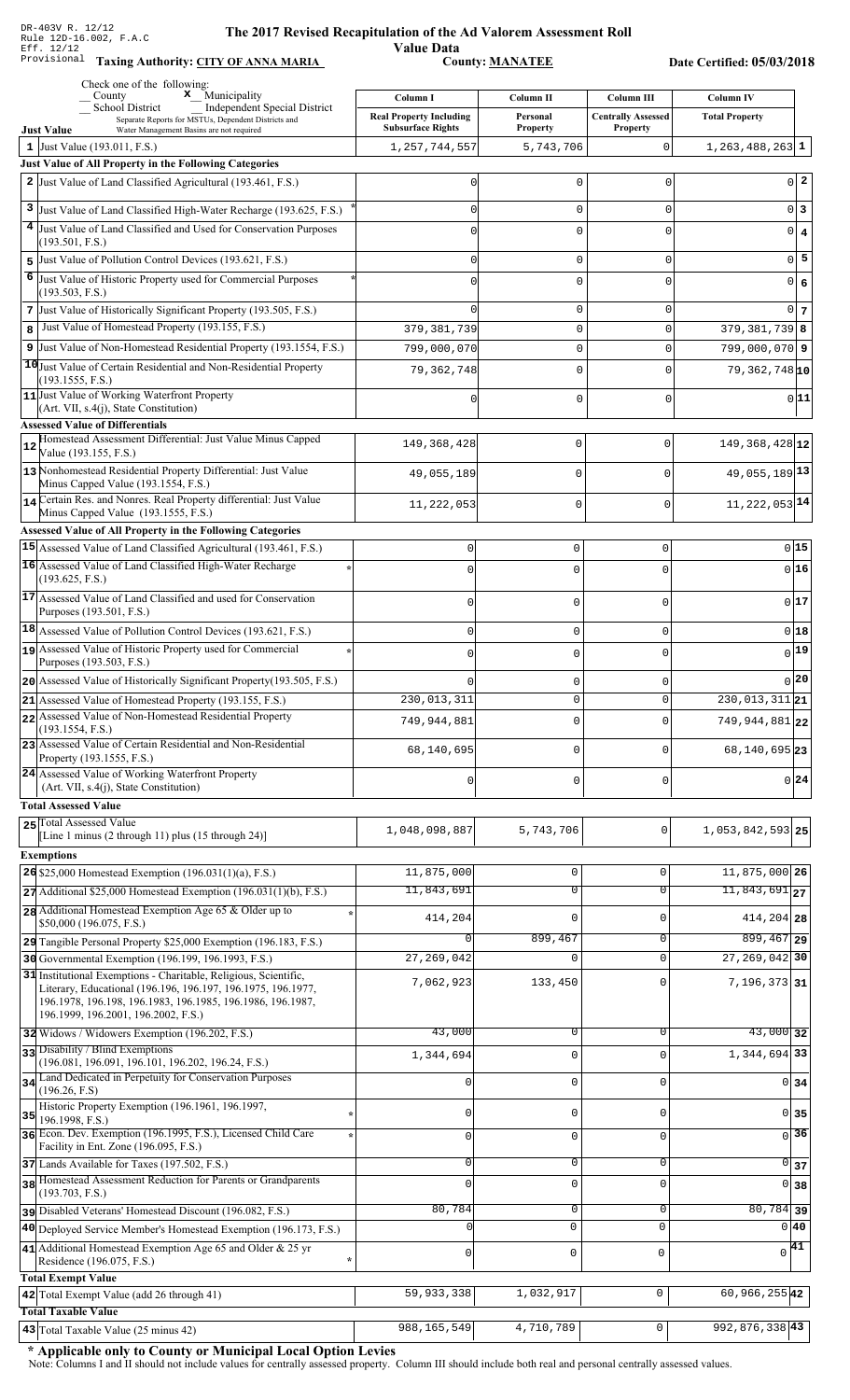### **County: MANATEE**

#### Taxing Authority: CITY OF ANNA MARIA

#### Reconciliation of Preliminary and Final Tax Roll

|   | conciliation of Preliminary and Final Tax Roll                              | <b>Taxable Value</b> |
|---|-----------------------------------------------------------------------------|----------------------|
| 1 | Operating Taxable Value as Shown on Preliminary Tax Roll                    | 994,047,904          |
| 2 | Additions to Operating Taxable Value Resulting from Petitions to the VAB    | $\Omega$             |
| 3 | Deductions from Operating Taxable Value Resulting from Petitions to the VAB | $\Omega$             |
| 4 | Subtotal $(1 + 2 - 3 = 4)$                                                  | 994,047,904          |
| 5 | Other Additions to Operating Taxable Value                                  | 7,475,869            |
| 6 | Other Deductions from Operating Taxable Value                               | 8,647,435            |
| 7 | Operating Taxable Value Shown on Final Tax Roll $(4 + 5 - 6 = 7)$           | 992,876,338          |

### **Selected Just Values**

| 8  | Just Value of Subsurface Rights (this amount included in Line 1, Column I, Page One) 193.481, F.S. |   |
|----|----------------------------------------------------------------------------------------------------|---|
|    | Just Value of Centrally Assessed Railroad Property Value                                           | n |
| 10 | Just Value of Centrally Assessed Private Car Line Property Value                                   | n |

Note: Sum of items 9 and 10 should equal centrally assessed just value on page 1, line 1, column III.

#### **Homestead Portability**

|    | 11   # of Parcels Receiving Transfer of Homestead Differential |           |
|----|----------------------------------------------------------------|-----------|
| 12 | Value of Transferred Homestead Differential                    | 1,004,090 |

|                                  |                                        | Column 1             | Column 2                 |
|----------------------------------|----------------------------------------|----------------------|--------------------------|
|                                  |                                        | <b>Real Property</b> | <b>Personal Property</b> |
| <b>Total Parcels or Accounts</b> |                                        | Parcels              | Accounts                 |
|                                  | 13<br><b>Total Parcels or Accounts</b> | 1,684                | 1341                     |

#### **Property with Reduced Assessed Value**

|    |                                                                                                 | 0        | 0        |
|----|-------------------------------------------------------------------------------------------------|----------|----------|
| 14 | Land Classified Agricultural (193.461, F.S.)                                                    |          |          |
| 15 | Land Classified High-Water Recharge (193.625, F.S.)                                             | $\Omega$ | $\Omega$ |
| 16 | Land Classified and Used for Conservation Purposes (193.501, F.S.)                              | 0        |          |
| 17 | Pollution Control Devices (193.621, F.S.)                                                       | 0        | 0        |
| 18 | Historic Property used for Commercial Purposes (193.503, F.S.) *                                | 0        |          |
| 19 | Historically Significant Property (193.505, F.S.)                                               | $\Omega$ | 0        |
| 20 | Homestead Property; Parcels with Capped Value (193.155, F.S.)                                   | 455      | 0        |
| 21 | Non-Homestead Residential Property; Parcels with Capped Value (193.1554, F.S.)                  | 640      | 0        |
| 22 | Certain Residential and Non-Residential Property; Parcels with Capped Value<br>(193.1555, F.S.) | 59       | $\Omega$ |
| 23 | Working Waterfront Property (Art. VII, s.4(j), State Constitution)                              | $\Omega$ | 0        |

#### **Other Reductions in Assessed Value**

| 24 | Lands Available for Taxes (197.502, F.S.)                                  |  |
|----|----------------------------------------------------------------------------|--|
| 25 | Homestead Assessment Reduction for Parents or Grandparents (193.703, F.S.) |  |
| 26 | Disabled Veterans' Homestead Discount (196.082, F.S.)                      |  |

#### \* Applicable only to County or Municipal Local Option Levies

### **Just Value**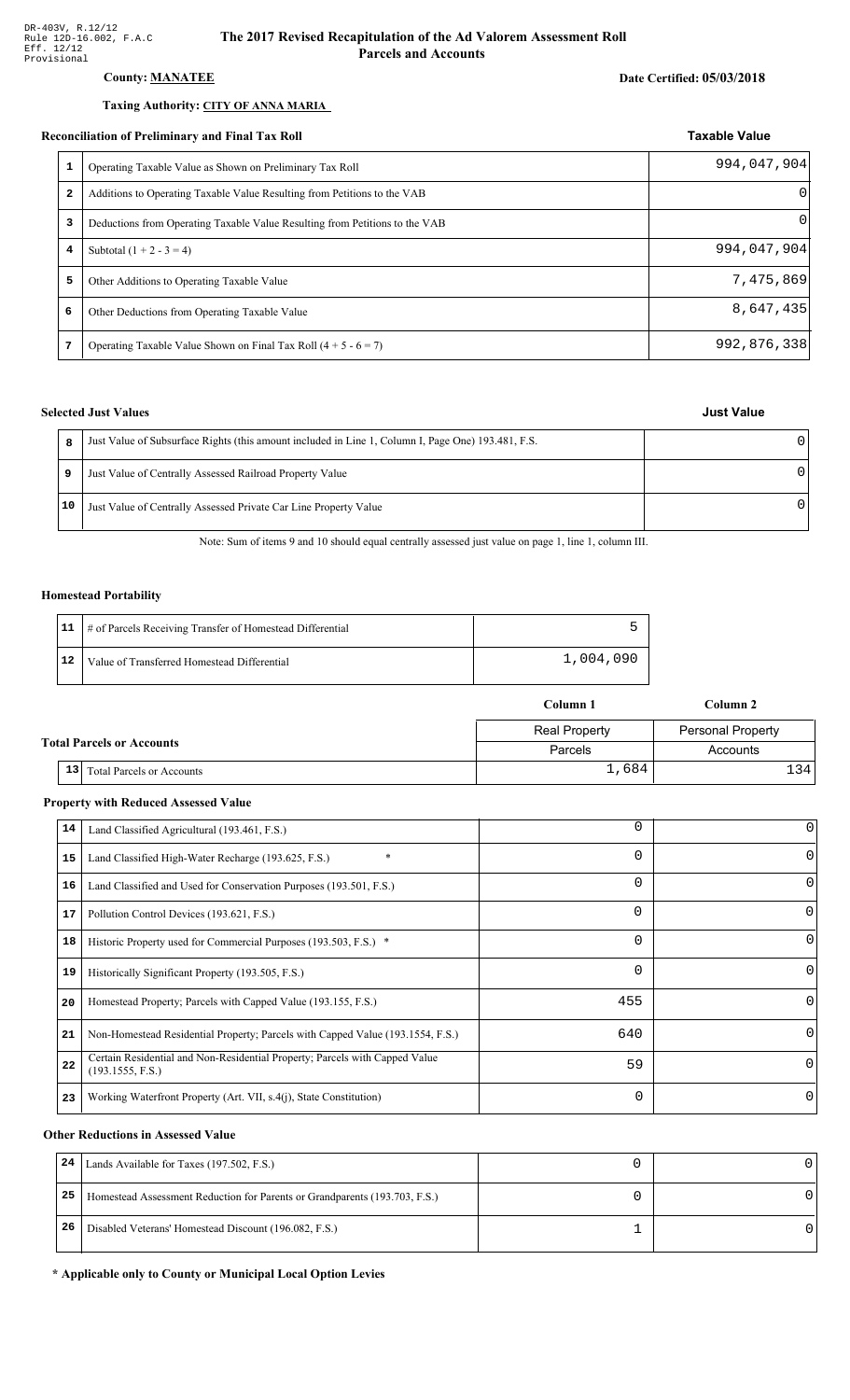**Value Data**<br>County: **MANATEE** Taxing Authority: CITY OF BRADENTON BEACH County: MANATEE

Date Certified: 05/03/2018

| Check one of the following:<br>$\boldsymbol{x}$ Municipality<br>County                                                                    | Column I                       | Column II           | Column III                | <b>Column IV</b>            |  |
|-------------------------------------------------------------------------------------------------------------------------------------------|--------------------------------|---------------------|---------------------------|-----------------------------|--|
| <b>School District</b><br>Independent Special District<br>Separate Reports for MSTUs, Dependent Districts and                             | <b>Real Property Including</b> | Personal            | <b>Centrally Assessed</b> | <b>Total Property</b>       |  |
| <b>Just Value</b><br>Water Management Basins are not required                                                                             | <b>Subsurface Rights</b>       | <b>Property</b>     | <b>Property</b>           |                             |  |
| 1 Just Value $(193.011, F.S.)$<br><b>Just Value of All Property in the Following Categories</b>                                           | 745, 429, 703                  | 7,329,278           | 0                         | $752, 758, 981$   1         |  |
| 2 Just Value of Land Classified Agricultural (193.461, F.S.)                                                                              | <sup>0</sup>                   | $\Omega$            | 0                         | $0\vert 2$                  |  |
|                                                                                                                                           |                                |                     |                           |                             |  |
| 3 Just Value of Land Classified High-Water Recharge (193.625, F.S.)<br>4 Just Value of Land Classified and Used for Conservation Purposes | $\Omega$                       | $\mathbf 0$         | 0                         | 0 3                         |  |
| (193.501, F.S.)                                                                                                                           | $\Omega$                       | $\Omega$            | $\Omega$                  | $0 \mid 4$                  |  |
| Just Value of Pollution Control Devices (193.621, F.S.)<br>5                                                                              | $\Omega$                       | $\mathbf 0$         | 0                         | $0\overline{5}$             |  |
| 6 Just Value of Historic Property used for Commercial Purposes                                                                            |                                | $\Omega$            | $\Omega$                  | 0 6                         |  |
| (193.503, F.S.)<br>7 Just Value of Historically Significant Property (193.505, F.S.)                                                      | ∩                              | $\mathbf 0$         | 0                         | $0\vert 7$                  |  |
| Just Value of Homestead Property (193.155, F.S.)<br>8                                                                                     | 101,498,425                    | $\mathbf 0$         | 0                         | $101, 498, 425$ 8           |  |
| 9 Just Value of Non-Homestead Residential Property (193.1554, F.S.)                                                                       | 523, 268, 176                  | 0                   | $\Omega$                  | $523, 268, 176$ 9           |  |
| 10 Just Value of Certain Residential and Non-Residential Property                                                                         | 120,663,102                    | 0                   | $\Omega$                  | $120,663,102$ <sub>10</sub> |  |
| (193.1555, F.S.)<br>11 Just Value of Working Waterfront Property                                                                          |                                |                     |                           | 0 11                        |  |
| (Art. VII, s.4(j), State Constitution)                                                                                                    |                                | 0                   | $\Omega$                  |                             |  |
| <b>Assessed Value of Differentials</b>                                                                                                    |                                |                     |                           |                             |  |
| Homestead Assessment Differential: Just Value Minus Capped<br>Value (193.155, F.S.)                                                       | 38, 261, 469                   | $\mathsf 0$         | $\mathbf 0$               | 38, 261, 469 12             |  |
| 13 Nonhomestead Residential Property Differential: Just Value                                                                             | 54, 235, 089                   | $\mathbf 0$         | $\mathbf{0}$              | 54, 235, 089 13             |  |
| Minus Capped Value (193.1554, F.S.)<br>14 Certain Res. and Nonres. Real Property differential: Just Value                                 |                                |                     |                           |                             |  |
| Minus Capped Value (193.1555, F.S.)                                                                                                       | 14, 229, 744                   | $\mathbf 0$         | $\mathbf{0}$              | 14, 229, 744 14             |  |
| <b>Assessed Value of All Property in the Following Categories</b>                                                                         |                                |                     |                           |                             |  |
| 15 Assessed Value of Land Classified Agricultural (193.461, F.S.)                                                                         | $\mathbf 0$                    | $\mathbf 0$         | 0                         | 0 15                        |  |
| 16 Assessed Value of Land Classified High-Water Recharge<br>(193.625, F.S.)                                                               | $\Omega$                       | $\mathbf 0$         | O                         | 0 16                        |  |
| 17 Assessed Value of Land Classified and used for Conservation                                                                            | 0                              | $\Omega$            |                           | 0 17                        |  |
| Purposes (193.501, F.S.)                                                                                                                  |                                |                     |                           |                             |  |
| $ 18 $ Assessed Value of Pollution Control Devices (193.621, F.S.)                                                                        | $\mathbf 0$                    | $\mathbf 0$         | 0                         | 0 18                        |  |
| 19 Assessed Value of Historic Property used for Commercial<br>Purposes (193.503, F.S.)                                                    | $\mathbf 0$                    | $\mathbf 0$         | O                         | $_{0} 19 $                  |  |
| 20 Assessed Value of Historically Significant Property (193.505, F.S.)                                                                    | $\Omega$                       | $\mathbf 0$         |                           | $_0$  20                    |  |
| 21 Assessed Value of Homestead Property (193.155, F.S.)                                                                                   | 63,236,956                     | U                   |                           | $63, 236, 956$ 21           |  |
| 22 Assessed Value of Non-Homestead Residential Property                                                                                   | 469,033,087                    | $\Omega$            | 0                         | 469,033,087 22              |  |
| (193.1554, F.S.)<br>23 Assessed Value of Certain Residential and Non-Residential                                                          |                                |                     |                           |                             |  |
| Property (193.1555, F.S.)                                                                                                                 | 106, 433, 358                  | 0                   | 0                         | $106, 433, 358$ 23          |  |
| 24 Assessed Value of Working Waterfront Property<br>(Art. VII, s.4(j), State Constitution)                                                | 0                              | $\mathbf 0$         | 0                         | 0 24                        |  |
| <b>Total Assessed Value</b>                                                                                                               |                                |                     |                           |                             |  |
| 25 Total Assessed Value                                                                                                                   | 638,703,401                    | 7,329,278           | 0                         | 646, 032, 679 25            |  |
| [Line 1 minus $(2 \text{ through } 11)$ plus $(15 \text{ through } 24)$ ]                                                                 |                                |                     |                           |                             |  |
| <b>Exemptions</b><br><b>26</b> \$25,000 Homestead Exemption $(196.031(1)(a), F.S.)$                                                       | 6, 350, 000                    | $\mathsf{O}\xspace$ | 0                         | $6,350,000$ 26              |  |
| $27$ Additional \$25,000 Homestead Exemption (196.031(1)(b), F.S.)                                                                        | 6,044,011                      | $\overline{0}$      | $\overline{0}$            | $6,044,011$ 27              |  |
| 28 Additional Homestead Exemption Age 65 & Older up to                                                                                    |                                |                     |                           |                             |  |
| \$50,000 (196.075, F.S.)                                                                                                                  | 225,000                        | $\mathbf 0$         | 0                         | $225,000$ 28                |  |
| 29 Tangible Personal Property \$25,000 Exemption (196.183, F.S.)                                                                          | $\Omega$                       | 882,336             | 0                         | $882, 336$ 29               |  |
| 30 Governmental Exemption (196.199, 196.1993, F.S.)<br>31 Institutional Exemptions - Charitable, Religious, Scientific,                   | 63,190,181                     | $\mathbf 0$         | $\mathbf 0$               | $63, 190, 181$ 30           |  |
| Literary, Educational (196.196, 196.197, 196.1975, 196.1977,                                                                              | 2,473,263                      | 0                   | $\Omega$                  | $2,473,263$ 31              |  |
| 196.1978, 196.198, 196.1983, 196.1985, 196.1986, 196.1987,<br>196.1999, 196.2001, 196.2002, F.S.)                                         |                                |                     |                           |                             |  |
| 32 Widows / Widowers Exemption (196.202, F.S.)                                                                                            | 24,500                         | 0                   | 0                         | $24,500$ 32                 |  |
| 33 Disability / Blind Exemptions                                                                                                          | 824,233                        | $\mathsf 0$         | $\Omega$                  | 824, 233 33                 |  |
| (196.081, 196.091, 196.101, 196.202, 196.24, F.S.)<br>34 Land Dedicated in Perpetuity for Conservation Purposes                           |                                |                     |                           |                             |  |
| (196.26, F.S)                                                                                                                             | $\mathsf 0$                    | $\mathsf 0$         | $\mathbf 0$               | 0 <sub>34</sub>             |  |
| Historic Property Exemption (196.1961, 196.1997,<br>$35$ 196.1998, F.S.)                                                                  | $\mathsf 0$                    | $\mathbf 0$         | $\Omega$                  | $0\overline{35}$            |  |
| 36 Econ. Dev. Exemption (196.1995, F.S.), Licensed Child Care                                                                             | $\mathbf{0}$                   | $\mathbf 0$         | $\Omega$                  | $\sqrt{36}$                 |  |
| Facility in Ent. Zone (196.095, F.S.)                                                                                                     |                                |                     |                           |                             |  |
| 37 Lands Available for Taxes (197.502, F.S.)<br>38 Homestead Assessment Reduction for Parents or Grandparents                             | $\mathbf{0}$                   | $\mathbf 0$         | $\mathbf 0$               | $\overline{0}$ 37           |  |
| (193.703, F.S.)                                                                                                                           | $\Omega$                       | $\mathbf 0$         | $\Omega$                  | 0 38                        |  |
| Disabled Veterans' Homestead Discount (196.082, F.S.)                                                                                     | 102,753                        | 0                   | 0                         | $\overline{102, 753}$ 39    |  |
| 40 Deployed Service Member's Homestead Exemption (196.173, F.S.)                                                                          | $\Omega$                       | $\mathbf 0$         | $\mathbf 0$               | $0\,40$                     |  |
| 41 Additional Homestead Exemption Age 65 and Older $& 25$ yr<br>Residence (196.075, F.S.)                                                 | $\mathsf{O}\xspace$            | $\mathsf{O}\xspace$ | 0                         | $\sqrt{41}$                 |  |
| <b>Total Exempt Value</b>                                                                                                                 |                                |                     |                           |                             |  |
| 42 Total Exempt Value (add 26 through 41)                                                                                                 | 79, 233, 941                   | 882,336             | 0                         | 80, 116, 277 42             |  |
| <b>Total Taxable Value</b>                                                                                                                |                                |                     |                           |                             |  |
| 43 Total Taxable Value (25 minus 42)                                                                                                      | 559,469,460                    | 6,446,942           | 0                         | 565, 916, 402 43            |  |

\* Applicable only to County or Municipal Local Option Levies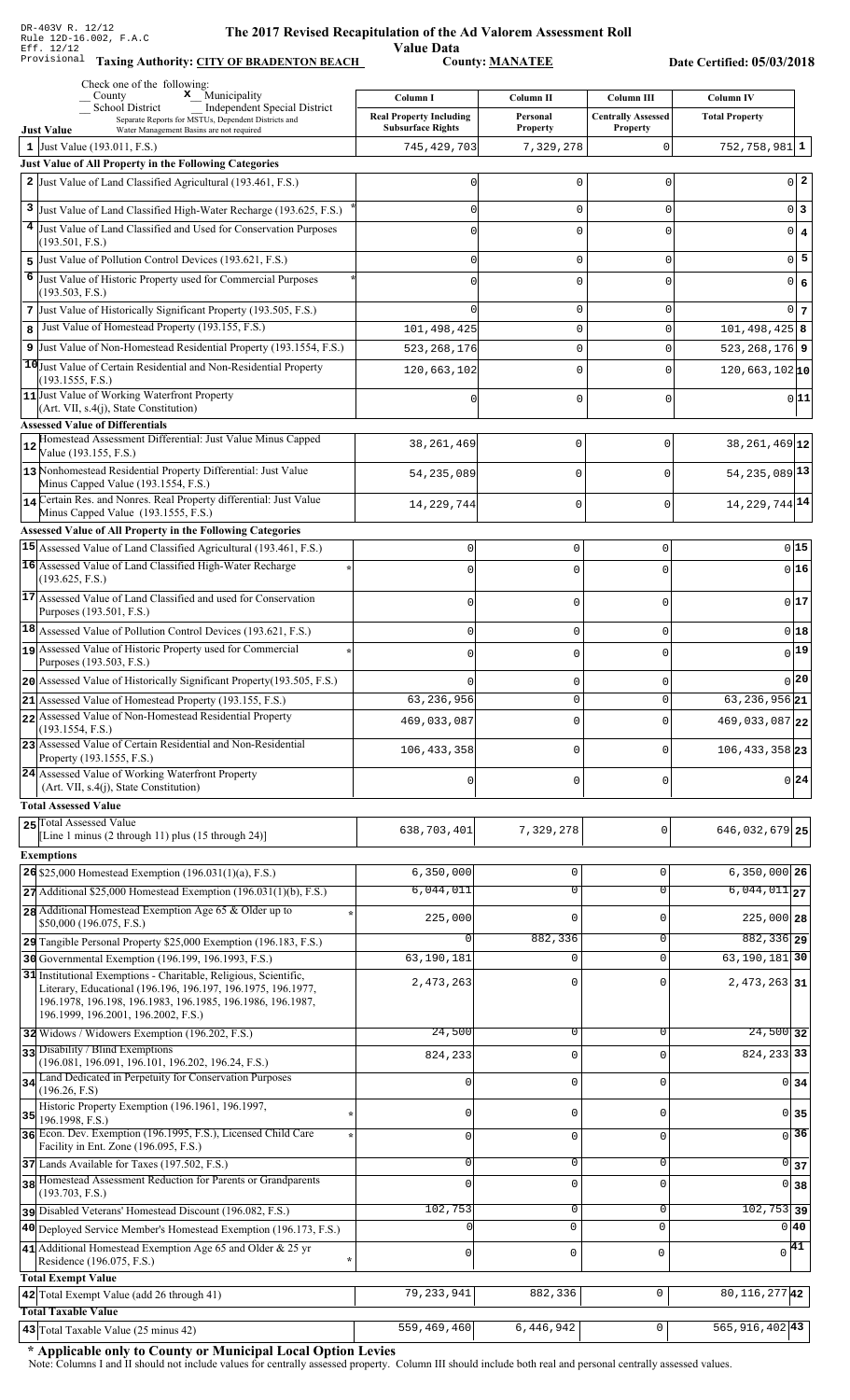#### **County: MANATEE**

### Taxing Authority: CITY OF BRADENTON BEACH

#### Reconciliation of Preliminary and Final Tax Roll

| conciliation of Preliminary and Final Tax Roll |                                                                             | <b>Taxable Value</b> |
|------------------------------------------------|-----------------------------------------------------------------------------|----------------------|
|                                                | Operating Taxable Value as Shown on Preliminary Tax Roll                    | 565,685,960          |
| 2                                              | Additions to Operating Taxable Value Resulting from Petitions to the VAB    | $\Omega$             |
| 3                                              | Deductions from Operating Taxable Value Resulting from Petitions to the VAB | $\Omega$             |
| 4                                              | Subtotal $(1 + 2 - 3 = 4)$                                                  | 565,685,960          |
| 5                                              | Other Additions to Operating Taxable Value                                  | 242,694              |
| 6                                              | Other Deductions from Operating Taxable Value                               | 12,252               |
|                                                | Operating Taxable Value Shown on Final Tax Roll $(4 + 5 - 6 = 7)$           | 565, 916, 402        |

#### **Selected Just Values**

|    | Just Value of Subsurface Rights (this amount included in Line 1, Column I, Page One) 193.481, F.S. |   |
|----|----------------------------------------------------------------------------------------------------|---|
| 9  | Just Value of Centrally Assessed Railroad Property Value                                           | U |
| 10 | Just Value of Centrally Assessed Private Car Line Property Value                                   | U |

Note: Sum of items 9 and 10 should equal centrally assessed just value on page 1, line 1, column III.

#### **Homestead Portability**

|    | 11   # of Parcels Receiving Transfer of Homestead Differential |         |
|----|----------------------------------------------------------------|---------|
| 12 | Value of Transferred Homestead Differential                    | 313,872 |

|                                  |                 |                                  | Column 1             | Column 2          |
|----------------------------------|-----------------|----------------------------------|----------------------|-------------------|
|                                  |                 |                                  | <b>Real Property</b> | Personal Property |
| <b>Total Parcels or Accounts</b> |                 | Parcels                          | Accounts             |                   |
|                                  | 13 <sup>1</sup> | <b>Total Parcels or Accounts</b> | 1,916                | 244               |

#### **Property with Reduced Assessed Value**

| 14 | Land Classified Agricultural (193.461, F.S.)                                                    | 0   | 0        |
|----|-------------------------------------------------------------------------------------------------|-----|----------|
| 15 | Land Classified High-Water Recharge (193.625, F.S.)                                             | 0   | $\Omega$ |
| 16 | Land Classified and Used for Conservation Purposes (193.501, F.S.)                              | 0   |          |
| 17 | Pollution Control Devices (193.621, F.S.)                                                       | 0   | 0        |
| 18 | Historic Property used for Commercial Purposes (193.503, F.S.) *                                | 0   | 0        |
| 19 | Historically Significant Property (193.505, F.S.)                                               | 0   | $\Omega$ |
| 20 | Homestead Property; Parcels with Capped Value (193.155, F.S.)                                   | 238 | 0        |
| 21 | Non-Homestead Residential Property; Parcels with Capped Value (193.1554, F.S.)                  | 983 | 0        |
| 22 | Certain Residential and Non-Residential Property; Parcels with Capped Value<br>(193.1555, F.S.) | 58  | $\Omega$ |
| 23 | Working Waterfront Property (Art. VII, s.4(j), State Constitution)                              | 0   | 0        |

#### **Other Reductions in Assessed Value**

| 24 | Lands Available for Taxes (197.502, F.S.)                                  |  |
|----|----------------------------------------------------------------------------|--|
| 25 | Homestead Assessment Reduction for Parents or Grandparents (193.703, F.S.) |  |
| 26 | Disabled Veterans' Homestead Discount (196.082, F.S.)                      |  |

#### \* Applicable only to County or Municipal Local Option Levies

| <b>Just Value</b> |
|-------------------|
|                   |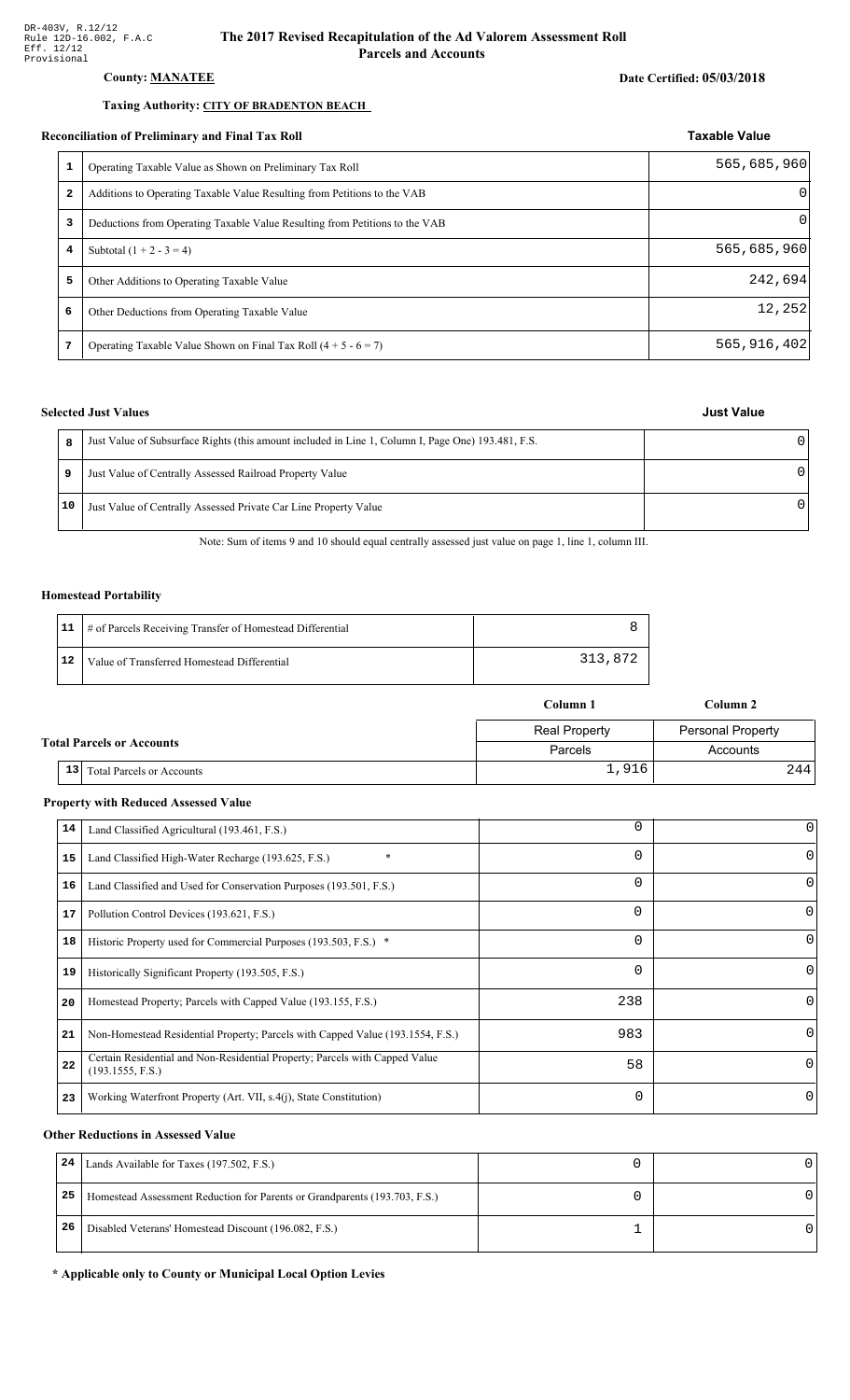**Taxing Auth** 

#### **The 2017 Rev** ised Recapitulation of the Ad Valorem Assessment Roll

**Value Data** ority: <u>CITY OF BRADENTON</u> County: <u>MANATEE</u>

Date Certified: 05/03/2018

|    | Check one of the following:<br>$\mathbf{x}$ Municipality<br>County                                                                                                                                                                    | Column I                                                   | Column II                   | Column III                                   | <b>Column IV</b>              |  |
|----|---------------------------------------------------------------------------------------------------------------------------------------------------------------------------------------------------------------------------------------|------------------------------------------------------------|-----------------------------|----------------------------------------------|-------------------------------|--|
|    | <b>School District</b><br><b>Independent Special District</b><br>Separate Reports for MSTUs, Dependent Districts and                                                                                                                  | <b>Real Property Including</b><br><b>Subsurface Rights</b> | Personal<br><b>Property</b> | <b>Centrally Assessed</b><br><b>Property</b> | <b>Total Property</b>         |  |
|    | <b>Just Value</b><br>Water Management Basins are not required<br>1 Just Value (193.011, F.S.)                                                                                                                                         | 4, 433, 833, 654                                           | 302,604,504                 | 493,345                                      | $4,736,931,503$ 1             |  |
|    | Just Value of All Property in the Following Categories                                                                                                                                                                                |                                                            |                             |                                              |                               |  |
|    | 2 Just Value of Land Classified Agricultural (193.461, F.S.)                                                                                                                                                                          | 1,486,753                                                  | 0                           | $\Omega$                                     | $1,486,753$ 2                 |  |
|    | 3 Just Value of Land Classified High-Water Recharge (193.625, F.S.)                                                                                                                                                                   |                                                            | $\Omega$                    | $\Omega$                                     | 0 3                           |  |
|    | 4 Just Value of Land Classified and Used for Conservation Purposes                                                                                                                                                                    |                                                            | $\Omega$                    | $\Omega$                                     | $0 \mid 4$                    |  |
|    | (193.501, F.S.)                                                                                                                                                                                                                       |                                                            |                             |                                              |                               |  |
| 6  | 5 Just Value of Pollution Control Devices (193.621, F.S.)<br>Just Value of Historic Property used for Commercial Purposes                                                                                                             |                                                            | 4,351,059                   | $\mathbf 0$                                  | $4,351,059$ 5                 |  |
|    | (193.503, F.S.)                                                                                                                                                                                                                       |                                                            | U                           | $\Omega$                                     | $\overline{0}$<br>6           |  |
|    | 7 Just Value of Historically Significant Property (193.505, F.S.)                                                                                                                                                                     |                                                            | $\mathbf 0$                 | $\mathbf 0$                                  | 0 <sub>7</sub>                |  |
| 8  | Just Value of Homestead Property (193.155, F.S.)                                                                                                                                                                                      | 1,599,232,656                                              | $\mathbf 0$                 | $\mathbf 0$                                  | $1,599,232,656$ 8             |  |
|    | 9 Just Value of Non-Homestead Residential Property (193.1554, F.S.)<br>10 Just Value of Certain Residential and Non-Residential Property                                                                                              | 1,216,365,051                                              | $\mathbf 0$                 | O                                            | $1,216,365,051$ 9             |  |
|    | (193.1555, F.S.)                                                                                                                                                                                                                      | 1,616,749,194                                              | $\mathbf 0$                 | 295,913                                      | $1,617,045,107$ <sup>10</sup> |  |
|    | 11 Just Value of Working Waterfront Property<br>$(Art. VII, s.4(j), State Constitution)$                                                                                                                                              |                                                            | $\Omega$                    | $\mathbf 0$                                  | 0 11                          |  |
|    | <b>Assessed Value of Differentials</b>                                                                                                                                                                                                |                                                            |                             |                                              |                               |  |
| 12 | Homestead Assessment Differential: Just Value Minus Capped<br>Value (193.155, F.S.)                                                                                                                                                   | 371,920,145                                                | $\mathbf 0$                 | 0                                            | $371,920,145$ <sub>12</sub>   |  |
|    | 13 Nonhomestead Residential Property Differential: Just Value<br>Minus Capped Value (193.1554, F.S.)                                                                                                                                  | 65,680,100                                                 | $\mathbf 0$                 | $\Omega$                                     | $65,680,100$ <sup>13</sup>    |  |
|    | 14 Certain Res. and Nonres. Real Property differential: Just Value<br>Minus Capped Value (193.1555, F.S.)                                                                                                                             | 62,428,177                                                 | $\mathbf 0$                 | $\Omega$                                     | $62,428,177$ <sup>14</sup>    |  |
|    | <b>Assessed Value of All Property in the Following Categories</b>                                                                                                                                                                     |                                                            |                             |                                              |                               |  |
|    | 15 Assessed Value of Land Classified Agricultural (193.461, F.S.)                                                                                                                                                                     | 77,485                                                     | 0                           | 0                                            | $77,485$ 15                   |  |
|    | 16 Assessed Value of Land Classified High-Water Recharge<br>(193.625, F.S.)                                                                                                                                                           |                                                            | $\Omega$                    | $\Omega$                                     | 0 16                          |  |
|    | 17 Assessed Value of Land Classified and used for Conservation<br>Purposes (193.501, F.S.)                                                                                                                                            | $\Omega$                                                   | $\mathbf 0$                 | ∩                                            | 0 17                          |  |
|    | 18 Assessed Value of Pollution Control Devices (193.621, F.S.)                                                                                                                                                                        | $\mathbf 0$                                                | 435,105                     | 0                                            | 435,105 18                    |  |
|    | 19 Assessed Value of Historic Property used for Commercial                                                                                                                                                                            | $\Omega$                                                   | $\Omega$                    | $\Omega$                                     | 0 19                          |  |
|    | Purposes (193.503, F.S.)                                                                                                                                                                                                              |                                                            |                             |                                              | 0 20                          |  |
|    | $20$ Assessed Value of Historically Significant Property (193.505, F.S.)<br>21 Assessed Value of Homestead Property (193.155, F.S.)                                                                                                   | 1, 227, 312, 511                                           | 0<br>0                      | 0<br>$\mathbf 0$                             | $1,227,312,511$ 21            |  |
|    | 22 Assessed Value of Non-Homestead Residential Property                                                                                                                                                                               | 1,150,684,951                                              | $\mathbf 0$                 | $\Omega$                                     | $1,150,684,951$  22           |  |
|    | (193.1554, F.S.)<br>23 Assessed Value of Certain Residential and Non-Residential                                                                                                                                                      |                                                            |                             |                                              |                               |  |
|    | Property (193.1555, F.S.)                                                                                                                                                                                                             | 1,554,321,017                                              | $\mathbf 0$                 | 295,913                                      | 1,554,616,930 23              |  |
|    | 24 Assessed Value of Working Waterfront Property<br>(Art. VII, s.4(j), State Constitution)                                                                                                                                            | 0                                                          | $\mathbf 0$                 | $\Omega$                                     | 0 24                          |  |
|    | <b>Total Assessed Value</b><br>25 Total Assessed Value                                                                                                                                                                                |                                                            |                             |                                              |                               |  |
|    | [Line 1 minus (2 through 11) plus (15 through 24)]                                                                                                                                                                                    | 3,932,395,964                                              | 298,688,550                 | 493,345                                      | 4, 231, 577, 859 25           |  |
|    | <b>Exemptions</b>                                                                                                                                                                                                                     |                                                            |                             |                                              |                               |  |
|    | 26 \$25,000 Homestead Exemption $(196.031(1)(a), F.S.)$                                                                                                                                                                               | 247, 117, 534                                              | 0                           | $\mathbf 0$                                  | 247, 117, 534 26              |  |
|    | $27$ Additional \$25,000 Homestead Exemption (196.031(1)(b), F.S.)                                                                                                                                                                    | 191,612,680                                                | $\overline{0}$              | $\overline{0}$                               | $191,612,680$ <sub>27</sub>   |  |
|    | 28 Additional Homestead Exemption Age 65 & Older up to<br>\$50,000 (196.075, F.S.)                                                                                                                                                    |                                                            | $\mathbf 0$                 | $\Omega$                                     | 0 28                          |  |
|    | 29 Tangible Personal Property \$25,000 Exemption (196.183, F.S.)                                                                                                                                                                      | $\overline{0}$                                             | 22, 115, 608                | 58,841                                       | $22, 174, 449$ 29             |  |
|    | 30 Governmental Exemption (196.199, 196.1993, F.S.)                                                                                                                                                                                   | 205, 353, 908                                              | 1,441,814                   | $\mathbf 0$                                  | 206, 795, 722 30              |  |
|    | 31 Institutional Exemptions - Charitable, Religious, Scientific,<br>Literary, Educational (196.196, 196.197, 196.1975, 196.1977,<br>196.1978, 196.198, 196.1983, 196.1985, 196.1986, 196.1987,<br>196.1999, 196.2001, 196.2002, F.S.) | 176, 364, 740                                              | 4,136,902                   | $\Omega$                                     | 180, 501, 642 31              |  |
|    | 32 Widows / Widowers Exemption (196.202, F.S.)                                                                                                                                                                                        | 770,958                                                    | 1,880                       | $\mathbf 0$                                  | 772,838 32                    |  |
|    | 33 Disability / Blind Exemptions<br>(196.081, 196.091, 196.101, 196.202, 196.24, F.S.)                                                                                                                                                | 15, 441, 417                                               | $\mathsf 0$                 | $\mathbf 0$                                  | 15, 441, 417 33               |  |
|    | 34 Land Dedicated in Perpetuity for Conservation Purposes                                                                                                                                                                             |                                                            | $\mathsf 0$                 | $\mathbf 0$                                  | 0 34                          |  |
|    | (196.26, F.S)<br>Historic Property Exemption (196.1961, 196.1997,                                                                                                                                                                     |                                                            |                             |                                              |                               |  |
| 35 | 196.1998, F.S.)<br>36 Econ. Dev. Exemption (196.1995, F.S.), Licensed Child Care                                                                                                                                                      | <sup>0</sup>                                               | $\mathsf 0$                 | $\mathbf 0$                                  | $0 \mid 35$                   |  |
|    | Facility in Ent. Zone (196.095, F.S.)                                                                                                                                                                                                 | $\Omega$                                                   | $\mathsf 0$                 | $\mathbf 0$                                  | 36<br>$\Omega$                |  |
|    | 37 Lands Available for Taxes (197.502, F.S.)                                                                                                                                                                                          | $\mathbf{0}$                                               | 0                           | $\mathbf 0$                                  | $\overline{0}$ 37             |  |
|    | 38 Homestead Assessment Reduction for Parents or Grandparents<br>(193.703, F.S.)                                                                                                                                                      |                                                            | $\mathsf 0$                 | $\mathbf 0$                                  | 0 38                          |  |
|    | pisabled Veterans' Homestead Discount (196.082, F.S.)                                                                                                                                                                                 | 1,069,044                                                  | 0                           | 0                                            | $\overline{1,069,044}$ 39     |  |
|    | 40 Deployed Service Member's Homestead Exemption (196.173, F.S.)                                                                                                                                                                      | 60,794                                                     | $\mathbf 0$                 | $\mathbf 0$                                  | $60,794$ 40                   |  |
|    | 41 Additional Homestead Exemption Age 65 and Older & 25 yr<br>Residence (196.075, F.S.)                                                                                                                                               | 0                                                          | $\mathsf{O}\xspace$         | $\mathsf 0$                                  | $\sqrt{41}$                   |  |
|    | <b>Total Exempt Value</b>                                                                                                                                                                                                             |                                                            |                             |                                              |                               |  |
|    | 42 Total Exempt Value (add 26 through 41)                                                                                                                                                                                             | 837,791,075                                                | 27,696,204                  | 58,841                                       | 865, 546, 120 42              |  |
|    | <b>Total Taxable Value</b><br>$\vert$ 43 Total Taxable Value (25 minus 42)                                                                                                                                                            | 3,094,604,889                                              | 270,992,346                 | 434,504                                      | $3,366,031,739$ <sup>43</sup> |  |

\* Applicable only to County or Municipal Local Option Levies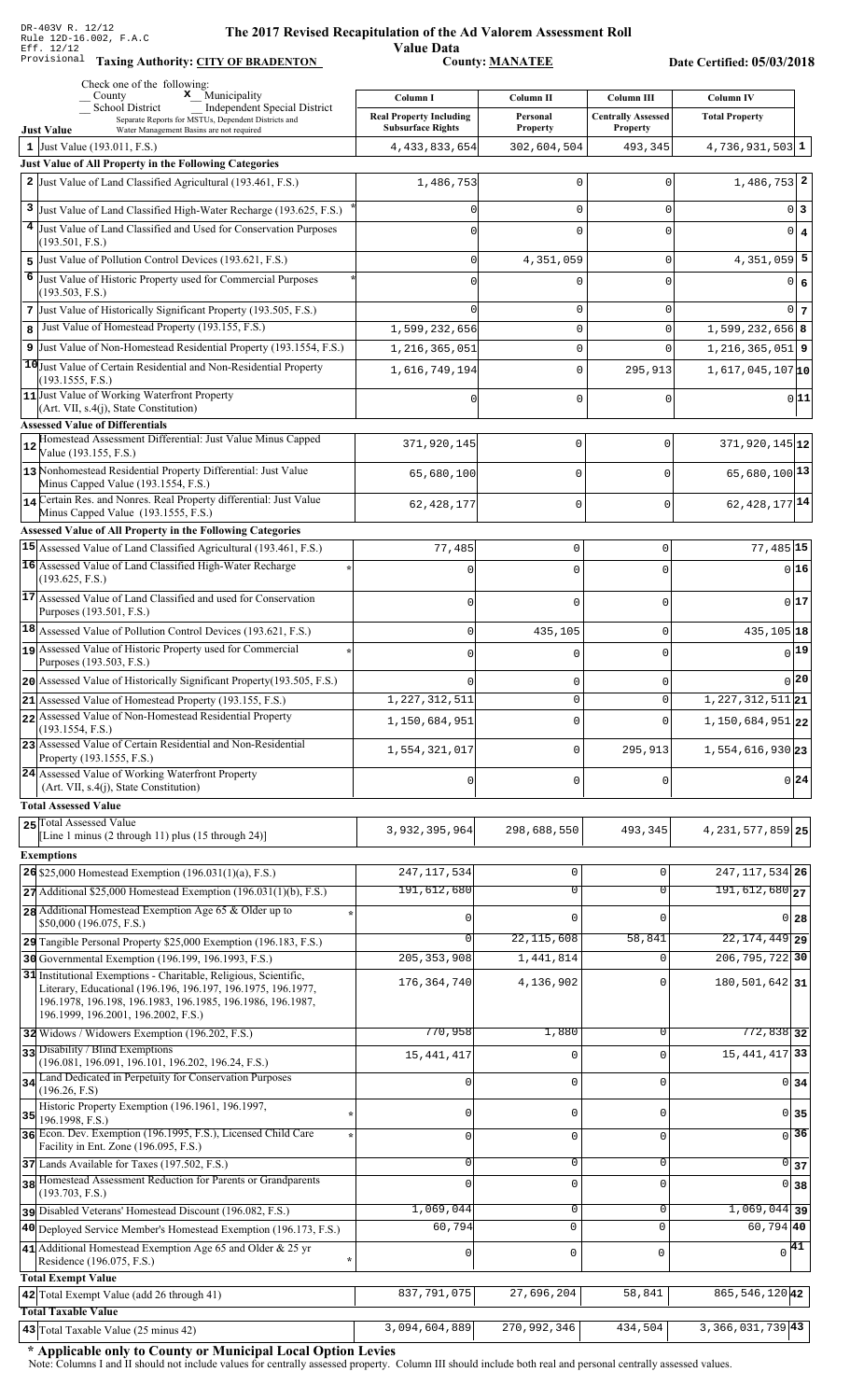### County: **MANATEE**

#### Taxing Authority: CITY OF BRADENTON

#### Reconciliation of Preliminary and Final Tax Roll

| 1            | Operating Taxable Value as Shown on Preliminary Tax Roll                    | 3,351,075,926 |
|--------------|-----------------------------------------------------------------------------|---------------|
| $\mathbf{2}$ | Additions to Operating Taxable Value Resulting from Petitions to the VAB    | $\Omega$      |
| 3            | Deductions from Operating Taxable Value Resulting from Petitions to the VAB | 0             |
| 4            | Subtotal $(1 + 2 - 3 = 4)$                                                  | 3,351,075,926 |
| 5.           | Other Additions to Operating Taxable Value                                  | 66,652,652    |
| 6            | Other Deductions from Operating Taxable Value                               | 51,696,839    |
|              | Operating Taxable Value Shown on Final Tax Roll $(4 + 5 - 6 = 7)$           | 3,366,031,739 |

#### **Selected Just Values**

|    | Just Value of Subsurface Rights (this amount included in Line 1, Column I, Page One) 193.481, F.S. | 777     |
|----|----------------------------------------------------------------------------------------------------|---------|
| 9  | Just Value of Centrally Assessed Railroad Property Value                                           | 364,767 |
| 10 | Just Value of Centrally Assessed Private Car Line Property Value                                   | 128,578 |

Note: Sum of items 9 and 10 should equal centrally assessed just value on page 1, line 1, column III.

#### **Homestead Portability**

|    | 11   # of Parcels Receiving Transfer of Homestead Differential | 238       |
|----|----------------------------------------------------------------|-----------|
| 12 | Value of Transferred Homestead Differential                    | 9,968,688 |

|                                  | Column 1 |                                  |                      | Column 2                 |  |
|----------------------------------|----------|----------------------------------|----------------------|--------------------------|--|
| <b>Total Parcels or Accounts</b> |          |                                  | <b>Real Property</b> | <b>Personal Property</b> |  |
|                                  |          |                                  | Parcels              | Accounts                 |  |
|                                  | 13       | <b>Total Parcels or Accounts</b> | 22,816               | 3,262                    |  |

#### **Property with Reduced Assessed Value**

| 14 | Land Classified Agricultural (193.461, F.S.)                                                    | 11       | 0        |
|----|-------------------------------------------------------------------------------------------------|----------|----------|
| 15 | $\ast$<br>Land Classified High-Water Recharge (193.625, F.S.)                                   | $\Omega$ |          |
| 16 | Land Classified and Used for Conservation Purposes (193.501, F.S.)                              | 0        | O        |
| 17 | Pollution Control Devices (193.621, F.S.)                                                       | 0        |          |
| 18 | Historic Property used for Commercial Purposes (193.503, F.S.) *                                | $\Omega$ | O        |
| 19 | Historically Significant Property (193.505, F.S.)                                               | $\Omega$ | $\Omega$ |
| 20 | Homestead Property; Parcels with Capped Value (193.155, F.S.)                                   | 9,222    | 0        |
| 21 | Non-Homestead Residential Property; Parcels with Capped Value (193.1554, F.S.)                  | 5,055    | 0        |
| 22 | Certain Residential and Non-Residential Property; Parcels with Capped Value<br>(193.1555, F.S.) | 624      | $\Omega$ |
| 23 | Working Waterfront Property (Art. VII, s.4(j), State Constitution)                              | $\Omega$ | 0        |

#### **Other Reductions in Assessed Value**

| 24 | Lands Available for Taxes (197.502, F.S.)                                  |    |  |
|----|----------------------------------------------------------------------------|----|--|
| 25 | Homestead Assessment Reduction for Parents or Grandparents (193.703, F.S.) |    |  |
| 26 | Disabled Veterans' Homestead Discount (196.082, F.S.)                      | 16 |  |

#### \* Applicable only to County or Municipal Local Option Levies

# Date Certified: 05/03/2018

Taxable Value

| <b>Just Value</b> |
|-------------------|
|-------------------|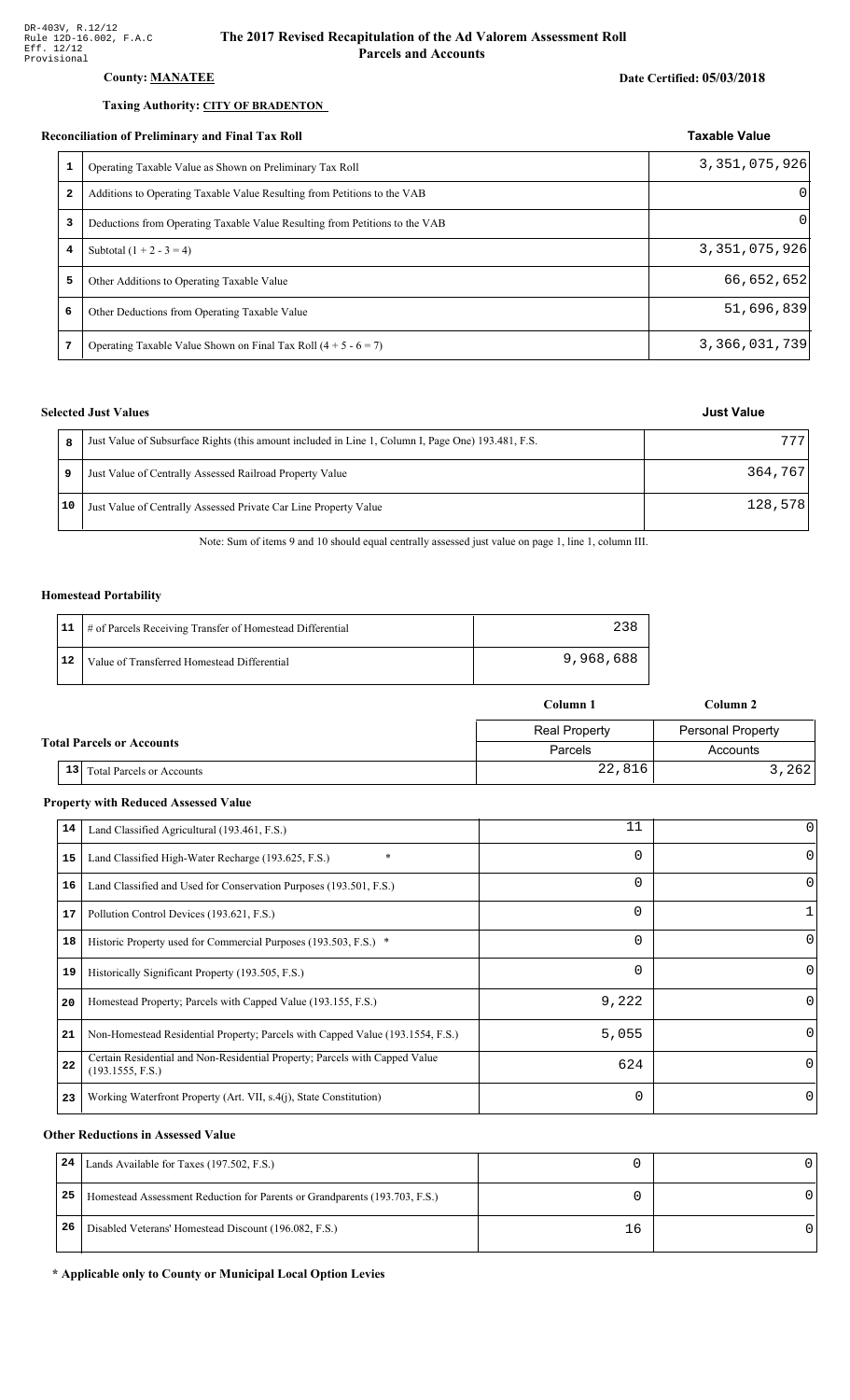Value Data<br>County: <u>MANATEE</u> Taxing Authority: CITY OF HOLMES BEACH County: MANATEE

Date Certified: 05/03/2018

|              | Check one of the following:<br>$\mathbf{x}$ Municipality<br>County                                                                     | Column I                       | Column II                     |                                                | <b>Column IV</b>                            |
|--------------|----------------------------------------------------------------------------------------------------------------------------------------|--------------------------------|-------------------------------|------------------------------------------------|---------------------------------------------|
|              | School District<br><b>Independent Special District</b><br>Separate Reports for MSTUs, Dependent Districts and                          | <b>Real Property Including</b> | Personal                      | <b>Column III</b><br><b>Centrally Assessed</b> | <b>Total Property</b>                       |
|              | <b>Just Value</b><br>Water Management Basins are not required                                                                          | <b>Subsurface Rights</b>       | <b>Property</b>               | <b>Property</b>                                |                                             |
| $\mathbf{1}$ | Just Value (193.011, F.S.)                                                                                                             | 2, 238, 027, 423               | 15,618,560                    | 0                                              | $2, 253, 645, 983$ 1                        |
|              | Just Value of All Property in the Following Categories<br>2 Just Value of Land Classified Agricultural (193.461, F.S.)                 |                                | $\mathbf 0$                   | $\Omega$                                       | $0\vert 2$                                  |
|              |                                                                                                                                        |                                |                               |                                                |                                             |
| 3<br>4       | Just Value of Land Classified High-Water Recharge (193.625, F.S.)<br>Just Value of Land Classified and Used for Conservation Purposes  |                                | $\mathsf 0$                   | $\mathbf 0$                                    | 0 3                                         |
|              | (193.501, F.S.)                                                                                                                        |                                | $\mathbf 0$                   | $\Omega$                                       | $0 \mid 4$                                  |
| 5            | Just Value of Pollution Control Devices (193.621, F.S.)                                                                                |                                | $\mathsf 0$                   | $\mathbf 0$                                    | $\overline{0}$ 5                            |
| 6            | Just Value of Historic Property used for Commercial Purposes<br>(193.503, F.S.)                                                        |                                | $\mathbf 0$                   | $\Omega$                                       | 0 6                                         |
|              | 7 Just Value of Historically Significant Property (193.505, F.S.)                                                                      |                                | 0                             | 0                                              | $0\vert 7$                                  |
| 8            | Just Value of Homestead Property (193.155, F.S.)                                                                                       | 697, 258, 993                  | $\mathbf 0$                   | $\Omega$                                       | $697, 258, 993$ 8                           |
|              | 9 Just Value of Non-Homestead Residential Property (193.1554, F.S.)                                                                    | 1, 416, 129, 565               | $\mathbf 0$                   | 0                                              | $1,416,129,565$ 9                           |
|              | 10 Just Value of Certain Residential and Non-Residential Property                                                                      | 124,638,865                    | $\mathbf 0$                   | $\Omega$                                       | $124,638,865$ <sup>10</sup>                 |
|              | (193.1555, F.S.)<br>11 Just Value of Working Waterfront Property                                                                       |                                | $\mathbf 0$                   | $\Omega$                                       | 0 11                                        |
|              | (Art. VII, s.4(j), State Constitution)                                                                                                 |                                |                               |                                                |                                             |
|              | <b>Assessed Value of Differentials</b><br>Homestead Assessment Differential: Just Value Minus Capped                                   |                                |                               |                                                |                                             |
|              | Value (193.155, F.S.)                                                                                                                  | 232, 393, 101                  | 0                             | 0                                              | $232, 393, 101$ 12                          |
|              | 13 Nonhomestead Residential Property Differential: Just Value<br>Minus Capped Value (193.1554, F.S.)                                   | 82, 914, 646                   | 0                             | $\mathbf 0$                                    | 82, 914, 646 13                             |
|              | 14 Certain Res. and Nonres. Real Property differential: Just Value                                                                     | 19,950,026                     | 0                             | $\mathbf 0$                                    | 19,950,026 14                               |
|              | Minus Capped Value (193.1555, F.S.)                                                                                                    |                                |                               |                                                |                                             |
|              | <b>Assessed Value of All Property in the Following Categories</b><br>15 Assessed Value of Land Classified Agricultural (193.461, F.S.) | $\Omega$                       | $\mathbf 0$                   | $\Omega$                                       | $0$ 15                                      |
|              | 16 Assessed Value of Land Classified High-Water Recharge                                                                               | $\sqrt{ }$                     | $\Omega$                      | Λ                                              | 0 16                                        |
|              | (193.625, F.S.)                                                                                                                        |                                |                               |                                                |                                             |
|              | 17 Assessed Value of Land Classified and used for Conservation<br>Purposes (193.501, F.S.)                                             | $\Omega$                       | $\mathbf 0$                   | U                                              | 017                                         |
|              | $ 18 $ Assessed Value of Pollution Control Devices (193.621, F.S.)                                                                     | $\mathbf 0$                    | $\mathbf 0$                   | $\Omega$                                       | 0 18                                        |
|              | 19 Assessed Value of Historic Property used for Commercial                                                                             | $\Omega$                       | $\mathbf 0$                   | O                                              | $0$ <sup>19</sup>                           |
|              | Purposes (193.503, F.S.)                                                                                                               |                                |                               |                                                |                                             |
|              | 20 Assessed Value of Historically Significant Property (193.505, F.S.)                                                                 | 464,865,892                    | $\mathbf 0$<br>0              | 0                                              | 0 20 <br>464, 865, 892 21                   |
|              | $21$ Assessed Value of Homestead Property (193.155, F.S.)<br>22 Assessed Value of Non-Homestead Residential Property                   |                                |                               |                                                |                                             |
|              | (193.1554, F.S.)                                                                                                                       | 1,333,214,919                  | $\mathbf 0$                   | $\Omega$                                       | $1,333,214,919$ 22                          |
|              | 23 Assessed Value of Certain Residential and Non-Residential<br>Property (193.1555, F.S.)                                              | 104,688,839                    | $\mathbf 0$                   | O                                              | 104,688,839 23                              |
|              | 24 Assessed Value of Working Waterfront Property                                                                                       | $\Omega$                       | $\mathbf 0$                   | 0                                              | $0$  24                                     |
|              | (Art. VII, s.4(j), State Constitution)<br><b>Total Assessed Value</b>                                                                  |                                |                               |                                                |                                             |
|              | 25 Total Assessed Value                                                                                                                |                                |                               |                                                |                                             |
|              | [Line 1 minus (2 through 11) plus (15 through 24)]                                                                                     | 1,902,769,650                  | 15,618,560                    | $\mathbf 0$                                    | 1,918,388,210 25                            |
|              | <b>Exemptions</b>                                                                                                                      |                                |                               |                                                |                                             |
|              | 26 \$25,000 Homestead Exemption $(196.031(1)(a), F.S.)$<br>$27$ Additional \$25,000 Homestead Exemption (196.031(1)(b), F.S.)          | 29,450,000<br>29,280,921       | $\mathbf 0$<br>$\overline{0}$ | 0<br>$\overline{0}$                            | 29,450,000 26<br>$\overline{29,280,921}$ 27 |
|              | 28 Additional Homestead Exemption Age 65 & Older up to                                                                                 |                                |                               |                                                |                                             |
|              | \$50,000 (196.075, F.S.)                                                                                                               | 925,000                        | $\mathbf 0$                   | $\mathbf 0$                                    | $925,000$ 28                                |
|              | 29 Tangible Personal Property \$25,000 Exemption (196.183, F.S.)                                                                       | <sup>0</sup>                   | 2,277,615                     | $\overline{0}$                                 | $2, 277, 615$ 29                            |
|              | 30 Governmental Exemption (196.199, 196.1993, F.S.)<br>31 Institutional Exemptions - Charitable, Religious, Scientific,                | 11,495,192                     | $\Omega$                      | $\mathbf 0$                                    | 11, 495, 192 30                             |
|              | Literary, Educational (196.196, 196.197, 196.1975, 196.1977,                                                                           | 15,604,066                     | $\mathbf 0$                   | 0                                              | 15,604,066 31                               |
|              | 196.1978, 196.198, 196.1983, 196.1985, 196.1986, 196.1987,<br>196.1999, 196.2001, 196.2002, F.S.)                                      |                                |                               |                                                |                                             |
|              | 32 Widows / Widowers Exemption (196.202, F.S.)                                                                                         | 119,000                        | 0                             | 0                                              | $119,000$ 32                                |
|              | 33 Disability / Blind Exemptions                                                                                                       | 2,544,149                      | $\mathsf 0$                   | $\mathbf 0$                                    | 2,544,149 33                                |
|              | (196.081, 196.091, 196.101, 196.202, 196.24, F.S.)<br>34 Land Dedicated in Perpetuity for Conservation Purposes                        | 0                              | $\mathbf 0$                   | $\mathbf 0$                                    | 0 <sub>34</sub>                             |
|              | (196.26, F.S)                                                                                                                          |                                |                               |                                                |                                             |
| 35           | Historic Property Exemption (196.1961, 196.1997,<br>196.1998, F.S.)                                                                    | 0                              | $\mathbf 0$                   | 0                                              | $0 \vert 35$                                |
|              | 36 Econ. Dev. Exemption (196.1995, F.S.), Licensed Child Care<br>Facility in Ent. Zone (196.095, F.S.)                                 | $\Omega$                       | $\mathsf 0$                   | $\mathbf 0$                                    | $\overline{0}$ 36                           |
|              | 37 Lands Available for Taxes (197.502, F.S.)                                                                                           | $\Omega$                       | $\mathbf 0$                   | 0                                              | $\overline{0}$ 37                           |
|              | 38 Homestead Assessment Reduction for Parents or Grandparents                                                                          | 17,931                         | $\mathsf 0$                   | $\mathbf 0$                                    | $17,931$ 38                                 |
|              | (193.703, F.S.)<br>pisabled Veterans' Homestead Discount (196.082, F.S.)                                                               | 508,641                        | $\mathbf 0$                   | 0                                              | $\overline{508,641}$ 39                     |
|              | 40 Deployed Service Member's Homestead Exemption (196.173, F.S.)                                                                       |                                | $\mathbf{0}$                  | $\mathbf 0$                                    | 0 40                                        |
|              | 41 Additional Homestead Exemption Age 65 and Older & 25 yr                                                                             | 0                              | 0                             | $\mathbf 0$                                    | 41<br>0                                     |
|              | Residence (196.075, F.S.)                                                                                                              |                                |                               |                                                |                                             |
|              | <b>Total Exempt Value</b><br>42 Total Exempt Value (add 26 through 41)                                                                 | 89,944,900                     | 2, 277, 615                   | $\mathbf 0$                                    | 92, 222, 515 42                             |
|              | <b>Total Taxable Value</b>                                                                                                             |                                |                               |                                                |                                             |
|              | 43 Total Taxable Value (25 minus 42)                                                                                                   | 1,812,824,750                  | 13,340,945                    | 0                                              | 1,826,165,695 43                            |

\* Applicable only to County or Municipal Local Option Levies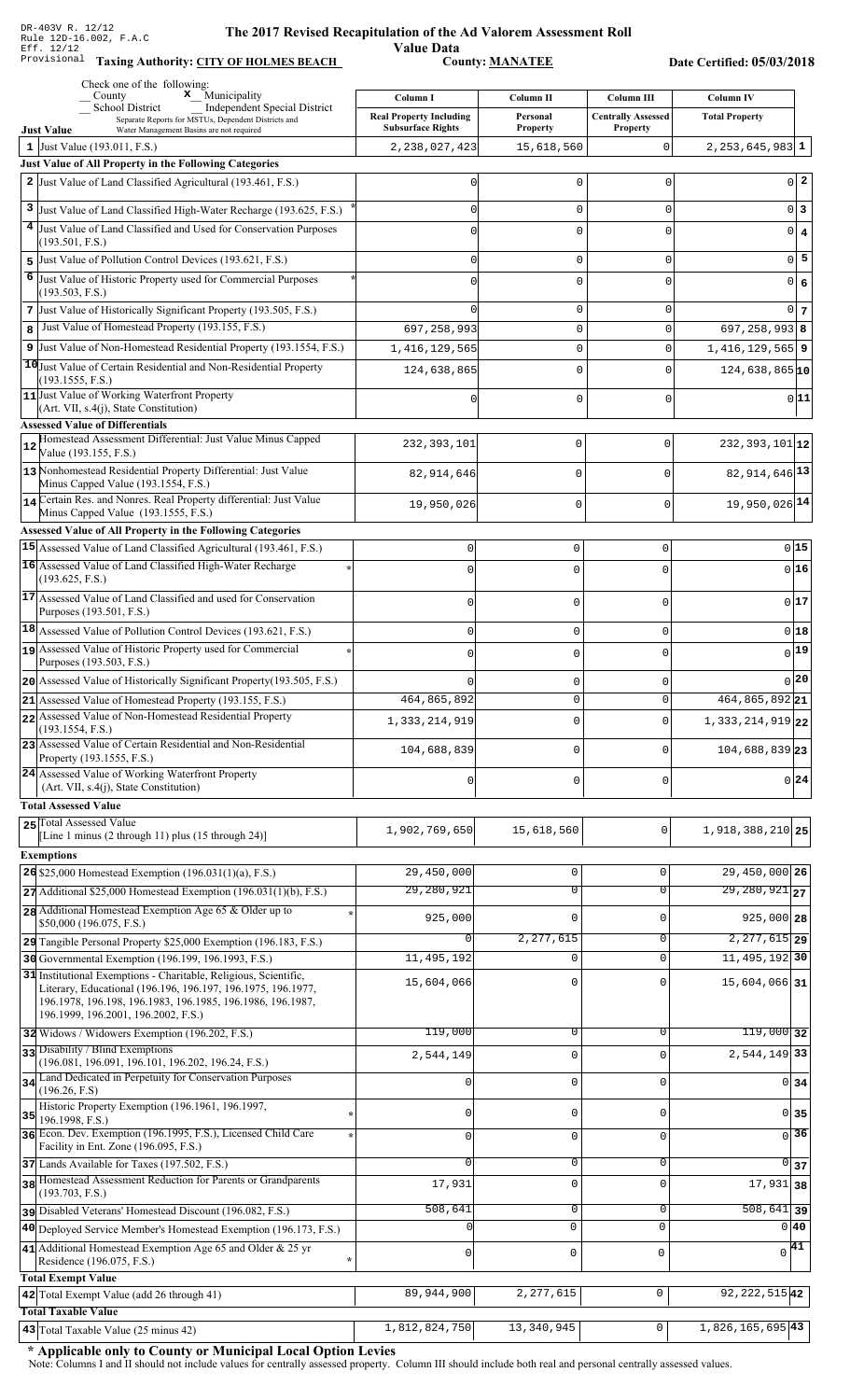### **County: MANATEE**

#### Taxing Authority: CITY OF HOLMES BEACH

#### Reconciliation of Preliminary and Final Tax Roll

|   | conciliation of Preliminary and Final Tax Roll                              | <b>Taxable Value</b> |
|---|-----------------------------------------------------------------------------|----------------------|
| 1 | Operating Taxable Value as Shown on Preliminary Tax Roll                    | 1,827,005,162        |
| 2 | Additions to Operating Taxable Value Resulting from Petitions to the VAB    | $\Omega$             |
| 3 | Deductions from Operating Taxable Value Resulting from Petitions to the VAB | $\Omega$             |
| 4 | Subtotal $(1 + 2 - 3 = 4)$                                                  | 1,827,005,162        |
| 5 | Other Additions to Operating Taxable Value                                  | 4,784,756            |
| 6 | Other Deductions from Operating Taxable Value                               | 5,624,223            |
| 7 | Operating Taxable Value Shown on Final Tax Roll $(4 + 5 - 6 = 7)$           | 1,826,165,695        |

#### **Selected Just Values**

|    | Just Value of Subsurface Rights (this amount included in Line 1, Column I, Page One) 193.481, F.S. |  |
|----|----------------------------------------------------------------------------------------------------|--|
| 9  | Just Value of Centrally Assessed Railroad Property Value                                           |  |
| 10 | Just Value of Centrally Assessed Private Car Line Property Value                                   |  |

Note: Sum of items 9 and 10 should equal centrally assessed just value on page 1, line 1, column III.

#### **Homestead Portability**

|    | 11   # of Parcels Receiving Transfer of Homestead Differential |           |
|----|----------------------------------------------------------------|-----------|
| 12 | Value of Transferred Homestead Differential                    | 1,303,723 |

|                                  |                                                     | Column 1             | Column 2                 |
|----------------------------------|-----------------------------------------------------|----------------------|--------------------------|
|                                  |                                                     | <b>Real Property</b> | <b>Personal Property</b> |
| <b>Total Parcels or Accounts</b> |                                                     | Parcels              | Accounts                 |
|                                  | 13 <sup>1</sup><br><b>Total Parcels or Accounts</b> | 4,387                | 3421                     |

#### **Property with Reduced Assessed Value**

| 0<br>$\Omega$<br>0 |
|--------------------|
|                    |
|                    |
|                    |
|                    |
|                    |
| 0                  |
| $\left( \right)$   |
| 0                  |
| $\Omega$           |
| 0                  |
|                    |

#### **Other Reductions in Assessed Value**

| 24 | Lands Available for Taxes (197.502, F.S.)                                  |  |
|----|----------------------------------------------------------------------------|--|
| 25 | Homestead Assessment Reduction for Parents or Grandparents (193.703, F.S.) |  |
| 26 | Disabled Veterans' Homestead Discount (196.082, F.S.)                      |  |

\* Applicable only to County or Municipal Local Option Levies

# **Just Value**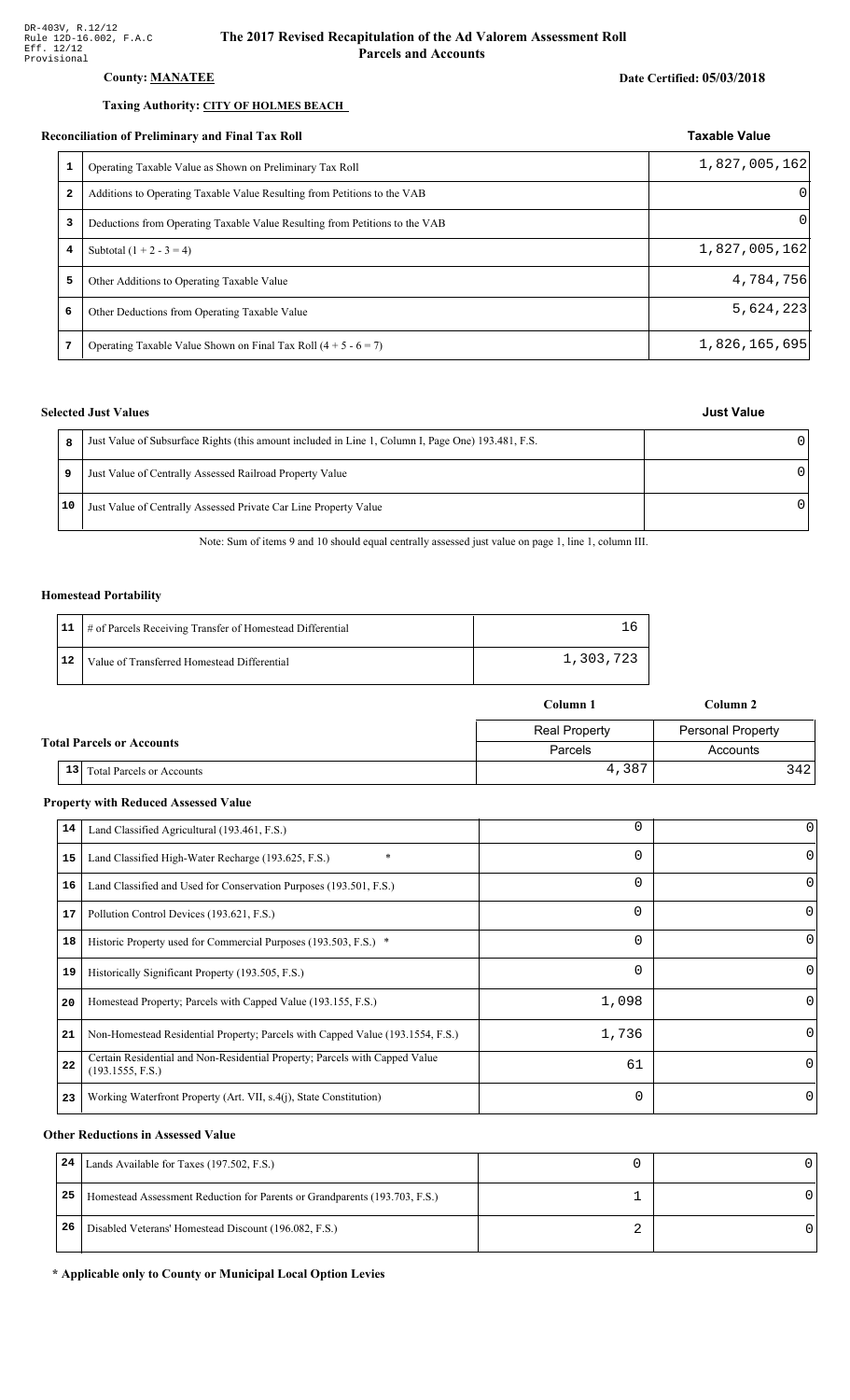Value Data<br>
County: <u>MANATEE</u>

Taxing Authority: **TOWN OF LONGBOAT KEY** County: **MANATEE** 

Date Certified: 05/03/2018

|    | Check one of the following:<br>$\boldsymbol{x}$ Municipality<br>County                                                                   |                                            |                       |                                         |                                           |
|----|------------------------------------------------------------------------------------------------------------------------------------------|--------------------------------------------|-----------------------|-----------------------------------------|-------------------------------------------|
|    | School District<br>Independent Special District                                                                                          | Column I<br><b>Real Property Including</b> | Column II<br>Personal | Column III<br><b>Centrally Assessed</b> | <b>Column IV</b><br><b>Total Property</b> |
|    | Separate Reports for MSTUs, Dependent Districts and<br><b>Just Value</b><br>Water Management Basins are not required                     | <b>Subsurface Rights</b>                   | <b>Property</b>       | <b>Property</b>                         |                                           |
|    | 1 Just Value $(193.011, F.S.)$                                                                                                           | 1,974,579,650                              | 9,084,188             | $\mathbf 0$                             | $1,983,663,838$ 1                         |
|    | Just Value of All Property in the Following Categories                                                                                   |                                            |                       |                                         |                                           |
|    | 2 Just Value of Land Classified Agricultural (193.461, F.S.)                                                                             |                                            | 0                     | 0                                       | $0$   2                                   |
| 3  | Just Value of Land Classified High-Water Recharge (193.625, F.S.)                                                                        |                                            | $\mathbf 0$           | 0                                       | 0 3                                       |
|    | 4 Just Value of Land Classified and Used for Conservation Purposes                                                                       |                                            | 0                     | 0                                       | $0 \mid 4$                                |
| 5  | (193.501, F.S.)<br>Just Value of Pollution Control Devices (193.621, F.S.)                                                               |                                            | $\mathbf 0$           | 0                                       | $\overline{0}$ 5                          |
| 6  | Just Value of Historic Property used for Commercial Purposes                                                                             |                                            | 0                     | 0                                       | 0 6                                       |
|    | (193.503, F.S.)                                                                                                                          |                                            |                       |                                         |                                           |
|    | 7 Just Value of Historically Significant Property (193.505, F.S.)                                                                        |                                            | 0                     | 0                                       | 0 <sub>7</sub>                            |
| 8  | Just Value of Homestead Property (193.155, F.S.)                                                                                         | 616, 252, 531                              | $\mathsf 0$           | 0                                       | $616, 252, 531$ 8                         |
|    | 9 Just Value of Non-Homestead Residential Property (193.1554, F.S.)<br>10 Just Value of Certain Residential and Non-Residential Property | 1,260,762,357                              | 0                     | 0                                       | $1,260,762,357$ 9                         |
|    | (193.1555, F.S.)                                                                                                                         | 97,564,762                                 | 0                     | 0                                       | $97,564,762$ <sup>10</sup>                |
|    | 11 Just Value of Working Waterfront Property                                                                                             |                                            | 0                     | 0                                       | 0 11                                      |
|    | (Art. VII, s.4(j), State Constitution)<br><b>Assessed Value of Differentials</b>                                                         |                                            |                       |                                         |                                           |
|    | Homestead Assessment Differential: Just Value Minus Capped                                                                               | 142,180,231                                | 0                     | $\mathbf 0$                             | $142, 180, 231$ 12                        |
|    | Value (193.155, F.S.)                                                                                                                    |                                            |                       |                                         |                                           |
|    | 13 Nonhomestead Residential Property Differential: Just Value<br>Minus Capped Value (193.1554, F.S.)                                     | 50,043,810                                 | $\mathsf 0$           | $\mathbf 0$                             | $50,043,810$ <sup>13</sup>                |
|    | 14 Certain Res. and Nonres. Real Property differential: Just Value                                                                       | 13,140,092                                 | 0                     | $\Omega$                                | 13, 140, 092 14                           |
|    | Minus Capped Value (193.1555, F.S.)<br><b>Assessed Value of All Property in the Following Categories</b>                                 |                                            |                       |                                         |                                           |
|    | 15 Assessed Value of Land Classified Agricultural (193.461, F.S.)                                                                        | 0                                          | $\mathbf 0$           | 0                                       | 0 15                                      |
|    | 16 Assessed Value of Land Classified High-Water Recharge                                                                                 | $\Omega$                                   | $\mathbf 0$           | $\Omega$                                | 0 16                                      |
|    | (193.625, F.S.)                                                                                                                          |                                            |                       |                                         |                                           |
|    | 17 Assessed Value of Land Classified and used for Conservation<br>Purposes (193.501, F.S.)                                               | $\Omega$                                   | $\mathbf 0$           | 0                                       | 0 17                                      |
|    | $ 18 $ Assessed Value of Pollution Control Devices (193.621, F.S.)                                                                       | 0                                          | $\mathbf 0$           | $\Omega$                                | $0$ 18                                    |
|    | 19 Assessed Value of Historic Property used for Commercial                                                                               | $\Omega$                                   | $\mathbf 0$           | $\Omega$                                | 0 19                                      |
|    | Purposes (193.503, F.S.)                                                                                                                 |                                            |                       |                                         |                                           |
|    | 20 Assessed Value of Historically Significant Property (193.505, F.S.)                                                                   |                                            | 0                     | O                                       | 0 20                                      |
|    | 21 Assessed Value of Homestead Property (193.155, F.S.)<br>22 Assessed Value of Non-Homestead Residential Property                       | 474,072,300                                | U                     | U                                       | 474,072,300 21                            |
|    | (193.1554, F.S.)                                                                                                                         | 1,210,718,547                              | $\Omega$              | $\Omega$                                | $1,210,718,547$ 22                        |
|    | 23 Assessed Value of Certain Residential and Non-Residential<br>Property (193.1555, F.S.)                                                | 84, 424, 670                               | $\mathbf 0$           | 0                                       | 84, 424, 670 23                           |
|    | 24 Assessed Value of Working Waterfront Property                                                                                         |                                            |                       |                                         |                                           |
|    | (Art. VII, s.4(j), State Constitution)                                                                                                   | $\mathbf 0$                                | $\mathbf 0$           | 0                                       | $0\,$ 24                                  |
|    | <b>Total Assessed Value</b>                                                                                                              |                                            |                       |                                         |                                           |
|    | 25 Total Assessed Value<br>[Line 1 minus (2 through 11) plus (15 through 24)]                                                            | 1,769,215,517                              | 9,084,188             | 0                                       | 1,778,299,705 25                          |
|    | <b>Exemptions</b>                                                                                                                        |                                            |                       |                                         |                                           |
|    | 26 \$25,000 Homestead Exemption $(196.031(1)(a), F.S.)$                                                                                  | 23,525,000                                 | $\mathsf 0$           | 0                                       | $23,525,000$ 26                           |
|    | $27$ Additional \$25,000 Homestead Exemption (196.031(1)(b), F.S.)                                                                       | 23,454,540                                 | $\overline{0}$        | $\overline{0}$                          | $\overline{23,454,540}$ 27                |
|    | 28 Additional Homestead Exemption Age 65 & Older up to<br>\$50,000 (196.075, F.S.)                                                       | 446,768                                    | 0                     | $\Omega$                                | 446,768 28                                |
|    | 29 Tangible Personal Property \$25,000 Exemption (196.183, F.S.)                                                                         |                                            | 1,075,300             | 0                                       | $1,075,300$ 29                            |
|    | 30 Governmental Exemption (196.199, 196.1993, F.S.)                                                                                      | 20,909,725                                 | $\Omega$              | $\mathbf 0$                             | 20,909,725 30                             |
|    | 31 Institutional Exemptions - Charitable, Religious, Scientific,                                                                         | 11,829,216                                 | 22,034                | 0                                       | $11,851,250$ 31                           |
|    | Literary, Educational (196.196, 196.197, 196.1975, 196.1977,<br>196.1978, 196.198, 196.1983, 196.1985, 196.1986, 196.1987,               |                                            |                       |                                         |                                           |
|    | 196.1999, 196.2001, 196.2002, F.S.)                                                                                                      |                                            |                       |                                         |                                           |
|    | 32 Widows / Widowers Exemption (196.202, F.S.)                                                                                           | 92,000                                     | 0                     | 0                                       | $92,000$ 32                               |
|    | 33 Disability / Blind Exemptions<br>(196.081, 196.091, 196.101, 196.202, 196.24, F.S.)                                                   | 3,289,915                                  | $\mathbf 0$           | $\Omega$                                | 3, 289, 915 33                            |
|    | 34 Land Dedicated in Perpetuity for Conservation Purposes                                                                                | 0                                          | $\mathsf 0$           | 0                                       | 0 <sub>34</sub>                           |
|    | (196.26, F.S)<br>Historic Property Exemption (196.1961, 196.1997,                                                                        |                                            |                       |                                         |                                           |
| 35 | 196.1998, F.S.)                                                                                                                          | 0                                          | $\mathbf 0$           | 0                                       | $0 \overline{\smash{\big)}\ 35}$          |
|    | 36 Econ. Dev. Exemption (196.1995, F.S.), Licensed Child Care<br>Facility in Ent. Zone (196.095, F.S.)                                   | $\mathbf 0$                                | $\mathbf 0$           | $\Omega$                                | $\sqrt{36}$                               |
|    | 37 Lands Available for Taxes (197.502, F.S.)                                                                                             | 0                                          | $\mathsf 0$           | 0                                       | $\Omega$<br>37                            |
|    | 38 Homestead Assessment Reduction for Parents or Grandparents                                                                            | $\Omega$                                   | $\mathbf 0$           | $\Omega$                                | 38<br>$\Omega$                            |
|    | (193.703, F.S.)<br>pisabled Veterans' Homestead Discount (196.082, F.S.)                                                                 | 159,251                                    | $\mathbf 0$           | 0                                       | $\overline{159,251}$ 39                   |
|    | 40 Deployed Service Member's Homestead Exemption (196.173, F.S.)                                                                         |                                            | $\mathbf 0$           | $\Omega$                                | 0 40                                      |
|    | 41 Additional Homestead Exemption Age 65 and Older & 25 yr                                                                               | 20,140                                     | $\mathsf 0$           | $\mathbf 0$                             | $20,140$ <sup>41</sup>                    |
|    | Residence (196.075, F.S.)                                                                                                                |                                            |                       |                                         |                                           |
|    | <b>Total Exempt Value</b><br>42 Total Exempt Value (add 26 through 41)                                                                   | 83,726,555                                 | 1,097,334             | $\mathsf 0$                             | 84, 823, 889 42                           |
|    | <b>Total Taxable Value</b>                                                                                                               |                                            |                       |                                         |                                           |
|    | 43 Total Taxable Value (25 minus 42)                                                                                                     | 1,685,488,962                              | 7,986,854             | 0                                       | $1,693,475,816$ <sup>43</sup>             |

\* Applicable only to County or Municipal Local Option Levies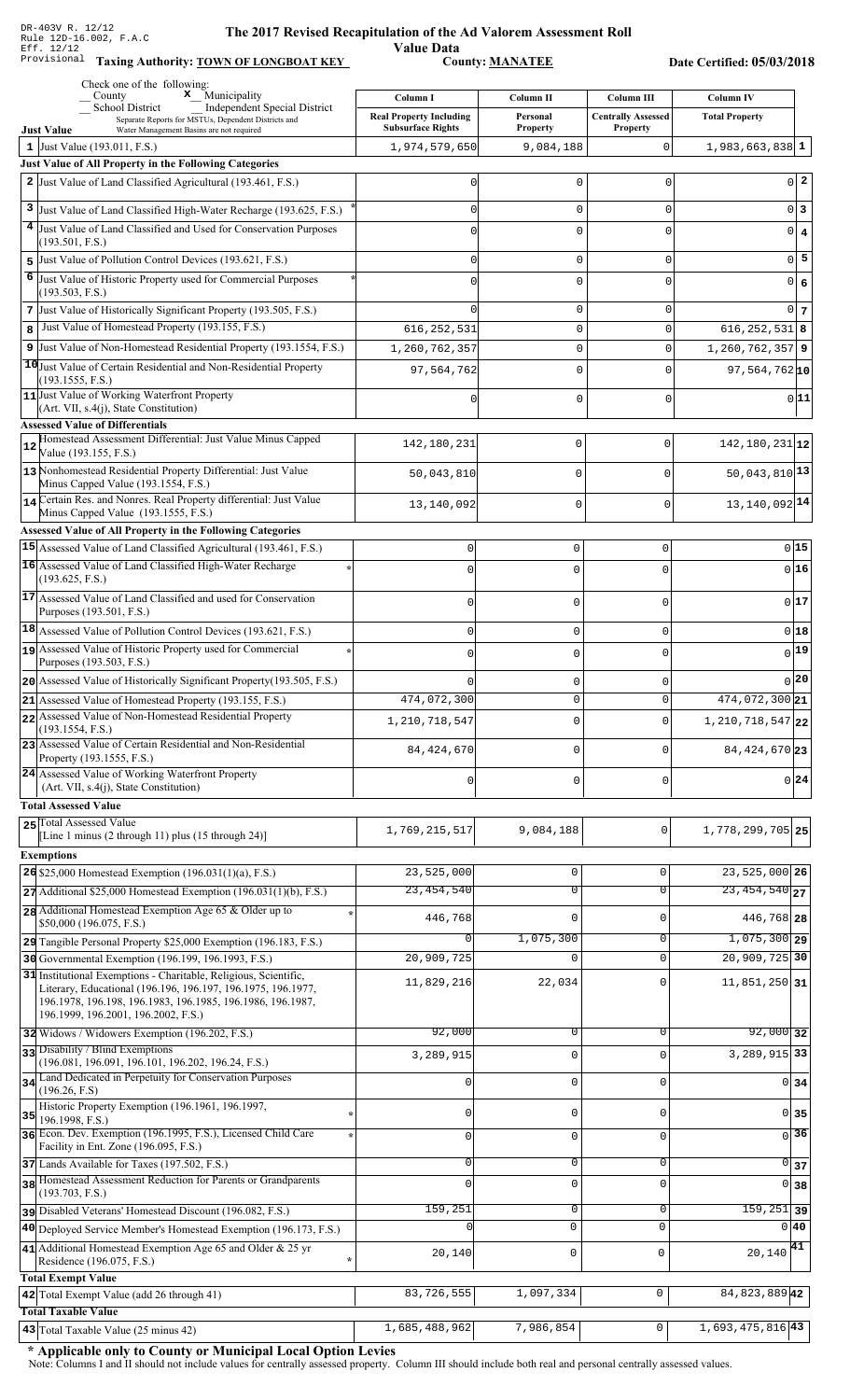#### **County: MANATEE**

#### Taxing Authority: TOWN OF LONGBOAT KEY

#### **Reconciliation of Preliminary and Final Tax Roll**

| 1<br>Operating Taxable Value as Shown on Preliminary Tax Roll<br>2<br>Additions to Operating Taxable Value Resulting from Petitions to the VAB<br>3<br>Deductions from Operating Taxable Value Resulting from Petitions to the VAB<br>Subtotal $(1 + 2 - 3 = 4)$<br>4<br>5<br>Other Additions to Operating Taxable Value<br>6<br>Other Deductions from Operating Taxable Value<br>Operating Taxable Value Shown on Final Tax Roll $(4 + 5 - 6 = 7)$<br>7 |  |               |
|----------------------------------------------------------------------------------------------------------------------------------------------------------------------------------------------------------------------------------------------------------------------------------------------------------------------------------------------------------------------------------------------------------------------------------------------------------|--|---------------|
|                                                                                                                                                                                                                                                                                                                                                                                                                                                          |  | 1,696,384,097 |
|                                                                                                                                                                                                                                                                                                                                                                                                                                                          |  | $\Omega$      |
|                                                                                                                                                                                                                                                                                                                                                                                                                                                          |  | $\Omega$      |
|                                                                                                                                                                                                                                                                                                                                                                                                                                                          |  | 1,696,384,097 |
|                                                                                                                                                                                                                                                                                                                                                                                                                                                          |  | 4,888,838     |
|                                                                                                                                                                                                                                                                                                                                                                                                                                                          |  | 7,797,119     |
|                                                                                                                                                                                                                                                                                                                                                                                                                                                          |  | 1,693,475,816 |

### **Selected Just Values**

|    | Just Value of Subsurface Rights (this amount included in Line 1, Column I, Page One) 193.481, F.S. |   |
|----|----------------------------------------------------------------------------------------------------|---|
| 9  | Just Value of Centrally Assessed Railroad Property Value                                           | ∩ |
| 10 | Just Value of Centrally Assessed Private Car Line Property Value                                   | n |

Note: Sum of items 9 and 10 should equal centrally assessed just value on page 1, line 1, column III.

#### **Homestead Portability**

|    | 11   # of Parcels Receiving Transfer of Homestead Differential |           |
|----|----------------------------------------------------------------|-----------|
| 12 | Value of Transferred Homestead Differential                    | 1,095,636 |

|                                  |                                                     | Column 1             | Column 2                 |
|----------------------------------|-----------------------------------------------------|----------------------|--------------------------|
|                                  |                                                     | <b>Real Property</b> | <b>Personal Property</b> |
| <b>Total Parcels or Accounts</b> |                                                     | Parcels              | Accounts                 |
|                                  | 13 <sup>1</sup><br><b>Total Parcels or Accounts</b> | 3,723                | 2031                     |

#### **Property with Reduced Assessed Value**

| 0        | 0        | Land Classified Agricultural (193.461, F.S.)                                                    | 14 |
|----------|----------|-------------------------------------------------------------------------------------------------|----|
| $\Omega$ | 0        | Land Classified High-Water Recharge (193.625, F.S.)<br>$\ast$                                   | 15 |
|          | 0        | Land Classified and Used for Conservation Purposes (193.501, F.S.)                              | 16 |
| 0        | 0        | Pollution Control Devices (193.621, F.S.)                                                       | 17 |
|          | 0        | Historic Property used for Commercial Purposes (193.503, F.S.) *                                | 18 |
| 0        | 0        | Historically Significant Property (193.505, F.S.)                                               | 19 |
| 0        | 866      | Homestead Property; Parcels with Capped Value (193.155, F.S.)                                   | 20 |
| 0        | 1,487    | Non-Homestead Residential Property; Parcels with Capped Value (193.1554, F.S.)                  | 21 |
| $\Omega$ | 27       | Certain Residential and Non-Residential Property; Parcels with Capped Value<br>(193.1555, F.S.) | 22 |
| 0        | $\Omega$ | Working Waterfront Property (Art. VII, s.4(j), State Constitution)                              | 23 |
|          |          |                                                                                                 |    |

#### **Other Reductions in Assessed Value**

| 24 | Lands Available for Taxes (197.502, F.S.)                                  |  |
|----|----------------------------------------------------------------------------|--|
| 25 | Homestead Assessment Reduction for Parents or Grandparents (193.703, F.S.) |  |
| 26 | Disabled Veterans' Homestead Discount (196.082, F.S.)                      |  |

#### \* Applicable only to County or Municipal Local Option Levies

**Just Value** 

**Taxable Value**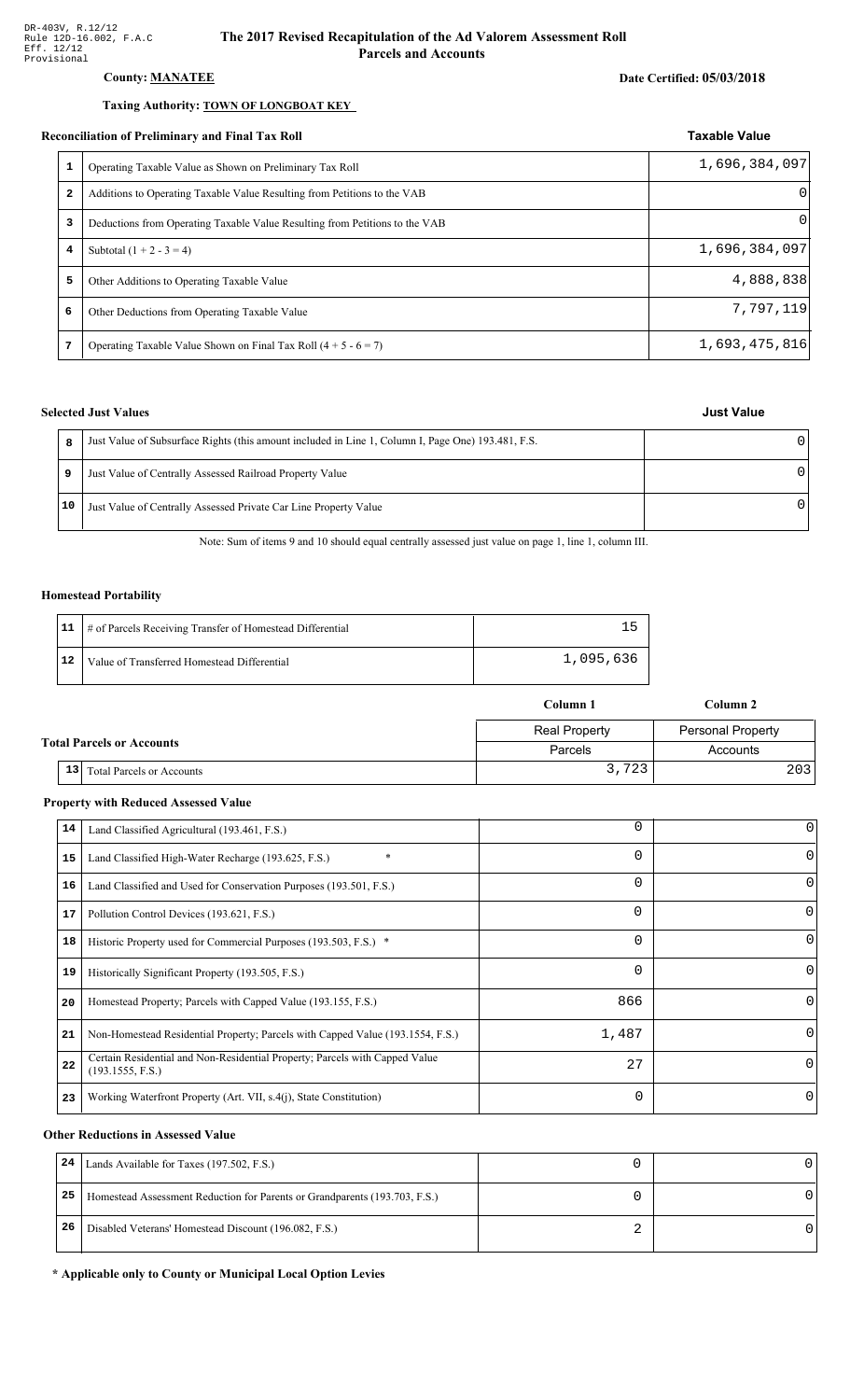#### The 2017 Revised Recapitulation of th The 2017 Revised Recapitulation of the Ad Valorem Assessment Roll **Value Data**

#### Taxing Authority: LONGBOAT KEY BEACH EROSION DIST A County: MANATEE

Date Certified: 05/03/2018

|    | Check one of the following:<br>$\boldsymbol{\mathsf{x}}$ Municipality<br>County                                                  | Column I                       | Column II      | Column III                | <b>Column IV</b>                   |
|----|----------------------------------------------------------------------------------------------------------------------------------|--------------------------------|----------------|---------------------------|------------------------------------|
|    | School District<br>Independent Special District<br>Separate Reports for MSTUs, Dependent Districts and                           | <b>Real Property Including</b> | Personal       | <b>Centrally Assessed</b> | <b>Total Property</b>              |
|    | Water Management Basins are not required<br><b>Just Value</b>                                                                    | <b>Subsurface Rights</b>       | Property       | <b>Property</b>           |                                    |
|    | 1 Just Value $(193.011, F.S.)$<br>Just Value of All Property in the Following Categories                                         | 1,081,899,215                  | 8,693,856      | 0                         | $1,090,593,071$ 1                  |
|    | 2 Just Value of Land Classified Agricultural (193.461, F.S.)                                                                     | 0                              | 0              | 0                         | $0\vert 2$                         |
|    |                                                                                                                                  |                                |                |                           |                                    |
|    | 3 Just Value of Land Classified High-Water Recharge (193.625, F.S.)                                                              | U                              | 0              | 0                         | $0\vert 3$                         |
|    | 4 Just Value of Land Classified and Used for Conservation Purposes<br>(193.501, F.S.)                                            |                                | 0              | 0                         | $0 \mid 4$                         |
| 5  | Just Value of Pollution Control Devices (193.621, F.S.)                                                                          | U                              | 0              | 0                         | $0\overline{5}$                    |
| 6  | Just Value of Historic Property used for Commercial Purposes                                                                     |                                | 0              | 0                         | 0 6                                |
|    | (193.503, F.S.)                                                                                                                  |                                |                |                           |                                    |
|    | 7 Just Value of Historically Significant Property (193.505, F.S.)<br>Just Value of Homestead Property (193.155, F.S.)            | U                              | 0<br>0         | 0<br>0                    | 0 <sub>7</sub>                     |
| 8  | 9 Just Value of Non-Homestead Residential Property (193.1554, F.S.)                                                              | 233,014,292                    | 0              | 0                         | $233,014,292$ 8<br>$779,305,609$ 9 |
|    | 10 Just Value of Certain Residential and Non-Residential Property                                                                | 779,305,609                    |                |                           |                                    |
|    | (193.1555, F.S.)                                                                                                                 | 69,579,314                     | 0              | 0                         | 69,579,314 10                      |
|    | 11 Just Value of Working Waterfront Property<br>(Art. VII, s.4(j), State Constitution)                                           |                                | 0              | 0                         | 0 11                               |
|    | <b>Assessed Value of Differentials</b>                                                                                           |                                |                |                           |                                    |
| 12 | Homestead Assessment Differential: Just Value Minus Capped                                                                       | 50,119,208                     | $\mathbf 0$    | $\Omega$                  | $50, 119, 208$ <sup>12</sup>       |
|    | Value (193.155, F.S.)                                                                                                            |                                |                |                           |                                    |
|    | 13 Nonhomestead Residential Property Differential: Just Value<br>Minus Capped Value (193.1554, F.S.)                             | 32,149,241                     | 0              | $\Omega$                  | 32, 149, 241 13                    |
|    | 14 Certain Res. and Nonres. Real Property differential: Just Value<br>Minus Capped Value (193.1555, F.S.)                        | 6, 316, 477                    | 0              | $\mathbf 0$               | $6,316,477$ <sup>14</sup>          |
|    | Assessed Value of All Property in the Following Categories                                                                       |                                |                |                           |                                    |
|    | 15 Assessed Value of Land Classified Agricultural (193.461, F.S.)                                                                | 0                              | $\mathbf 0$    | $\mathsf{O}\xspace$       | 015                                |
|    | 16 Assessed Value of Land Classified High-Water Recharge                                                                         | $\cap$                         | $\Omega$       | 0                         | $0$ 16                             |
|    | (193.625, F.S.)                                                                                                                  |                                |                |                           |                                    |
|    | 17 Assessed Value of Land Classified and used for Conservation<br>Purposes (193.501, F.S.)                                       | $\Omega$                       | $\mathbf 0$    | 0                         | 017                                |
|    | $ 18 $ Assessed Value of Pollution Control Devices (193.621, F.S.)                                                               | $\mathbf 0$                    | $\mathbf 0$    | $\mathsf 0$               | $0$ 18                             |
|    | 19 Assessed Value of Historic Property used for Commercial                                                                       |                                |                | 0                         | $_{0} 19$                          |
|    | Purposes (193.503, F.S.)                                                                                                         | $\Omega$                       | $\mathbf 0$    |                           |                                    |
|    | 20 Assessed Value of Historically Significant Property (193.505, F.S.)                                                           |                                | $\mathbf 0$    | 0                         | 0 20                               |
|    | 21 Assessed Value of Homestead Property (193.155, F.S.)                                                                          | 182,895,084                    | $\Omega$       | $\mathbf 0$               | 182,895,084 21                     |
|    | 22 Assessed Value of Non-Homestead Residential Property<br>(193.1554, F.S.)                                                      | 747, 156, 368                  | $\mathbf 0$    | $\Omega$                  | 747, 156, 368 22                   |
|    | 23 Assessed Value of Certain Residential and Non-Residential<br>Property (193.1555, F.S.)                                        | 63, 262, 837                   | $\mathbf 0$    | O                         | 63, 262, 837 23                    |
|    | 24 Assessed Value of Working Waterfront Property<br>(Art. VII, s.4(j), State Constitution)                                       | $\mathbf 0$                    | $\mathbf 0$    | $\mathbf 0$               | $0\vert 24$                        |
|    | <b>Total Assessed Value</b>                                                                                                      |                                |                |                           |                                    |
|    | 25 Total Assessed Value                                                                                                          |                                |                |                           |                                    |
|    | [Line 1 minus (2 through 11) plus $(15 \text{ through } 24)$ ]                                                                   | 993, 314, 289                  | 8,693,856      | $\mathbf 0$               | $1,002,008,145$ 25                 |
|    | <b>Exemptions</b>                                                                                                                |                                |                |                           |                                    |
|    | 26 \$25,000 Homestead Exemption $(196.031(1)(a), F.S.)$                                                                          | 6, 175, 000                    | $\mathbf 0$    | 0                         | $6, 175, 000$ 26                   |
|    | $27$ Additional \$25,000 Homestead Exemption (196.031(1)(b), F.S.)                                                               | 6, 175, 000                    | $\overline{0}$ | 0                         | $6,175,000$ <sub>27</sub>          |
|    | 28 Additional Homestead Exemption Age 65 & Older up to<br>\$50,000 (196.075, F.S.)                                               |                                | $\Omega$       | O                         | $0$ 28                             |
|    | 29 Tangible Personal Property \$25,000 Exemption (196.183, F.S.)                                                                 |                                | 843,609        | 0                         | $843,609$ 29                       |
|    | 30 Governmental Exemption (196.199, 196.1993, F.S.)                                                                              | 14, 367, 842                   | 0              | $\Omega$                  | 14, 367, 842 30                    |
|    | 31 Institutional Exemptions - Charitable, Religious, Scientific,<br>Literary, Educational (196.196, 196.197, 196.1975, 196.1977, | 2,731,404                      | 0              |                           | 2,731,404 31                       |
|    | 196.1978, 196.198, 196.1983, 196.1985, 196.1986, 196.1987,                                                                       |                                |                |                           |                                    |
|    | 196.1999, 196.2001, 196.2002, F.S.)                                                                                              |                                |                |                           |                                    |
|    | 32 Widows / Widowers Exemption (196.202, F.S.)<br>33 Disability / Blind Exemptions                                               | 26,000                         | $\overline{0}$ | 0                         | $26,000$ 32                        |
|    | (196.081, 196.091, 196.101, 196.202, 196.24, F.S.)                                                                               | 430,343                        | $\mathbf 0$    | $\Omega$                  | 430, 343 33                        |
| 34 | Land Dedicated in Perpetuity for Conservation Purposes<br>(196.26, F.S)                                                          | 0                              | $\mathbf 0$    | O                         | $0 \overline{\smash{34}}$          |
|    | Historic Property Exemption (196.1961, 196.1997,                                                                                 |                                |                |                           |                                    |
| 35 | 196.1998, F.S.)<br>36 Econ. Dev. Exemption (196.1995, F.S.), Licensed Child Care                                                 | 0                              | $\mathbf 0$    | 0                         | 0 35                               |
|    | Facility in Ent. Zone (196.095, F.S.)                                                                                            | 0                              | $\mathsf 0$    | 0                         | $\overline{0}$ 36                  |
|    | 37 Lands Available for Taxes (197.502, F.S.)                                                                                     | 0                              | $\mathbf 0$    | 0                         | 0 <br>37                           |
|    | 38 Homestead Assessment Reduction for Parents or Grandparents<br>(193.703, F.S.)                                                 | $\mathbf 0$                    | $\mathbf 0$    | $\Omega$                  | $\overline{0}$<br>38               |
|    | pisabled Veterans' Homestead Discount (196.082, F.S.)                                                                            | 0                              | $\overline{0}$ | 0                         | $\overline{0}$ 39                  |
|    | 40 Deployed Service Member's Homestead Exemption (196.173, F.S.)                                                                 | $\Omega$                       | $\mathbf 0$    | $\mathbf 0$               | 0 40                               |
|    | 41 Additional Homestead Exemption Age 65 and Older & 25 yr                                                                       | $\mathsf 0$                    | $\mathsf 0$    | $\mathbf 0$               | $\sqrt{41}$                        |
|    | Residence (196.075, F.S.)<br>$\star$                                                                                             |                                |                |                           |                                    |
|    | <b>Total Exempt Value</b><br>42 Total Exempt Value (add 26 through 41)                                                           | 29,905,589                     | 843,609        | $\mathsf 0$               | 30, 749, 19842                     |
|    | <b>Total Taxable Value</b>                                                                                                       |                                |                |                           |                                    |
|    | 43 Total Taxable Value (25 minus 42)                                                                                             | 963,408,700                    | 7,850,247      | 0                         | $971, 258, 947$ 43                 |

\* Applicable only to County or Municipal Local Option Levies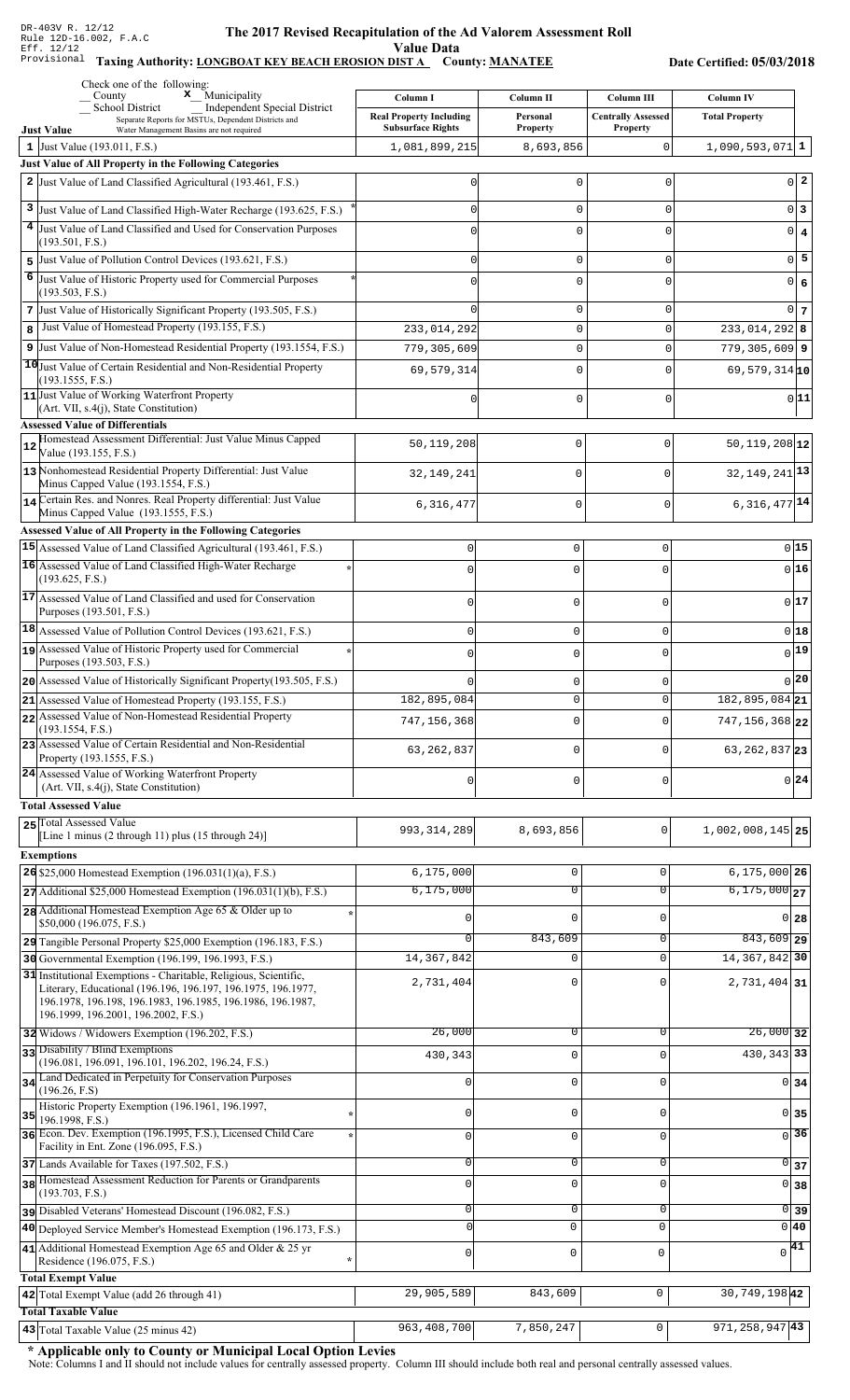#### **County: MANATEE**

#### Taxing Authority: LONGBOAT KEY BEACH EROSION DIST A

#### Reconciliation of Preliminary and Final Tax Roll

|              | Operating Taxable Value as Shown on Preliminary Tax Roll                    | 974, 376, 001 |
|--------------|-----------------------------------------------------------------------------|---------------|
| $\mathbf{z}$ | Additions to Operating Taxable Value Resulting from Petitions to the VAB    |               |
| 3            | Deductions from Operating Taxable Value Resulting from Petitions to the VAB | $\Omega$      |
| 4            | Subtotal $(1 + 2 - 3 = 4)$                                                  | 974, 376, 001 |
| 5            | Other Additions to Operating Taxable Value                                  | 2,665,758     |
| 6            | Other Deductions from Operating Taxable Value                               | 5,782,812     |
| 7            | Operating Taxable Value Shown on Final Tax Roll $(4 + 5 - 6 = 7)$           | 971, 258, 947 |

### **Selected Just Values**

| 8  | Just Value of Subsurface Rights (this amount included in Line 1, Column I, Page One) 193.481, F.S. |  |
|----|----------------------------------------------------------------------------------------------------|--|
| 9  | Just Value of Centrally Assessed Railroad Property Value                                           |  |
| 10 | Just Value of Centrally Assessed Private Car Line Property Value                                   |  |

Note: Sum of items 9 and 10 should equal centrally assessed just value on page 1, line 1, column III.

#### **Homestead Portability**

|    | 11   # of Parcels Receiving Transfer of Homestead Differential |         |
|----|----------------------------------------------------------------|---------|
| 12 | Value of Transferred Homestead Differential                    | 505,491 |

|  |                                                     | Column 1             | Column 2                 |
|--|-----------------------------------------------------|----------------------|--------------------------|
|  |                                                     | <b>Real Property</b> | <b>Personal Property</b> |
|  | <b>Total Parcels or Accounts</b>                    | Parcels              | Accounts                 |
|  | 13 <sup>1</sup><br><b>Total Parcels or Accounts</b> | 1,613                |                          |

#### **Property with Reduced Assessed Value**

| 14 | Land Classified Agricultural (193.461, F.S.)                                                    | 0        | 0        |
|----|-------------------------------------------------------------------------------------------------|----------|----------|
| 15 | Land Classified High-Water Recharge (193.625, F.S.)                                             | $\Omega$ | $\Omega$ |
| 16 | Land Classified and Used for Conservation Purposes (193.501, F.S.)                              | 0        |          |
| 17 | Pollution Control Devices (193.621, F.S.)                                                       | 0        | 0        |
| 18 | Historic Property used for Commercial Purposes (193.503, F.S.) *                                | 0        |          |
| 19 | Historically Significant Property (193.505, F.S.)                                               | $\Omega$ | 0        |
| 20 | Homestead Property; Parcels with Capped Value (193.155, F.S.)                                   | 224      | 0        |
| 21 | Non-Homestead Residential Property; Parcels with Capped Value (193.1554, F.S.)                  | 777      | 0        |
| 22 | Certain Residential and Non-Residential Property; Parcels with Capped Value<br>(193.1555, F.S.) | 17       | $\Omega$ |
| 23 | Working Waterfront Property (Art. VII, s.4(j), State Constitution)                              | $\Omega$ | 0        |

#### **Other Reductions in Assessed Value**

| 24 | Lands Available for Taxes (197.502, F.S.)                                  |  |
|----|----------------------------------------------------------------------------|--|
| 25 | Homestead Assessment Reduction for Parents or Grandparents (193.703, F.S.) |  |
| 26 | Disabled Veterans' Homestead Discount (196.082, F.S.)                      |  |

#### \* Applicable only to County or Municipal Local Option Levies

#### **Taxable Value**

## **Just Value**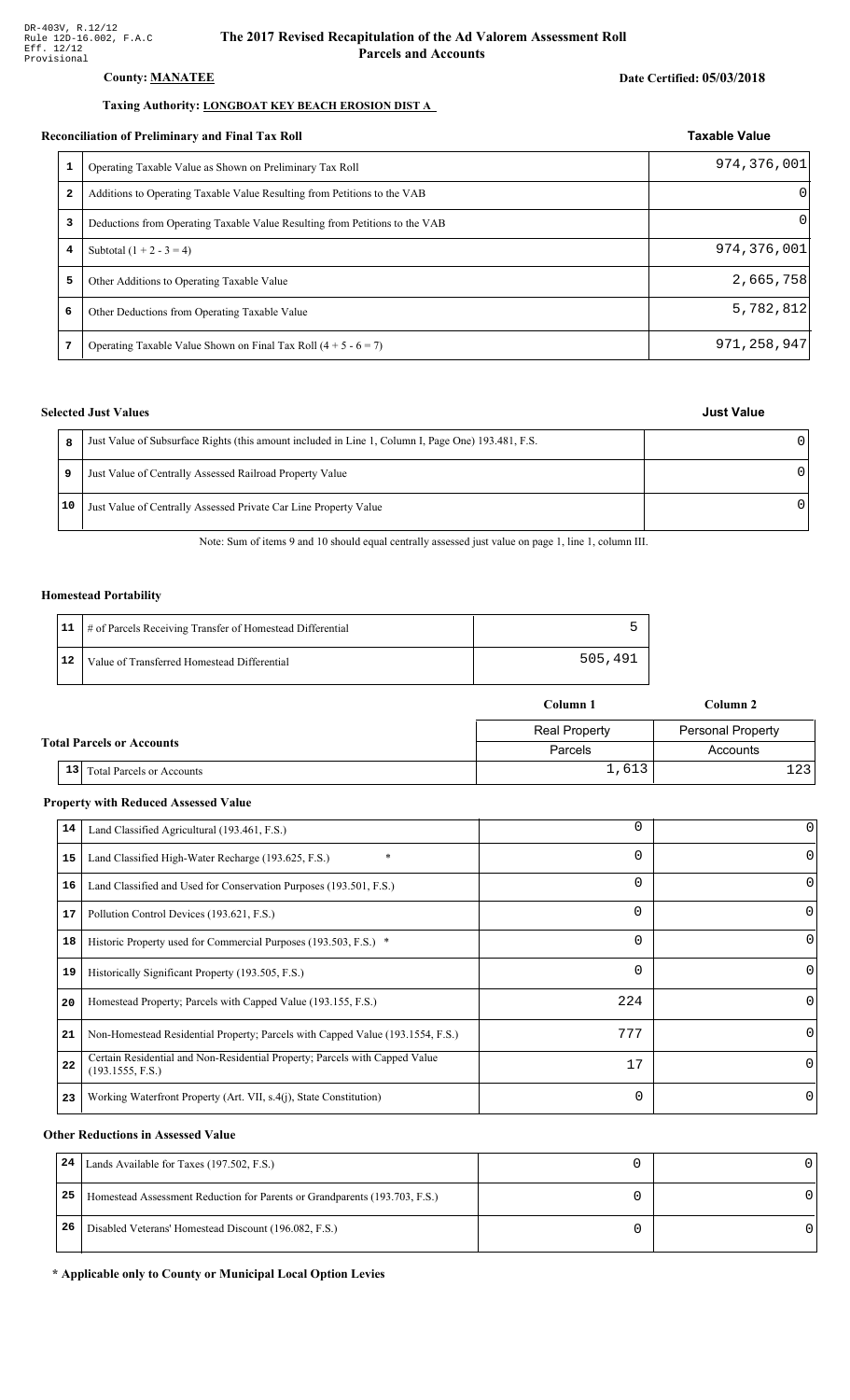#### The 2017 Revised Recapitulation of th The 2017 Revised Recapitulation of the Ad Valorem Assessment Roll **Value Data**

#### Taxing Authority: LONGBOAT KEY BEACH EROSION DIST B County: MANATEE

Date Certified: 05/03/2018

|    | Check one of the following:<br>x_Municipality<br>County                                                                 | Column I                       | Column II       | <b>Column III</b>         | <b>Column IV</b>                          |                 |
|----|-------------------------------------------------------------------------------------------------------------------------|--------------------------------|-----------------|---------------------------|-------------------------------------------|-----------------|
|    | School District<br><b>Independent Special District</b><br>Separate Reports for MSTUs, Dependent Districts and           | <b>Real Property Including</b> | Personal        | <b>Centrally Assessed</b> | <b>Total Property</b>                     |                 |
|    | Water Management Basins are not required<br><b>Just Value</b>                                                           | <b>Subsurface Rights</b>       | <b>Property</b> | <b>Property</b>           |                                           |                 |
|    | 1 Just Value (193.011, F.S.)                                                                                            | 892,680,435                    | 390,332         | $\Omega$                  | $893,070,767$ 1                           |                 |
|    | Just Value of All Property in the Following Categories<br>2 Just Value of Land Classified Agricultural (193.461, F.S.)  | ი                              | 0               | 0                         |                                           | $0\vert 2$      |
|    |                                                                                                                         |                                |                 |                           |                                           |                 |
| 3  | Just Value of Land Classified High-Water Recharge (193.625, F.S.)                                                       | U                              | $\mathsf 0$     | 0                         |                                           | 0 3             |
|    | 4 Just Value of Land Classified and Used for Conservation Purposes<br>(193.501, F.S.)                                   |                                | $\mathbf 0$     | $\Omega$                  |                                           | $0 \mid 4$      |
|    | $\overline{5}$ Just Value of Pollution Control Devices (193.621, F.S.)                                                  | U                              | $\mathsf 0$     | $\mathbf 0$               |                                           | $0\overline{5}$ |
| 6  | Just Value of Historic Property used for Commercial Purposes                                                            |                                | $\mathbf 0$     | $\Omega$                  | $\circ$                                   | $\epsilon$      |
|    | (193.503, F.S.)                                                                                                         |                                |                 |                           |                                           |                 |
|    | 7 Just Value of Historically Significant Property (193.505, F.S.)                                                       |                                | 0               | 0                         |                                           | $0\vert 7$      |
| 8  | Just Value of Homestead Property (193.155, F.S.)                                                                        | 383, 238, 239                  | $\mathsf 0$     | $\mathbf 0$               | $383, 238, 239$ 8                         |                 |
|    | 9 Just Value of Non-Homestead Residential Property (193.1554, F.S.)                                                     | 481, 456, 748                  | $\mathsf 0$     | $\mathbf 0$               | $481, 456, 748$ 9                         |                 |
|    | 10 Just Value of Certain Residential and Non-Residential Property<br>(193.1555, F.S.)                                   | 27,985,448                     | $\mathsf 0$     | $\Omega$                  | $27,985,448$ <sub>10</sub>                |                 |
|    | 11 Just Value of Working Waterfront Property                                                                            |                                | 0               | 0                         |                                           | 0 11            |
|    | $(Art. VII, s.4(i), State Constitution)$<br><b>Assessed Value of Differentials</b>                                      |                                |                 |                           |                                           |                 |
|    | Homestead Assessment Differential: Just Value Minus Capped                                                              | 92,061,023                     | 0               | $\mathbf 0$               | $92,061,023$ <sub>12</sub>                |                 |
| 12 | Value (193.155, F.S.)                                                                                                   |                                |                 |                           |                                           |                 |
|    | 13 Nonhomestead Residential Property Differential: Just Value<br>Minus Capped Value (193.1554, F.S.)                    | 17,894,569                     | 0               | $\mathbf 0$               | 17,894,569 13                             |                 |
|    | 14 Certain Res. and Nonres. Real Property differential: Just Value                                                      |                                |                 |                           | $6,823,615$ <sup>14</sup>                 |                 |
|    | Minus Capped Value (193.1555, F.S.)                                                                                     | 6,823,615                      | 0               | $\mathbf 0$               |                                           |                 |
|    | Assessed Value of All Property in the Following Categories                                                              |                                |                 |                           |                                           |                 |
|    | 15 Assessed Value of Land Classified Agricultural (193.461, F.S.)                                                       | $\mathbf 0$                    | $\mathbf 0$     | 0                         | $0$ 15                                    |                 |
|    | 16 Assessed Value of Land Classified High-Water Recharge<br>(193.625, F.S.)                                             | $\Omega$                       | $\mathbf 0$     | $\Omega$                  | $0$ 16                                    |                 |
|    | 17 Assessed Value of Land Classified and used for Conservation                                                          | $\Omega$                       | $\mathbf 0$     | 0                         | 0 17                                      |                 |
|    | Purposes (193.501, F.S.)                                                                                                |                                |                 |                           |                                           |                 |
|    | 18 Assessed Value of Pollution Control Devices (193.621, F.S.)                                                          | $\mathbf 0$                    | $\mathbf 0$     | 0                         | 0 18                                      |                 |
|    | 19 Assessed Value of Historic Property used for Commercial                                                              | $\mathbf 0$                    | $\mathbf 0$     | 0                         | $_{0} $ 19                                |                 |
|    | Purposes (193.503, F.S.)<br>20 Assessed Value of Historically Significant Property (193.505, F.S.)                      |                                | $\mathbf 0$     |                           | 20                                        |                 |
|    | 21 Assessed Value of Homestead Property (193.155, F.S.)                                                                 | 291, 177, 216                  | $\mathbf 0$     | 0<br>0                    | $291, 177, 216$ <sub>21</sub>             |                 |
|    | 22 Assessed Value of Non-Homestead Residential Property                                                                 |                                | $\mathbf 0$     | 0                         | 463, 562, 179 22                          |                 |
|    | (193.1554, F.S.)                                                                                                        | 463, 562, 179                  |                 |                           |                                           |                 |
|    | 23 Assessed Value of Certain Residential and Non-Residential<br>Property (193.1555, F.S.)                               | 21, 161, 833                   | $\mathbf 0$     | U                         | $21, 161, 833$ 23                         |                 |
|    | 24 Assessed Value of Working Waterfront Property                                                                        |                                |                 |                           | 0 24                                      |                 |
|    | (Art. VII, s.4(j), State Constitution)                                                                                  | $\mathbf 0$                    | $\mathbf 0$     | 0                         |                                           |                 |
|    | <b>Total Assessed Value</b>                                                                                             |                                |                 |                           |                                           |                 |
|    | 25 Total Assessed Value<br>[Line 1 minus (2 through 11) plus (15 through 24)]                                           | 775,901,228                    | 390,332         | $\mathbf 0$               | $776, 291, 560$ 25                        |                 |
|    | <b>Exemptions</b>                                                                                                       |                                |                 |                           |                                           |                 |
|    | $26$ \$25,000 Homestead Exemption (196.031(1)(a), F.S.)                                                                 | 17,350,000                     | $\mathbf 0$     | 0                         | 17,350,000 26                             |                 |
|    | $27$ Additional \$25,000 Homestead Exemption (196.031(1)(b), F.S.)                                                      | 17,279,540                     | $\overline{0}$  | 0                         | $\overline{17,279,540}_{27}$              |                 |
|    | 28 Additional Homestead Exemption Age 65 & Older up to                                                                  | 446,768                        | $\mathbf 0$     | $\mathbf 0$               | 446,768 28                                |                 |
|    | \$50,000 (196.075, F.S.)                                                                                                |                                |                 |                           |                                           |                 |
|    | 29 Tangible Personal Property \$25,000 Exemption (196.183, F.S.)                                                        |                                | 231,691<br>0    | 0<br>$\mathbf 0$          | $\overline{231,691}$ 29<br>$6,541,883$ 30 |                 |
|    | 30 Governmental Exemption (196.199, 196.1993, F.S.)<br>31 Institutional Exemptions - Charitable, Religious, Scientific, | 6,541,883                      |                 |                           |                                           |                 |
|    | Literary, Educational (196.196, 196.197, 196.1975, 196.1977,                                                            | 9,097,812                      | 22,034          | $\Omega$                  | $9,119,846$ 31                            |                 |
|    | 196.1978, 196.198, 196.1983, 196.1985, 196.1986, 196.1987,<br>196.1999, 196.2001, 196.2002, F.S.)                       |                                |                 |                           |                                           |                 |
|    | 32 Widows / Widowers Exemption (196.202, F.S.)                                                                          | 66,000                         | 0               | $\Omega$                  | $66,000$ 32                               |                 |
|    | 33 Disability / Blind Exemptions                                                                                        | 2,859,572                      | $\mathsf 0$     | $\Omega$                  | 2,859,572 33                              |                 |
|    | (196.081, 196.091, 196.101, 196.202, 196.24, F.S.)                                                                      |                                |                 |                           |                                           |                 |
|    | 34 Land Dedicated in Perpetuity for Conservation Purposes<br>(196.26, F.S)                                              |                                | $\mathsf 0$     | 0                         | $0 \overline{\smash{34}}$                 |                 |
|    | Historic Property Exemption (196.1961, 196.1997,                                                                        | 0                              | $\mathbf 0$     | 0                         | 0 35                                      |                 |
|    | $35$ 196.1998, F.S.)<br>36 Econ. Dev. Exemption (196.1995, F.S.), Licensed Child Care                                   |                                |                 |                           | $\overline{0}$ 36                         |                 |
|    | Facility in Ent. Zone (196.095, F.S.)                                                                                   | 0                              | $\mathsf 0$     | $\mathbf 0$               |                                           |                 |
|    | 37 Lands Available for Taxes (197.502, F.S.)                                                                            | 0                              | $\mathbf 0$     | $\mathsf 0$               | $\overline{0}$ 37                         |                 |
|    | 38 Homestead Assessment Reduction for Parents or Grandparents<br>(193.703, F.S.)                                        | $\Omega$                       | $\mathbf 0$     | $\Omega$                  | $0 \overline{\smash{\big)}\ 38}$          |                 |
|    | pisabled Veterans' Homestead Discount (196.082, F.S.)                                                                   | 159,251                        | $\overline{0}$  | $\mathsf 0$               | $159, 251$ 39                             |                 |
|    | 40 Deployed Service Member's Homestead Exemption (196.173, F.S.)                                                        |                                | 0               | $\mathbf 0$               | 0 40                                      |                 |
|    | 41 Additional Homestead Exemption Age 65 and Older & 25 yr                                                              | 20,140                         | 0               | $\mathbf 0$               | $20,140$ <sup>41</sup>                    |                 |
|    | Residence (196.075, F.S.)                                                                                               |                                |                 |                           |                                           |                 |
|    | <b>Total Exempt Value</b>                                                                                               |                                |                 |                           | 54,074,69142                              |                 |
|    | 42 Total Exempt Value (add 26 through 41)<br><b>Total Taxable Value</b>                                                 | 53,820,966                     | 253,725         | $\mathsf 0$               |                                           |                 |
|    | 43 Total Taxable Value (25 minus 42)                                                                                    | 722,080,262                    | 136,607         | 0                         | $722, 216, 869$ 43                        |                 |
|    |                                                                                                                         |                                |                 |                           |                                           |                 |

\* Applicable only to County or Municipal Local Option Levies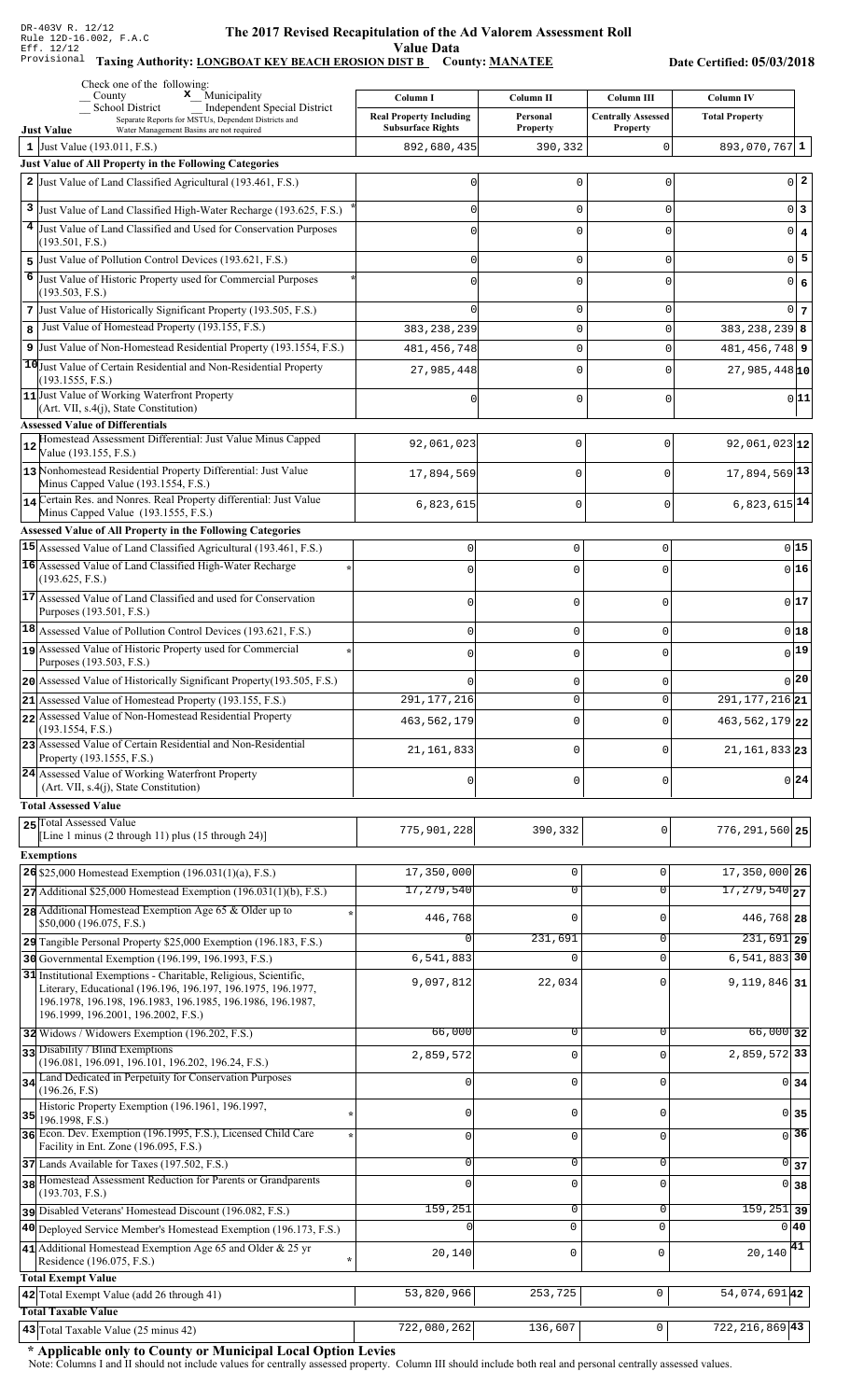#### **County: MANATEE**

#### Taxing Authority: LONGBOAT KEY BEACH EROSION DIST B

#### Reconciliation of Preliminary and Final Tax Roll

| conciliation of Preliminary and Final Tax Roll |                                                                             | <b>Taxable Value</b> |  |
|------------------------------------------------|-----------------------------------------------------------------------------|----------------------|--|
| 1                                              | Operating Taxable Value as Shown on Preliminary Tax Roll                    | 722,008,096          |  |
| 2                                              | Additions to Operating Taxable Value Resulting from Petitions to the VAB    | $\Omega$             |  |
| 3                                              | Deductions from Operating Taxable Value Resulting from Petitions to the VAB | $\Omega$             |  |
| 4                                              | Subtotal $(1 + 2 - 3 = 4)$                                                  | 722,008,096          |  |
| 5                                              | Other Additions to Operating Taxable Value                                  | 2,223,080            |  |
| 6                                              | Other Deductions from Operating Taxable Value                               | 2,014,307            |  |
| 7                                              | Operating Taxable Value Shown on Final Tax Roll $(4 + 5 - 6 = 7)$           | 722, 216, 869        |  |

#### **Selected Just Values**

| 8  | Just Value of Subsurface Rights (this amount included in Line 1, Column I, Page One) 193.481, F.S. |  |
|----|----------------------------------------------------------------------------------------------------|--|
|    | Just Value of Centrally Assessed Railroad Property Value                                           |  |
| 10 | Just Value of Centrally Assessed Private Car Line Property Value                                   |  |

Note: Sum of items 9 and 10 should equal centrally assessed just value on page 1, line 1, column III.

#### **Homestead Portability**

|    | 11   # of Parcels Receiving Transfer of Homestead Differential |         |
|----|----------------------------------------------------------------|---------|
| 12 | Value of Transferred Homestead Differential                    | 590,145 |

|                                  |                                  | Column 1             | Column 2                 |
|----------------------------------|----------------------------------|----------------------|--------------------------|
|                                  |                                  | <b>Real Property</b> | <b>Personal Property</b> |
| <b>Total Parcels or Accounts</b> |                                  | Parcels              | Accounts                 |
| 13                               | <b>Total Parcels or Accounts</b> | 2,110                | 80                       |

#### **Property with Reduced Assessed Value**

| 14 | Land Classified Agricultural (193.461, F.S.)                                                    | 0        | 0        |
|----|-------------------------------------------------------------------------------------------------|----------|----------|
|    |                                                                                                 |          |          |
| 15 | Land Classified High-Water Recharge (193.625, F.S.)                                             | $\Omega$ | $\Omega$ |
| 16 | Land Classified and Used for Conservation Purposes (193.501, F.S.)                              | 0        |          |
| 17 | Pollution Control Devices (193.621, F.S.)                                                       | 0        | 0        |
| 18 | Historic Property used for Commercial Purposes (193.503, F.S.) *                                | 0        |          |
| 19 | Historically Significant Property (193.505, F.S.)                                               | $\Omega$ | 0        |
| 20 | Homestead Property; Parcels with Capped Value (193.155, F.S.)                                   | 642      | 0        |
| 21 | Non-Homestead Residential Property; Parcels with Capped Value (193.1554, F.S.)                  | 710      | 0        |
| 22 | Certain Residential and Non-Residential Property; Parcels with Capped Value<br>(193.1555, F.S.) | 10       | $\Omega$ |
| 23 | Working Waterfront Property (Art. VII, s.4(j), State Constitution)                              | $\Omega$ | 0        |

#### **Other Reductions in Assessed Value**

| 24 | Lands Available for Taxes (197.502, F.S.)                                  |  |
|----|----------------------------------------------------------------------------|--|
| 25 | Homestead Assessment Reduction for Parents or Grandparents (193.703, F.S.) |  |
| 26 | Disabled Veterans' Homestead Discount (196.082, F.S.)                      |  |

#### \* Applicable only to County or Municipal Local Option Levies

# Date Certified: 05/03/2018

**Just Value**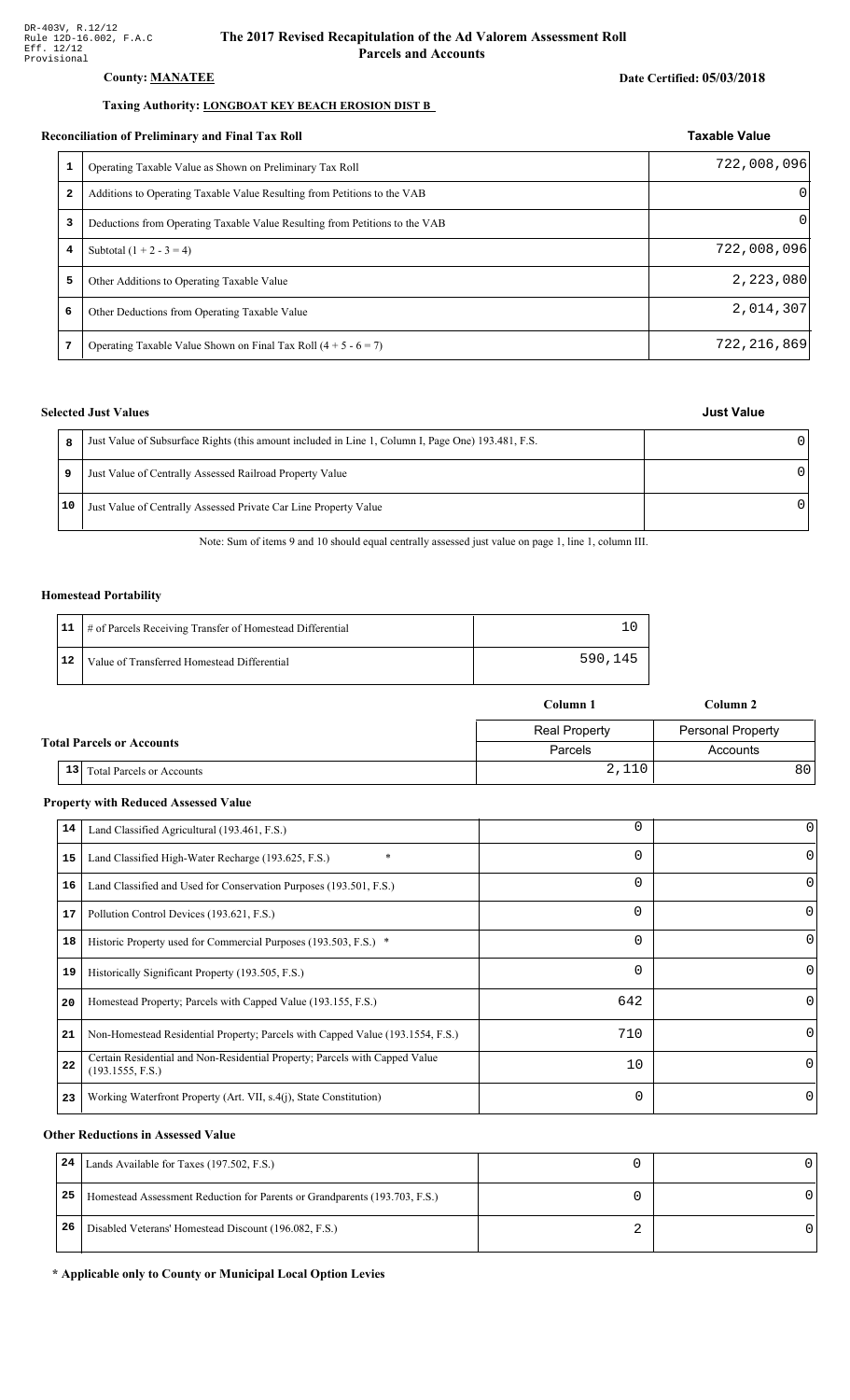**Taxing Auth** 

#### **The 2017 Rev** ised Recapitulation of the Ad Valorem Assessment Roll

**Value Data** ority: <u>CITY OF PALMETTO</u> County: <u>MANATEE</u>

Date Certified: 05/03/2018

| Check one of the following:<br>$\mathbf x$ Municipality<br>County                                                          | Column I                                                   | Column II                   | Column III                                   | <b>Column IV</b>              |
|----------------------------------------------------------------------------------------------------------------------------|------------------------------------------------------------|-----------------------------|----------------------------------------------|-------------------------------|
| School District<br><b>Independent Special District</b><br>Separate Reports for MSTUs, Dependent Districts and              | <b>Real Property Including</b><br><b>Subsurface Rights</b> | Personal<br><b>Property</b> | <b>Centrally Assessed</b><br><b>Property</b> | <b>Total Property</b>         |
| <b>Just Value</b><br>Water Management Basins are not required<br>1 Just Value (193.011, F.S.)                              | 1,150,570,784                                              | 52,931,531                  | 703,807                                      | $1, 204, 206, 122$ 1          |
| Just Value of All Property in the Following Categories                                                                     |                                                            |                             |                                              |                               |
| 2 Just Value of Land Classified Agricultural (193.461, F.S.)                                                               | 5,356,580                                                  | $\mathbf 0$                 | $\Omega$                                     | $5,356,580$ 2                 |
| 3<br>Just Value of Land Classified High-Water Recharge (193.625, F.S.)                                                     |                                                            | $\mathbf 0$                 | $\mathbf 0$                                  | 0 3                           |
| 4 Just Value of Land Classified and Used for Conservation Purposes                                                         |                                                            | $\mathbf 0$                 | $\Omega$                                     | $0 \mid 4$                    |
| (193.501, F.S.)                                                                                                            |                                                            |                             |                                              |                               |
| 5 Just Value of Pollution Control Devices (193.621, F.S.)                                                                  |                                                            | 19,130                      | 0                                            | $19,130$ 5                    |
| 6 Just Value of Historic Property used for Commercial Purposes<br>(193.503, F.S.)                                          |                                                            | $\mathbf 0$                 | $\Omega$                                     | 0 6                           |
| 7 Just Value of Historically Significant Property (193.505, F.S.)                                                          |                                                            | 0                           | $\mathbf 0$                                  | $0\vert 7$                    |
| Just Value of Homestead Property (193.155, F.S.)<br>8                                                                      | 426, 362, 396                                              | $\mathsf 0$                 | 0                                            | $426, 362, 396$ 8             |
| 9 Just Value of Non-Homestead Residential Property (193.1554, F.S.)                                                        | 323,540,550                                                | $\mathsf 0$                 | $\Omega$                                     | $323,540,550$ 9               |
| 10 Just Value of Certain Residential and Non-Residential Property<br>(193.1555, F.S.)                                      | 395, 311, 258                                              | $\mathsf 0$                 | 410,929                                      | 395, 722, 187 10              |
| 11 Just Value of Working Waterfront Property                                                                               |                                                            | $\mathbf 0$                 | 0                                            | 0 11                          |
| (Art. VII, s.4(j), State Constitution)                                                                                     |                                                            |                             |                                              |                               |
| <b>Assessed Value of Differentials</b><br>Homestead Assessment Differential: Just Value Minus Capped                       | 100, 126, 676                                              | 0                           | $\mathbf 0$                                  | $100, 126, 676$ <sup>12</sup> |
| 12<br>Value (193.155, F.S.)                                                                                                |                                                            |                             |                                              |                               |
| 13 Nonhomestead Residential Property Differential: Just Value<br>Minus Capped Value (193.1554, F.S.)                       | 18,368,634                                                 | 0                           | $\mathbf 0$                                  | 18, 368, 634 13               |
| 14 Certain Res. and Nonres. Real Property differential: Just Value<br>Minus Capped Value (193.1555, F.S.)                  | 12,757,529                                                 | 0                           | $\mathbf 0$                                  | 12,757,529 14                 |
| Assessed Value of All Property in the Following Categories                                                                 |                                                            |                             |                                              |                               |
| 15 Assessed Value of Land Classified Agricultural (193.461, F.S.)                                                          | 130,377                                                    | $\mathbf 0$                 | 0                                            | $130, 377$ 15                 |
| 16 Assessed Value of Land Classified High-Water Recharge                                                                   |                                                            | $\Omega$                    | U                                            | $0$ 16                        |
| (193.625, F.S.)<br>17 Assessed Value of Land Classified and used for Conservation                                          |                                                            |                             |                                              |                               |
| Purposes (193.501, F.S.)                                                                                                   | $\mathbf 0$                                                | $\mathbf 0$                 | 0                                            | 0 17                          |
| 18 Assessed Value of Pollution Control Devices (193.621, F.S.)                                                             | $\mathbf 0$                                                | 1,913                       | 0                                            | 1,913 18                      |
| 19 Assessed Value of Historic Property used for Commercial                                                                 | $\cap$                                                     | $\Omega$                    | 0                                            | $0$ <sup>19</sup>             |
| Purposes (193.503, F.S.)<br>20 Assessed Value of Historically Significant Property (193.505, F.S.)                         | O                                                          | $\mathbf 0$                 | 0                                            | $_0$  20                      |
| 21 Assessed Value of Homestead Property (193.155, F.S.)                                                                    | 326, 235, 720                                              | $\Omega$                    | $\Omega$                                     | $\overline{326,235,720}$ 21   |
| 22 Assessed Value of Non-Homestead Residential Property                                                                    | 305, 171, 916                                              | 0                           |                                              | 305, 171, 916 22              |
| (193.1554, F.S.)<br>23 Assessed Value of Certain Residential and Non-Residential                                           |                                                            |                             |                                              |                               |
| Property (193.1555, F.S.)                                                                                                  | 382, 553, 729                                              | $\mathsf 0$                 | 410,929                                      | 382, 964, 658 23              |
| 24 Assessed Value of Working Waterfront Property<br>(Art. VII, s.4(j), State Constitution)                                 | $\Omega$                                                   | $\mathbf 0$                 | U                                            | 0 24                          |
| <b>Total Assessed Value</b>                                                                                                |                                                            |                             |                                              |                               |
| 25 Total Assessed Value<br>[Line 1 minus (2 through 11) plus (15 through 24)]                                              | 1,014,091,742                                              | 52, 914, 314                | 703,807                                      | 1,067,709,863 25              |
| <b>Exemptions</b>                                                                                                          |                                                            |                             |                                              |                               |
| 26 \$25,000 Homestead Exemption (196.031(1)(a), F.S.)                                                                      | 57,904,137                                                 | $\mathbf 0$                 | $\mathbf 0$                                  | 57, 904, 137 26               |
| $27$ Additional \$25,000 Homestead Exemption (196.031(1)(b), F.S.)                                                         | 43, 145, 246                                               | $\overline{0}$              | $\overline{0}$                               | $\overline{43,145,246}$ 27    |
| 28 Additional Homestead Exemption Age 65 & Older up to                                                                     |                                                            | $\mathbf 0$                 | $\mathbf 0$                                  | 0 <sub>28</sub>               |
| \$50,000 (196.075, F.S.)                                                                                                   | $\cap$                                                     | 6,457,161                   | 98,662                                       | $6, 555, 823$ 29              |
| 29 Tangible Personal Property \$25,000 Exemption (196.183, F.S.)<br>30 Governmental Exemption (196.199, 196.1993, F.S.)    | 73,917,691                                                 | $\Omega$                    |                                              | 73, 917, 691 30               |
| 31 Institutional Exemptions - Charitable, Religious, Scientific,                                                           | 69,839,080                                                 | 2,395,180                   | 0                                            | 72, 234, 260 31               |
| Literary, Educational (196.196, 196.197, 196.1975, 196.1977,<br>196.1978, 196.198, 196.1983, 196.1985, 196.1986, 196.1987, |                                                            |                             |                                              |                               |
| 196.1999, 196.2001, 196.2002, F.S.)<br>32 Widows / Widowers Exemption (196.202, F.S.)                                      | 156,437                                                    | 1,070                       | 0                                            | $157,507$ 32                  |
| 33 Disability / Blind Exemptions                                                                                           | 3,859,730                                                  | 920                         | $\Omega$                                     | 3,860,650 33                  |
| (196.081, 196.091, 196.101, 196.202, 196.24, F.S.)<br>Land Dedicated in Perpetuity for Conservation Purposes               |                                                            |                             |                                              |                               |
| 34<br>(196.26, F.S)                                                                                                        | U                                                          | $\mathbf 0$                 | $\mathbf 0$                                  | 0 <sub>34</sub>               |
| Historic Property Exemption (196.1961, 196.1997,<br>35<br>196.1998, F.S.)                                                  | U                                                          | 0                           | 0                                            | 0 35                          |
| 36 Econ. Dev. Exemption (196.1995, F.S.), Licensed Child Care                                                              | 0                                                          | $\mathbf 0$                 | 0                                            | $\overline{0}$ 36             |
| Facility in Ent. Zone (196.095, F.S.)                                                                                      |                                                            |                             |                                              |                               |
| 37 Lands Available for Taxes (197.502, F.S.)<br>38 Homestead Assessment Reduction for Parents or Grandparents              | 0                                                          | $\mathbf 0$                 | 0                                            | $\overline{0}$ 37             |
| (193.703, F.S.)                                                                                                            | $\Omega$                                                   | $\mathbf 0$                 | $\mathbf 0$                                  | $0 \vert 38$                  |
| pisabled Veterans' Homestead Discount (196.082, F.S.)                                                                      | 563,528                                                    | $\mathbf 0$                 | $\mathsf 0$                                  | $\overline{563,528}$ 39       |
| 40 Deployed Service Member's Homestead Exemption (196.173, F.S.)                                                           |                                                            | $\mathbf{0}$                | $\mathbf 0$                                  | 0 40                          |
| 41 Additional Homestead Exemption Age 65 and Older & 25 yr<br>Residence (196.075, F.S.)                                    | 0                                                          | 0                           | $\mathbf 0$                                  | $\sqrt{41}$                   |
| <b>Total Exempt Value</b>                                                                                                  |                                                            |                             |                                              |                               |
| 42 Total Exempt Value (add 26 through 41)<br><b>Total Taxable Value</b>                                                    | 249, 385, 849                                              | 8,854,331                   | 98,662                                       | $258, 338, 842$ 42            |
| 43 Total Taxable Value (25 minus 42)                                                                                       | 764,705,893                                                | 44,059,983                  | 605,145                                      | 809, 371, 021 43              |

\* Applicable only to County or Municipal Local Option Levies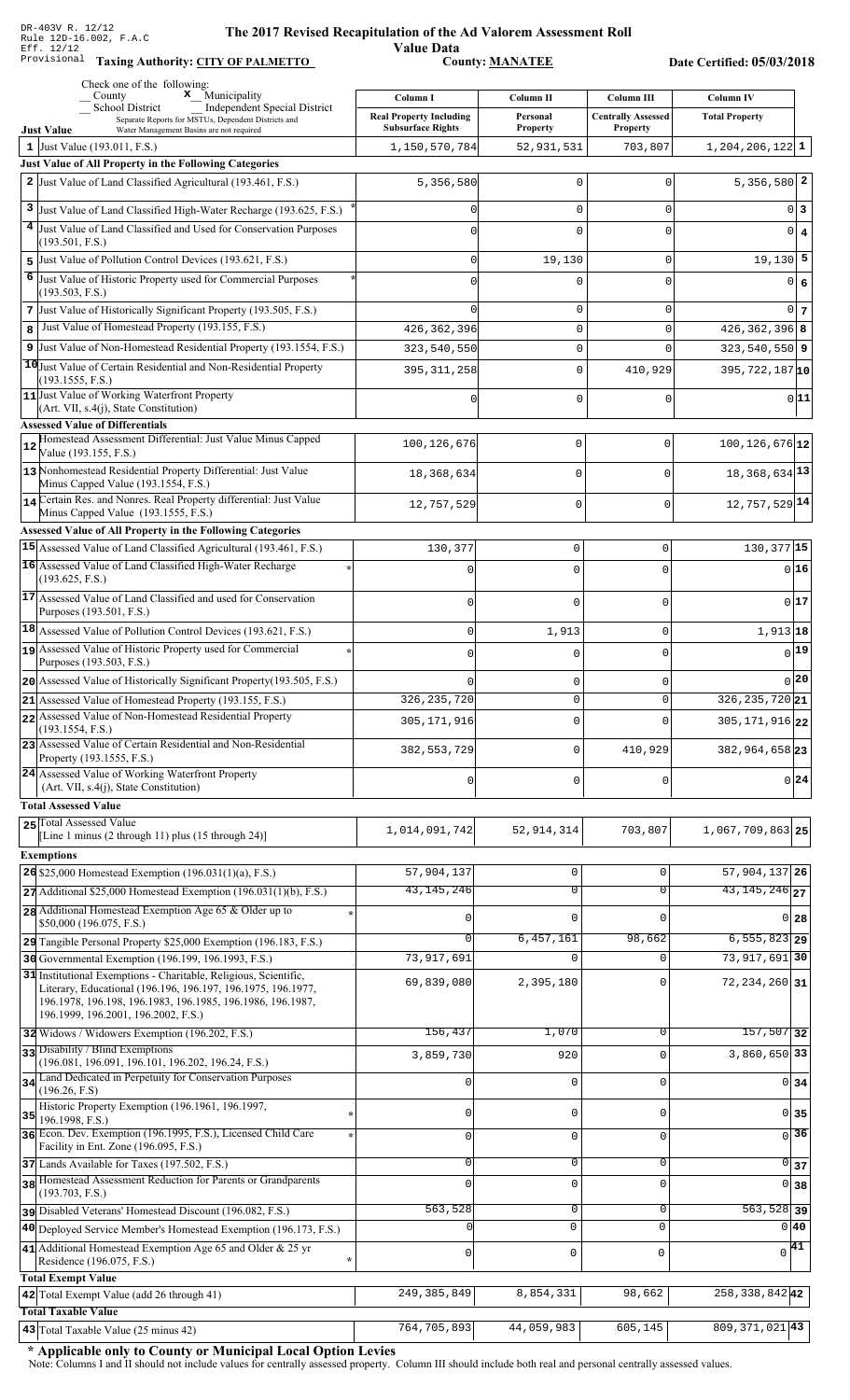### County: **MANATEE**

#### Taxing Authority: CITY OF PALMETTO

#### Reconciliation of Preliminary and Final Tax Roll

| 1              | Operating Taxable Value as Shown on Preliminary Tax Roll                    | 811,588,615 |
|----------------|-----------------------------------------------------------------------------|-------------|
| $\mathbf{2}$   | Additions to Operating Taxable Value Resulting from Petitions to the VAB    | $\Omega$    |
| 3              | Deductions from Operating Taxable Value Resulting from Petitions to the VAB | 24,191      |
| $\overline{4}$ | Subtotal $(1 + 2 - 3 = 4)$                                                  | 811,564,424 |
| 5              | Other Additions to Operating Taxable Value                                  | 3,323,203   |
| 6              | Other Deductions from Operating Taxable Value                               | 5,516,606   |
|                | Operating Taxable Value Shown on Final Tax Roll $(4 + 5 - 6 = 7)$           | 809,371,021 |

#### **Selected Just Values**

|    | Just Value of Subsurface Rights (this amount included in Line 1, Column I, Page One) 193.481, F.S. | 35      |
|----|----------------------------------------------------------------------------------------------------|---------|
| 9  | Just Value of Centrally Assessed Railroad Property Value                                           | 486,468 |
| 10 | Just Value of Centrally Assessed Private Car Line Property Value                                   | 217,339 |

Note: Sum of items 9 and 10 should equal centrally assessed just value on page 1, line 1, column III.

#### **Homestead Portability**

|    | 11   # of Parcels Receiving Transfer of Homestead Differential | 56        |
|----|----------------------------------------------------------------|-----------|
| 12 | Value of Transferred Homestead Differential                    | 2,043,607 |

|                                  |    |                                  | Column 1             | Column 2                 |  |
|----------------------------------|----|----------------------------------|----------------------|--------------------------|--|
|                                  |    |                                  | <b>Real Property</b> | <b>Personal Property</b> |  |
| <b>Total Parcels or Accounts</b> |    |                                  | Parcels              | Accounts                 |  |
|                                  | 13 | <b>Total Parcels or Accounts</b> | 6,190                | 2,164                    |  |

#### **Property with Reduced Assessed Value**

| 14 | Land Classified Agricultural (193.461, F.S.)                                                    | 10       | 0        |
|----|-------------------------------------------------------------------------------------------------|----------|----------|
| 15 | $\ast$<br>Land Classified High-Water Recharge (193.625, F.S.)                                   | $\Omega$ |          |
| 16 | Land Classified and Used for Conservation Purposes (193.501, F.S.)                              | 0        | O        |
| 17 | Pollution Control Devices (193.621, F.S.)                                                       | 0        | 2        |
| 18 | Historic Property used for Commercial Purposes (193.503, F.S.) *                                | $\Omega$ | $\Omega$ |
| 19 | Historically Significant Property (193.505, F.S.)                                               | $\Omega$ | $\Omega$ |
| 20 | Homestead Property; Parcels with Capped Value (193.155, F.S.)                                   | 2,168    | 0        |
| 21 | Non-Homestead Residential Property; Parcels with Capped Value (193.1554, F.S.)                  | 1,681    | 0        |
| 22 | Certain Residential and Non-Residential Property; Parcels with Capped Value<br>(193.1555, F.S.) | 233      | $\Omega$ |
| 23 | Working Waterfront Property (Art. VII, s.4(j), State Constitution)                              | $\Omega$ | 0        |

#### **Other Reductions in Assessed Value**

| 24 | Lands Available for Taxes (197.502, F.S.)                                  |  |
|----|----------------------------------------------------------------------------|--|
| 25 | Homestead Assessment Reduction for Parents or Grandparents (193.703, F.S.) |  |
| 26 | Disabled Veterans' Homestead Discount (196.082, F.S.)                      |  |

\* Applicable only to County or Municipal Local Option Levies

### Date Certified: 05/03/2018

Taxable Value

**Just Value**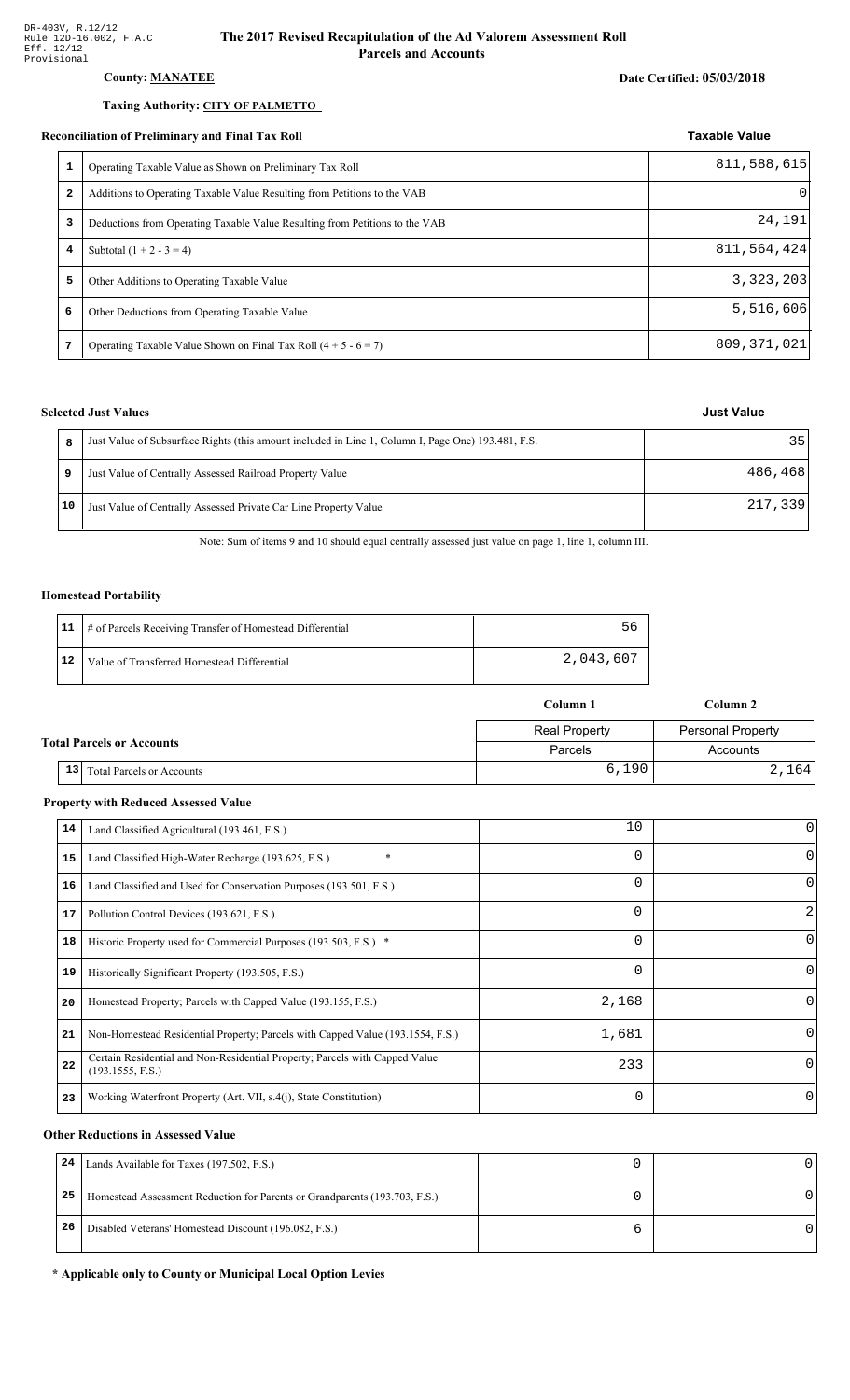Value Data<br>County: MANATEE

Taxing Authority: CEDAR HAMMOCK FIRE RESCUE County: MANATEE

Date Certified: 05/03/2018

|    | Check one of the following:<br>Municipality<br>County                                                                                                                                                                                 | Column I                       | Column II           | <b>Column III</b>         | <b>Column IV</b>                       |                   |
|----|---------------------------------------------------------------------------------------------------------------------------------------------------------------------------------------------------------------------------------------|--------------------------------|---------------------|---------------------------|----------------------------------------|-------------------|
|    | x Independent Special District<br>School District<br>Separate Reports for MSTUs, Dependent Districts and                                                                                                                              | <b>Real Property Including</b> | Personal            | <b>Centrally Assessed</b> | <b>Total Property</b>                  |                   |
|    | <b>Just Value</b><br>Water Management Basins are not required                                                                                                                                                                         | <b>Subsurface Rights</b>       | <b>Property</b>     | <b>Property</b>           |                                        |                   |
|    | 1 Just Value $(193.011, F.S.)$<br>Just Value of All Property in the Following Categories                                                                                                                                              | 3,856,031,756                  | $\mathbf 0$         | $\mathbf 0$               | $3,856,031,756$ 1                      |                   |
|    | 2 Just Value of Land Classified Agricultural (193.461, F.S.)                                                                                                                                                                          | 29,251,531                     | $\mathbf 0$         | 0                         | $29, 251, 531$ 2                       |                   |
|    | 3 Just Value of Land Classified High-Water Recharge (193.625, F.S.)                                                                                                                                                                   |                                | $\mathbf 0$         | $\mathbf 0$               |                                        | 0 3               |
|    | 4 Just Value of Land Classified and Used for Conservation Purposes                                                                                                                                                                    |                                | $\Omega$            | 0                         |                                        |                   |
|    | (193.501, F.S.)                                                                                                                                                                                                                       |                                |                     |                           |                                        | $0 \mid 4$        |
|    | 5 Just Value of Pollution Control Devices (193.621, F.S.)                                                                                                                                                                             | O                              | $\mathbf 0$         | $\mathbf 0$               |                                        | $0$ 5             |
| 6  | Just Value of Historic Property used for Commercial Purposes                                                                                                                                                                          |                                | $\mathbf 0$         | 0                         | $\overline{0}$                         | $\boldsymbol{6}$  |
|    | (193.503, F.S.)<br>7 Just Value of Historically Significant Property (193.505, F.S.)                                                                                                                                                  |                                | $\mathbf 0$         | $\mathbf 0$               |                                        | $0\vert 7$        |
| 8  | Just Value of Homestead Property (193.155, F.S.)                                                                                                                                                                                      | 1,260,039,162                  | $\mathsf 0$         | $\mathbf 0$               | $1,260,039,162$ 8                      |                   |
|    | 9 Just Value of Non-Homestead Residential Property (193.1554, F.S.)                                                                                                                                                                   | 1, 173, 339, 529               | $\mathsf 0$         | $\mathbf 0$               | $1, 173, 339, 529$ 9                   |                   |
|    | 10 Just Value of Certain Residential and Non-Residential Property                                                                                                                                                                     | 1,393,401,534                  | $\mathbf 0$         | $\Omega$                  | $1,393,401,534$ <sup>10</sup>          |                   |
|    | (193.1555, F.S.)<br>11 Just Value of Working Waterfront Property                                                                                                                                                                      |                                |                     |                           |                                        |                   |
|    | (Art. VII, s.4(j), State Constitution)                                                                                                                                                                                                |                                | $\Omega$            | $\mathbf 0$               |                                        | 0 11              |
|    | <b>Assessed Value of Differentials</b>                                                                                                                                                                                                |                                |                     |                           |                                        |                   |
| 12 | Homestead Assessment Differential: Just Value Minus Capped<br>Value (193.155, F.S.)                                                                                                                                                   | 329,882,440                    | 0                   | 0                         | $329,882,440$ 12                       |                   |
|    | 13 Nonhomestead Residential Property Differential: Just Value<br>Minus Capped Value (193.1554, F.S.)                                                                                                                                  | 116, 413, 883                  | 0                   | 0                         | $116, 413, 883$ <sup>13</sup>          |                   |
|    | 14 Certain Res. and Nonres. Real Property differential: Just Value                                                                                                                                                                    | 40,515,030                     | 0                   | $\mathbf 0$               | 40, 515, 030 14                        |                   |
|    | Minus Capped Value (193.1555, F.S.)                                                                                                                                                                                                   |                                |                     |                           |                                        |                   |
|    | Assessed Value of All Property in the Following Categories<br>15 Assessed Value of Land Classified Agricultural (193.461, F.S.)                                                                                                       | 1,097,315                      | $\mathbf 0$         | 0                         | $1,097,315$ <sup>15</sup>              |                   |
|    | 16 Assessed Value of Land Classified High-Water Recharge                                                                                                                                                                              | $\mathsf{C}$                   | $\mathbf 0$         | $\Omega$                  |                                        | $0$ 16            |
|    | (193.625, F.S.)                                                                                                                                                                                                                       |                                |                     |                           |                                        |                   |
|    | 17 Assessed Value of Land Classified and used for Conservation<br>Purposes (193.501, F.S.)                                                                                                                                            | 0                              | $\mathbf 0$         | 0                         |                                        | 017               |
|    | 18 Assessed Value of Pollution Control Devices (193.621, F.S.)                                                                                                                                                                        | $\mathbf 0$                    | $\mathbf 0$         | 0                         |                                        | $0$ 18            |
|    | 19 Assessed Value of Historic Property used for Commercial                                                                                                                                                                            | $\mathbf 0$                    | $\mathbf 0$         | $\Omega$                  |                                        | $0$ <sup>19</sup> |
|    | Purposes (193.503, F.S.)                                                                                                                                                                                                              |                                |                     |                           |                                        |                   |
|    | 20 Assessed Value of Historically Significant Property (193.505, F.S.)                                                                                                                                                                |                                | $\mathbf 0$         | 0                         |                                        | $0$  20           |
|    | 21 Assessed Value of Homestead Property (193.155, F.S.)                                                                                                                                                                               | 930, 156, 722                  | $\mathbf 0$         | 0                         | 930, 156, 722 21                       |                   |
|    | 22 Assessed Value of Non-Homestead Residential Property<br>(193.1554, F.S.)                                                                                                                                                           | 1,056,925,646                  | 0                   | 0                         | 1,056,925,646 22                       |                   |
|    | 23 Assessed Value of Certain Residential and Non-Residential<br>Property (193.1555, F.S.)                                                                                                                                             | 1,352,886,504                  | $\mathbf 0$         | 0                         | 1,352,886,504 23                       |                   |
|    | 24 Assessed Value of Working Waterfront Property<br>(Art. VII, s.4(j), State Constitution)                                                                                                                                            | 0                              | $\mathbf 0$         | 0                         |                                        | 0 24              |
|    | <b>Total Assessed Value</b>                                                                                                                                                                                                           |                                |                     |                           |                                        |                   |
|    | 25 Total Assessed Value                                                                                                                                                                                                               |                                |                     |                           |                                        |                   |
|    | [Line 1 minus (2 through 11) plus (15 through 24)]                                                                                                                                                                                    | 3, 341, 066, 187               | 0                   | $\mathbf 0$               | 3, 341, 066, 187 25                    |                   |
|    | <b>Exemptions</b>                                                                                                                                                                                                                     |                                |                     |                           |                                        |                   |
|    | 26 \$25,000 Homestead Exemption $(196.031(1)(a), F.S.)$                                                                                                                                                                               | 236,796,227                    | $\mathsf 0$         | 0                         | 236, 796, 227 26                       |                   |
|    | $27$ Additional \$25,000 Homestead Exemption (196.031(1)(b), F.S.)                                                                                                                                                                    | 142,835,461                    | $\overline{0}$      | $\overline{0}$            | $142,835,461$ <sub>27</sub>            |                   |
|    | 28 Additional Homestead Exemption Age 65 & Older up to<br>\$50,000 (196.075, F.S.)                                                                                                                                                    |                                | $\mathsf 0$         | 0                         |                                        | 0 28              |
|    | 29 Tangible Personal Property \$25,000 Exemption (196.183, F.S.)                                                                                                                                                                      |                                | $\overline{0}$      | 0                         |                                        | $0$ 29            |
|    | 30 Governmental Exemption (196.199, 196.1993, F.S.)                                                                                                                                                                                   | 201,074,995                    | $\mathsf{O}\xspace$ | $\mathbf 0$               | 201,074,995 30                         |                   |
|    | 31 Institutional Exemptions - Charitable, Religious, Scientific,<br>Literary, Educational (196.196, 196.197, 196.1975, 196.1977,<br>196.1978, 196.198, 196.1983, 196.1985, 196.1986, 196.1987,<br>196.1999, 196.2001, 196.2002, F.S.) | 122,096,763                    | $\mathbf 0$         | U                         | $122,096,763$ 31                       |                   |
|    | 32 Widows / Widowers Exemption (196.202, F.S.)                                                                                                                                                                                        | 746,119                        | 0                   | $\Omega$                  | $746, 119$ 32                          |                   |
|    | 33 Disability / Blind Exemptions<br>(196.081, 196.091, 196.101, 196.202, 196.24, F.S.)                                                                                                                                                | 11,923,751                     | $\mathsf 0$         | $\Omega$                  | 11, 923, 751 33                        |                   |
|    | 34 Land Dedicated in Perpetuity for Conservation Purposes                                                                                                                                                                             |                                | $\mathbf 0$         | $\Omega$                  |                                        | 0 34              |
|    | (196.26, F.S)                                                                                                                                                                                                                         |                                |                     |                           |                                        |                   |
| 35 | Historic Property Exemption (196.1961, 196.1997,<br>196.1998, F.S.)                                                                                                                                                                   | 0                              | $\mathbf 0$         | 0                         |                                        | 0 35              |
|    | 36 Econ. Dev. Exemption (196.1995, F.S.), Licensed Child Care                                                                                                                                                                         | $\mathbf{0}$                   | $\mathbf 0$         | $\mathbf 0$               |                                        | $\overline{0}$ 36 |
|    | Facility in Ent. Zone (196.095, F.S.)<br>37 Lands Available for Taxes (197.502, F.S.)                                                                                                                                                 | $\mathbf{0}$                   | $\mathbf 0$         | 0                         |                                        | $\overline{0}$ 37 |
|    | 38 Homestead Assessment Reduction for Parents or Grandparents                                                                                                                                                                         |                                | $\mathbf 0$         | $\Omega$                  |                                        | $0 \vert 38$      |
|    | (193.703, F.S.)                                                                                                                                                                                                                       |                                |                     |                           |                                        |                   |
|    | pisabled Veterans' Homestead Discount (196.082, F.S.)                                                                                                                                                                                 | 196,073                        | $\mathsf 0$<br>0    | 0<br>$\mathbf 0$          | $\overline{196,073}$ 39<br>$45,200$ 40 |                   |
|    | 40 Deployed Service Member's Homestead Exemption (196.173, F.S.)                                                                                                                                                                      | 45,200                         |                     |                           |                                        |                   |
|    | 41 Additional Homestead Exemption Age 65 and Older & 25 yr<br>Residence (196.075, F.S.)                                                                                                                                               | $\mathbf{0}$                   | 0                   | $\mathbf 0$               | $\sqrt{41}$                            |                   |
|    | <b>Total Exempt Value</b>                                                                                                                                                                                                             |                                |                     |                           |                                        |                   |
|    | 42 Total Exempt Value (add 26 through 41)                                                                                                                                                                                             | 715, 714, 589                  | 0                   | $\mathsf 0$               | $715, 714, 589$ 42                     |                   |
|    | <b>Total Taxable Value</b><br>$\vert$ 43 Total Taxable Value (25 minus 42)                                                                                                                                                            | 2,625,351,598                  | 0                   | 0                         | $\overline{2,625,351,598}$ 43          |                   |

\* Applicable only to County or Municipal Local Option Levies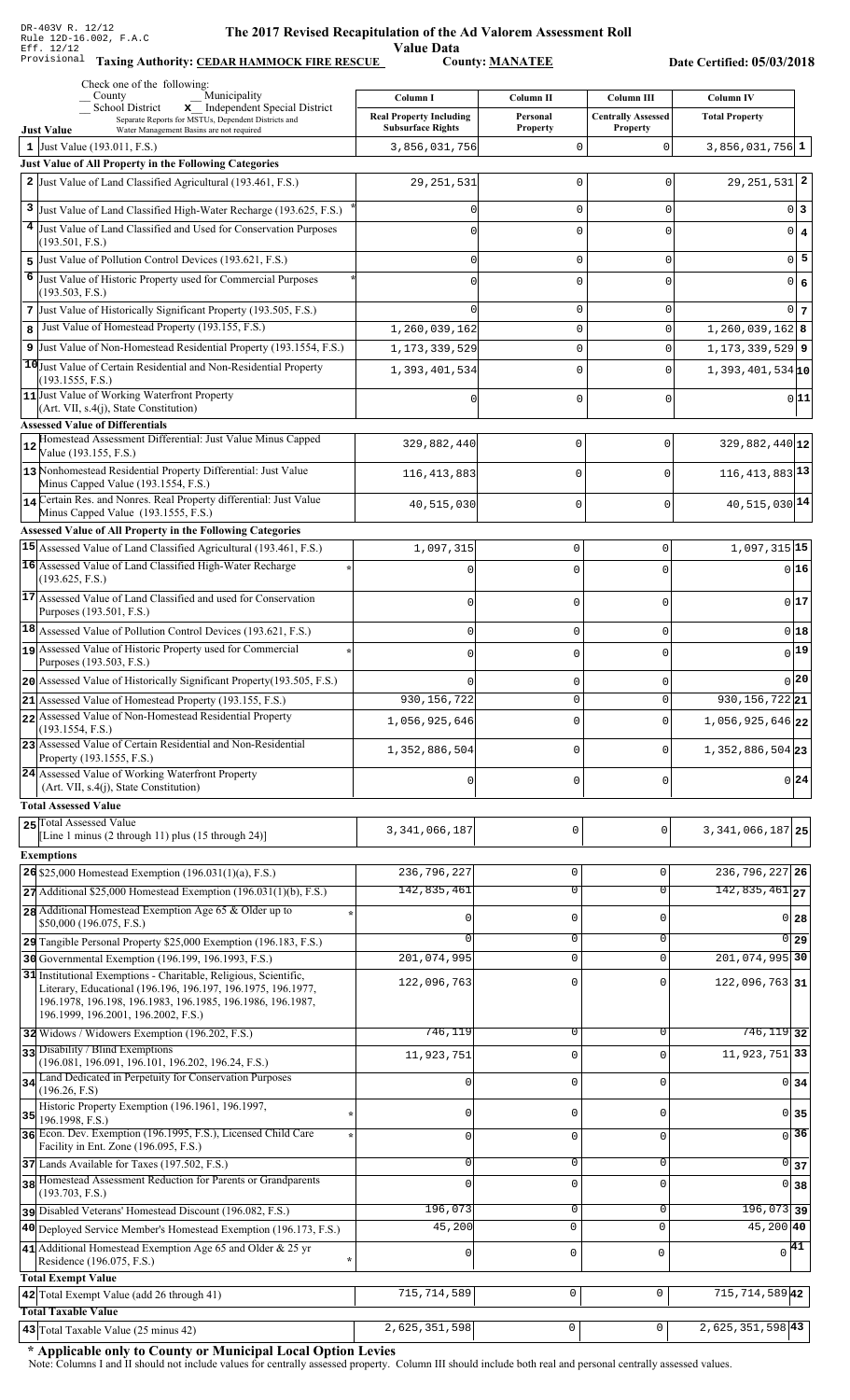#### **County: MANATEE**

### Taxing Authority: CEDAR HAMMOCK FIRE RESCUE

#### Reconciliation of Preliminary and Final Tax Roll

|   | conciliation of Preliminary and Final Tax Roll                              | <b>Taxable Value</b> |
|---|-----------------------------------------------------------------------------|----------------------|
|   | Operating Taxable Value as Shown on Preliminary Tax Roll                    | 2,633,751,312        |
| 2 | Additions to Operating Taxable Value Resulting from Petitions to the VAB    | 01                   |
| 3 | Deductions from Operating Taxable Value Resulting from Petitions to the VAB | 0                    |
| 4 | Subtotal $(1 + 2 - 3 = 4)$                                                  | 2,633,751,312        |
| 5 | Other Additions to Operating Taxable Value                                  | 31,549,171           |
| 6 | Other Deductions from Operating Taxable Value                               | 39,948,885           |
| 7 | Operating Taxable Value Shown on Final Tax Roll $(4 + 5 - 6 = 7)$           | 2,625,351,598        |

### **Selected Just Values**

|    | Just Value of Subsurface Rights (this amount included in Line 1, Column I, Page One) 193.481, F.S. | 235 |
|----|----------------------------------------------------------------------------------------------------|-----|
| 9  | Just Value of Centrally Assessed Railroad Property Value                                           |     |
| 10 | Just Value of Centrally Assessed Private Car Line Property Value                                   |     |

Note: Sum of items 9 and 10 should equal centrally assessed just value on page 1, line 1, column III.

#### **Homestead Portability**

|    | 11   # of Parcels Receiving Transfer of Homestead Differential |           |
|----|----------------------------------------------------------------|-----------|
| 12 | Value of Transferred Homestead Differential                    | 4,875,151 |

|                                  |                                        | Column 1             | Column 2                 |
|----------------------------------|----------------------------------------|----------------------|--------------------------|
|                                  |                                        | <b>Real Property</b> | <b>Personal Property</b> |
| <b>Total Parcels or Accounts</b> |                                        | Parcels              | Accounts                 |
|                                  | 13<br><b>Total Parcels or Accounts</b> | 23,711               |                          |

#### **Property with Reduced Assessed Value**

| 14 | Land Classified Agricultural (193.461, F.S.)                                                    | 13       | 0        |
|----|-------------------------------------------------------------------------------------------------|----------|----------|
| 15 | $\ast$<br>Land Classified High-Water Recharge (193.625, F.S.)                                   | $\Omega$ | 0        |
| 16 | Land Classified and Used for Conservation Purposes (193.501, F.S.)                              | 0        | O        |
| 17 | Pollution Control Devices (193.621, F.S.)                                                       | 0        | $\Omega$ |
| 18 | Historic Property used for Commercial Purposes (193.503, F.S.) *                                | $\Omega$ | O        |
| 19 | Historically Significant Property (193.505, F.S.)                                               | $\Omega$ | $\Omega$ |
| 20 | Homestead Property; Parcels with Capped Value (193.155, F.S.)                                   | 9,016    | 0        |
| 21 | Non-Homestead Residential Property; Parcels with Capped Value (193.1554, F.S.)                  | 8,293    | 0        |
| 22 | Certain Residential and Non-Residential Property; Parcels with Capped Value<br>(193.1555, F.S.) | 365      | $\Omega$ |
| 23 | Working Waterfront Property (Art. VII, s.4(j), State Constitution)                              | $\Omega$ | 0        |

#### **Other Reductions in Assessed Value**

| 24 | Lands Available for Taxes (197.502, F.S.)                                  |  |
|----|----------------------------------------------------------------------------|--|
| 25 | Homestead Assessment Reduction for Parents or Grandparents (193.703, F.S.) |  |
| 26 | Disabled Veterans' Homestead Discount (196.082, F.S.)                      |  |

#### \* Applicable only to County or Municipal Local Option Levies

## Date Certified: 05/03/2018

**Just Value**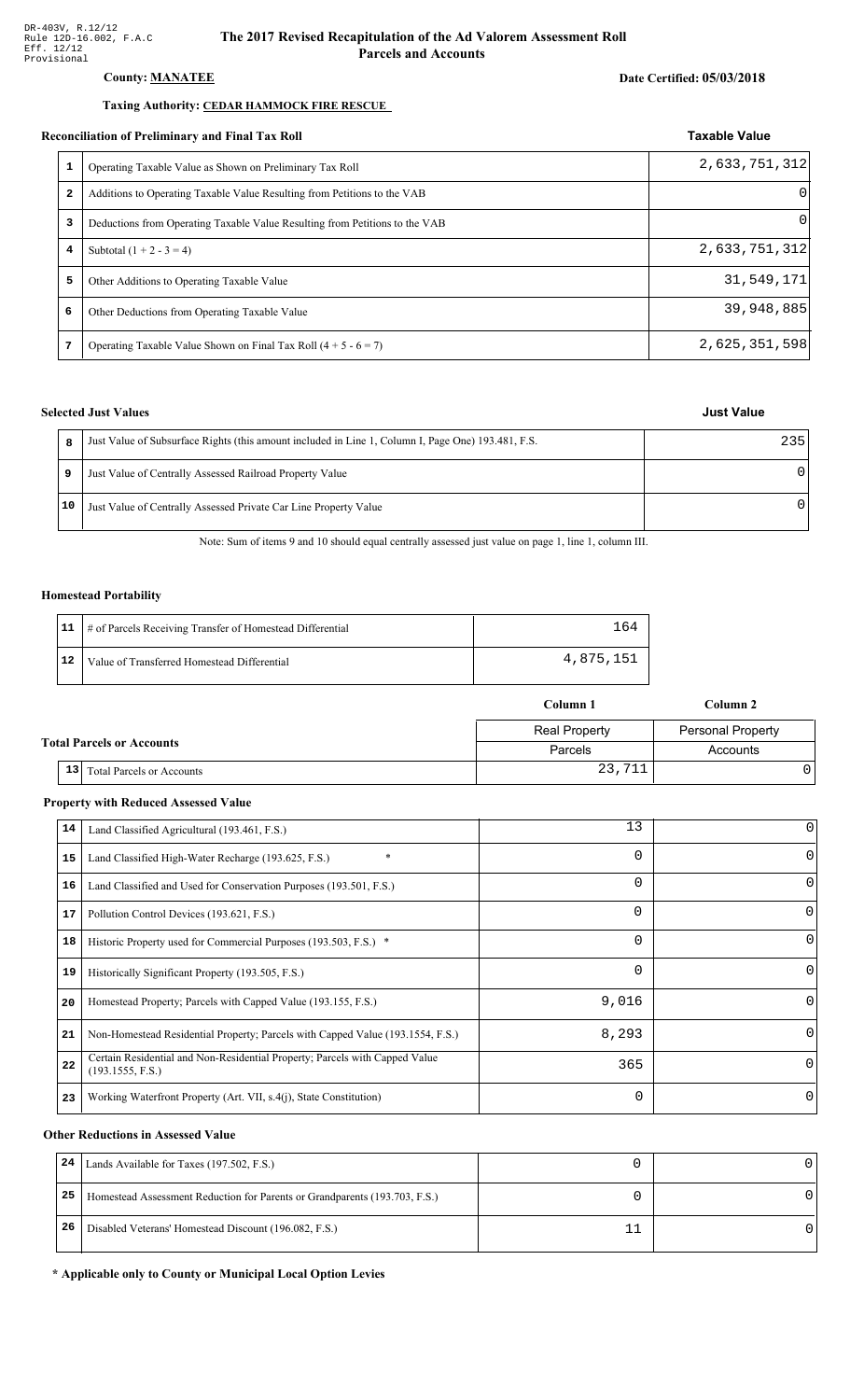### **The 2017 Rev** ised Recapitulation of the Ad Valorem Assessment Roll ALION OF COLLECT VALUE Data<br>County: <u>MANATEE</u>

Taxing Authority: SOUTHERN MAN FIRE RESCUE County: MANATEE

Date Certified: 05/03/2018

| Check one of the following:<br>Municipality<br>County                                                                                                             | Column I                                     | Column II                      | Column III                 | Column IV                                         |                  |
|-------------------------------------------------------------------------------------------------------------------------------------------------------------------|----------------------------------------------|--------------------------------|----------------------------|---------------------------------------------------|------------------|
| School District<br>x Independent Special District<br>Separate Reports for MSTUs, Dependent Districts and                                                          | <b>Real Property Including</b>               | Personal                       | <b>Centrally Assessed</b>  | <b>Total Property</b>                             |                  |
| <b>Just Value</b><br>Water Management Basins are not required<br>1 Just Value (193.011, F.S.)                                                                     | <b>Subsurface Rights</b><br>6, 273, 270, 659 | <b>Property</b><br>$\mathbf 0$ | <b>Property</b><br>0       | $6, 273, 270, 659$ 1                              |                  |
| <b>Just Value of All Property in the Following Categories</b>                                                                                                     |                                              |                                |                            |                                                   |                  |
| 2 Just Value of Land Classified Agricultural (193.461, F.S.)                                                                                                      | 22,571,244                                   | 0                              | $\Omega$                   | $22,571,244$ 2                                    |                  |
| 3 Just Value of Land Classified High-Water Recharge (193.625, F.S.)                                                                                               | U                                            | $\mathbf 0$                    | $\mathbf 0$                |                                                   | 0 3              |
| 4 Just Value of Land Classified and Used for Conservation Purposes                                                                                                | $\Omega$                                     | 0                              | $\Omega$                   |                                                   | $0 \mid 4$       |
| (193.501, F.S.)<br>5 Just Value of Pollution Control Devices (193.621, F.S.)                                                                                      |                                              |                                |                            |                                                   | $\overline{0}$ 5 |
| 6<br>Just Value of Historic Property used for Commercial Purposes                                                                                                 | $\Omega$                                     | $\mathbf 0$<br>$\Omega$        | $\mathbf 0$                |                                                   |                  |
| (193.503, F.S.)                                                                                                                                                   | $\Omega$                                     |                                | $\Omega$                   |                                                   | $0 \big  6$      |
| 7 Just Value of Historically Significant Property (193.505, F.S.)                                                                                                 |                                              | $\mathbf 0$                    | $\mathbf 0$                |                                                   | $0\vert 7$       |
| Just Value of Homestead Property (193.155, F.S.)<br>8                                                                                                             | 3,093,100,935                                | 0                              | $\Omega$                   | $3,093,100,935$ 8                                 |                  |
| 9 Just Value of Non-Homestead Residential Property (193.1554, F.S.)                                                                                               | 1,623,199,026                                | 0                              | 0                          | $1,623,199,026$ 9                                 |                  |
| 10 Just Value of Certain Residential and Non-Residential Property<br>(193.1555, F.S.)                                                                             | 1,534,399,454                                | $\mathsf 0$                    | 0                          | $1,534,399,454$ 10                                |                  |
| 11 Just Value of Working Waterfront Property                                                                                                                      | $\Omega$                                     | $\Omega$                       | 0                          |                                                   | 0 11             |
| (Art. VII, s.4(j), State Constitution)<br><b>Assessed Value of Differentials</b>                                                                                  |                                              |                                |                            |                                                   |                  |
| Homestead Assessment Differential: Just Value Minus Capped                                                                                                        | 653, 772, 460                                | 0                              | $\mathbf 0$                | 653, 772, 460 12                                  |                  |
| Value (193.155, F.S.)<br>13 Nonhomestead Residential Property Differential: Just Value                                                                            | 94, 267, 961                                 | 0                              | $\mathbf 0$                | 94, 267, 961 13                                   |                  |
| Minus Capped Value (193.1554, F.S.)                                                                                                                               |                                              |                                |                            |                                                   |                  |
| 14 Certain Res. and Nonres. Real Property differential: Just Value<br>Minus Capped Value (193.1555, F.S.)                                                         | 41,791,824                                   | 0                              | $\mathbf 0$                | 41,791,824 14                                     |                  |
| Assessed Value of All Property in the Following Categories                                                                                                        |                                              |                                |                            |                                                   |                  |
| 15 Assessed Value of Land Classified Agricultural (193.461, F.S.)                                                                                                 | 519,362                                      | 0                              | $\Omega$                   | $519,362$ 15                                      |                  |
| 16 Assessed Value of Land Classified High-Water Recharge<br>(193.625, F.S.)                                                                                       |                                              | $\cap$                         |                            |                                                   | $0$ 16           |
| 17 Assessed Value of Land Classified and used for Conservation                                                                                                    | $\cap$                                       | $\Omega$                       | O                          |                                                   | 017              |
| Purposes (193.501, F.S.)<br>$ 18 $ Assessed Value of Pollution Control Devices (193.621, F.S.)                                                                    |                                              |                                |                            |                                                   |                  |
| Assessed Value of Historic Property used for Commercial                                                                                                           | $\Omega$                                     | $\mathbf 0$                    | 0                          | 0 18<br>$0$ <sup>19</sup>                         |                  |
| Purposes (193.503, F.S.)                                                                                                                                          |                                              | $\Omega$                       | O                          |                                                   |                  |
| 20 Assessed Value of Historically Significant Property (193.505, F.S.)                                                                                            |                                              | 0                              | 0                          | $_0$  20                                          |                  |
| $21$ Assessed Value of Homestead Property (193.155, F.S.)                                                                                                         | 2,439,328,475                                |                                | 0                          | $2,439,328,475$ 21                                |                  |
| 22 Assessed Value of Non-Homestead Residential Property<br>(193.1554, F.S.)                                                                                       | 1,528,931,065                                | $\Omega$                       | $\Omega$                   | $1,528,931,065$ <sub>22</sub>                     |                  |
| 23 Assessed Value of Certain Residential and Non-Residential<br>Property (193.1555, F.S.)                                                                         | 1,492,607,630                                | $\mathbf 0$                    | 0                          | $1,492,607,630$ 23                                |                  |
| 24 Assessed Value of Working Waterfront Property<br>(Art. VII, s.4(j), State Constitution)                                                                        |                                              | $\mathbf 0$                    | 0                          | 0 24                                              |                  |
| <b>Total Assessed Value</b>                                                                                                                                       |                                              |                                |                            |                                                   |                  |
| 25 Total Assessed Value                                                                                                                                           |                                              |                                |                            |                                                   |                  |
| [Line 1 minus $(2 \t{through } 11)$ plus $(15 \t{through } 24)$ ]                                                                                                 | 5,461,386,532                                | $\mathsf 0$                    | 0                          | $5,461,386,532$ 25                                |                  |
| <b>Exemptions</b>                                                                                                                                                 |                                              |                                |                            |                                                   |                  |
| 26 \$25,000 Homestead Exemption $(196.031(1)(a), F.S.)$<br>$27$ Additional \$25,000 Homestead Exemption (196.031(1)(b), F.S.)                                     | 377,614,519<br>315, 395, 576                 | $\mathsf 0$<br>$\overline{0}$  | $\Omega$<br>$\overline{0}$ | 377, 614, 519 26<br>$315, 395, 576$ <sub>27</sub> |                  |
| 28 Additional Homestead Exemption Age 65 & Older up to                                                                                                            |                                              |                                |                            |                                                   |                  |
| \$50,000 (196.075, F.S.)                                                                                                                                          | O                                            | $\mathbf 0$                    | 0                          | $0$ 28                                            |                  |
| 29 Tangible Personal Property \$25,000 Exemption (196.183, F.S.)                                                                                                  |                                              | $\overline{0}$                 | 0                          | $0\vert$ 29                                       |                  |
| 30 Governmental Exemption (196.199, 196.1993, F.S.)<br>31 Institutional Exemptions - Charitable, Religious, Scientific,                                           | 142, 468, 424                                | $\mathbf 0$                    | $\mathbf 0$                | 142, 468, 424 30                                  |                  |
| Literary, Educational (196.196, 196.197, 196.1975, 196.1977,<br>196.1978, 196.198, 196.1983, 196.1985, 196.1986, 196.1987,<br>196.1999, 196.2001, 196.2002, F.S.) | 82,661,385                                   | $\mathbf 0$                    |                            | 82,661,385 31                                     |                  |
| 32 Widows / Widowers Exemption (196.202, F.S.)                                                                                                                    | 1,020,977                                    | 0                              | 0                          | $1,020,977$ 32                                    |                  |
| 33 Disability / Blind Exemptions<br>(196.081, 196.091, 196.101, 196.202, 196.24, F.S.)                                                                            | 25,051,609                                   | $\mathbf 0$                    | $\Omega$                   | 25,051,609 33                                     |                  |
| 34 Land Dedicated in Perpetuity for Conservation Purposes                                                                                                         | 0                                            | $\mathsf 0$                    | $\Omega$                   | $0\overline{34}$                                  |                  |
| (196.26, F.S)<br>Historic Property Exemption (196.1961, 196.1997,                                                                                                 | O                                            | $\mathbf 0$                    | U                          | $0 \vert 35$                                      |                  |
| $35$ 196.1998, F.S.)<br>36 Econ. Dev. Exemption (196.1995, F.S.), Licensed Child Care                                                                             | $\Omega$                                     | $\mathbf 0$                    | $\Omega$                   | $\overline{0}$ 36                                 |                  |
| Facility in Ent. Zone (196.095, F.S.)                                                                                                                             |                                              |                                |                            |                                                   |                  |
| 37 Lands Available for Taxes (197.502, F.S.)<br>38 Homestead Assessment Reduction for Parents or Grandparents                                                     | 6,678                                        | $\mathbf 0$                    | $\mathbf 0$                | $6,678$ 37                                        |                  |
| (193.703, F.S.)                                                                                                                                                   | 60,554                                       | $\mathbf 0$                    | $\Omega$                   | $60, 554$ 38                                      |                  |
| Disabled Veterans' Homestead Discount (196.082, F.S.)                                                                                                             | 1,796,682                                    | 0                              | 0                          | $1,796,682$ 39                                    |                  |
| 40 Deployed Service Member's Homestead Exemption (196.173, F.S.)                                                                                                  |                                              | $\mathbf 0$                    | $\mathbf 0$                | $0\vert 40$                                       |                  |
| 41 Additional Homestead Exemption Age 65 and Older & 25 yr<br>Residence (196.075, F.S.)                                                                           | $\mathbf{0}$                                 | 0                              | $\mathbf 0$                | $\Omega$                                          | 41               |
| <b>Total Exempt Value</b>                                                                                                                                         |                                              |                                |                            |                                                   |                  |
| 42 Total Exempt Value (add 26 through 41)<br><b>Total Taxable Value</b>                                                                                           | 946,076,404                                  | $\mathsf 0$                    | 0                          | 946,076,404 42                                    |                  |
| 43 Total Taxable Value (25 minus 42)                                                                                                                              | 4, 515, 310, 128                             | 0                              | 0                          | 4, 515, 310, 128 43                               |                  |

\* Applicable only to County or Municipal Local Option Levies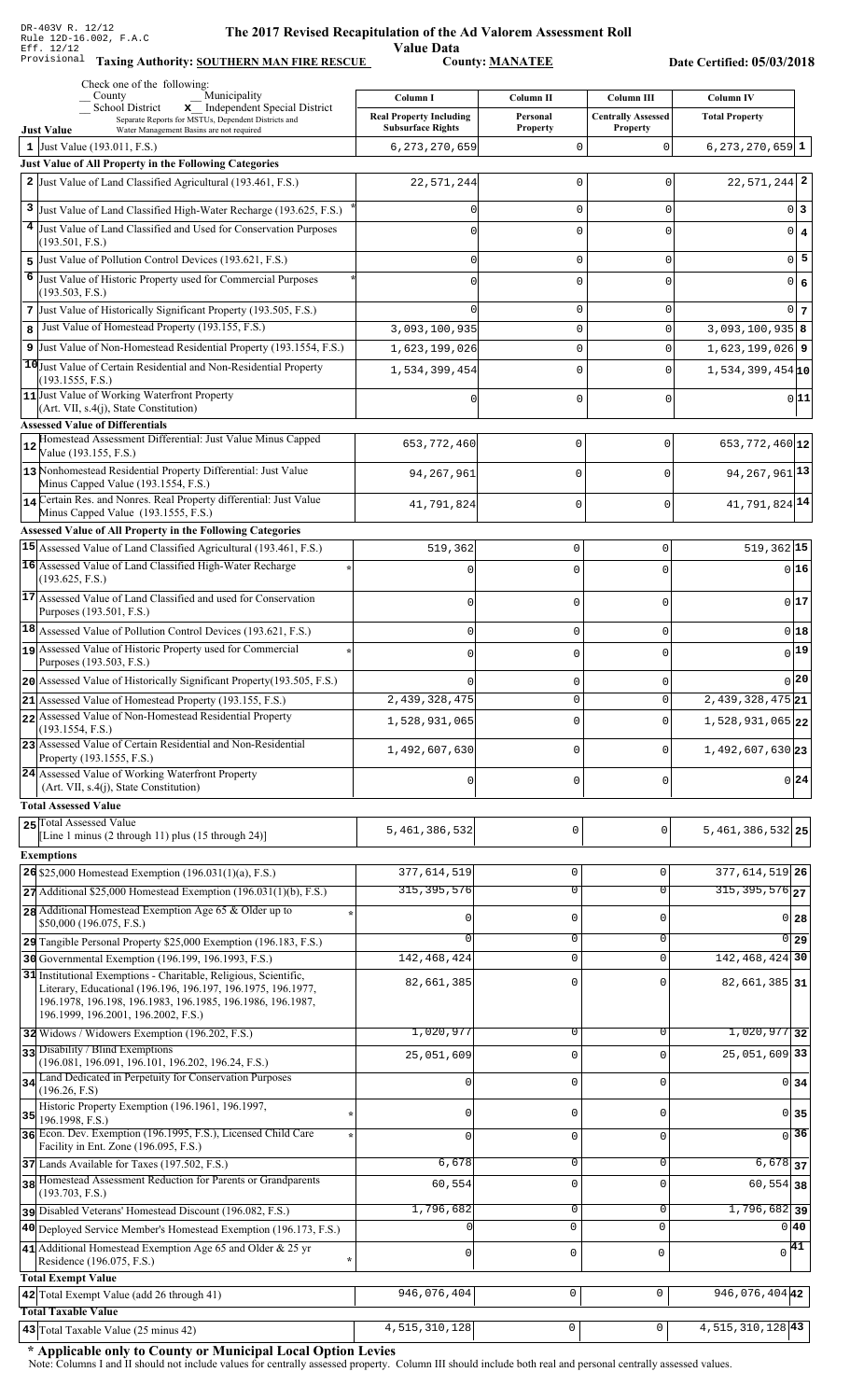### County: **MANATEE**

#### Taxing Authority: **SOUTHERN MAN FIRE RESCUE**

#### Reconciliation of Preliminary and Final Tax Roll

|   | conciliation of Preliminary and Final Tax Roll                              | <b>Taxable Value</b> |
|---|-----------------------------------------------------------------------------|----------------------|
| 1 | Operating Taxable Value as Shown on Preliminary Tax Roll                    | 4,524,397,433        |
| 2 | Additions to Operating Taxable Value Resulting from Petitions to the VAB    | $\Omega$             |
| 3 | Deductions from Operating Taxable Value Resulting from Petitions to the VAB | 50,000               |
| 4 | Subtotal $(1 + 2 - 3 = 4)$                                                  | 4,524,347,433        |
| 5 | Other Additions to Operating Taxable Value                                  | 13, 252, 082         |
| 6 | Other Deductions from Operating Taxable Value                               | 22, 289, 387         |
| 7 | Operating Taxable Value Shown on Final Tax Roll $(4 + 5 - 6 = 7)$           | 4,515,310,128        |

### **Selected Just Values**

| 8  | Just Value of Subsurface Rights (this amount included in Line 1, Column I, Page One) 193.481, F.S. | 7,265 |
|----|----------------------------------------------------------------------------------------------------|-------|
|    | Just Value of Centrally Assessed Railroad Property Value                                           |       |
| 10 | Just Value of Centrally Assessed Private Car Line Property Value                                   |       |

Note: Sum of items 9 and 10 should equal centrally assessed just value on page 1, line 1, column III.

#### Homestead Portability

|    | 11   # of Parcels Receiving Transfer of Homestead Differential |            |
|----|----------------------------------------------------------------|------------|
| 12 | Value of Transferred Homestead Differential                    | 12,317,070 |

|                                                     | Column 1             | Column 2                 |  |
|-----------------------------------------------------|----------------------|--------------------------|--|
|                                                     | <b>Real Property</b> | <b>Personal Property</b> |  |
| <b>Total Parcels or Accounts</b>                    | Parcels              | Accounts                 |  |
| 13 <sup>1</sup><br><b>Total Parcels or Accounts</b> | 31,434               |                          |  |

#### **Property with Reduced Assessed Value**

| 14 | Land Classified Agricultural (193.461, F.S.)                                                    | 54       |          |
|----|-------------------------------------------------------------------------------------------------|----------|----------|
| 15 | $\ast$<br>Land Classified High-Water Recharge (193.625, F.S.)                                   | 0        | 0        |
| 16 | Land Classified and Used for Conservation Purposes (193.501, F.S.)                              | $\Omega$ | $\Omega$ |
| 17 | Pollution Control Devices (193.621, F.S.)                                                       | 0        | 0        |
| 18 | Historic Property used for Commercial Purposes (193.503, F.S.) *                                | 0        | $\Omega$ |
| 19 | Historically Significant Property (193.505, F.S.)                                               | $\Omega$ | 0        |
| 20 | Homestead Property; Parcels with Capped Value (193.155, F.S.)                                   | 14,000   | $\Omega$ |
| 21 | Non-Homestead Residential Property; Parcels with Capped Value (193.1554, F.S.)                  | 6,312    | $\Omega$ |
| 22 | Certain Residential and Non-Residential Property; Parcels with Capped Value<br>(193.1555, F.S.) | 1,049    | $\Omega$ |
| 23 | Working Waterfront Property (Art. VII, s.4(j), State Constitution)                              | $\Omega$ | 0        |

#### **Other Reductions in Assessed Value**

| 24 | Lands Available for Taxes (197.502, F.S.)                                  |    |  |
|----|----------------------------------------------------------------------------|----|--|
| 25 | Homestead Assessment Reduction for Parents or Grandparents (193.703, F.S.) |    |  |
| 26 | Disabled Veterans' Homestead Discount (196.082, F.S.)                      | 26 |  |

#### \* Applicable only to County or Municipal Local Option Levies

| Just Value |
|------------|
|            |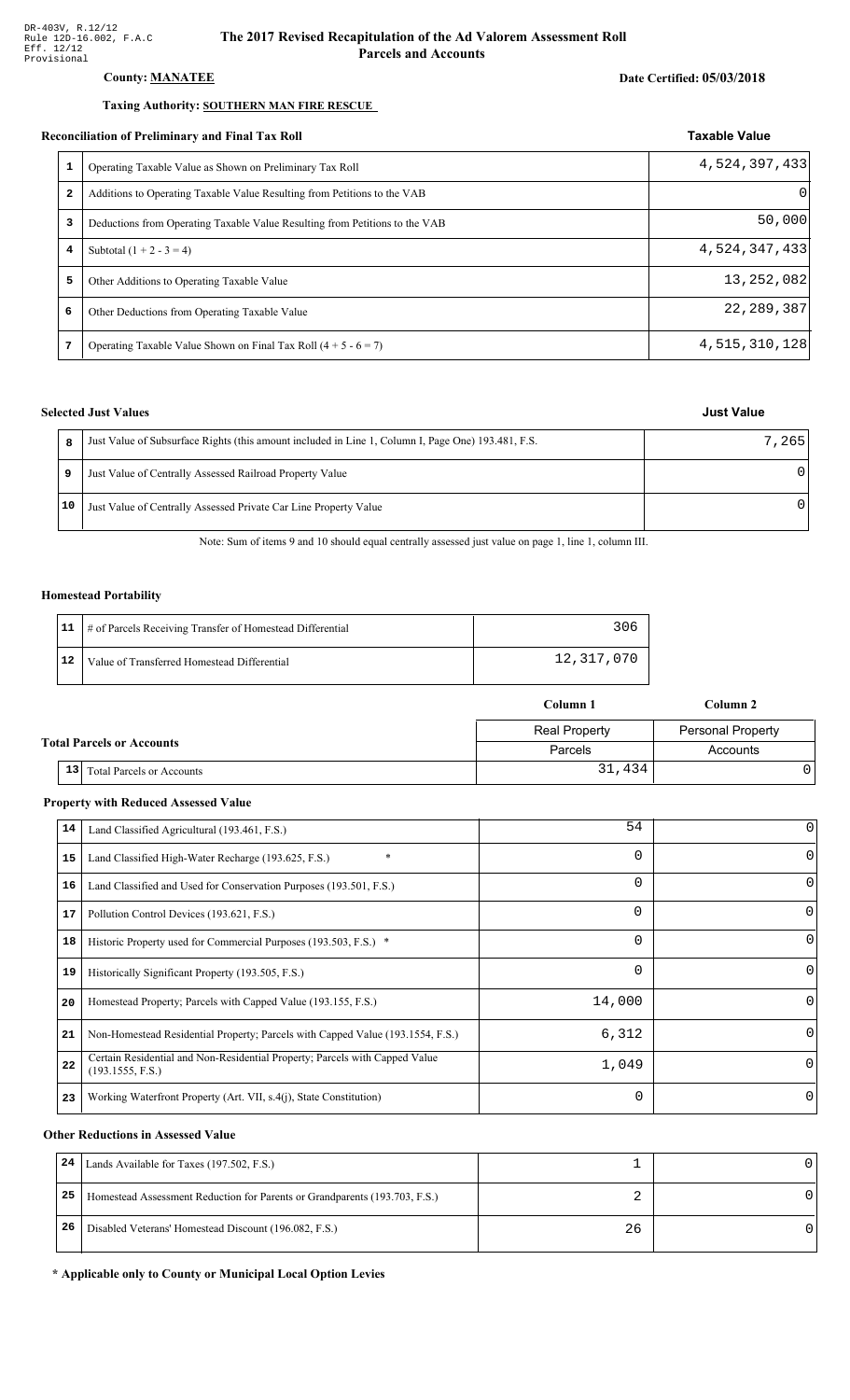### **The 2017 Rev** ised Recapitulation of the Ad Valorem Assessment Roll Value Data<br>
County: <u>MANATEE</u>

Taxing Authority: **EAST MANATEE FIRE RESCUE** County: **MANATEE** 

Date Certified: 05/03/2018

| Check one of the following:<br>Municipality<br>County                                                                                                                                                                                 |                                            |                       |                                                |                                           |
|---------------------------------------------------------------------------------------------------------------------------------------------------------------------------------------------------------------------------------------|--------------------------------------------|-----------------------|------------------------------------------------|-------------------------------------------|
| _ School District<br>x Independent Special District                                                                                                                                                                                   | Column I<br><b>Real Property Including</b> | Column II<br>Personal | <b>Column III</b><br><b>Centrally Assessed</b> | <b>Column IV</b><br><b>Total Property</b> |
| Separate Reports for MSTUs, Dependent Districts and<br><b>Just Value</b><br>Water Management Basins are not required                                                                                                                  | <b>Subsurface Rights</b>                   | <b>Property</b>       | <b>Property</b>                                |                                           |
| 1 Just Value $(193.011, F.S.)$                                                                                                                                                                                                        | 10,874,781,083                             | 0                     | $\mathbf 0$                                    | $10,874,781,083$ 1                        |
| Just Value of All Property in the Following Categories                                                                                                                                                                                |                                            |                       |                                                |                                           |
| 2 Just Value of Land Classified Agricultural (193.461, F.S.)                                                                                                                                                                          | 201, 155, 348                              | 0                     | $\Omega$                                       | $201, 155, 348$ 2                         |
| 3 Just Value of Land Classified High-Water Recharge (193.625, F.S.)                                                                                                                                                                   | 0                                          | 0                     | 0                                              | 0 3                                       |
| 4 Just Value of Land Classified and Used for Conservation Purposes                                                                                                                                                                    |                                            | 0                     | 0                                              | $0 \mid 4$                                |
| (193.501, F.S.)                                                                                                                                                                                                                       |                                            |                       |                                                |                                           |
| $\overline{5}$ Just Value of Pollution Control Devices (193.621, F.S.)                                                                                                                                                                | O                                          | 0                     | 0                                              | $\overline{0}$ 5                          |
| 6 Just Value of Historic Property used for Commercial Purposes<br>(193.503, F.S.)                                                                                                                                                     | O                                          | 0                     | 0                                              | 0 6                                       |
| 7 Just Value of Historically Significant Property (193.505, F.S.)                                                                                                                                                                     | U                                          | 0                     | 0                                              | $0\vert$ 7                                |
| Just Value of Homestead Property (193.155, F.S.)<br>8                                                                                                                                                                                 | 6,198,278,041                              | $\mathsf 0$           | 0                                              | $6, 198, 278, 041$ 8                      |
| 9 Just Value of Non-Homestead Residential Property (193.1554, F.S.)                                                                                                                                                                   | 2,987,191,830                              | $\mathsf 0$           | 0                                              | $2,987,191,830$ 9                         |
| 10 Just Value of Certain Residential and Non-Residential Property                                                                                                                                                                     | 1,488,155,864                              | $\mathbf 0$           | 0                                              | $1,488,155,864$ 10                        |
| (193.1555, F.S.)<br>11 Just Value of Working Waterfront Property<br>(Art. VII, s.4(j), State Constitution)                                                                                                                            |                                            | 0                     | 0                                              | 0 11                                      |
| <b>Assessed Value of Differentials</b>                                                                                                                                                                                                |                                            |                       |                                                |                                           |
| Homestead Assessment Differential: Just Value Minus Capped<br>12                                                                                                                                                                      | 1,102,540,403                              | $\mathbf 0$           | $\mathbf 0$                                    | $1,102,540,403$ <sub>12</sub>             |
| Value (193.155, F.S.)<br>13 Nonhomestead Residential Property Differential: Just Value                                                                                                                                                |                                            | $\mathbf 0$           | $\Omega$                                       | 58,720,084 13                             |
| Minus Capped Value (193.1554, F.S.)                                                                                                                                                                                                   | 58,720,084                                 |                       |                                                |                                           |
| 14 Certain Res. and Nonres. Real Property differential: Just Value                                                                                                                                                                    | 27,730,822                                 | 0                     | $\mathbf{0}$                                   | 27,730,822 14                             |
| Minus Capped Value (193.1555, F.S.)<br>Assessed Value of All Property in the Following Categories                                                                                                                                     |                                            |                       |                                                |                                           |
| 15 Assessed Value of Land Classified Agricultural (193.461, F.S.)                                                                                                                                                                     | 9,289,809                                  | $\mathbf 0$           | $\mathbf 0$                                    | $9,289,809$ <sup>15</sup>                 |
| 16 Assessed Value of Land Classified High-Water Recharge                                                                                                                                                                              |                                            |                       |                                                | 0 16                                      |
| (193.625, F.S.)                                                                                                                                                                                                                       |                                            | $\mathbf 0$           | $\Omega$                                       |                                           |
| 17 Assessed Value of Land Classified and used for Conservation                                                                                                                                                                        | $\Omega$                                   | $\mathbf 0$           | 0                                              | 0 17                                      |
| Purposes (193.501, F.S.)                                                                                                                                                                                                              |                                            |                       |                                                |                                           |
| $ 18 $ Assessed Value of Pollution Control Devices (193.621, F.S.)                                                                                                                                                                    | $\mathbf 0$                                | $\mathbf 0$           | 0                                              | $0$ 18                                    |
| 19 Assessed Value of Historic Property used for Commercial<br>Purposes (193.503, F.S.)                                                                                                                                                | $\Omega$                                   | $\mathbf 0$           | $\Omega$                                       | 0 19                                      |
| 20 Assessed Value of Historically Significant Property (193.505, F.S.)                                                                                                                                                                | $\Omega$                                   | $\mathbf 0$           | 0                                              | $0$  20                                   |
| <b>21</b> Assessed Value of Homestead Property (193.155, F.S.)                                                                                                                                                                        | 5,095,737,638                              | 0                     | 0                                              | 5,095,737,638 $21$                        |
| 22 Assessed Value of Non-Homestead Residential Property                                                                                                                                                                               | 2,928,471,746                              | $\mathbf 0$           | $\Omega$                                       | 2,928,471,746 22                          |
| (193.1554, F.S.)                                                                                                                                                                                                                      |                                            |                       |                                                |                                           |
| 23 Assessed Value of Certain Residential and Non-Residential<br>Property (193.1555, F.S.)                                                                                                                                             | 1,460,425,042                              | $\mathbf 0$           | $\Omega$                                       | $1,460,425,042$ 23                        |
| 24 Assessed Value of Working Waterfront Property                                                                                                                                                                                      | 0                                          | $\mathbf 0$           | 0                                              | $0\vert 24$                               |
| (Art. VII, s.4(j), State Constitution)                                                                                                                                                                                                |                                            |                       |                                                |                                           |
| <b>Total Assessed Value</b>                                                                                                                                                                                                           |                                            |                       |                                                |                                           |
| 25 Total Assessed Value<br>[Line 1 minus $(2 \text{ through } 11)$ plus $(15 \text{ through } 24)$ ]                                                                                                                                  | 9,493,924,235                              | 0                     | 0                                              | 9, 493, 924, 235 25                       |
| <b>Exemptions</b>                                                                                                                                                                                                                     |                                            |                       |                                                |                                           |
| 26 \$25,000 Homestead Exemption (196.031(1)(a), F.S.)                                                                                                                                                                                 | 464, 112, 955                              | $\mathsf 0$           | 0                                              | 464, 112, 955 26                          |
| $27$ Additional \$25,000 Homestead Exemption (196.031(1)(b), F.S.)                                                                                                                                                                    | 456, 425, 929                              | $\overline{0}$        | $\overline{0}$                                 | $\overline{456, 425, 929}$ 27             |
| 28 Additional Homestead Exemption Age 65 & Older up to                                                                                                                                                                                |                                            |                       |                                                |                                           |
| \$50,000 (196.075, F.S.)                                                                                                                                                                                                              |                                            | $\mathbf 0$           | <sup>0</sup>                                   | $0$ 28                                    |
| 29 Tangible Personal Property \$25,000 Exemption (196.183, F.S.)                                                                                                                                                                      |                                            | $\overline{0}$        | 0                                              | $\overline{0}$ 29                         |
| 30 Governmental Exemption (196.199, 196.1993, F.S.)                                                                                                                                                                                   | 169,065,356                                | $\mathbf 0$           | 0                                              | 169,065,356 30                            |
| 31 Institutional Exemptions - Charitable, Religious, Scientific,<br>Literary, Educational (196.196, 196.197, 196.1975, 196.1977,<br>196.1978, 196.198, 196.1983, 196.1985, 196.1986, 196.1987,<br>196.1999, 196.2001, 196.2002, F.S.) | 152,517,917                                | $\mathbf 0$           | $\Omega$                                       | 152, 517, 917 31                          |
| 32 Widows / Widowers Exemption (196.202, F.S.)                                                                                                                                                                                        | 699,000                                    | 0                     | 0                                              | $699,000$ 32                              |
| 33 Disability / Blind Exemptions                                                                                                                                                                                                      | 48,689,256                                 | $\mathbf 0$           | $\Omega$                                       | 48,689,256 33                             |
| (196.081, 196.091, 196.101, 196.202, 196.24, F.S.)                                                                                                                                                                                    |                                            |                       |                                                |                                           |
| 34 Land Dedicated in Perpetuity for Conservation Purposes<br>(196.26, F.S)                                                                                                                                                            |                                            | $\mathbf 0$           | $\Omega$                                       | $0\overline{\smash{34}}$                  |
| Historic Property Exemption (196.1961, 196.1997,                                                                                                                                                                                      | 0                                          | $\mathbf 0$           | 0                                              | 0 35                                      |
| 35<br>196.1998, F.S.)<br>36 Econ. Dev. Exemption (196.1995, F.S.), Licensed Child Care                                                                                                                                                |                                            |                       |                                                | $\sqrt{36}$                               |
| Facility in Ent. Zone (196.095, F.S.)                                                                                                                                                                                                 | O                                          | $\mathbf 0$           | $\Omega$                                       |                                           |
| 37 Lands Available for Taxes (197.502, F.S.)                                                                                                                                                                                          | U                                          | $\mathbf 0$           | 0                                              | $\overline{0}$<br>37                      |
| 38 Homestead Assessment Reduction for Parents or Grandparents                                                                                                                                                                         | 299,192                                    | $\mathsf 0$           | $\Omega$                                       | 299, 192 38                               |
| (193.703, F.S.)<br>pisabled Veterans' Homestead Discount (196.082, F.S.)                                                                                                                                                              | 7,773,205                                  | $\mathsf{O}\xspace$   | 0                                              | $7,773,205$ 39                            |
| 40 Deployed Service Member's Homestead Exemption (196.173, F.S.)                                                                                                                                                                      | 48,238                                     | $\mathsf{O}\xspace$   | $\mathbf 0$                                    | 48,238 40                                 |
| 41 Additional Homestead Exemption Age 65 and Older & 25 yr                                                                                                                                                                            |                                            |                       |                                                | $\sqrt{41}$                               |
| Residence (196.075, F.S.)                                                                                                                                                                                                             | 0                                          | $\mathsf{O}\xspace$   | $\mathbf{0}$                                   |                                           |
| <b>Total Exempt Value</b>                                                                                                                                                                                                             |                                            |                       |                                                |                                           |
| 42 Total Exempt Value (add 26 through 41)                                                                                                                                                                                             | 1,299,631,048                              | 0                     | 0                                              | 1,299,631,048 42                          |
| <b>Total Taxable Value</b>                                                                                                                                                                                                            | 8, 194, 293, 187                           | $\mathsf 0$           | 0                                              | $8, 194, 293, 187$ 43                     |
| 43 Total Taxable Value (25 minus 42)                                                                                                                                                                                                  |                                            |                       |                                                |                                           |

\* Applicable only to County or Municipal Local Option Levies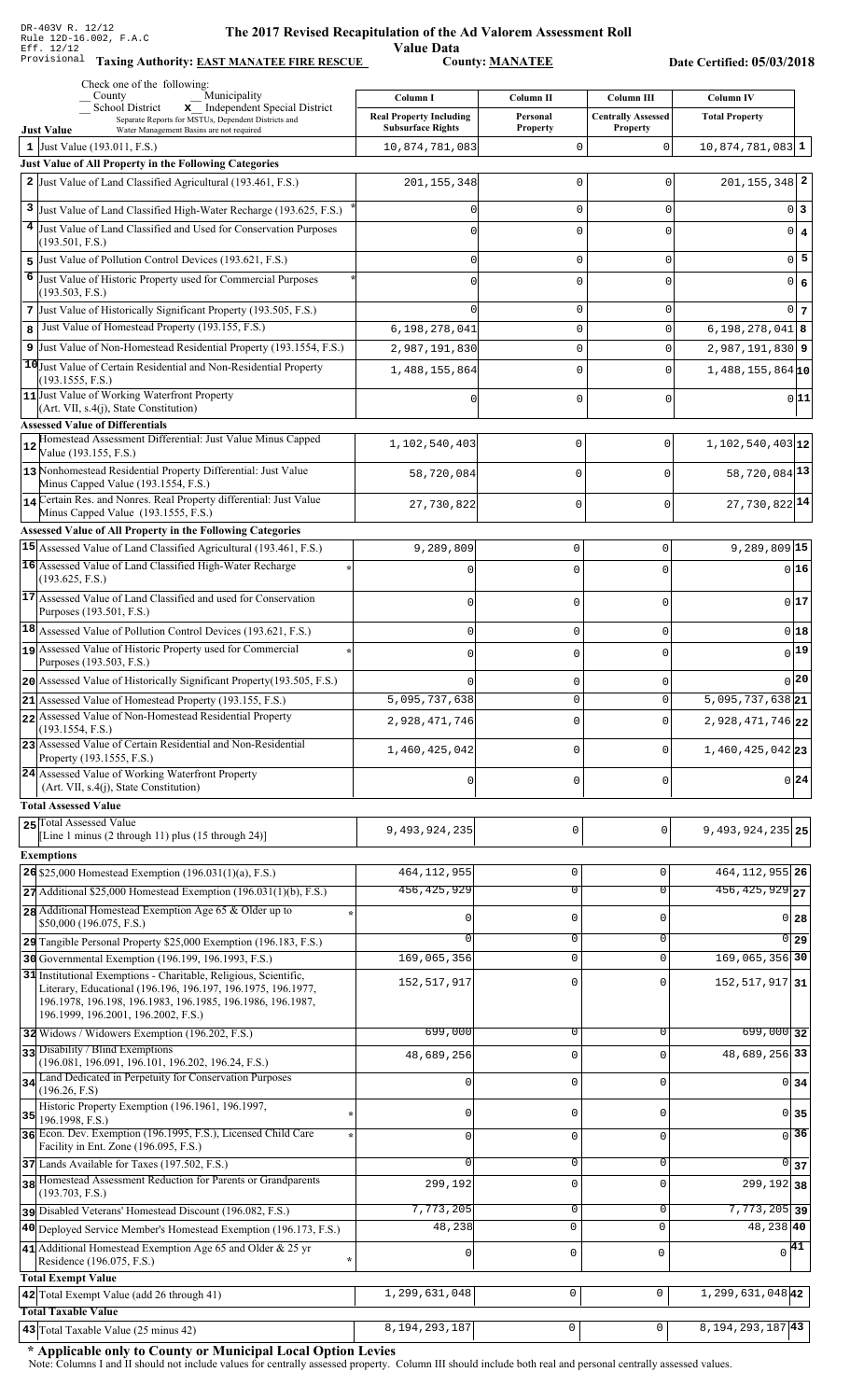### County: **MANATEE**

#### Taxing Authority: **EAST MANATEE FIRE RESCUE**

#### Reconciliation of Preliminary and Final Tax Roll

| 1            | Operating Taxable Value as Shown on Preliminary Tax Roll                    | 8, 233, 315, 100 |  |
|--------------|-----------------------------------------------------------------------------|------------------|--|
| $\mathbf{z}$ | Additions to Operating Taxable Value Resulting from Petitions to the VAB    | $\Omega$         |  |
| 3            | Deductions from Operating Taxable Value Resulting from Petitions to the VAB | 382,245          |  |
| 4            | Subtotal $(1 + 2 - 3 = 4)$                                                  | 8, 232, 932, 855 |  |
| 5            | Other Additions to Operating Taxable Value                                  | 26,301,224       |  |
| 6            | Other Deductions from Operating Taxable Value                               | 64,940,892       |  |
| 7            | Operating Taxable Value Shown on Final Tax Roll $(4 + 5 - 6 = 7)$           | 8, 194, 293, 187 |  |

### **Selected Just Values**

|    | Just Value of Subsurface Rights (this amount included in Line 1, Column I, Page One) 193.481, F.S. | 22,126 |
|----|----------------------------------------------------------------------------------------------------|--------|
| 9  | Just Value of Centrally Assessed Railroad Property Value                                           | U      |
| 10 | Just Value of Centrally Assessed Private Car Line Property Value                                   | n      |

Note: Sum of items 9 and 10 should equal centrally assessed just value on page 1, line 1, column III.

#### **Homestead Portability**

|    | 11   # of Parcels Receiving Transfer of Homestead Differential | 784        |
|----|----------------------------------------------------------------|------------|
| 12 | Value of Transferred Homestead Differential                    | 41,883,629 |

|                                                     | Column 1             | Column 2                 |
|-----------------------------------------------------|----------------------|--------------------------|
|                                                     | <b>Real Property</b> | <b>Personal Property</b> |
| <b>Total Parcels or Accounts</b>                    | Parcels              | Accounts                 |
| 13 <sup>1</sup><br><b>Total Parcels or Accounts</b> | 38,634               |                          |

#### **Property with Reduced Assessed Value**

| 14 | Land Classified Agricultural (193.461, F.S.)                                                    | 293      |          |
|----|-------------------------------------------------------------------------------------------------|----------|----------|
| 15 | $\ast$<br>Land Classified High-Water Recharge (193.625, F.S.)                                   | 0        |          |
| 16 | Land Classified and Used for Conservation Purposes (193.501, F.S.)                              | $\Omega$ | 0        |
| 17 | Pollution Control Devices (193.621, F.S.)                                                       | 0        | 0        |
| 18 | Historic Property used for Commercial Purposes (193.503, F.S.) *                                | 0        | O        |
| 19 | Historically Significant Property (193.505, F.S.)                                               | $\Omega$ | $\Omega$ |
| 20 | Homestead Property; Parcels with Capped Value (193.155, F.S.)                                   | 16,061   |          |
| 21 | Non-Homestead Residential Property; Parcels with Capped Value (193.1554, F.S.)                  | 2,956    |          |
| 22 | Certain Residential and Non-Residential Property; Parcels with Capped Value<br>(193.1555, F.S.) | 447      | $\Omega$ |
| 23 | Working Waterfront Property (Art. VII, s.4(j), State Constitution)                              | $\Omega$ | 0        |

#### **Other Reductions in Assessed Value**

| 24 | Lands Available for Taxes (197.502, F.S.)                                  |    |  |
|----|----------------------------------------------------------------------------|----|--|
| 25 | Homestead Assessment Reduction for Parents or Grandparents (193.703, F.S.) |    |  |
| 26 | Disabled Veterans' Homestead Discount (196.082, F.S.)                      | 48 |  |

#### \* Applicable only to County or Municipal Local Option Levies

## Taxable Value

| Just Value |
|------------|
|            |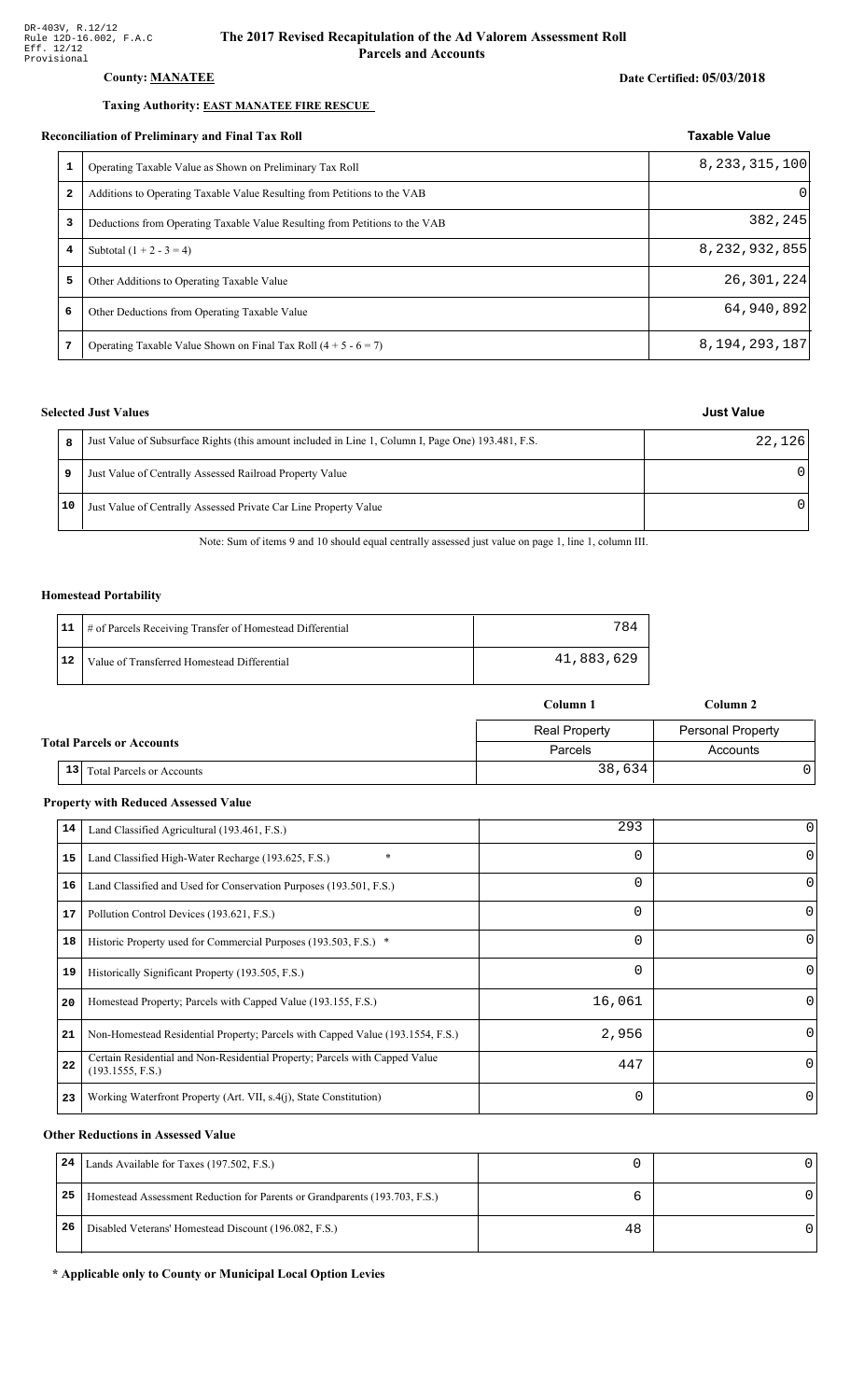Value Data<br>County: MANATEE Taxing Authority: **MOSQUITO CONTROL DISTRICT** County: **MANATEE** 

Date Certified: 05/03/2018

|    | Check one of the following:<br>Municipality<br>County                                                                      | Column I                                   | Column II                           | <b>Column III</b>            | <b>Column IV</b>              |                   |
|----|----------------------------------------------------------------------------------------------------------------------------|--------------------------------------------|-------------------------------------|------------------------------|-------------------------------|-------------------|
|    | School District<br>x Independent Special District<br>Separate Reports for MSTUs, Dependent Districts and                   | <b>Real Property Including</b>             | Personal                            | <b>Centrally Assessed</b>    | <b>Total Property</b>         |                   |
|    | <b>Just Value</b><br>Water Management Basins are not required<br>1 Just Value $(193.011, F.S.)$                            | <b>Subsurface Rights</b><br>42,859,691,433 | <b>Property</b><br>3, 193, 514, 713 | <b>Property</b><br>9,012,007 | $46,062,218,153$ 1            |                   |
|    | Just Value of All Property in the Following Categories                                                                     |                                            |                                     |                              |                               |                   |
|    | 2 Just Value of Land Classified Agricultural (193.461, F.S.)                                                               | 1,067,933,838                              | $\Omega$                            | 0                            | $1,067,933,838$ <sup>2</sup>  |                   |
| 3  | Just Value of Land Classified High-Water Recharge (193.625, F.S.)                                                          |                                            | $\mathbf 0$                         | 0                            |                               | 0 3               |
|    | 4 Just Value of Land Classified and Used for Conservation Purposes                                                         |                                            | $\Omega$                            | 0                            |                               | $0 \mid 4$        |
|    | (193.501, F.S.)                                                                                                            |                                            |                                     |                              |                               |                   |
|    | 5 Just Value of Pollution Control Devices (193.621, F.S.)                                                                  | 73,280                                     | 268,603,272                         | 0                            | $268,676,552$ 5               |                   |
| 6  | Just Value of Historic Property used for Commercial Purposes<br>(193.503, F.S.)                                            |                                            | $\Omega$                            | O                            |                               | 0 6               |
|    | 7 Just Value of Historically Significant Property (193.505, F.S.)                                                          |                                            | $\mathbf 0$                         | $\mathbf 0$                  |                               | 0 <sub>7</sub>    |
| 8  | Just Value of Homestead Property (193.155, F.S.)                                                                           | 19,933,928,879                             | $\mathsf 0$                         | $\Omega$                     | $19,933,928,879$ 8            |                   |
|    | 9 Just Value of Non-Homestead Residential Property (193.1554, F.S.)                                                        | 13,603,759,138                             | $\mathsf 0$                         | $\Omega$                     | $13,603,759,138$ 9            |                   |
|    | 10 Just Value of Certain Residential and Non-Residential Property                                                          | 8,254,069,578                              | $\mathbf 0$                         | 5,186,916                    | $8,259,256,494$ <sub>10</sub> |                   |
|    | (193.1555, F.S.)<br>11 Just Value of Working Waterfront Property                                                           |                                            |                                     |                              |                               |                   |
|    | $(Art. VII, s.4(j), State Constitution)$                                                                                   |                                            | $\Omega$                            | $\Omega$                     |                               | 0 11              |
|    | <b>Assessed Value of Differentials</b>                                                                                     |                                            |                                     |                              |                               |                   |
| 12 | Homestead Assessment Differential: Just Value Minus Capped<br>Value (193.155, F.S.)                                        | 4,370,002,939                              | 0                                   | $\mathbf 0$                  | 4,370,002,939 12              |                   |
|    | 13 Nonhomestead Residential Property Differential: Just Value                                                              | 675,901,110                                | 0                                   | $\mathbf 0$                  | $675,901,110$ <sup>13</sup>   |                   |
|    | Minus Capped Value (193.1554, F.S.)<br>14 Certain Res. and Nonres. Real Property differential: Just Value                  |                                            |                                     |                              |                               |                   |
|    | Minus Capped Value (193.1555, F.S.)                                                                                        | 282, 432, 873                              | 0                                   | $\mathbf 0$                  | 282, 432, 873 14              |                   |
|    | Assessed Value of All Property in the Following Categories                                                                 |                                            |                                     |                              |                               |                   |
|    | 15 Assessed Value of Land Classified Agricultural (193.461, F.S.)                                                          | 133,697,377                                | $\mathbf 0$                         | 0                            | 133, 697, 377 15              |                   |
|    | 16 Assessed Value of Land Classified High-Water Recharge                                                                   |                                            | $\Omega$                            | $\Omega$                     |                               | $0$ 16            |
|    | (193.625, F.S.)<br>17 Assessed Value of Land Classified and used for Conservation                                          |                                            |                                     |                              |                               |                   |
|    | Purposes (193.501, F.S.)                                                                                                   | $\mathbf 0$                                | $\mathbf 0$                         | U                            |                               | 0 17              |
|    | 18 Assessed Value of Pollution Control Devices (193.621, F.S.)                                                             | 73,280                                     | 12,718,712                          | 0                            | $12,791,992$ 18               |                   |
|    | 19 Assessed Value of Historic Property used for Commercial                                                                 |                                            | $\Omega$                            | 0                            |                               | 19                |
|    | Purposes (193.503, F.S.)                                                                                                   |                                            |                                     |                              |                               |                   |
|    | 20 Assessed Value of Historically Significant Property (193.505, F.S.)                                                     | <sup>0</sup>                               | $\mathbf 0$                         | 0                            |                               | $0$  20           |
|    | 21 Assessed Value of Homestead Property (193.155, F.S.)<br>22 Assessed Value of Non-Homestead Residential Property         | 15,563,925,940                             | $\Omega$                            | $\Omega$                     | $15,563,925,940$ 21           |                   |
|    | (193.1554, F.S.)                                                                                                           | 12,927,858,028                             | 0                                   | $\Omega$                     | 12,927,858,028 22             |                   |
|    | 23 Assessed Value of Certain Residential and Non-Residential<br>Property (193.1555, F.S.)                                  | 7,971,636,705                              | $\mathsf 0$                         | 5,186,916                    | 7,976,823,62123               |                   |
|    | 24 Assessed Value of Working Waterfront Property                                                                           | 0                                          | $\mathbf 0$                         | U                            |                               | 0 24              |
|    | (Art. VII, s.4(j), State Constitution)<br><b>Total Assessed Value</b>                                                      |                                            |                                     |                              |                               |                   |
|    | 25 Total Assessed Value                                                                                                    |                                            |                                     |                              |                               |                   |
|    | [Line 1 minus (2 through 11) plus (15 through 24)]                                                                         | 36, 597, 118, 050                          | 2,937,630,153                       | 9,012,007                    | 39, 543, 760, 210 25          |                   |
|    | <b>Exemptions</b>                                                                                                          |                                            |                                     |                              |                               |                   |
|    | 26 \$25,000 Homestead Exemption $(196.031(1)(a), F.S.)$                                                                    | 2,078,331,515                              | $\mathsf 0$                         | $\mathbf 0$                  | 2,078,331,515 26              |                   |
|    | $27$ Additional \$25,000 Homestead Exemption (196.031(1)(b), F.S.)                                                         | 1,772,259,694                              | $\overline{0}$                      | $\overline{0}$               | $1,772,259,694$ <sub>27</sub> |                   |
|    | 28 Additional Homestead Exemption Age 65 & Older up to<br>\$50,000 (196.075, F.S.)                                         |                                            | $\mathbf 0$                         |                              |                               | 0 <sub>28</sub>   |
|    | 29 Tangible Personal Property \$25,000 Exemption (196.183, F.S.)                                                           |                                            | 140,895,213                         | 1,058,598                    | $141,953,811$ 29              |                   |
|    | 30 Governmental Exemption (196.199, 196.1993, F.S.)                                                                        | 1,165,990,201                              | 6,216,763                           | $\Omega$                     | 1, 172, 206, 964 30           |                   |
|    | 31 Institutional Exemptions - Charitable, Religious, Scientific,                                                           | 745,693,736                                | 23,015,095                          | 0                            | 768,708,831 31                |                   |
|    | Literary, Educational (196.196, 196.197, 196.1975, 196.1977,<br>196.1978, 196.198, 196.1983, 196.1985, 196.1986, 196.1987, |                                            |                                     |                              |                               |                   |
|    | 196.1999, 196.2001, 196.2002, F.S.)                                                                                        |                                            |                                     |                              |                               |                   |
|    | 32 Widows / Widowers Exemption (196.202, F.S.)                                                                             | 5,046,531                                  | 35,010                              | 0                            | $\overline{5,081,541}$ 32     |                   |
|    | 33 Disability / Blind Exemptions<br>(196.081, 196.091, 196.101, 196.202, 196.24, F.S.)                                     | 177, 201, 338                              | 33,925                              | $\Omega$                     | 177, 235, 263 33              |                   |
|    | 34 Land Dedicated in Perpetuity for Conservation Purposes                                                                  | $\Omega$                                   | $\mathbf 0$                         | $\Omega$                     |                               | 0 <sub>34</sub>   |
|    | (196.26, F.S)<br>Historic Property Exemption (196.1961, 196.1997,                                                          |                                            |                                     |                              |                               |                   |
| 35 | 196.1998, F.S.)                                                                                                            |                                            | 0                                   | $\Omega$                     |                               | 0 35              |
|    | 36 Econ. Dev. Exemption (196.1995, F.S.), Licensed Child Care                                                              |                                            | $\mathbf 0$                         | $\Omega$                     |                               | $\overline{0}$ 36 |
|    | Facility in Ent. Zone (196.095, F.S.)<br>37 Lands Available for Taxes (197.502, F.S.)                                      | 6,678                                      | $\mathbf 0$                         | $\Omega$                     | $6,678$ 37                    |                   |
|    | 38 Homestead Assessment Reduction for Parents or Grandparents                                                              | 442,375                                    | $\mathbf 0$                         | $\Omega$                     | 442, 375 38                   |                   |
|    | (193.703, F.S.)                                                                                                            |                                            |                                     |                              |                               |                   |
|    | pisabled Veterans' Homestead Discount (196.082, F.S.)                                                                      | 15, 543, 229                               | $\mathbf 0$                         | 0                            | $\overline{15,543,229}$ 39    |                   |
|    | 40 Deployed Service Member's Homestead Exemption (196.173, F.S.)                                                           | 556,772                                    | 0                                   | $\mathbf 0$                  | 556,772 40                    |                   |
|    | 41 Additional Homestead Exemption Age 65 and Older & 25 yr<br>Residence (196.075, F.S.)                                    | 0                                          | 0                                   | $\mathbf 0$                  | $\sqrt{41}$                   |                   |
|    | <b>Total Exempt Value</b>                                                                                                  |                                            |                                     |                              |                               |                   |
|    | 42 Total Exempt Value (add 26 through 41)                                                                                  | $\overline{5,961,072,069}$                 | 170,196,006                         | 1,058,598                    | $6, 132, 326, 673$ 42         |                   |
|    | <b>Total Taxable Value</b>                                                                                                 |                                            |                                     |                              |                               |                   |
|    | 43 Total Taxable Value (25 minus 42)                                                                                       | 30,636,045,981                             | 2,767,434,147                       | 7,953,409                    | 33,411,433,537 43             |                   |

\* Applicable only to County or Municipal Local Option Levies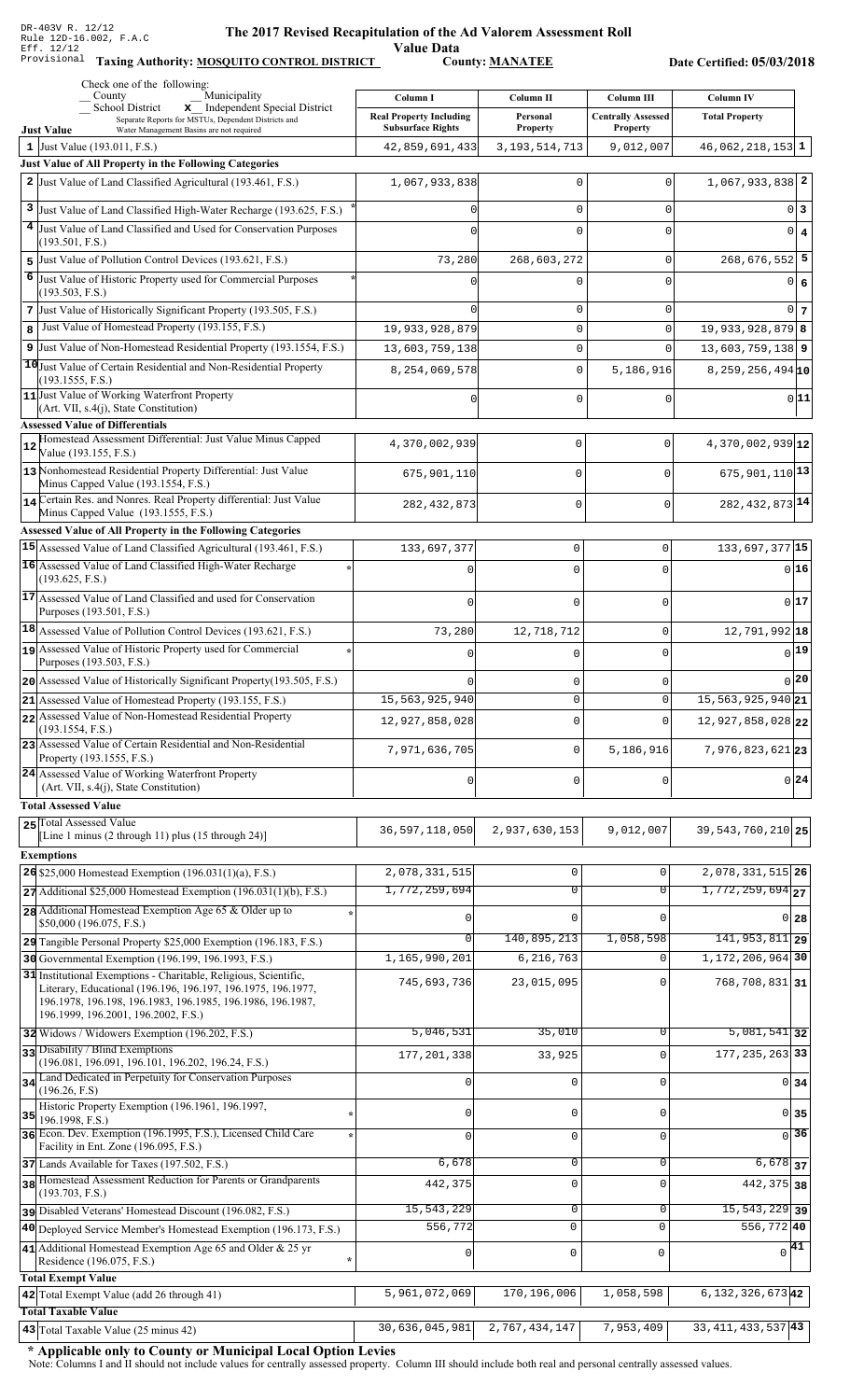#### County: **MANATEE**

#### Taxing Authority: **MOSQUITO CONTROL DISTRICT**

#### Reconciliation of Preliminary and Final Tax Roll

|              | Operating Taxable Value as Shown on Preliminary Tax Roll                    | 33, 250, 651, 340 |
|--------------|-----------------------------------------------------------------------------|-------------------|
| $\mathbf{2}$ | Additions to Operating Taxable Value Resulting from Petitions to the VAB    | $\Omega$          |
| 3            | Deductions from Operating Taxable Value Resulting from Petitions to the VAB | 686,164           |
| 4            | Subtotal $(1 + 2 - 3 = 4)$                                                  | 33, 249, 965, 176 |
| 5            | Other Additions to Operating Taxable Value                                  | 417,378,187       |
| 6            | Other Deductions from Operating Taxable Value                               | 255,909,826       |
| 7            | Operating Taxable Value Shown on Final Tax Roll $(4 + 5 - 6 = 7)$           | 33, 411, 433, 537 |

#### **Selected Just Values**

|    | Just Value of Subsurface Rights (this amount included in Line 1, Column I, Page One) 193.481, F.S. | 995,133   |
|----|----------------------------------------------------------------------------------------------------|-----------|
|    | Just Value of Centrally Assessed Railroad Property Value                                           | 6,545,621 |
| 10 | Just Value of Centrally Assessed Private Car Line Property Value                                   | 2,466,386 |

Note: Sum of items 9 and 10 should equal centrally assessed just value on page 1, line 1, column III.

#### **Homestead Portability**

|    | 11   # of Parcels Receiving Transfer of Homestead Differential | 2,223       |
|----|----------------------------------------------------------------|-------------|
| 12 | Value of Transferred Homestead Differential                    | 101,718,957 |

|                                  |    |                                  | Column 1             | Column 2          |  |  |
|----------------------------------|----|----------------------------------|----------------------|-------------------|--|--|
| <b>Total Parcels or Accounts</b> |    |                                  | <b>Real Property</b> | Personal Property |  |  |
|                                  |    |                                  | Parcels              | Accounts          |  |  |
|                                  | 13 | <b>Total Parcels or Accounts</b> | 184,615              | 27,421            |  |  |

#### **Property with Reduced Assessed Value**

| 14 | Land Classified Agricultural (193.461, F.S.)                                                    | 2,313    |          |
|----|-------------------------------------------------------------------------------------------------|----------|----------|
| 15 | $\ast$<br>Land Classified High-Water Recharge (193.625, F.S.)                                   | 0        | $\Omega$ |
| 16 | Land Classified and Used for Conservation Purposes (193.501, F.S.)                              | $\Omega$ | 0        |
| 17 | Pollution Control Devices (193.621, F.S.)                                                       |          | 23       |
| 18 | Historic Property used for Commercial Purposes (193.503, F.S.) *                                | 0        | $\Omega$ |
| 19 | Historically Significant Property (193.505, F.S.)                                               | $\Omega$ | $\Omega$ |
| 20 | Homestead Property; Parcels with Capped Value (193.155, F.S.)                                   | 76,223   | $\Omega$ |
| 21 | Non-Homestead Residential Property; Parcels with Capped Value (193.1554, F.S.)                  | 36,513   | $\Omega$ |
| 22 | Certain Residential and Non-Residential Property; Parcels with Capped Value<br>(193.1555, F.S.) | 4,142    | 0        |
| 23 | Working Waterfront Property (Art. VII, s.4(j), State Constitution)                              | $\Omega$ | 0        |

#### **Other Reductions in Assessed Value**

| 24 | Lands Available for Taxes (197.502, F.S.)                                  |     |  |
|----|----------------------------------------------------------------------------|-----|--|
| 25 | Homestead Assessment Reduction for Parents or Grandparents (193.703, F.S.) |     |  |
| 26 | Disabled Veterans' Homestead Discount (196.082, F.S.)                      | 163 |  |

#### \* Applicable only to County or Municipal Local Option Levies

# Date Certified: 05/03/2018

Taxable Value

### **Just Value**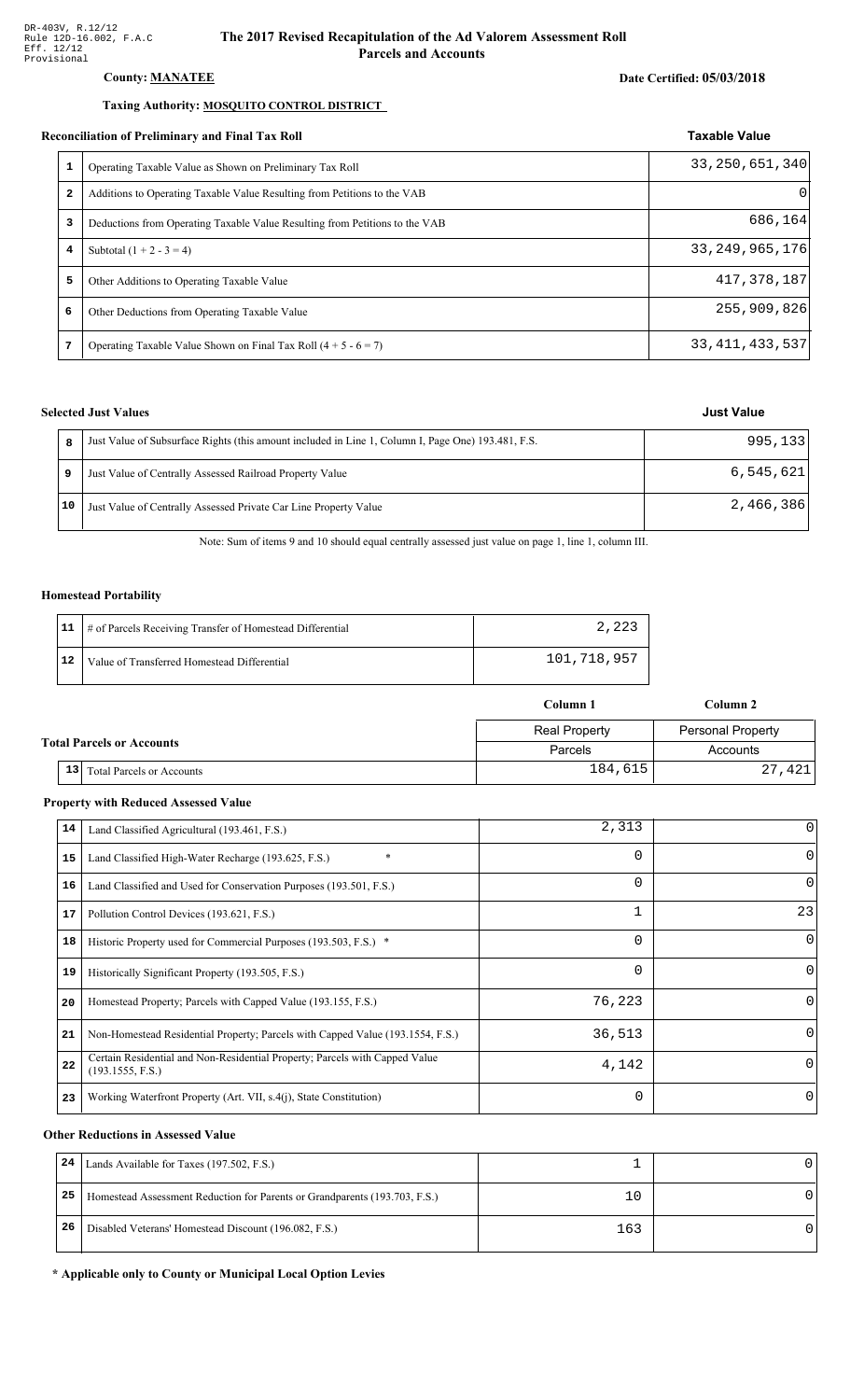### **The 2017 Rev** ised Recapitulation of the Ad Valorem Assessment Roll ALION OF CHERA<br>Value Data<br>County: <u>MANATEE</u>

Taxing Authority: PALMS OF TERRA CEIA COUNTY: MANATEE

Date Certified: 05/03/2018

| Check one of the following:<br>Municipality<br>County                                                                   | Column I                       | Column II       | Column III                | <b>Column IV</b>             |
|-------------------------------------------------------------------------------------------------------------------------|--------------------------------|-----------------|---------------------------|------------------------------|
| School District<br>x Independent Special District                                                                       | <b>Real Property Including</b> | Personal        | <b>Centrally Assessed</b> | <b>Total Property</b>        |
| Separate Reports for MSTUs, Dependent Districts and<br><b>Just Value</b><br>Water Management Basins are not required    | <b>Subsurface Rights</b>       | <b>Property</b> | <b>Property</b>           |                              |
| 1 Just Value $(193.011, F.S.)$                                                                                          | 103, 323, 188                  | 141,272         | 0                         | $103, 464, 460$ 1            |
| Just Value of All Property in the Following Categories                                                                  |                                |                 |                           |                              |
| 2 Just Value of Land Classified Agricultural (193.461, F.S.)                                                            | 560,561                        | $\Omega$        | C                         | $560, 561$ 2                 |
| 3<br>Just Value of Land Classified High-Water Recharge (193.625, F.S.)                                                  |                                | 0               | 0                         | $0\vert 3$                   |
| 4<br>Just Value of Land Classified and Used for Conservation Purposes                                                   | C                              | 0               | $\bigcap$                 | $\overline{0}$<br>$\vert$ 4  |
| (193.501, F.S.)                                                                                                         |                                |                 |                           | $0\overline{5}$              |
| Just Value of Pollution Control Devices (193.621, F.S.)<br>5<br>6                                                       | O                              | 0               | $\mathbf 0$               |                              |
| Just Value of Historic Property used for Commercial Purposes<br>(193.503, F.S.)                                         | O                              | 0               | $\mathbf 0$               | $\overline{0}$<br>$\epsilon$ |
| 7 Just Value of Historically Significant Property (193.505, F.S.)                                                       |                                | 0               | 0                         | $0\vert$ 7                   |
| Just Value of Homestead Property (193.155, F.S.)<br>8                                                                   | 57,520,242                     | 0               | $\mathbf 0$               | $57,520,242$ 8               |
| 9 Just Value of Non-Homestead Residential Property (193.1554, F.S.)                                                     | 44,397,586                     | 0               | $\Omega$                  | 44, 397, 586 9               |
| 10 Just Value of Certain Residential and Non-Residential Property                                                       | 844,799                        | 0               | $\Omega$                  | $844,799$ <sub>10</sub>      |
| (193.1555, F.S.)<br>11 Just Value of Working Waterfront Property                                                        |                                |                 |                           | 0 11                         |
| (Art. VII, s.4(j), State Constitution)                                                                                  |                                | 0               | $\Omega$                  |                              |
| <b>Assessed Value of Differentials</b><br>Homestead Assessment Differential: Just Value Minus Capped                    |                                |                 |                           |                              |
| 12<br>Value (193.155, F.S.)                                                                                             | 12,851,475                     | $\mathbf 0$     | $\mathbf 0$               | $12,851,475$ 12              |
| 13 Nonhomestead Residential Property Differential: Just Value                                                           | 2,631,741                      | $\mathbf 0$     | $\Omega$                  | $2,631,741$ <sup>13</sup>    |
| Minus Capped Value (193.1554, F.S.)<br>14 Certain Res. and Nonres. Real Property differential: Just Value               |                                |                 |                           |                              |
| Minus Capped Value (193.1555, F.S.)                                                                                     | $\Omega$                       | $\mathbf 0$     | $\Omega$                  | $0$ 14                       |
| Assessed Value of All Property in the Following Categories                                                              |                                |                 |                           |                              |
| 15 Assessed Value of Land Classified Agricultural (193.461, F.S.)                                                       | 9,941                          | 0               | $\mathbf 0$               | $9,941$ 15                   |
| 16 Assessed Value of Land Classified High-Water Recharge                                                                |                                | 0               |                           | 016                          |
| (193.625, F.S.)<br>17 Assessed Value of Land Classified and used for Conservation                                       |                                |                 |                           |                              |
| Purposes (193.501, F.S.)                                                                                                | 0                              | 0               | $\Omega$                  | $0$ 17                       |
| 18 Assessed Value of Pollution Control Devices (193.621, F.S.)                                                          | 0                              | 0               | 0                         | 018                          |
| 19 Assessed Value of Historic Property used for Commercial                                                              |                                | 0               | <sup>0</sup>              | $0$ 19                       |
| Purposes (193.503, F.S.)                                                                                                |                                |                 |                           | 0 20                         |
| 20 Assessed Value of Historically Significant Property (193.505, F.S.)                                                  | U<br>44,668,767                | 0<br>$\Omega$   | $\Omega$<br>$\Omega$      | 44,668,767 21                |
| $21$ Assessed Value of Homestead Property (193.155, F.S.)<br>22 Assessed Value of Non-Homestead Residential Property    |                                |                 |                           |                              |
| (193.1554, F.S.)                                                                                                        | 41,765,845                     | 0               |                           | 41,765,845 22                |
| 23 Assessed Value of Certain Residential and Non-Residential<br>Property (193.1555, F.S.)                               | 844,799                        | 0               | $\Omega$                  | 844,799 23                   |
| 24 Assessed Value of Working Waterfront Property                                                                        |                                |                 |                           |                              |
| $(Art. VII, s.4(i), State Constitution)$                                                                                | 0                              | 0               | $\Omega$                  | 0 24                         |
| <b>Total Assessed Value</b>                                                                                             |                                |                 |                           |                              |
| 25 Total Assessed Value<br>[Line 1 minus (2 through 11) plus (15 through 24)]                                           | 87, 289, 352                   | 141,272         | 0                         | 87, 430, 624 25              |
| <b>Exemptions</b>                                                                                                       |                                |                 |                           |                              |
| 26 \$25,000 Homestead Exemption (196.031(1)(a), F.S.)                                                                   | 7,750,000                      | 0               | $\mathbf 0$               | 7,750,000 26                 |
| $27$ Additional \$25,000 Homestead Exemption (196.031(1)(b), F.S.)                                                      | 7,311,412                      | $\overline{0}$  | $\overline{0}$            | $7,311,412$ <sub>27</sub>    |
| 28 Additional Homestead Exemption Age 65 & Older up to                                                                  |                                | 0               | $\mathbf 0$               | $0$ 28                       |
| \$50,000 (196.075, F.S.)                                                                                                |                                |                 |                           |                              |
| 29 Tangible Personal Property \$25,000 Exemption (196.183, F.S.)<br>30 Governmental Exemption (196.199, 196.1993, F.S.) | $\Omega$<br>2,900              | 51,783<br>0     | 0<br>$\mathbf 0$          | $51,783$ 29<br>$2,900$ 30    |
| 31 Institutional Exemptions - Charitable, Religious, Scientific,                                                        |                                |                 |                           |                              |
| Literary, Educational (196.196, 196.197, 196.1975, 196.1977,                                                            | 35,000                         | 0               | $\Omega$                  | $35,000$ 31                  |
| 196.1978, 196.198, 196.1983, 196.1985, 196.1986, 196.1987,<br>196.1999, 196.2001, 196.2002, F.S.)                       |                                |                 |                           |                              |
| 32 Widows / Widowers Exemption (196.202, F.S.)                                                                          | 41,000                         | 0               | 0                         | $41,000$ 32                  |
| 33 Disability / Blind Exemptions                                                                                        | 908,014                        | 0               | $\Omega$                  | $908,014$ 33                 |
| (196.081, 196.091, 196.101, 196.202, 196.24, F.S.)                                                                      |                                |                 |                           |                              |
| 34 Land Dedicated in Perpetuity for Conservation Purposes<br>(196.26, F.S)                                              |                                | 0               | $\mathbf 0$               | $0 \overline{\smash)34}$     |
| Historic Property Exemption (196.1961, 196.1997,<br>35                                                                  | O                              | 0               | $\mathbf 0$               | $\overline{0}$<br>35         |
| 196.1998, F.S.)<br>36 Econ. Dev. Exemption (196.1995, F.S.), Licensed Child Care                                        | 0                              | $\mathbf 0$     | $\mathbf 0$               | 36<br>$\Omega$               |
| Facility in Ent. Zone (196.095, F.S.)                                                                                   |                                |                 |                           |                              |
| 37 Lands Available for Taxes (197.502, F.S.)                                                                            | $\Omega$                       | 0               | $\mathbf 0$               | $\overline{0}$ 37            |
| 38 Homestead Assessment Reduction for Parents or Grandparents<br>(193.703, F.S.)                                        |                                | 0               | $\mathbf 0$               | 0 38                         |
| pisabled Veterans' Homestead Discount (196.082, F.S.)                                                                   | 14,926                         | 0               | 0                         | $14,926$ 39                  |
| 40 Deployed Service Member's Homestead Exemption (196.173, F.S.)                                                        |                                | $\mathbf 0$     | $\mathsf 0$               | $0\vert 40$                  |
| 41 Additional Homestead Exemption Age 65 and Older & 25 yr                                                              | $\mathbf 0$                    | $\mathsf 0$     | $\mathbf 0$               | $\sqrt{41}$                  |
| Residence (196.075, F.S.)                                                                                               |                                |                 |                           |                              |
| <b>Total Exempt Value</b><br>42 Total Exempt Value (add 26 through 41)                                                  | 16,063,252                     | 51,783          | 0                         | 16, 115, 035 42              |
| <b>Total Taxable Value</b>                                                                                              |                                |                 |                           |                              |
| 43 Total Taxable Value (25 minus 42)                                                                                    | 71,226,100                     | 89,489          | 0                         | $71, 315, 589$ <sup>43</sup> |

\* Applicable only to County or Municipal Local Option Levies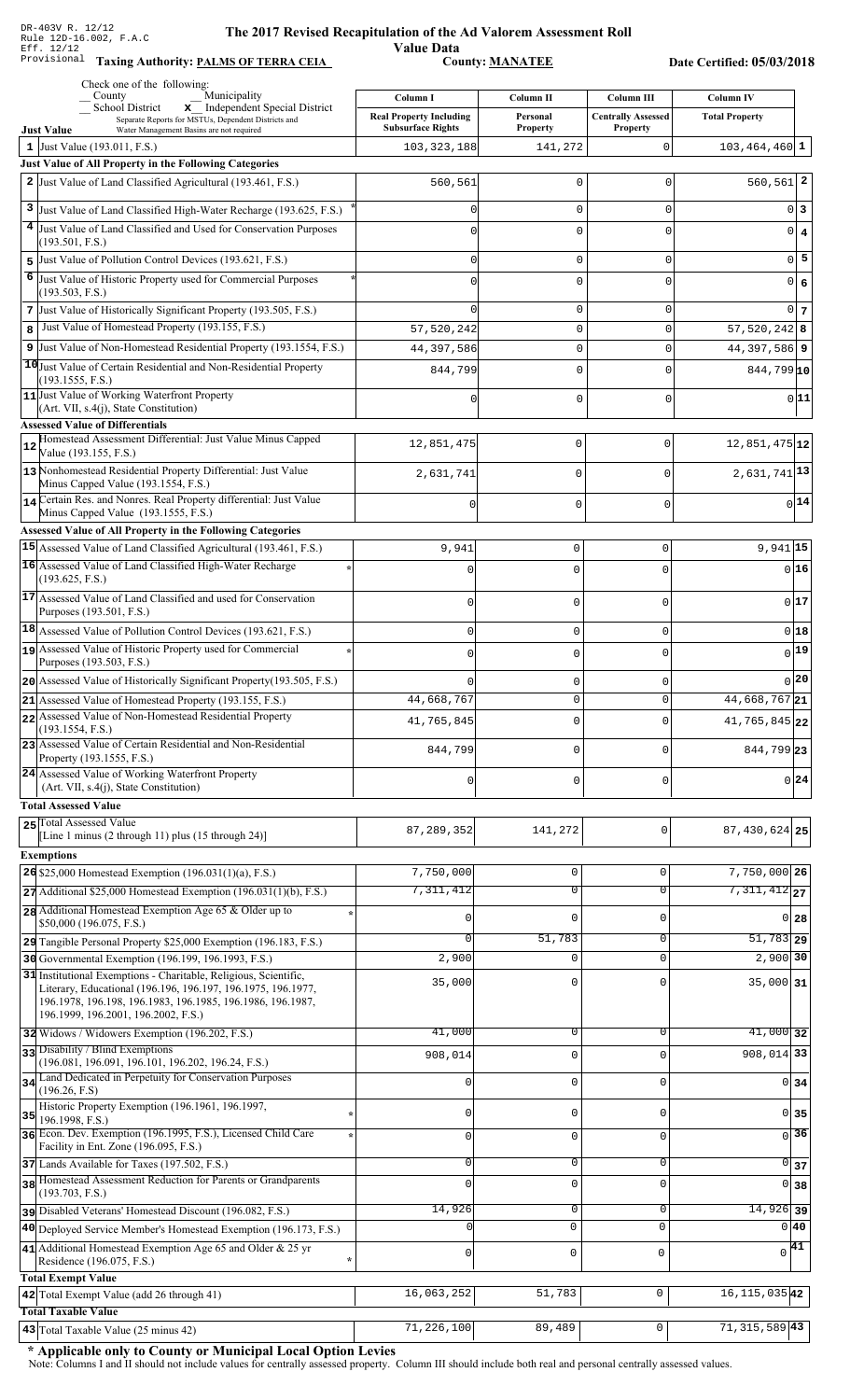### **County: MANATEE**

#### Taxing Authority: PALMS OF TERRA CEIA

#### Reconciliation of Preliminary and Final Tax Roll

| 1            | Operating Taxable Value as Shown on Preliminary Tax Roll                    | 71,294,342 |
|--------------|-----------------------------------------------------------------------------|------------|
| $\mathbf{z}$ | Additions to Operating Taxable Value Resulting from Petitions to the VAB    | $\Omega$   |
| 3            | Deductions from Operating Taxable Value Resulting from Petitions to the VAB | $\Omega$   |
| 4            | Subtotal $(1 + 2 - 3 = 4)$                                                  | 71,294,342 |
| 5            | Other Additions to Operating Taxable Value                                  | 270,368    |
| 6            | Other Deductions from Operating Taxable Value                               | 249,121    |
| 7            | Operating Taxable Value Shown on Final Tax Roll $(4 + 5 - 6 = 7)$           | 71,315,589 |

#### **Selected Just Values**

|    | Just Value of Subsurface Rights (this amount included in Line 1, Column I, Page One) 193.481, F.S. |   |
|----|----------------------------------------------------------------------------------------------------|---|
| 9  | Just Value of Centrally Assessed Railroad Property Value                                           | U |
| 10 | Just Value of Centrally Assessed Private Car Line Property Value                                   | n |

Note: Sum of items 9 and 10 should equal centrally assessed just value on page 1, line 1, column III.

#### **Homestead Portability**

|      | 11   # of Parcels Receiving Transfer of Homestead Differential |         |
|------|----------------------------------------------------------------|---------|
| i 12 | Value of Transferred Homestead Differential                    | 584,098 |

| Column 1                                            |                      | Column 2                 |  |
|-----------------------------------------------------|----------------------|--------------------------|--|
|                                                     | <b>Real Property</b> | <b>Personal Property</b> |  |
| <b>Total Parcels or Accounts</b>                    | Parcels              | Accounts                 |  |
| 13 <sup>1</sup><br><b>Total Parcels or Accounts</b> | 629                  | 121                      |  |

#### **Property with Reduced Assessed Value**

| 14 | Land Classified Agricultural (193.461, F.S.)                                                    |          | 0        |
|----|-------------------------------------------------------------------------------------------------|----------|----------|
| 15 | Land Classified High-Water Recharge (193.625, F.S.)                                             | $\Omega$ | $\Omega$ |
| 16 | Land Classified and Used for Conservation Purposes (193.501, F.S.)                              | 0        |          |
| 17 | Pollution Control Devices (193.621, F.S.)                                                       | 0        | 0        |
| 18 | Historic Property used for Commercial Purposes (193.503, F.S.) *                                | 0        |          |
| 19 | Historically Significant Property (193.505, F.S.)                                               | $\Omega$ | 0        |
| 20 | Homestead Property; Parcels with Capped Value (193.155, F.S.)                                   | 305      | O        |
| 21 | Non-Homestead Residential Property; Parcels with Capped Value (193.1554, F.S.)                  | 158      | 0        |
| 22 | Certain Residential and Non-Residential Property; Parcels with Capped Value<br>(193.1555, F.S.) | $\Omega$ | $\Omega$ |
| 23 | Working Waterfront Property (Art. VII, s.4(j), State Constitution)                              | $\Omega$ | 0        |

#### **Other Reductions in Assessed Value**

| 24 | Lands Available for Taxes (197.502, F.S.)                                  |  |
|----|----------------------------------------------------------------------------|--|
| 25 | Homestead Assessment Reduction for Parents or Grandparents (193.703, F.S.) |  |
| 26 | Disabled Veterans' Homestead Discount (196.082, F.S.)                      |  |

#### \* Applicable only to County or Municipal Local Option Levies

## **Just Value**

**Taxable Value**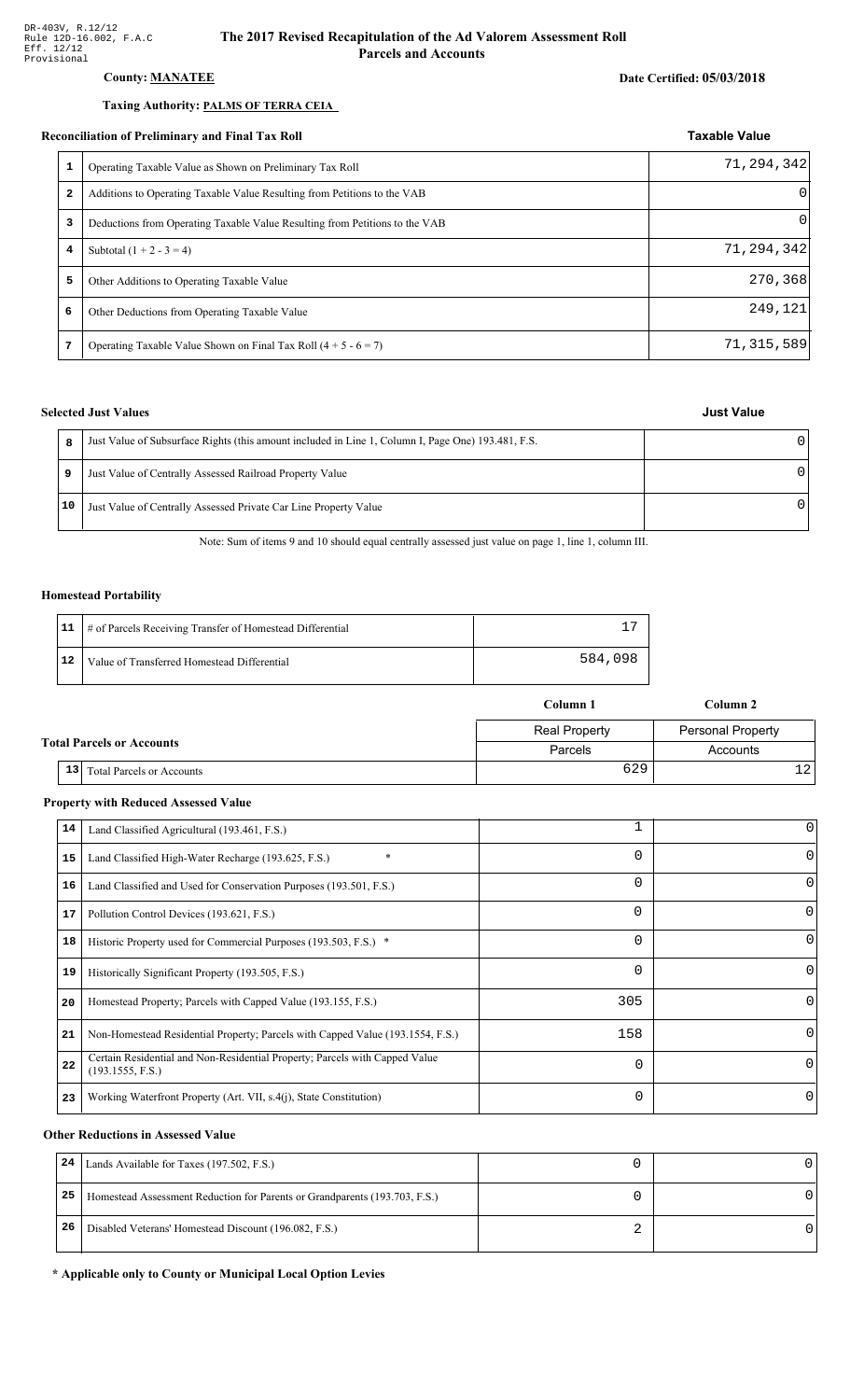**ALIVE STATE:**<br>Value Data<br>F County: <u>MANATEE</u>

Taxing Authority: SOUTHWEST FLA WATER MGT DIST County: MANATEE

Date Certified: 05/03/2018

|    | Check one of the following:<br>Municipality<br>County                                                                                                                            | Column I                                                   | Column II                          | Column III                                   | <b>Column IV</b>               |             |
|----|----------------------------------------------------------------------------------------------------------------------------------------------------------------------------------|------------------------------------------------------------|------------------------------------|----------------------------------------------|--------------------------------|-------------|
|    | x Independent Special District<br><b>School District</b><br>Separate Reports for MSTUs, Dependent Districts and<br><b>Just Value</b><br>Water Management Basins are not required | <b>Real Property Including</b><br><b>Subsurface Rights</b> | Personal<br><b>Property</b>        | <b>Centrally Assessed</b><br><b>Property</b> | <b>Total Property</b>          |             |
|    | 1 Just Value (193.011, F.S.)                                                                                                                                                     | 42,859,691,433                                             | 3, 193, 514, 713                   | 9,012,007                                    | $46,062,218,153$ 1             |             |
|    | Just Value of All Property in the Following Categories                                                                                                                           |                                                            |                                    |                                              |                                |             |
|    | 2 Just Value of Land Classified Agricultural (193.461, F.S.)                                                                                                                     | 1,067,933,838                                              | 0                                  | 0                                            | $1,067,933,838$ 2              |             |
|    | 3 Just Value of Land Classified High-Water Recharge (193.625, F.S.)                                                                                                              |                                                            | $\mathbf 0$                        | 0                                            |                                | 0 3         |
|    | 4 Just Value of Land Classified and Used for Conservation Purposes                                                                                                               |                                                            | 0                                  | $\Omega$                                     |                                | $0 \mid 4$  |
|    | (193.501, F.S.)                                                                                                                                                                  |                                                            |                                    |                                              |                                |             |
| 6  | 5 Just Value of Pollution Control Devices (193.621, F.S.)                                                                                                                        | 73,280                                                     | 268,603,272                        | $\mathbf 0$                                  | $268,676,552$ 5                |             |
|    | Just Value of Historic Property used for Commercial Purposes<br>(193.503, F.S.)                                                                                                  |                                                            | 0                                  | $\Omega$                                     | $\overline{0}$                 | 6           |
|    | 7 Just Value of Historically Significant Property (193.505, F.S.)                                                                                                                |                                                            | $\mathsf 0$                        | 0                                            |                                | $0\vert 7$  |
| 8  | Just Value of Homestead Property (193.155, F.S.)                                                                                                                                 | 19,933,928,879                                             | $\mathsf 0$                        | 0                                            | $19,933,928,879$ 8             |             |
|    | 9 Just Value of Non-Homestead Residential Property (193.1554, F.S.)                                                                                                              | 13,603,759,138                                             | $\mathsf 0$                        | $\mathbf 0$                                  | $13,603,759,138$ 9             |             |
|    | 10 Just Value of Certain Residential and Non-Residential Property<br>(193.1555, F.S.)                                                                                            | 8,254,069,578                                              | $\mathsf 0$                        | 5,186,916                                    | $8, 259, 256, 494$ 10          |             |
|    | 11 Just Value of Working Waterfront Property                                                                                                                                     |                                                            | 0                                  | $\mathbf 0$                                  |                                | 0 11        |
|    | (Art. VII, s.4(j), State Constitution)<br><b>Assessed Value of Differentials</b>                                                                                                 |                                                            |                                    |                                              |                                |             |
|    | Homestead Assessment Differential: Just Value Minus Capped                                                                                                                       | 4,370,002,939                                              | $\mathsf 0$                        | $\mathbf 0$                                  | $4,370,002,939$ <sub>12</sub>  |             |
| 12 | Value (193.155, F.S.)                                                                                                                                                            |                                                            |                                    |                                              |                                |             |
|    | 13 Nonhomestead Residential Property Differential: Just Value<br>Minus Capped Value (193.1554, F.S.)                                                                             | 675,901,110                                                | 0                                  | $\Omega$                                     | $675,901,110$ <sup>13</sup>    |             |
|    | 14 Certain Res. and Nonres. Real Property differential: Just Value<br>Minus Capped Value (193.1555, F.S.)                                                                        | 282, 432, 873                                              | $\mathbf 0$                        | $\mathbf 0$                                  | 282, 432, 873 14               |             |
|    | Assessed Value of All Property in the Following Categories                                                                                                                       |                                                            |                                    |                                              |                                |             |
|    | 15 Assessed Value of Land Classified Agricultural (193.461, F.S.)                                                                                                                | 133,697,377                                                | $\mathbf 0$                        | 0                                            | 133,697,377 15                 |             |
|    | 16 Assessed Value of Land Classified High-Water Recharge                                                                                                                         |                                                            | $\Omega$                           | U                                            |                                | 0 16        |
|    | (193.625, F.S.)                                                                                                                                                                  |                                                            |                                    |                                              |                                |             |
|    | 17 Assessed Value of Land Classified and used for Conservation<br>Purposes (193.501, F.S.)                                                                                       | $\Omega$                                                   | $\mathbf 0$                        | $\Omega$                                     |                                | 0 17        |
|    | 18 Assessed Value of Pollution Control Devices (193.621, F.S.)                                                                                                                   | 73,280                                                     | 12,718,712                         | 0                                            | 12,791,992 18                  |             |
|    | 19 Assessed Value of Historic Property used for Commercial                                                                                                                       |                                                            | $\Omega$                           | $\Omega$                                     |                                | 0 19        |
|    | Purposes (193.503, F.S.)<br>20 Assessed Value of Historically Significant Property (193.505, F.S.)                                                                               |                                                            |                                    |                                              |                                | 20          |
|    | 21 Assessed Value of Homestead Property (193.155, F.S.)                                                                                                                          | 15,563,925,940                                             | $\mathbf 0$<br>$\Omega$            | 0<br>0                                       | $15,563,925,940$ <sub>21</sub> |             |
|    | 22 Assessed Value of Non-Homestead Residential Property                                                                                                                          | 12,927,858,028                                             | $\mathbf 0$                        | 0                                            | $12,927,858,028$ <sub>22</sub> |             |
|    | (193.1554, F.S.)<br>23 Assessed Value of Certain Residential and Non-Residential                                                                                                 |                                                            |                                    |                                              |                                |             |
|    | Property (193.1555, F.S.)                                                                                                                                                        | 7,971,636,705                                              | $\mathbf 0$                        | 5,186,916                                    | $7,976,823,621$ 23             |             |
|    | 24 Assessed Value of Working Waterfront Property<br>(Art. VII, s.4(j), State Constitution)                                                                                       | $\Omega$                                                   | $\mathbf 0$                        | U                                            |                                | 0 24        |
|    | <b>Total Assessed Value</b>                                                                                                                                                      |                                                            |                                    |                                              |                                |             |
|    | 25 Total Assessed Value<br>[Line 1 minus (2 through 11) plus (15 through 24)]                                                                                                    | 36,597,118,050                                             | 2,937,630,153                      | 9,012,007                                    | 39, 543, 760, 210 25           |             |
|    | <b>Exemptions</b>                                                                                                                                                                |                                                            |                                    |                                              |                                |             |
|    | 26 \$25,000 Homestead Exemption (196.031(1)(a), F.S.)                                                                                                                            | 2,078,331,515                                              | $\mathsf{O}\xspace$                | $\mathbf 0$                                  | 2,078,331,515 26               |             |
|    | $27$ Additional \$25,000 Homestead Exemption (196.031(1)(b), F.S.)                                                                                                               | 1,772,259,694                                              | $\overline{0}$                     | $\overline{0}$                               | $1,772,259,694$ <sub>27</sub>  |             |
|    | 28 Additional Homestead Exemption Age 65 & Older up to                                                                                                                           |                                                            | $\Omega$                           | $\Omega$                                     | $0$ 28                         |             |
|    | \$50,000 (196.075, F.S.)<br>29 Tangible Personal Property \$25,000 Exemption (196.183, F.S.)                                                                                     | 0                                                          | 140,895,213                        | 1,058,598                                    | $141,953,811$ 29               |             |
|    | 30 Governmental Exemption (196.199, 196.1993, F.S.)                                                                                                                              | 1,165,990,201                                              | 6,216,763                          | 0                                            | 1, 172, 206, 964 30            |             |
|    | 31 Institutional Exemptions - Charitable, Religious, Scientific,                                                                                                                 | 745,693,736                                                | 23,015,095                         | $\Omega$                                     | 768,708,831 31                 |             |
|    | Literary, Educational (196.196, 196.197, 196.1975, 196.1977,<br>196.1978, 196.198, 196.1983, 196.1985, 196.1986, 196.1987,<br>196.1999, 196.2001, 196.2002, F.S.)                |                                                            |                                    |                                              |                                |             |
|    | 32 Widows / Widowers Exemption (196.202, F.S.)                                                                                                                                   | 5,046,531                                                  | 35,010                             | 0                                            | $5,081,541$ 32                 |             |
|    | 33 Disability / Blind Exemptions<br>(196.081, 196.091, 196.101, 196.202, 196.24, F.S.)                                                                                           | 177, 201, 338                                              | 33,925                             | 0                                            | 177, 235, 263 33               |             |
|    | 34 Land Dedicated in Perpetuity for Conservation Purposes                                                                                                                        |                                                            | 0                                  | $\Omega$                                     | $0 \overline{\smash{34}}$      |             |
|    | (196.26, F.S)<br>Historic Property Exemption (196.1961, 196.1997,                                                                                                                |                                                            |                                    |                                              |                                |             |
| 35 | 196.1998, F.S.)<br>36 Econ. Dev. Exemption (196.1995, F.S.), Licensed Child Care                                                                                                 | N                                                          | $\mathbf 0$                        | $\mathsf 0$                                  | $0$ 35                         |             |
|    | Facility in Ent. Zone (196.095, F.S.)                                                                                                                                            |                                                            | $\mathsf 0$                        | 0                                            |                                | $\sqrt{36}$ |
|    | 37 Lands Available for Taxes (197.502, F.S.)<br>38 Homestead Assessment Reduction for Parents or Grandparents                                                                    | 6,678                                                      | $\mathbf 0$                        | 0                                            | $6,678$ 37                     |             |
|    | (193.703, F.S.)                                                                                                                                                                  | 442,375                                                    | $\mathbf 0$                        | $\mathbf 0$                                  | 442, 375 38                    |             |
|    | pisabled Veterans' Homestead Discount (196.082, F.S.)                                                                                                                            | 15,543,229                                                 | $\mathbf 0$                        | 0                                            | $15,543,229$ 39                |             |
|    | 40 Deployed Service Member's Homestead Exemption (196.173, F.S.)                                                                                                                 | 556,772                                                    | $\mathsf 0$                        | $\mathbf 0$                                  | 556,772 40                     |             |
|    | 41 Additional Homestead Exemption Age 65 and Older & 25 yr<br>Residence (196.075, F.S.)                                                                                          | 0                                                          | $\mathsf 0$                        | $\mathsf 0$                                  | $\sqrt{41}$                    |             |
|    | <b>Total Exempt Value</b>                                                                                                                                                        |                                                            |                                    |                                              |                                |             |
|    | 42 Total Exempt Value (add 26 through 41)                                                                                                                                        | 5,961,072,069                                              | 170,196,006                        | 1,058,598                                    | $6, 132, 326, 673$ 42          |             |
|    | <b>Total Taxable Value</b>                                                                                                                                                       |                                                            |                                    |                                              |                                |             |
|    | $\vert$ 43 Total Taxable Value (25 minus 42)                                                                                                                                     |                                                            | 30, 636, 045, 981 2, 767, 434, 147 | 7,953,409                                    | 33, 411, 433, 537 43           |             |

\* Applicable only to County or Municipal Local Option Levies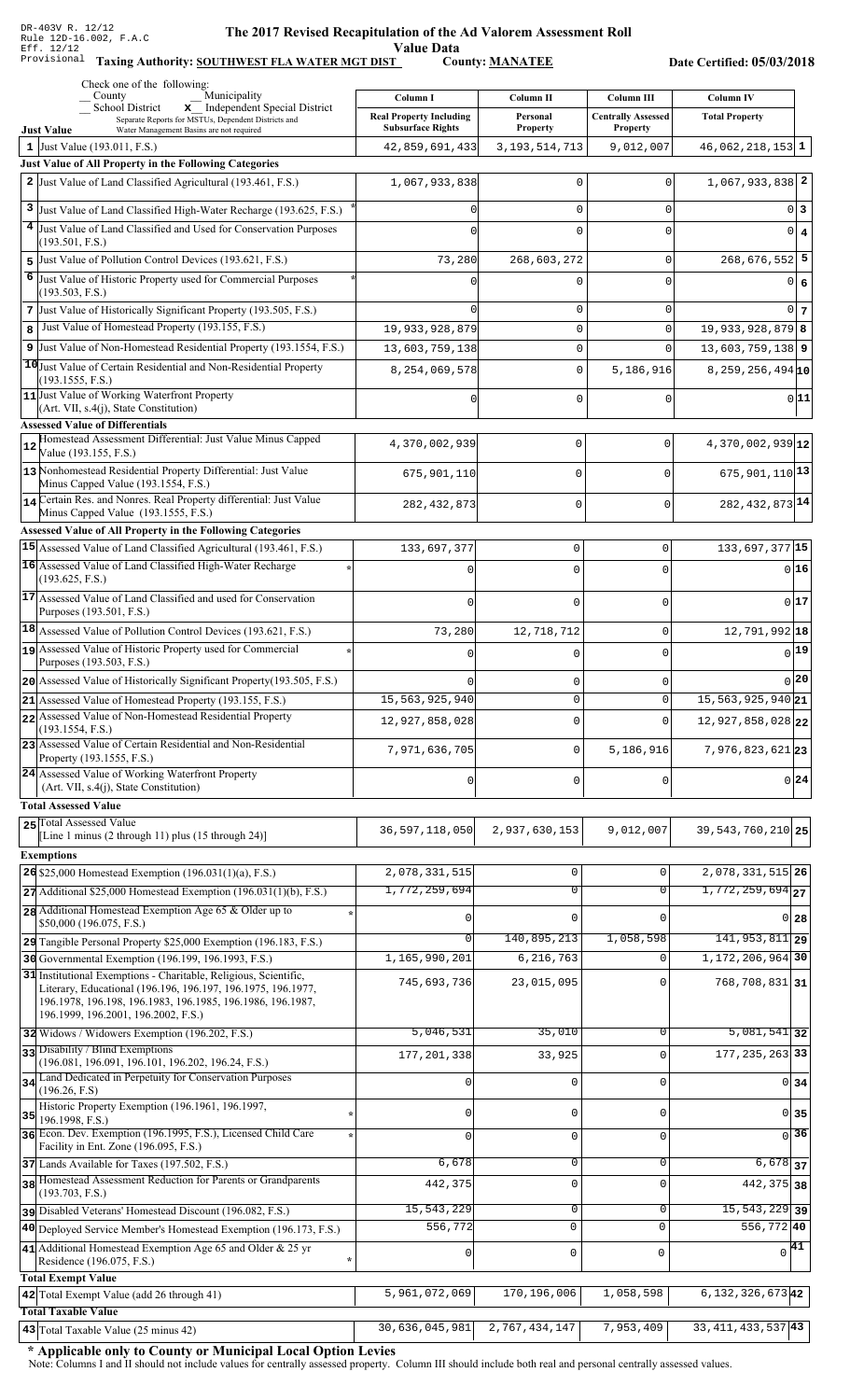#### County: **MANATEE**

#### Taxing Authority: SOUTHWEST FLA WATER MGT DIST

#### Reconciliation of Preliminary and Final Tax Roll

| 1 | Operating Taxable Value as Shown on Preliminary Tax Roll                    | 33, 250, 651, 340 |
|---|-----------------------------------------------------------------------------|-------------------|
| 2 | Additions to Operating Taxable Value Resulting from Petitions to the VAB    |                   |
| 3 | Deductions from Operating Taxable Value Resulting from Petitions to the VAB | 686,164           |
| 4 | Subtotal $(1 + 2 - 3 = 4)$                                                  | 33, 249, 965, 176 |
| 5 | Other Additions to Operating Taxable Value                                  | 417, 378, 187     |
| 6 | Other Deductions from Operating Taxable Value                               | 255,909,826       |
| 7 | Operating Taxable Value Shown on Final Tax Roll $(4 + 5 - 6 = 7)$           | 33, 411, 433, 537 |

### **Selected Just Values**

|    | Just Value of Subsurface Rights (this amount included in Line 1, Column I, Page One) 193.481, F.S. | 995, 133  |
|----|----------------------------------------------------------------------------------------------------|-----------|
|    | Just Value of Centrally Assessed Railroad Property Value                                           | 6,545,621 |
| 10 | Just Value of Centrally Assessed Private Car Line Property Value                                   | 2,466,386 |

Note: Sum of items 9 and 10 should equal centrally assessed just value on page 1, line 1, column III.

#### **Homestead Portability**

|    | 11   # of Parcels Receiving Transfer of Homestead Differential | 2,223       |
|----|----------------------------------------------------------------|-------------|
| 12 | Value of Transferred Homestead Differential                    | 101,718,957 |

|                                  |    |                                  | Column 1             | Column 2          |  |
|----------------------------------|----|----------------------------------|----------------------|-------------------|--|
|                                  |    |                                  | <b>Real Property</b> | Personal Property |  |
| <b>Total Parcels or Accounts</b> |    |                                  | Parcels              | Accounts          |  |
|                                  | 13 | <b>Total Parcels or Accounts</b> | 184,615              | 27,421            |  |

#### **Property with Reduced Assessed Value**

| 14 | Land Classified Agricultural (193.461, F.S.)                                                    | 2,313    | 0            |
|----|-------------------------------------------------------------------------------------------------|----------|--------------|
| 15 | $\ast$<br>Land Classified High-Water Recharge (193.625, F.S.)                                   | 0        | $\Omega$     |
| 16 | Land Classified and Used for Conservation Purposes (193.501, F.S.)                              | 0        | $\Omega$     |
| 17 | Pollution Control Devices (193.621, F.S.)                                                       |          | 23           |
| 18 | Historic Property used for Commercial Purposes (193.503, F.S.) *                                | 0        | $\Omega$     |
| 19 | Historically Significant Property (193.505, F.S.)                                               | 0        | $\Omega$     |
| 20 | Homestead Property; Parcels with Capped Value (193.155, F.S.)                                   | 76,223   | $\Omega$     |
| 21 | Non-Homestead Residential Property; Parcels with Capped Value (193.1554, F.S.)                  | 36,513   | $\Omega$     |
| 22 | Certain Residential and Non-Residential Property; Parcels with Capped Value<br>(193.1555, F.S.) | 4,142    | $\Omega$     |
| 23 | Working Waterfront Property (Art. VII, s.4(j), State Constitution)                              | $\Omega$ | $\mathbf{0}$ |

#### **Other Reductions in Assessed Value**

| 24 | Lands Available for Taxes (197.502, F.S.)                                  |         |  |
|----|----------------------------------------------------------------------------|---------|--|
| 25 | Homestead Assessment Reduction for Parents or Grandparents (193.703, F.S.) | $\pm 0$ |  |
| 26 | Disabled Veterans' Homestead Discount (196.082, F.S.)                      | 163     |  |

#### \* Applicable only to County or Municipal Local Option Levies

# Date Certified: 05/03/2018

Taxable Value

**Just Value**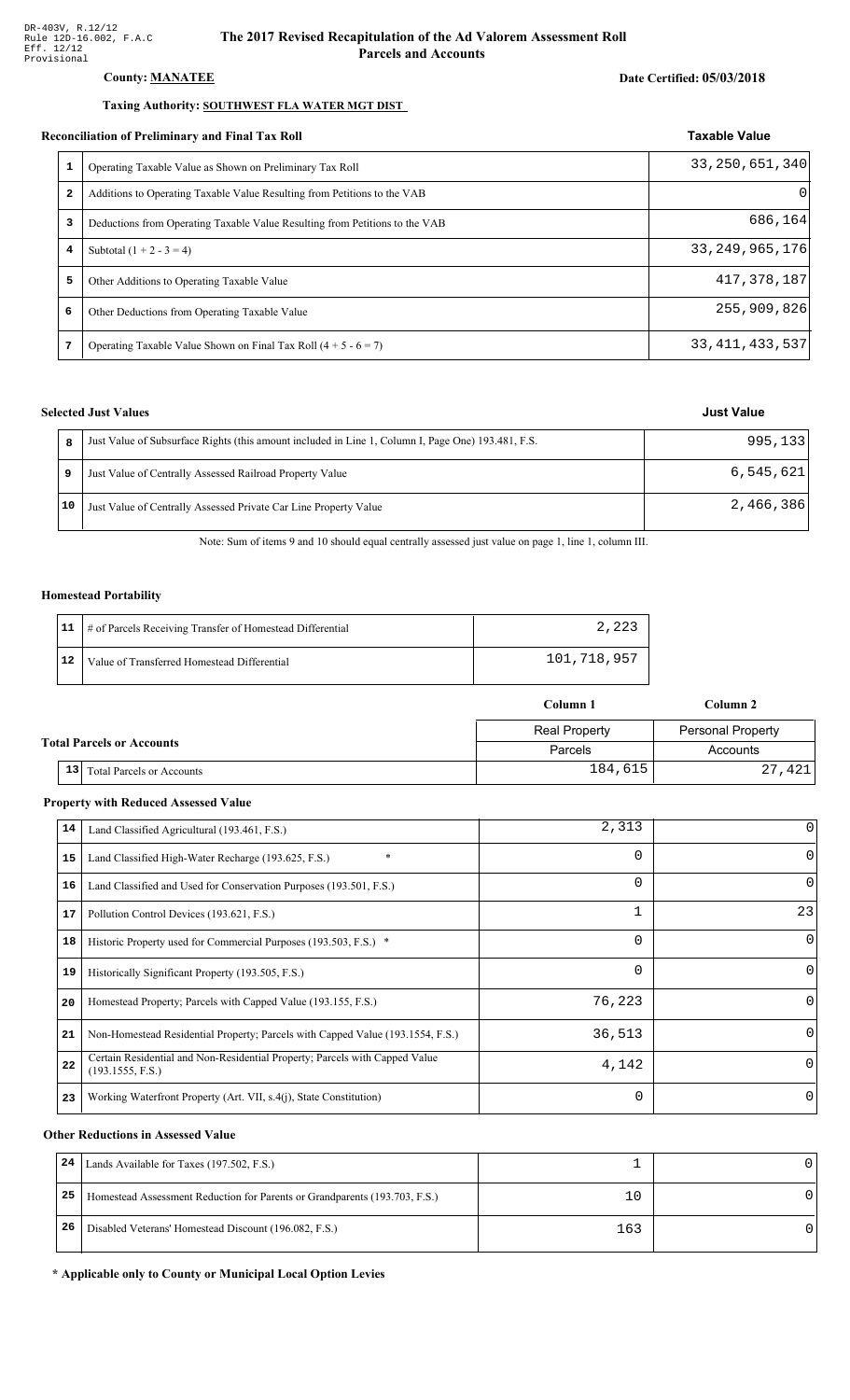#### The 2017 Revised Recapitulation of th The 2017 Revised Recapitulation of the Ad Valorem Assessment Roll **Value Data**

#### Taxing Authority: WEST COAST INLAND NAVIGATION DIST County: MANATEE

Date Certified: 05/03/2018

|         | Check one of the following:<br>Municipality<br>County                                                                                                                                                                                 | Column I                                                   | Column II            | Column III                                   | <b>Column IV</b>               |
|---------|---------------------------------------------------------------------------------------------------------------------------------------------------------------------------------------------------------------------------------------|------------------------------------------------------------|----------------------|----------------------------------------------|--------------------------------|
|         | x Independent Special District<br>School District<br>Separate Reports for MSTUs, Dependent Districts and<br>Water Management Basins are not required<br><b>Just Value</b>                                                             | <b>Real Property Including</b><br><b>Subsurface Rights</b> | Personal<br>Property | <b>Centrally Assessed</b><br><b>Property</b> | <b>Total Property</b>          |
|         | 1 Just Value (193.011, F.S.)                                                                                                                                                                                                          | 42,859,691,433                                             | 3, 193, 514, 713     | 9,012,007                                    | $46,062,218,153$ 1             |
|         | Just Value of All Property in the Following Categories                                                                                                                                                                                |                                                            |                      |                                              |                                |
|         | 2 Just Value of Land Classified Agricultural (193.461, F.S.)                                                                                                                                                                          | 1,067,933,838                                              | 0                    | 0                                            | $1,067,933,838$ <sup>2</sup>   |
| 3       | Just Value of Land Classified High-Water Recharge (193.625, F.S.)                                                                                                                                                                     |                                                            | 0                    | 0                                            | 0 3                            |
|         | 4 Just Value of Land Classified and Used for Conservation Purposes                                                                                                                                                                    |                                                            | 0                    | 0                                            | $0 \mid 4$                     |
|         | (193.501, F.S.)                                                                                                                                                                                                                       |                                                            |                      |                                              |                                |
| 5.<br>6 | Just Value of Pollution Control Devices (193.621, F.S.)                                                                                                                                                                               | 73,280                                                     | 268,603,272          | 0                                            | $268,676,552$ 5                |
|         | Just Value of Historic Property used for Commercial Purposes<br>(193.503, F.S.)                                                                                                                                                       |                                                            | 0                    | $\Omega$                                     | 0 6                            |
|         | 7 Just Value of Historically Significant Property (193.505, F.S.)                                                                                                                                                                     | U                                                          | 0                    | 0                                            | 0 <sub>7</sub>                 |
| 8       | Just Value of Homestead Property (193.155, F.S.)                                                                                                                                                                                      | 19,933,928,879                                             | 0                    | 0                                            | $19,933,928,879$ 8             |
|         | 9 Just Value of Non-Homestead Residential Property (193.1554, F.S.)                                                                                                                                                                   | 13,603,759,138                                             | 0                    | $\Omega$                                     | $13,603,759,138$ 9             |
|         | 10 Just Value of Certain Residential and Non-Residential Property<br>(193.1555, F.S.)                                                                                                                                                 | 8,254,069,578                                              | $\mathbf 0$          | 5,186,916                                    | $8,259,256,494$ 10             |
|         | 11 Just Value of Working Waterfront Property                                                                                                                                                                                          |                                                            | 0                    | 0                                            | 0 11                           |
|         | (Art. VII, s.4(j), State Constitution)<br><b>Assessed Value of Differentials</b>                                                                                                                                                      |                                                            |                      |                                              |                                |
|         | Homestead Assessment Differential: Just Value Minus Capped                                                                                                                                                                            | 4,370,002,939                                              | $\mathbf 0$          | $\Omega$                                     | $4,370,002,939$ <sup>12</sup>  |
| 12      | Value (193.155, F.S.)                                                                                                                                                                                                                 |                                                            |                      |                                              |                                |
|         | 13 Nonhomestead Residential Property Differential: Just Value<br>Minus Capped Value (193.1554, F.S.)                                                                                                                                  | 675,901,110                                                | 0                    | $\Omega$                                     | 675, 901, 110 13               |
|         | 14 Certain Res. and Nonres. Real Property differential: Just Value<br>Minus Capped Value (193.1555, F.S.)                                                                                                                             | 282, 432, 873                                              | $\mathbf 0$          | $\Omega$                                     | 282, 432, 873 14               |
|         | Assessed Value of All Property in the Following Categories                                                                                                                                                                            |                                                            |                      |                                              |                                |
|         | 15 Assessed Value of Land Classified Agricultural (193.461, F.S.)                                                                                                                                                                     | 133,697,377                                                | $\mathsf 0$          | $\mathsf 0$                                  | 133,697,377 15                 |
|         | 16 Assessed Value of Land Classified High-Water Recharge                                                                                                                                                                              |                                                            | $\Omega$             | $\Omega$                                     | 016                            |
|         | (193.625, F.S.)<br>17 Assessed Value of Land Classified and used for Conservation                                                                                                                                                     |                                                            |                      |                                              |                                |
|         | Purposes (193.501, F.S.)                                                                                                                                                                                                              | $\cap$                                                     | $\Omega$             | $\Omega$                                     | 017                            |
|         | $18$ Assessed Value of Pollution Control Devices (193.621, F.S.)                                                                                                                                                                      | 73,280                                                     | 12,718,712           | $\mathsf 0$                                  | 12,791,992 18                  |
|         | 19 Assessed Value of Historic Property used for Commercial                                                                                                                                                                            |                                                            | $\Omega$             | $\Omega$                                     | 0 19                           |
|         | Purposes (193.503, F.S.)<br>20 Assessed Value of Historically Significant Property (193.505, F.S.)                                                                                                                                    |                                                            |                      |                                              | $0$  20                        |
|         | 21 Assessed Value of Homestead Property (193.155, F.S.)                                                                                                                                                                               | 15,563,925,940                                             | 0<br>0               | 0<br>$\mathbf 0$                             | 15, 563, 925, 940 21           |
|         | 22 Assessed Value of Non-Homestead Residential Property                                                                                                                                                                               | 12,927,858,028                                             | $\mathbf{0}$         | $\Omega$                                     | $12,927,858,028$ <sub>22</sub> |
|         | (193.1554, F.S.)<br>23 Assessed Value of Certain Residential and Non-Residential                                                                                                                                                      | 7,971,636,705                                              | $\mathbf 0$          | 5,186,916                                    | 7,976,823,621 23               |
|         | Property (193.1555, F.S.)<br>24 Assessed Value of Working Waterfront Property                                                                                                                                                         | $\Omega$                                                   | $\mathbf 0$          | 0                                            | $0\vert 24$                    |
|         | (Art. VII, s.4(j), State Constitution)                                                                                                                                                                                                |                                                            |                      |                                              |                                |
|         | <b>Total Assessed Value</b><br>25 Total Assessed Value                                                                                                                                                                                |                                                            |                      |                                              |                                |
|         | [Line 1 minus (2 through 11) plus $(15 \text{ through } 24)$ ]                                                                                                                                                                        | 36, 597, 118, 050                                          | 2,937,630,153        | 9,012,007                                    | 39, 543, 760, 210 25           |
|         | <b>Exemptions</b>                                                                                                                                                                                                                     |                                                            |                      |                                              |                                |
|         | 26 \$25,000 Homestead Exemption (196.031(1)(a), F.S.)                                                                                                                                                                                 | 2,078,331,515                                              | $\mathbf 0$          | 0                                            | 2,078,331,515 26               |
|         | $27$ Additional \$25,000 Homestead Exemption (196.031(1)(b), F.S.)                                                                                                                                                                    | 1,772,259,694                                              | $\overline{0}$       | $\overline{0}$                               | $\overline{1,772,259,694}$ 27  |
|         | 28 Additional Homestead Exemption Age 65 & Older up to<br>\$50,000 (196.075, F.S.)                                                                                                                                                    |                                                            | $\Omega$             |                                              | $0$ 28                         |
|         | 29 Tangible Personal Property \$25,000 Exemption (196.183, F.S.)                                                                                                                                                                      |                                                            | 140,895,213          | 1,058,598                                    | $141,953,811$ 29               |
|         | 30 Governmental Exemption (196.199, 196.1993, F.S.)                                                                                                                                                                                   | 1,165,990,201                                              | 6,216,763            | $\Omega$                                     | 1, 172, 206, 964 30            |
|         | 31 Institutional Exemptions - Charitable, Religious, Scientific,<br>Literary, Educational (196.196, 196.197, 196.1975, 196.1977,<br>196.1978, 196.198, 196.1983, 196.1985, 196.1986, 196.1987,<br>196.1999, 196.2001, 196.2002, F.S.) | 745,693,736                                                | 23,015,095           |                                              | 768,708,831 31                 |
|         | 32 Widows / Widowers Exemption (196.202, F.S.)                                                                                                                                                                                        | 5,046,531                                                  | 35,010               | $\Omega$                                     | $\overline{5,081,541}$ 32      |
|         | 33 Disability / Blind Exemptions<br>(196.081, 196.091, 196.101, 196.202, 196.24, F.S.)                                                                                                                                                | 177, 201, 338                                              | 33,925               | $\Omega$                                     | 177, 235, 263 33               |
|         | 34 Land Dedicated in Perpetuity for Conservation Purposes                                                                                                                                                                             |                                                            | 0                    | $\Omega$                                     | $0 \overline{\smash{34}}$      |
|         | (196.26, F.S)<br>Historic Property Exemption (196.1961, 196.1997,                                                                                                                                                                     |                                                            |                      |                                              |                                |
|         | $35$ 196.1998, F.S.)                                                                                                                                                                                                                  | N                                                          | $\mathbf 0$          | $\Omega$                                     | 0 35                           |
|         | 36 Econ. Dev. Exemption (196.1995, F.S.), Licensed Child Care<br>Facility in Ent. Zone (196.095, F.S.)                                                                                                                                |                                                            | $\mathbf 0$          | $\Omega$                                     | $\overline{0}$ 36              |
|         | 37 Lands Available for Taxes (197.502, F.S.)                                                                                                                                                                                          | 6,678                                                      | $\mathbf 0$          | $\mathbf 0$                                  | $6,678$ 37                     |
|         | 38 Homestead Assessment Reduction for Parents or Grandparents                                                                                                                                                                         | 442,375                                                    | $\mathbf 0$          | $\Omega$                                     | 442, 375 38                    |
|         | (193.703, F.S.)<br>pisabled Veterans' Homestead Discount (196.082, F.S.)                                                                                                                                                              | 15, 543, 229                                               | $\overline{0}$       | $\mathbf 0$                                  | 15, 543, 229 39                |
|         | 40 Deployed Service Member's Homestead Exemption (196.173, F.S.)                                                                                                                                                                      | 556,772                                                    | $\mathbf 0$          | $\mathbf 0$                                  | 556,772 40                     |
|         | 41 Additional Homestead Exemption Age 65 and Older & 25 yr                                                                                                                                                                            | 0                                                          | $\mathsf{O}\xspace$  | $\mathsf 0$                                  | $\sqrt{41}$                    |
|         | Residence (196.075, F.S.)                                                                                                                                                                                                             |                                                            |                      |                                              |                                |
|         | <b>Total Exempt Value</b><br>42 Total Exempt Value (add 26 through 41)                                                                                                                                                                | 5,961,072,069                                              | 170,196,006          | 1,058,598                                    | $6, 132, 326, 673$ 42          |
|         | <b>Total Taxable Value</b>                                                                                                                                                                                                            |                                                            |                      |                                              |                                |
|         | 43 Total Taxable Value (25 minus 42)                                                                                                                                                                                                  | 30,636,045,981                                             | 2,767,434,147        | 7,953,409                                    | $33,411,433,537$ 43            |

\* Applicable only to County or Municipal Local Option Levies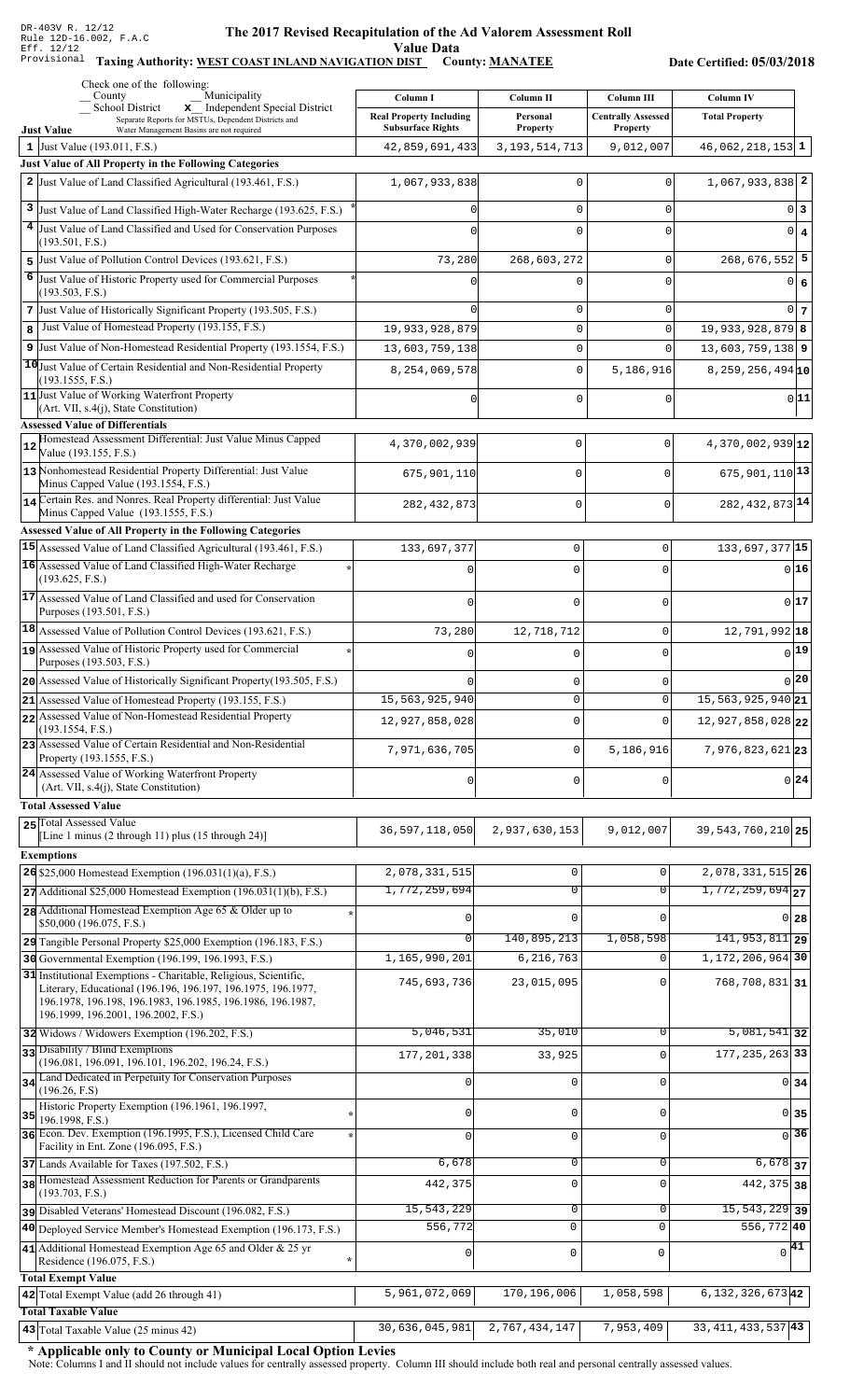#### County: **MANATEE**

#### Taxing Authority: WEST COAST INLAND NAVIGATION DIST

#### Reconciliation of Preliminary and Final Tax Roll

|                         | conciliation of Preliminary and Final Tax Roll                              | <b>Taxable Value</b> |
|-------------------------|-----------------------------------------------------------------------------|----------------------|
| 1                       | Operating Taxable Value as Shown on Preliminary Tax Roll                    | 33, 250, 651, 340    |
| $\overline{\mathbf{2}}$ | Additions to Operating Taxable Value Resulting from Petitions to the VAB    | 0                    |
| 3                       | Deductions from Operating Taxable Value Resulting from Petitions to the VAB | 686,164              |
| 4                       | Subtotal $(1 + 2 - 3 = 4)$                                                  | 33, 249, 965, 176    |
| 5                       | Other Additions to Operating Taxable Value                                  | 417, 378, 187        |
| 6                       | Other Deductions from Operating Taxable Value                               | 255,909,826          |
| 7                       | Operating Taxable Value Shown on Final Tax Roll $(4 + 5 - 6 = 7)$           | 33, 411, 433, 537    |

#### **Selected Just Values**

|    | Just Value of Subsurface Rights (this amount included in Line 1, Column I, Page One) 193.481, F.S. | 995,133   |
|----|----------------------------------------------------------------------------------------------------|-----------|
|    | Just Value of Centrally Assessed Railroad Property Value                                           | 6,545,621 |
| 10 | Just Value of Centrally Assessed Private Car Line Property Value                                   | 2,466,386 |

Note: Sum of items 9 and 10 should equal centrally assessed just value on page 1, line 1, column III.

#### Homestead Portability

|    | 11   # of Parcels Receiving Transfer of Homestead Differential |             |
|----|----------------------------------------------------------------|-------------|
| 12 | Value of Transferred Homestead Differential                    | 101,718,957 |

|                                  |                                 | Column 1             | Column 2                 |  |
|----------------------------------|---------------------------------|----------------------|--------------------------|--|
|                                  |                                 | <b>Real Property</b> | <b>Personal Property</b> |  |
| <b>Total Parcels or Accounts</b> |                                 | Parcels              | Accounts                 |  |
|                                  | 13<br>Total Parcels or Accounts | 184,615              | 27,421                   |  |

#### **Property with Reduced Assessed Value**

| 14 | Land Classified Agricultural (193.461, F.S.)                                                    | 2,313    | 0            |
|----|-------------------------------------------------------------------------------------------------|----------|--------------|
| 15 | $\ast$<br>Land Classified High-Water Recharge (193.625, F.S.)                                   | 0        | $\Omega$     |
| 16 | Land Classified and Used for Conservation Purposes (193.501, F.S.)                              | 0        | $\Omega$     |
| 17 | Pollution Control Devices (193.621, F.S.)                                                       |          | 23           |
| 18 | Historic Property used for Commercial Purposes (193.503, F.S.) *                                | 0        | $\Omega$     |
| 19 | Historically Significant Property (193.505, F.S.)                                               | 0        | $\Omega$     |
| 20 | Homestead Property; Parcels with Capped Value (193.155, F.S.)                                   | 76,223   | $\Omega$     |
| 21 | Non-Homestead Residential Property; Parcels with Capped Value (193.1554, F.S.)                  | 36,513   | $\Omega$     |
| 22 | Certain Residential and Non-Residential Property; Parcels with Capped Value<br>(193.1555, F.S.) | 4,142    | $\Omega$     |
| 23 | Working Waterfront Property (Art. VII, s.4(j), State Constitution)                              | $\Omega$ | $\mathbf{0}$ |

#### **Other Reductions in Assessed Value**

| 24 | Lands Available for Taxes (197.502, F.S.)                                  |     |  |
|----|----------------------------------------------------------------------------|-----|--|
| 25 | Homestead Assessment Reduction for Parents or Grandparents (193.703, F.S.) |     |  |
| 26 | Disabled Veterans' Homestead Discount (196.082, F.S.)                      | 163 |  |

#### \* Applicable only to County or Municipal Local Option Levies

| Just Value |  |
|------------|--|
|            |  |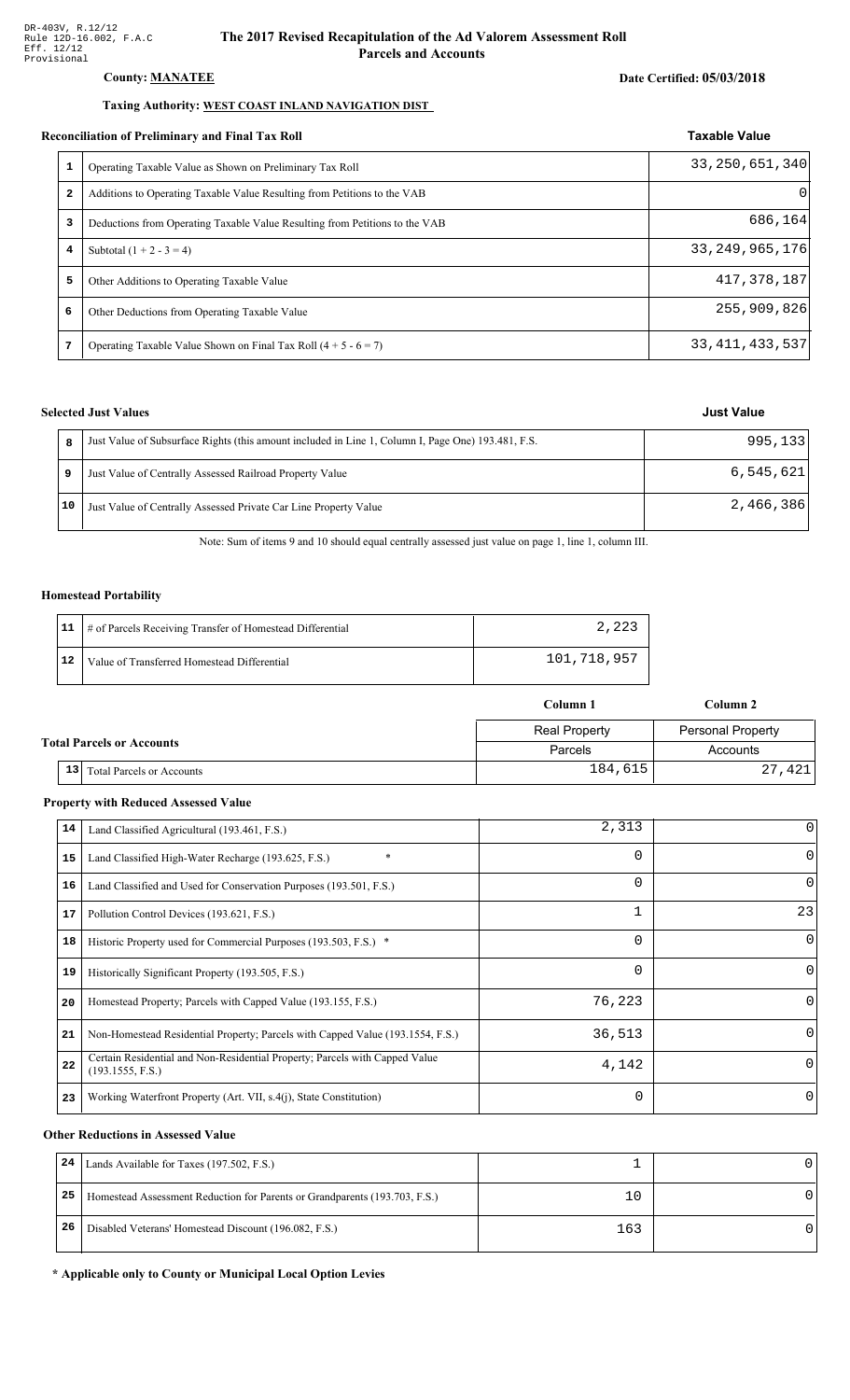Value Data<br>D County: <u>MANATEE</u>

Taxing Authority: MANATEE COUNTY SCHOOL BOARD County: MANATEE

Date Certified: 05/03/2018

|    | Check one of the following:<br>Municipality<br>County                                                                      | Column I                       | Column II           | Column III                | <b>Column IV</b>            |
|----|----------------------------------------------------------------------------------------------------------------------------|--------------------------------|---------------------|---------------------------|-----------------------------|
|    | <b>Independent Special District</b><br>x School District                                                                   | <b>Real Property Including</b> | Personal            | <b>Centrally Assessed</b> | <b>Total Property</b>       |
|    | Separate Reports for MSTUs, Dependent Districts and<br><b>Just Value</b><br>Water Management Basins are not required       | <b>Subsurface Rights</b>       | <b>Property</b>     | <b>Property</b>           |                             |
|    | 1 Just Value $(193.011, F.S.)$                                                                                             | 42,859,691,433                 | 3, 193, 514, 713    | 9,012,007                 | $46,062,218,153$ 1          |
|    | Just Value of All Property in the Following Categories<br>2 Just Value of Land Classified Agricultural (193.461, F.S.)     |                                |                     |                           | $1,067,933,838$ 2           |
|    |                                                                                                                            | 1,067,933,838                  | $\Omega$            |                           |                             |
| 3  | Just Value of Land Classified High-Water Recharge (193.625, F.S.)                                                          |                                | $\mathbf 0$         | 0                         | $0\vert 3$                  |
|    | 4 Just Value of Land Classified and Used for Conservation Purposes<br>(193.501, F.S.)                                      |                                | $\Omega$            | U                         | $0 \mid 4$                  |
|    | 5 Just Value of Pollution Control Devices (193.621, F.S.)                                                                  | 73,280                         | 268,603,272         | 0                         | $268,676,552$ 5             |
|    | 6 Just Value of Historic Property used for Commercial Purposes                                                             |                                | $\Omega$            | $\Omega$                  | 0 6                         |
|    | (193.503, F.S.)                                                                                                            |                                |                     |                           |                             |
|    | 7 Just Value of Historically Significant Property (193.505, F.S.)                                                          |                                | 0                   | 0                         | $0\vert 7$                  |
| 8  | Just Value of Homestead Property (193.155, F.S.)                                                                           | 19,933,928,879                 | $\mathsf 0$         | $\Omega$                  | $19,933,928,879$ 8          |
|    | 9 Just Value of Non-Homestead Residential Property (193.1554, F.S.)                                                        | 13,603,759,138                 | $\mathbf 0$         | $\Omega$                  | $13,603,759,138$ 9          |
|    | 10 Just Value of Certain Residential and Non-Residential Property<br>(193.1555, F.S.)                                      | 8, 254, 069, 578               | $\mathbf 0$         | 5,186,916                 | $8, 259, 256, 494$ 10       |
|    | 11 Just Value of Working Waterfront Property                                                                               |                                | $\mathbf 0$         | $\Omega$                  | 0 11                        |
|    | (Art. VII, s.4(j), State Constitution)                                                                                     |                                |                     |                           |                             |
|    | <b>Assessed Value of Differentials</b><br>Homestead Assessment Differential: Just Value Minus Capped                       | 4,370,002,939                  | 0                   | 0                         | 4,370,002,939 12            |
| 12 | Value (193.155, F.S.)                                                                                                      |                                |                     |                           |                             |
|    | 13 Nonhomestead Residential Property Differential: Just Value<br>Minus Capped Value (193.1554, F.S.)                       |                                | 0                   | $\Omega$                  | 13                          |
|    | 14 Certain Res. and Nonres. Real Property differential: Just Value                                                         |                                |                     |                           | $0$ <sup>14</sup>           |
|    | Minus Capped Value (193.1555, F.S.)                                                                                        |                                | 0                   | 0                         |                             |
|    | Assessed Value of All Property in the Following Categories                                                                 |                                |                     |                           |                             |
|    | 15 Assessed Value of Land Classified Agricultural (193.461, F.S.)                                                          | 133,697,377                    | $\mathbf 0$         | $\mathbf 0$               | 133, 697, 377 15            |
|    | 16 Assessed Value of Land Classified High-Water Recharge<br>(193.625, F.S.)                                                |                                | $\Omega$            | $\Omega$                  | 0 16                        |
|    | 17 Assessed Value of Land Classified and used for Conservation                                                             |                                | $\mathbf 0$         | $\mathbf 0$               | 0 17                        |
|    | Purposes (193.501, F.S.)                                                                                                   |                                |                     |                           |                             |
|    | 18 Assessed Value of Pollution Control Devices (193.621, F.S.)                                                             | 73,280                         | 12,718,712          | $\mathbf 0$               | 12,791,992 18               |
|    | 19 Assessed Value of Historic Property used for Commercial<br>Purposes (193.503, F.S.)                                     |                                | O                   | $\mathbf 0$               | $0$ 19                      |
|    | 20 Assessed Value of Historically Significant Property (193.505, F.S.)                                                     |                                | 0                   | $\mathbf 0$               | 0 20                        |
|    | $21$ Assessed Value of Homestead Property (193.155, F.S.)                                                                  | 15,563,925,940                 | $\Omega$            | $\Omega$                  | 15, 563, 925, 940 21        |
|    | 22 Assessed Value of Non-Homestead Residential Property                                                                    | 13,603,759,138                 | 0                   | $\Omega$                  | 13,603,759,138 22           |
|    | (193.1554, F.S.)<br>23 Assessed Value of Certain Residential and Non-Residential                                           |                                |                     |                           |                             |
|    | Property (193.1555, F.S.)                                                                                                  | 8, 254, 069, 578               | 0                   | 5,186,916                 | 8, 259, 256, 494 23         |
|    | 24 Assessed Value of Working Waterfront Property                                                                           | $\Omega$                       | $\mathbf 0$         | $\Omega$                  | 0 24                        |
|    | (Art. VII, s.4(j), State Constitution)                                                                                     |                                |                     |                           |                             |
|    | <b>Total Assessed Value</b><br>25 Total Assessed Value                                                                     |                                |                     |                           |                             |
|    | [Line 1 minus (2 through 11) plus (15 through 24)]                                                                         | 37, 555, 452, 033              | 2,937,630,153       | 9,012,007                 | 40,502,094,193 25           |
|    | <b>Exemptions</b>                                                                                                          |                                |                     |                           |                             |
|    | 26 \$25,000 Homestead Exemption (196.031(1)(a), F.S.)                                                                      | 2,078,331,515                  | 0                   | $\mathbf 0$               | 2,078,331,515 26            |
|    | $27$ Additional \$25,000 Homestead Exemption (196.031(1)(b), F.S.)                                                         |                                | $\overline{0}$      | $\overline{0}$            | 0 27                        |
|    | 28 Additional Homestead Exemption Age 65 & Older up to<br>\$50,000 (196.075, F.S.)                                         | $\Omega$                       | $\Omega$            | $\cap$                    | 0 28                        |
|    | 29 Tangible Personal Property \$25,000 Exemption (196.183, F.S.)                                                           | $\Omega$                       | 140,895,213         | 1,058,598                 | $\overline{141,953,811}$ 29 |
|    | 30 Governmental Exemption (196.199, 196.1993, F.S.)                                                                        | 1,274,856,368                  | 6,216,763           |                           | 1, 281, 073, 131 30         |
|    | 31 Institutional Exemptions - Charitable, Religious, Scientific,                                                           | 776,852,233                    | 23,015,095          | $\Omega$                  | 799,867,328 31              |
|    | Literary, Educational (196.196, 196.197, 196.1975, 196.1977,<br>196.1978, 196.198, 196.1983, 196.1985, 196.1986, 196.1987, |                                |                     |                           |                             |
|    | 196.1999, 196.2001, 196.2002, F.S.)                                                                                        |                                |                     |                           |                             |
|    | 32 Widows / Widowers Exemption (196.202, F.S.)                                                                             | 5,046,531                      | 35,010              | 0                         | $\overline{5,081,541}$ 32   |
|    | 33 Disability / Blind Exemptions<br>(196.081, 196.091, 196.101, 196.202, 196.24, F.S.)                                     | 177, 201, 338                  | 33,925              | $\Omega$                  | 177, 235, 263 33            |
|    | 34 Land Dedicated in Perpetuity for Conservation Purposes                                                                  | $\mathbf 0$                    | $\mathbf 0$         | $\Omega$                  | $0 \overline{\smash{34}}$   |
|    | (196.26, F.S)                                                                                                              |                                |                     |                           |                             |
| 35 | Historic Property Exemption (196.1961, 196.1997,<br>196.1998, F.S.)                                                        | 0                              | 0                   | $\Omega$                  | $0$ 35                      |
|    | 36 Econ. Dev. Exemption (196.1995, F.S.), Licensed Child Care                                                              |                                | 0                   | $\Omega$                  | 36<br>$\Omega$              |
|    | Facility in Ent. Zone (196.095, F.S.)                                                                                      | 6,678                          | 0                   | 0                         | $6,678$ 37                  |
|    | 37 Lands Available for Taxes (197.502, F.S.)<br>38 Homestead Assessment Reduction for Parents or Grandparents              |                                |                     |                           |                             |
|    | (193.703, F.S.)                                                                                                            | 442,375                        | $\mathbf 0$         | $\Omega$                  | 442, 375 38                 |
|    | pisabled Veterans' Homestead Discount (196.082, F.S.)                                                                      | 17,776,823                     | 0                   | 0                         | $\overline{17,776,823}$ 39  |
|    | 40 Deployed Service Member's Homestead Exemption (196.173, F.S.)                                                           | 707,272                        | $\mathbf 0$         | $\mathbf{0}$              | $707, 272$ 40               |
|    | 41 Additional Homestead Exemption Age 65 and Older & 25 yr<br>Residence (196.075, F.S.)                                    | $\mathbf{0}$                   | $\mathsf{O}\xspace$ | $\mathbf 0$               | $\sqrt{41}$                 |
|    | <b>Total Exempt Value</b>                                                                                                  |                                |                     |                           |                             |
|    | 42 Total Exempt Value (add 26 through 41)                                                                                  | 4, 331, 221, 133               | 170, 196, 006       | 1,058,598                 | 4,502,475,73742             |
|    | <b>Total Taxable Value</b>                                                                                                 |                                |                     |                           |                             |
|    | 43 Total Taxable Value (25 minus 42)                                                                                       | 33, 224, 230, 900              | 2,767,434,147       | 7,953,409                 | 35,999,618,456 43           |

\* Applicable only to County or Municipal Local Option Levies